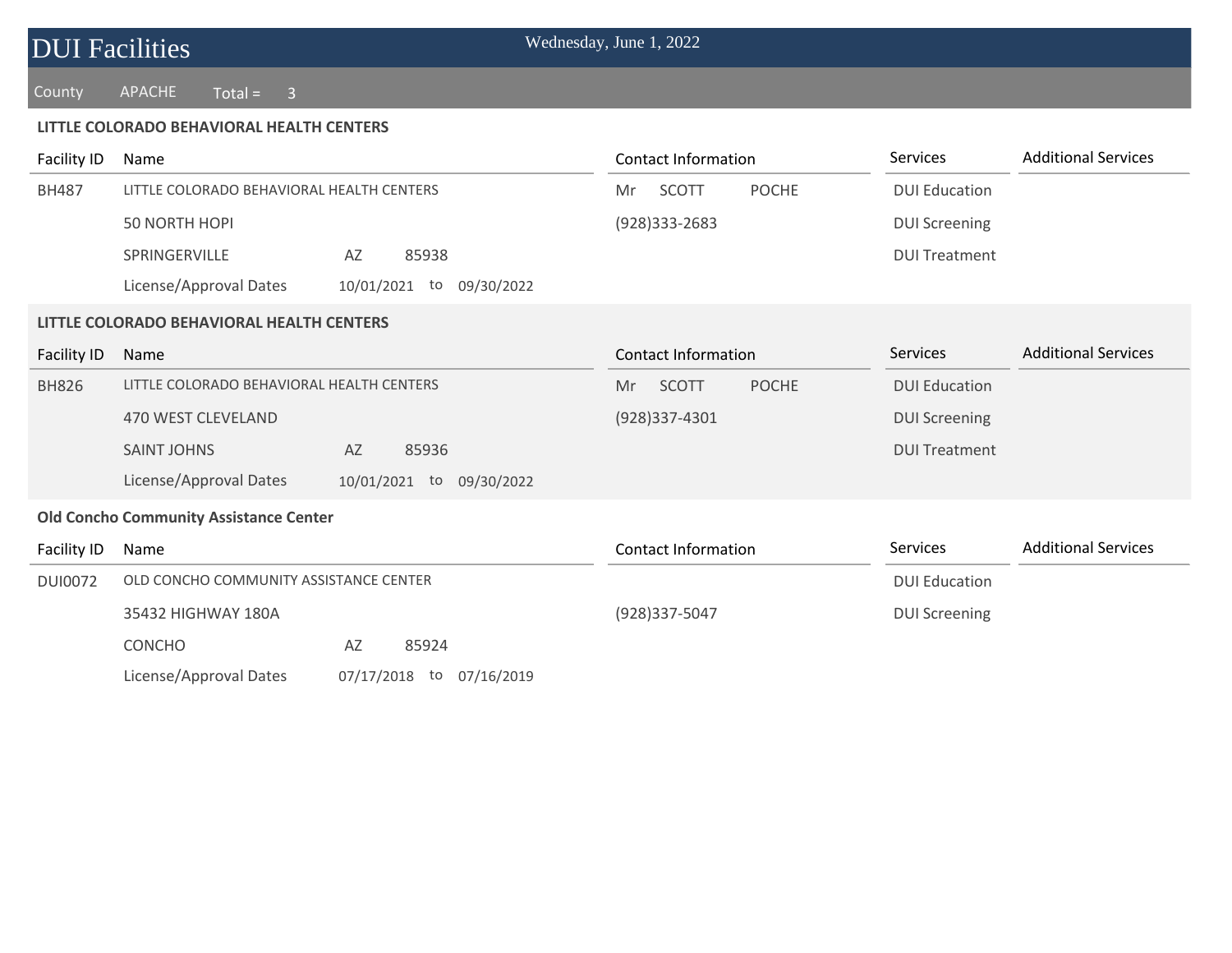County COCHISE Total = 8

### **ALTERNATIVES COUNSELING SERVICES, INC**

| <b>Facility ID</b> | Name                                                 | <b>Contact Information</b>          | Services             | <b>Additional Services</b> |
|--------------------|------------------------------------------------------|-------------------------------------|----------------------|----------------------------|
| BH2641             | ALTERNATIVES COUNSELING SERVICES, INC & ASSOCIATES   | LYTLE<br>APRYL                      | <b>DUI Education</b> |                            |
|                    | 999 EAST FRY BOULEVARD, SUITE 305                    | (520) 459-1148                      | <b>DUI Screening</b> |                            |
|                    | AZ<br>SIERRA VISTA<br>85635                          |                                     | <b>DUI Treatment</b> |                            |
|                    | License/Approval Dates<br>07/01/2021 to 06/30/2022   |                                     |                      |                            |
|                    | <b>Community Health Associates - Bisbee</b>          |                                     |                      |                            |
| Facility ID        | Name                                                 | <b>Contact Information</b>          | Services             | <b>Additional Services</b> |
| BH4287             | COMMUNITY HEALTH ASSOCIATES - BISBEE                 | <b>DAVID</b><br><b>WAPLES</b><br>Mr | <b>DUI Education</b> |                            |
|                    | 1326 HIGHWAY 92, SUITE J                             | $(928)376 - 0026$                   | <b>DUI Screening</b> |                            |
|                    | <b>BISBEE</b><br>AZ<br>85603                         |                                     | <b>DUI Treatment</b> |                            |
|                    | License/Approval Dates<br>06/01/2022 to 05/31/2023   |                                     |                      |                            |
|                    | <b>Community Health Associates - Douglas</b>         |                                     |                      |                            |
| Facility ID        | Name                                                 | <b>Contact Information</b>          | <b>Services</b>      | <b>Additional Services</b> |
| BH4288             | COMMUNITY HEALTH ASSOCIATES - DOUGLAS                | <b>DAVID</b><br><b>WAPLES</b><br>Mr | <b>DUI Education</b> |                            |
|                    | 1701 NORTH DOUGLAS AVENUE                            | (520)366-3133                       | <b>DUI Screening</b> |                            |
|                    | <b>DOUGLAS</b><br>AZ<br>85607                        |                                     | <b>DUI Treatment</b> |                            |
|                    | License/Approval Dates<br>06/01/2022 to 05/31/2023   |                                     |                      |                            |
|                    | <b>COMMUNITY PARTNERS INTEGRATED HEALTHCARE, INC</b> |                                     |                      |                            |
| Facility ID        | Name                                                 | <b>Contact Information</b>          | Services             | <b>Additional Services</b> |
| BH3776             | COMMUNITY PARTNERS INTEGRATED HEALTHCARE, INC        | <b>NORRIS</b><br>CRAIG              | <b>DUI Education</b> |                            |
|                    | 2039 EAST WILCOX DRIVE, SUITES A & B                 | (520) 721-1887                      | <b>DUI Screening</b> |                            |
|                    | <b>SIERRA VISTA</b><br>AZ<br>85635                   |                                     | <b>DUI Treatment</b> |                            |
|                    | License/Approval Dates<br>01/01/2022 to 12/31/2022   |                                     |                      |                            |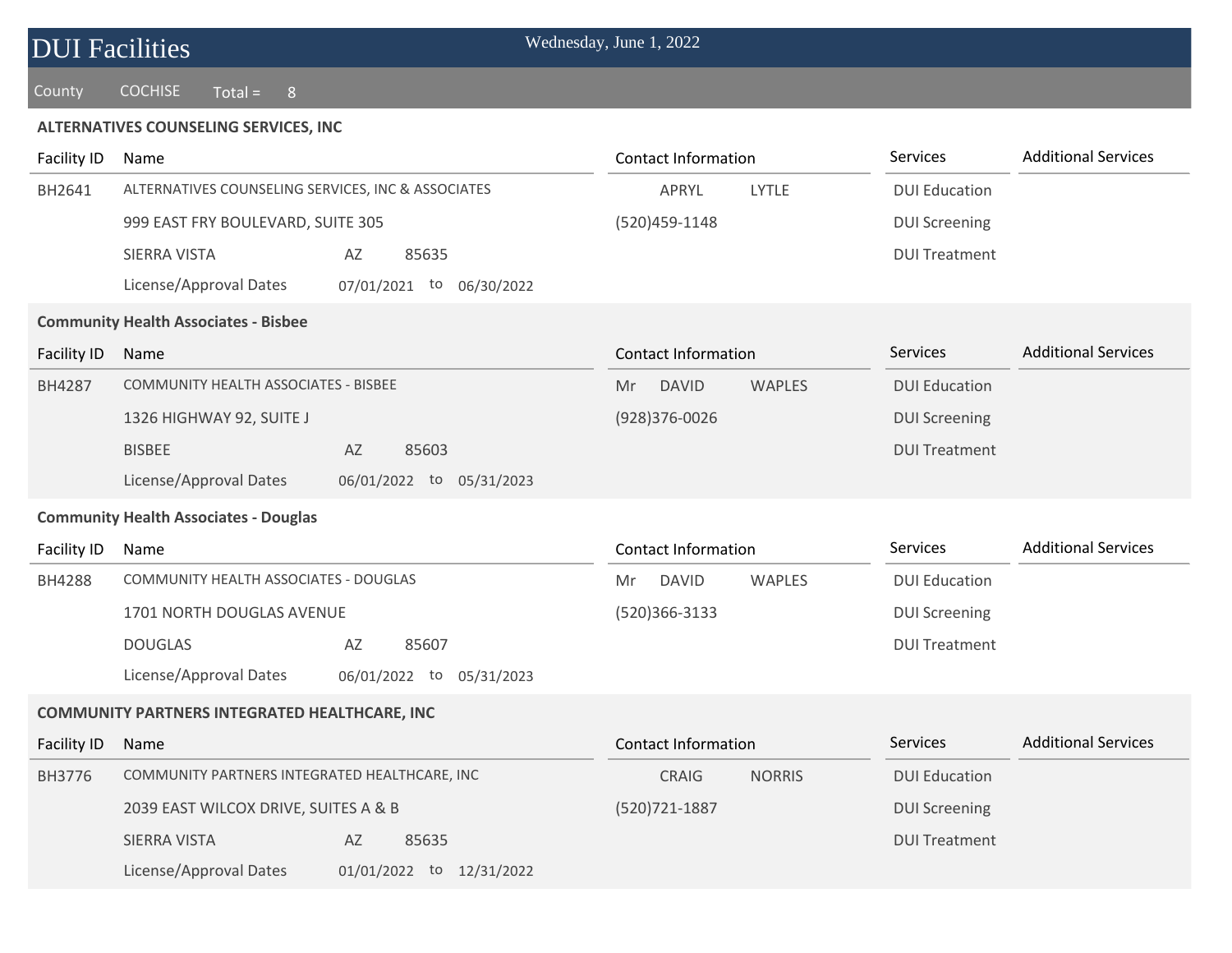### County COCHISE Total =  $8$

### **COMMUNITY PARTNERS INTEGRATED HEALTHCARE, INC**

| <b>Facility ID</b> | Name                                          |                          | <b>Contact Information</b>       | Services             | <b>Additional Services</b> |
|--------------------|-----------------------------------------------|--------------------------|----------------------------------|----------------------|----------------------------|
| BH3772             | COMMUNITY PARTNERS INTEGRATED HEALTHCARE, INC |                          | CRAIG<br><b>NORRIS</b>           | <b>DUI Education</b> |                            |
|                    | 500 SOUTH HIGHWAY 80, SUITE A                 |                          | (520) 721-1887                   | <b>DUI Screening</b> |                            |
|                    | <b>BENSON</b>                                 | 85602<br>AZ              |                                  | <b>DUI Treatment</b> |                            |
|                    | License/Approval Dates                        | 01/01/2022 to 12/31/2022 |                                  |                      |                            |
|                    | <b>PINAL HISPANIC COUNCIL</b>                 |                          |                                  |                      |                            |
| <b>Facility ID</b> | Name                                          |                          | <b>Contact Information</b>       | <b>Services</b>      | <b>Additional Services</b> |
| BH4357             | PINAL HISPANIC COUNCIL                        |                          | VARELA<br><b>RALPH</b><br>Mr     | <b>DUI Education</b> |                            |
|                    | 1930 11TH STREET                              |                          | (520) 721-1887                   | <b>DUI Screening</b> |                            |
|                    | <b>DOUGLAS</b>                                | AZ<br>85607              |                                  | <b>DUI Treatment</b> |                            |
|                    | License/Approval Dates                        | 02/01/2022 to 01/31/2023 |                                  |                      |                            |
|                    | PINAL HISPANIC COUNCIL                        |                          |                                  |                      |                            |
| Facility ID        | Name                                          |                          | <b>Contact Information</b>       | Services             | <b>Additional Services</b> |
| BH3766             | PINAL HISPANIC COUNCIL                        |                          | <b>RALPH</b><br>VARELA<br>Mr     | <b>DUI Education</b> |                            |
|                    | 1940 11TH STREET                              |                          | (520) 721-1887                   | <b>DUI Screening</b> |                            |
|                    | <b>DOUGLAS</b>                                | AZ<br>85607              |                                  | <b>DUI Treatment</b> |                            |
|                    | License/Approval Dates                        | 02/01/2022 to 01/31/2023 |                                  |                      |                            |
|                    | <b>WILLCOX OUTPATIENT TREATMENT CENTER</b>    |                          |                                  |                      |                            |
| <b>Facility ID</b> | Name                                          |                          | <b>Contact Information</b>       | <b>Services</b>      | <b>Additional Services</b> |
| BH2672             | WILLCOX OUTPATIENT TREATMENT CENTER           |                          | <b>JIM</b><br><b>RUBIO</b><br>Mr | <b>DUI Education</b> | Title 19                   |
|                    | <b>404 REX ALLEN DRIVE</b>                    |                          | (520)221-0468                    | <b>DUI Screening</b> |                            |
|                    | <b>WILLCOX</b>                                | AZ<br>85643              |                                  | <b>DUI Treatment</b> |                            |
|                    | License/Approval Dates                        | 02/01/2022 to 01/31/2023 |                                  |                      |                            |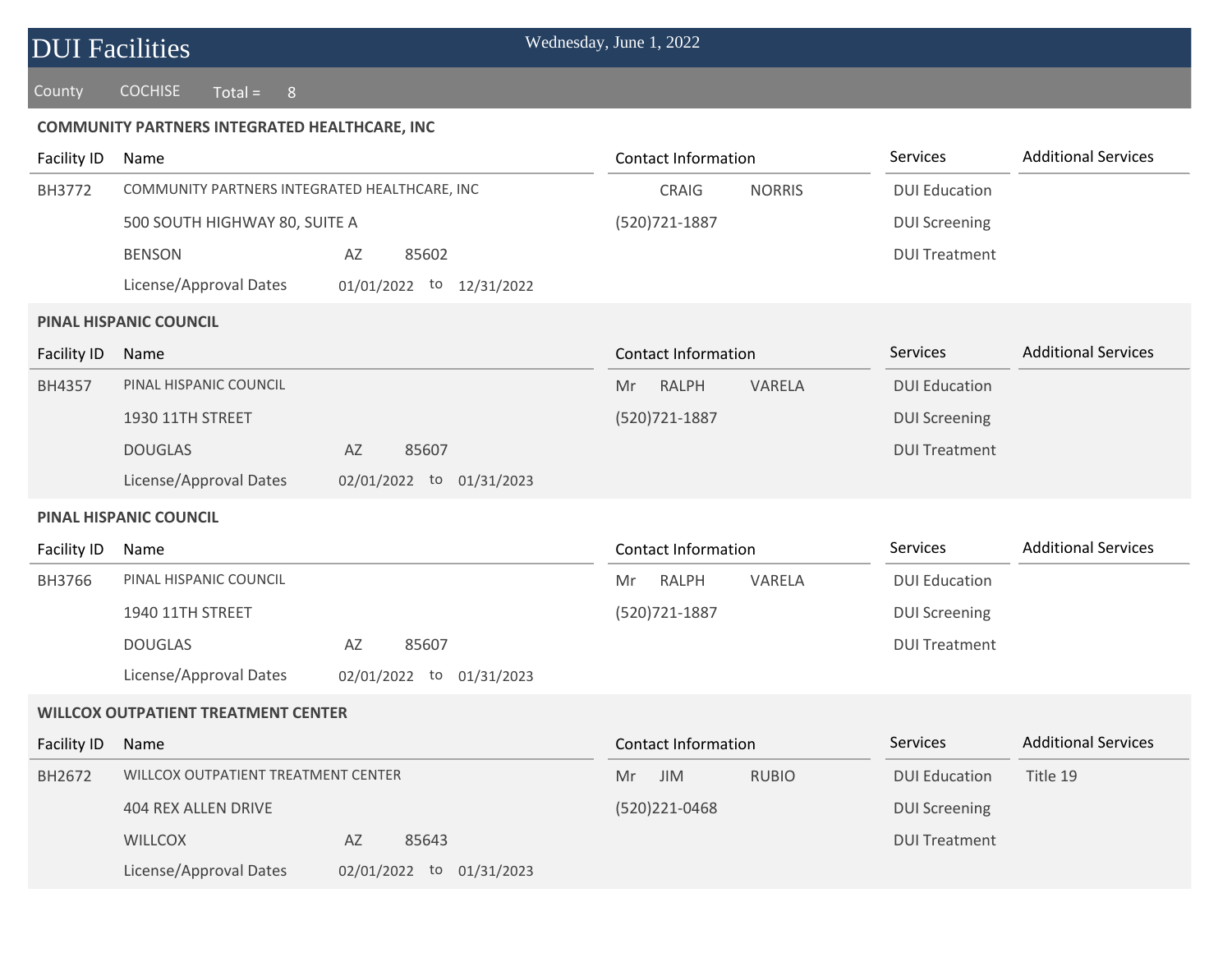| <b>DUI</b> Facilities |                                       |    |       | Wednesday, June 1, 2022 |               |        |                      |                            |
|-----------------------|---------------------------------------|----|-------|-------------------------|---------------|--------|----------------------|----------------------------|
| County                | COCONINO Total = 6                    |    |       |                         |               |        |                      |                            |
|                       | <b>ENCOMPASS HEALTH SERVICES, INC</b> |    |       |                         |               |        |                      |                            |
| Facility ID           | Name                                  |    |       | Contact Information     |               |        | Services             | <b>Additional Services</b> |
| BH2895                | ENCOMPASS HEALTH SERVICES, INC        |    |       | Mr                      | <b>THOMAS</b> | WRIGHT | <b>DUI Education</b> |                            |
|                       | <b>170 NORTH MAIN STREET</b>          |    |       | (928) 643 - 7230        |               |        | <b>DUI Screening</b> |                            |
|                       | <b>FREDONIA</b>                       | AZ | 86022 |                         |               |        | <b>DUI Treatment</b> |                            |

#### **ENCOMPASS HEALTH SERVICES, INC.**

License/Approval Dates 05/01/2022 to 04/30/2023

| Name                                                               |                             | Contact Information           | <b>Services</b>      | <b>Additional Services</b> |
|--------------------------------------------------------------------|-----------------------------|-------------------------------|----------------------|----------------------------|
| ENCOMPASS HEALTH SERVICES, INC.<br>463 SOUTH LAKE POWELL BOULEVARD |                             | <b>THOMAS</b><br>WRIGHT<br>Mr | <b>DUI Education</b> |                            |
|                                                                    |                             | $(928)645 - 5113$             | <b>DUI Screening</b> |                            |
| <b>PAGE</b>                                                        | AZ<br>86040                 |                               | <b>DUI Treatment</b> |                            |
| License/Approval Dates                                             | 04/30/2023<br>05/01/2022 to |                               |                      |                            |
|                                                                    |                             |                               |                      |                            |

#### **NACA Family Health Center**

| Facility ID<br>Name |                                  | Contact Information         |                | <b>Services</b> | <b>Additional Services</b> |  |
|---------------------|----------------------------------|-----------------------------|----------------|-----------------|----------------------------|--|
| MED0573             | NACA FAMILY HEALTH CENTER        |                             | <b>JEFFREY</b> | AXTELL          | <b>DUI Education</b>       |  |
|                     | 1500 EAST CEDAR AVENUE, SUITE 26 |                             | (928) 773-1245 |                 | <b>DUI Screening</b>       |  |
|                     | <b>FLAGSTAFF</b>                 | 86004<br>AZ                 |                |                 | <b>DUI Treatment</b>       |  |
|                     | License/Approval Dates           | 05/01/2022 to<br>04/30/2023 |                |                 |                            |  |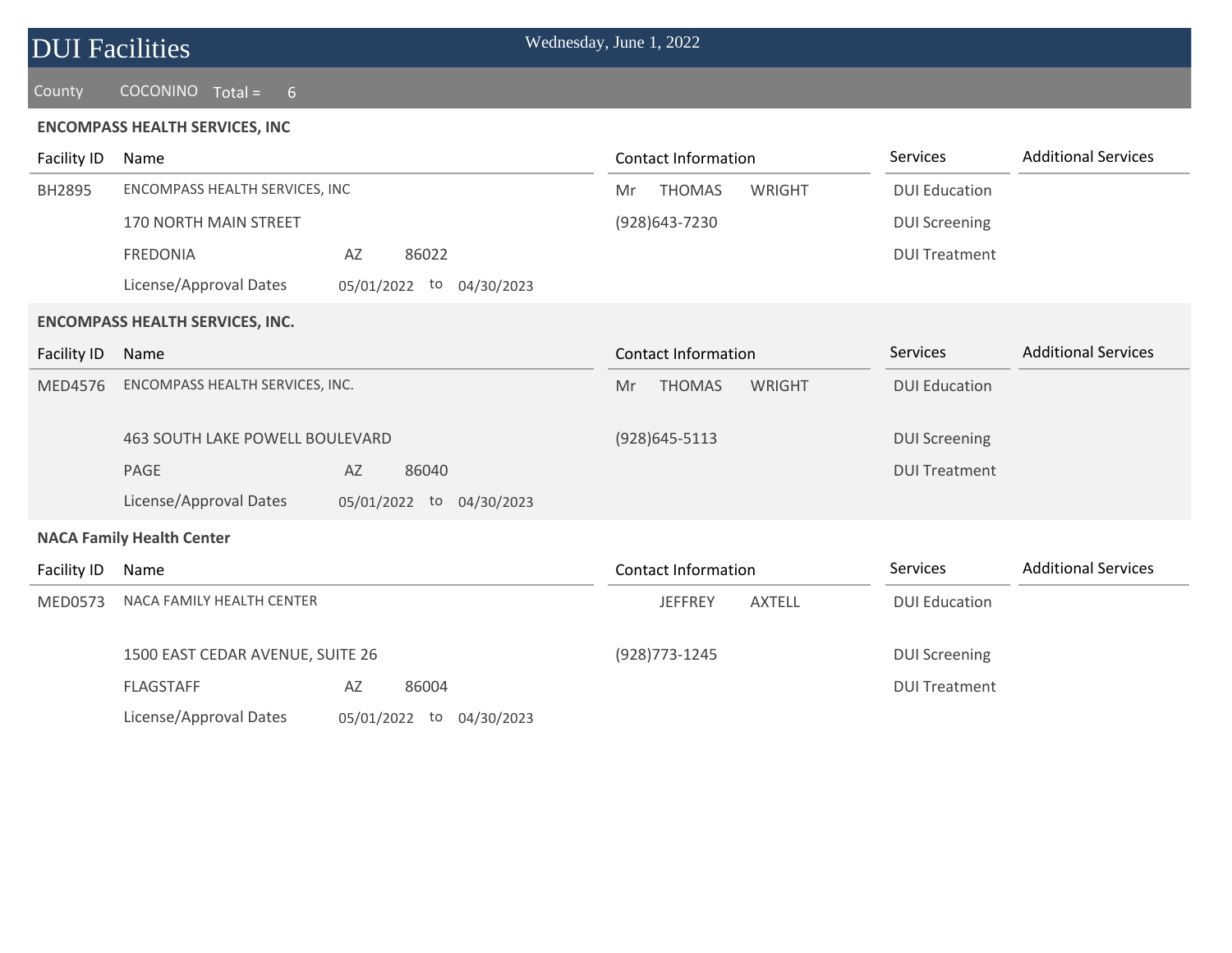| <b>DUI Facilities</b> |  |
|-----------------------|--|
|-----------------------|--|

### County COCONINO Total = 6

### **New Life Wellness Flagstaff, Llc**

| <b>Facility ID</b>                                            | Name                                                     | Contact Information                 | <b>Services</b>      | <b>Additional Services</b> |  |  |  |
|---------------------------------------------------------------|----------------------------------------------------------|-------------------------------------|----------------------|----------------------------|--|--|--|
| BH7265                                                        | NEW LIFE WELLNESS FLAGSTAFF, LLC                         | JAMES<br><b>DEMASI</b><br>Mr        | <b>DUI Education</b> |                            |  |  |  |
|                                                               | 399 SOUTH MALPAIS LANE                                   | (702) 355 - 2695                    | <b>DUI Screening</b> |                            |  |  |  |
|                                                               | AZ<br>86001<br><b>FLAGSTAFF</b>                          |                                     | <b>DUI Treatment</b> |                            |  |  |  |
|                                                               | License/Approval Dates<br>02/28/2023<br>03/02/2022<br>to |                                     |                      |                            |  |  |  |
| Southwest Behavioral Health Services Flagstaff Outpatient/ORS |                                                          |                                     |                      |                            |  |  |  |
| Facility ID                                                   | Name                                                     | Contact Information                 | <b>Services</b>      | <b>Additional Services</b> |  |  |  |
| BH3407                                                        | SOUTHWEST BEHAVIORAL HEALTH SERVICES FLAGSTAFF           | <b>MICHAEL</b><br><b>FETT</b><br>Mr | <b>DUI Education</b> |                            |  |  |  |

(602)285-4318

DUI Screening

DUI Treatment

1515 EAST CEDAR AVE, SUITES B-2 B-3, B-4, E-1, E-2 FLAGSTAFF AZ 86004 License/Approval Dates 08/01/2021 to 07/31/2022

### **winslow guidance associates inc**

| Facility ID   | Name                   |               |            | Contact Information |               |            | Services             | <b>Additional Services</b> |
|---------------|------------------------|---------------|------------|---------------------|---------------|------------|----------------------|----------------------------|
| <b>BH7555</b> | <b>FLAGSTAFF - WGA</b> |               |            | Mr                  | <b>ROBERT</b> | CANDELARIA | <b>DUI Education</b> |                            |
|               | 2410 EAST ROUTE 66 #A  |               |            |                     | (928)289-2650 |            | <b>DUI Screening</b> |                            |
|               | <b>FLAGSTAFF</b>       | AZ            | 86004      |                     |               |            | <b>DUI Treatment</b> |                            |
|               | License/Approval Dates | 05/24/2022 to | 04/30/2023 |                     |               |            |                      |                            |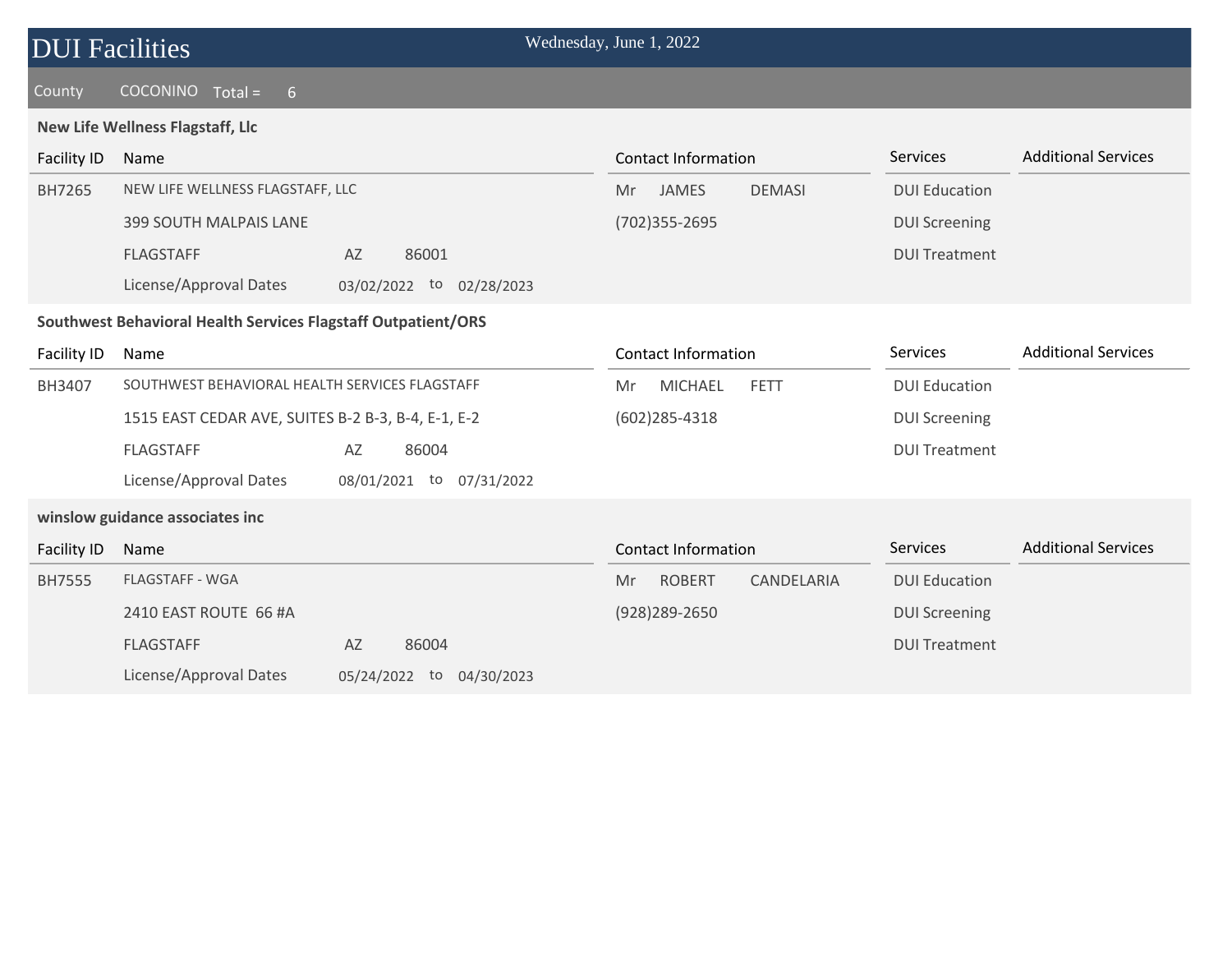| <b>DUI Facilities</b> |                                                          | Wednesday, June 1, 2022    |                            |                      |                            |
|-----------------------|----------------------------------------------------------|----------------------------|----------------------------|----------------------|----------------------------|
| County                | <b>GILA</b><br>$Total =$<br>$\overline{2}$               |                            |                            |                      |                            |
|                       | Horizon Health And Wellness, Inc                         |                            |                            |                      |                            |
| Facility ID           | Name                                                     | <b>Contact Information</b> |                            | Services             | <b>Additional Services</b> |
| MED5841               | HORIZON HEALTH AND WELLNESS, INC                         | LAURA                      | LARSON-<br><b>HUFFAKER</b> | <b>DUI Education</b> |                            |
|                       | 415 WEST BASELINE SPUR, SOUTH                            | (520)876-1837              |                            | <b>DUI Screening</b> |                            |
|                       | <b>GLOBE</b><br>AZ<br>85501                              |                            |                            | <b>DUI Treatment</b> |                            |
|                       | License/Approval Dates<br>09/01/2021<br>08/31/2022<br>to |                            |                            |                      |                            |
|                       | <b>RIM GUIDANCE CENTER - AERO LOCATION</b>               |                            |                            |                      |                            |
| <b>Facility ID</b>    | Name                                                     | <b>Contact Information</b> |                            | <b>Services</b>      | <b>Additional Services</b> |
| <b>BH782</b>          | RIM GUIDANCE CENTER - AERO LOCATION                      | <b>ERICA</b>               | <b>MISSICANO</b>           | <b>DUI Education</b> |                            |
|                       | 404 WEST AERO DRIVE                                      | $(602)$ 257-9339           |                            | <b>DUI Screening</b> |                            |
|                       | AZ<br>85541<br><b>PAYSON</b>                             |                            |                            | <b>DUI Treatment</b> |                            |
|                       | License/Approval Dates<br>to<br>05/01/2022<br>04/30/2023 |                            |                            |                      |                            |
| <b>County</b>         | <b>GRAHAM</b><br>$Total =$<br>$\overline{\mathbf{3}}$    |                            |                            |                      |                            |
|                       | <b>COMMUNITY PARTNERS INTEGRATED HEALTHCARE, INC</b>     |                            |                            |                      |                            |
| Facility ID           | Name                                                     | <b>Contact Information</b> |                            | Services             | <b>Additional Services</b> |

| Facility ID | Name                                          |                          | <b>Contact Information</b> | <b>Additional Services</b><br><b>Services</b> |
|-------------|-----------------------------------------------|--------------------------|----------------------------|-----------------------------------------------|
| BH3773      | COMMUNITY PARTNERS INTEGRATED HEALTHCARE, INC |                          | <b>NORRIS</b><br>CRAIG     | <b>DUI Education</b>                          |
|             | 301 EAST 4TH STREET, SUITE A & B              |                          | (520) 721 - 1887           | <b>DUI Screening</b>                          |
|             | SAFFORD                                       | 85546<br>AZ              |                            | <b>DUI Treatment</b>                          |
|             | License/Approval Dates                        | 01/01/2022 to 12/31/2022 |                            |                                               |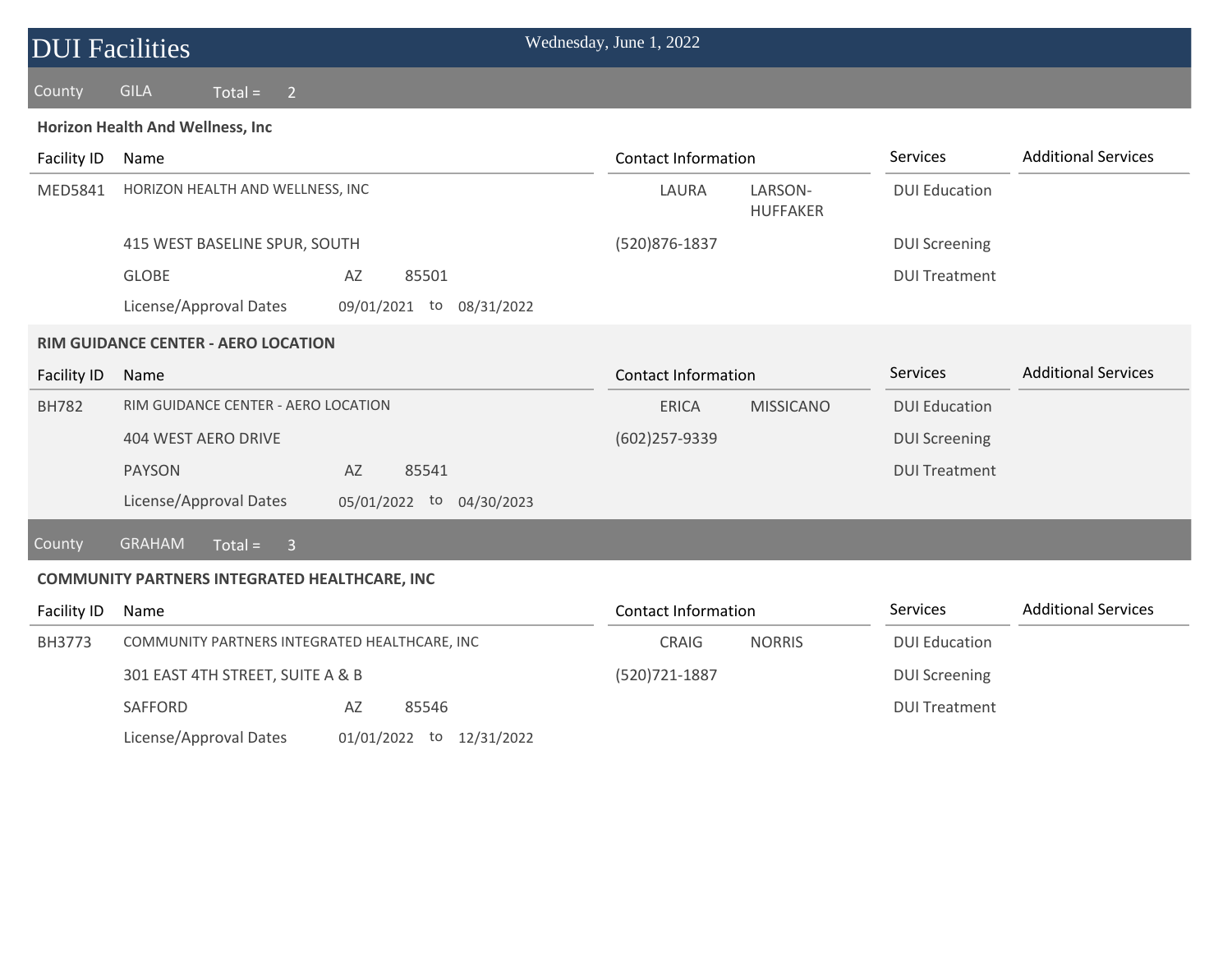### County GRAHAM Total = 3

#### **REAL LIFE THERAPY SERVICES**

| <b>Facility ID</b> | Name                               |                                | <b>Contact Information</b> | Services             | <b>Additional Services</b> |
|--------------------|------------------------------------|--------------------------------|----------------------------|----------------------|----------------------------|
| <b>DUI0062</b>     | <b>REAL LIFE THERAPY SERVICES</b>  |                                |                            | <b>DUI Education</b> |                            |
|                    | 1124 W THATCHER BLVD SUITE 103     |                                | (520) 603-7877             | <b>DUI Screening</b> |                            |
|                    | <b>SAFFORD</b>                     | 85546<br>AZ                    |                            | <b>DUI Treatment</b> |                            |
|                    | License/Approval Dates             | 05/01/2022<br>to<br>04/30/2023 |                            |                      |                            |
|                    | <b>SEABHS - SAFFORD OUTPATIENT</b> |                                |                            |                      |                            |
| Facility ID        | Name                               |                                | Contact Information        | Services             | <b>Additional Services</b> |
| BH2421             | SEABHS - SAFFORD OUTPATIENT        |                                | <b>RUBIO</b><br>JIM<br>Mr  | <b>DUI Education</b> |                            |
|                    | 1615 SOUTH 1ST AVENUE              |                                | (520)838-3910              | <b>DUI Screening</b> |                            |
|                    | SAFFORD                            | 85546<br>AZ                    |                            | <b>DUI Treatment</b> |                            |
|                    | License/Approval Dates             | 07/01/2022 to 06/30/2023       |                            |                      |                            |
| County             | <b>GREENLEE</b><br>$Total = 1$     |                                |                            |                      |                            |
|                    | <b>Real Life Therapy Services</b>  |                                |                            |                      |                            |
| Facility ID        | Name                               |                                | Contact Information        | Services             | <b>Additional Services</b> |
| <b>DUI0049</b>     | REAL LIFE THERAPY SERVICES         |                                |                            | <b>DUI Education</b> |                            |
|                    | 223 FIFTH STREET                   |                                | (520)603-7877              | <b>DUI Screening</b> |                            |
|                    | <b>CLIFTON</b>                     | 85533<br>AZ                    |                            | <b>DUI Treatment</b> |                            |
|                    | License/Approval Dates             | 11/01/2019 to 10/31/2020       |                            |                      |                            |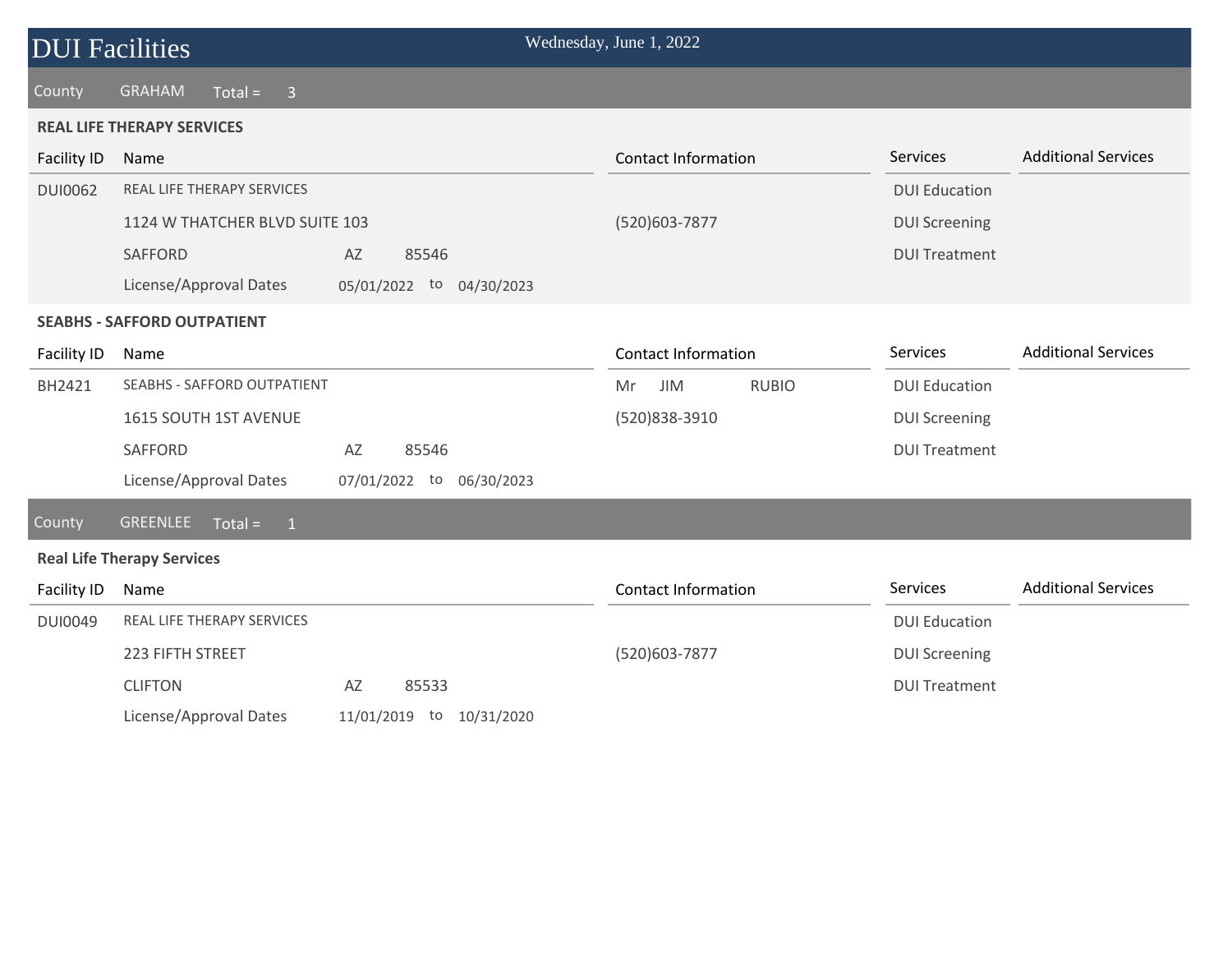| <b>DUI Facilities</b>        |                                  |                                | Wednesday, June 1, 2022 |                            |                  |                      |                            |
|------------------------------|----------------------------------|--------------------------------|-------------------------|----------------------------|------------------|----------------------|----------------------------|
| County                       | LA PAZ<br>$Total = 3$            |                                |                         |                            |                  |                      |                            |
|                              | LA PAZ COUNSELING SERVICES, PLLC |                                |                         |                            |                  |                      |                            |
| <b>Facility ID</b>           | Name                             |                                |                         | <b>Contact Information</b> |                  | <b>Services</b>      | <b>Additional Services</b> |
| BH2951                       | LA PAZ COUNSELING SERVICES, PLLC |                                | Ms                      | CARRIE                     | <b>KANE</b>      | <b>DUI Education</b> |                            |
|                              | 1017 SOUTH LAGUNA AVENUE         |                                |                         | $(928)669 - 6906$          |                  | <b>DUI Screening</b> |                            |
|                              | <b>PARKER</b>                    | AZ<br>85344                    |                         |                            |                  | <b>DUI Treatment</b> |                            |
|                              | License/Approval Dates           | 10/01/2021<br>to<br>09/30/2022 |                         |                            |                  |                      |                            |
| <b>Parker Walk In Clinic</b> |                                  |                                |                         |                            |                  |                      |                            |
| Facility ID                  | Name                             |                                |                         | <b>Contact Information</b> |                  | <b>Services</b>      | <b>Additional Services</b> |
| <b>BH6258</b>                | PARKER WALK IN CLINIC            |                                | Ms                      | <b>ELENA</b>               | <b>RODRIGUEZ</b> | <b>DUI Education</b> |                            |
|                              | 601 RIVERSIDE DRIVE, SUITE 2     |                                |                         | (928)315-7910              |                  | <b>DUI Screening</b> |                            |
|                              | <b>PARKER</b>                    | AZ<br>85344                    |                         |                            |                  | <b>DUI Treatment</b> |                            |
|                              | License/Approval Dates           | 06/01/2022 to 05/31/2023       |                         |                            |                  |                      |                            |
|                              | San Luis Walk-In Clinic, Inc     |                                |                         |                            |                  |                      |                            |
| <b>Facility ID</b>           | Name                             |                                |                         | <b>Contact Information</b> |                  | Services             | <b>Additional Services</b> |
| BH6087                       | PARKER WALK IN CLINIC            |                                | Ms                      | AMANDA                     | <b>AGUIRRE</b>   | <b>DUI Education</b> |                            |
|                              | 601 RIVERSIDE DRIVE, SUITE 4     |                                |                         | $(928)$ 256-4110           |                  | <b>DUI Screening</b> |                            |
|                              | <b>PARKER</b>                    | AZ<br>85344                    |                         |                            |                  | <b>DUI Treatment</b> |                            |
|                              | License/Approval Dates           | 04/01/2022 to 03/31/2023       |                         |                            |                  |                      |                            |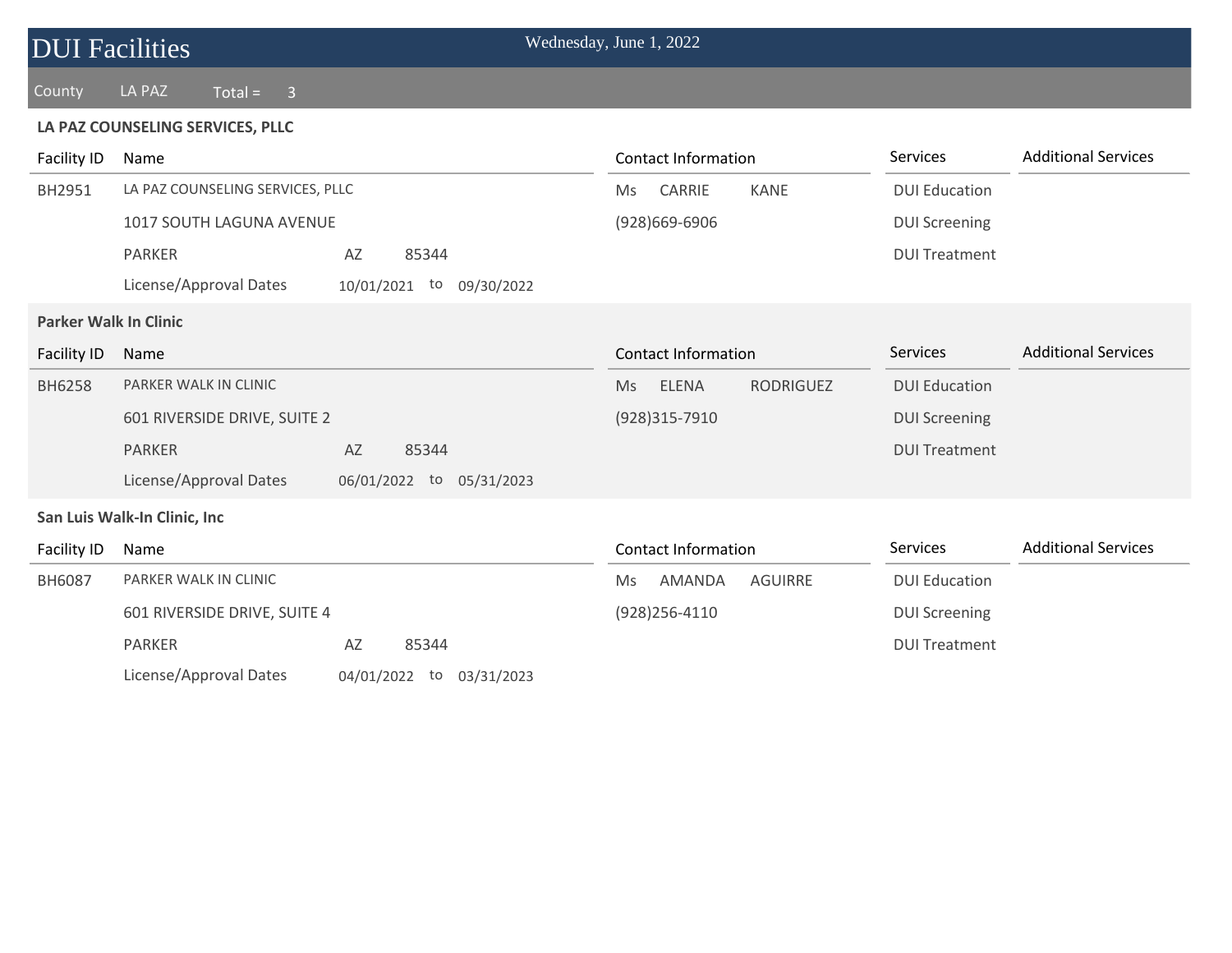|                            | <b>DUI</b> Facilities             |                                |  | Wednesday, June 1, 2022 |        |                      |                            |
|----------------------------|-----------------------------------|--------------------------------|--|-------------------------|--------|----------------------|----------------------------|
| County                     | MARICOPA Total =<br>198           |                                |  |                         |        |                      |                            |
| <b>1 Family Clinic LLC</b> |                                   |                                |  |                         |        |                      |                            |
| Facility ID                | Name                              |                                |  | Contact Information     |        | <b>Services</b>      | <b>Additional Services</b> |
| BH6540                     | 1 FAMILY CLINIC LLC               |                                |  | RITA                    | ANAGNO | <b>DUI Education</b> |                            |
|                            | 1550 EAST MCKELLIPS ROAD, STE 110 |                                |  | (480) 486-4643          |        | <b>DUI Screening</b> |                            |
|                            | <b>MESA</b>                       | 85203<br>AZ                    |  |                         |        | <b>DUI Treatment</b> |                            |
|                            | License/Approval Dates            | 11/01/2021<br>10/31/2022<br>to |  |                         |        |                      |                            |

#### **4a Healthcare Llc**

| Facility ID | Name                                |                                |                            | <b>Contact Information</b>  |                      | <b>Additional Services</b> |
|-------------|-------------------------------------|--------------------------------|----------------------------|-----------------------------|----------------------|----------------------------|
| BH6334      | 4A HEALTHCARE LLC                   |                                | <b>NEGIN</b>               | ALIPOORDIDEH<br><b>BANI</b> | <b>DUI Education</b> |                            |
|             | 3150 NORTH 24TH STREET, SUITE B-203 |                                | $(602)296 - 7983$          |                             | <b>DUI Screening</b> |                            |
|             | <b>PHOENIX</b>                      | 85016<br>AZ                    |                            |                             | <b>DUI Treatment</b> |                            |
|             | License/Approval Dates              | 07/01/2022<br>06/30/2023<br>to |                            |                             |                      |                            |
|             | A Better You Wellness Center, Llc   |                                |                            |                             |                      |                            |
| Facility ID | Name                                |                                | <b>Contact Information</b> |                             | <b>Services</b>      | <b>Additional Services</b> |
| BH7203      | A BETTER YOU WELLNESS CENTER, LLC   |                                | SHAWNJE<br>RRIA            | LUCAS                       |                      |                            |
|             | 12414 NORTH 28TH DRIVE, SUITE D     |                                | (602) 612 - 2549           |                             | <b>DUI Screening</b> |                            |
|             | <b>PHOENIX</b>                      | AZ<br>85029                    |                            |                             | <b>DUI Treatment</b> |                            |
|             | License/Approval Dates              | 11/18/2021<br>10/31/2022<br>to |                            |                             |                      |                            |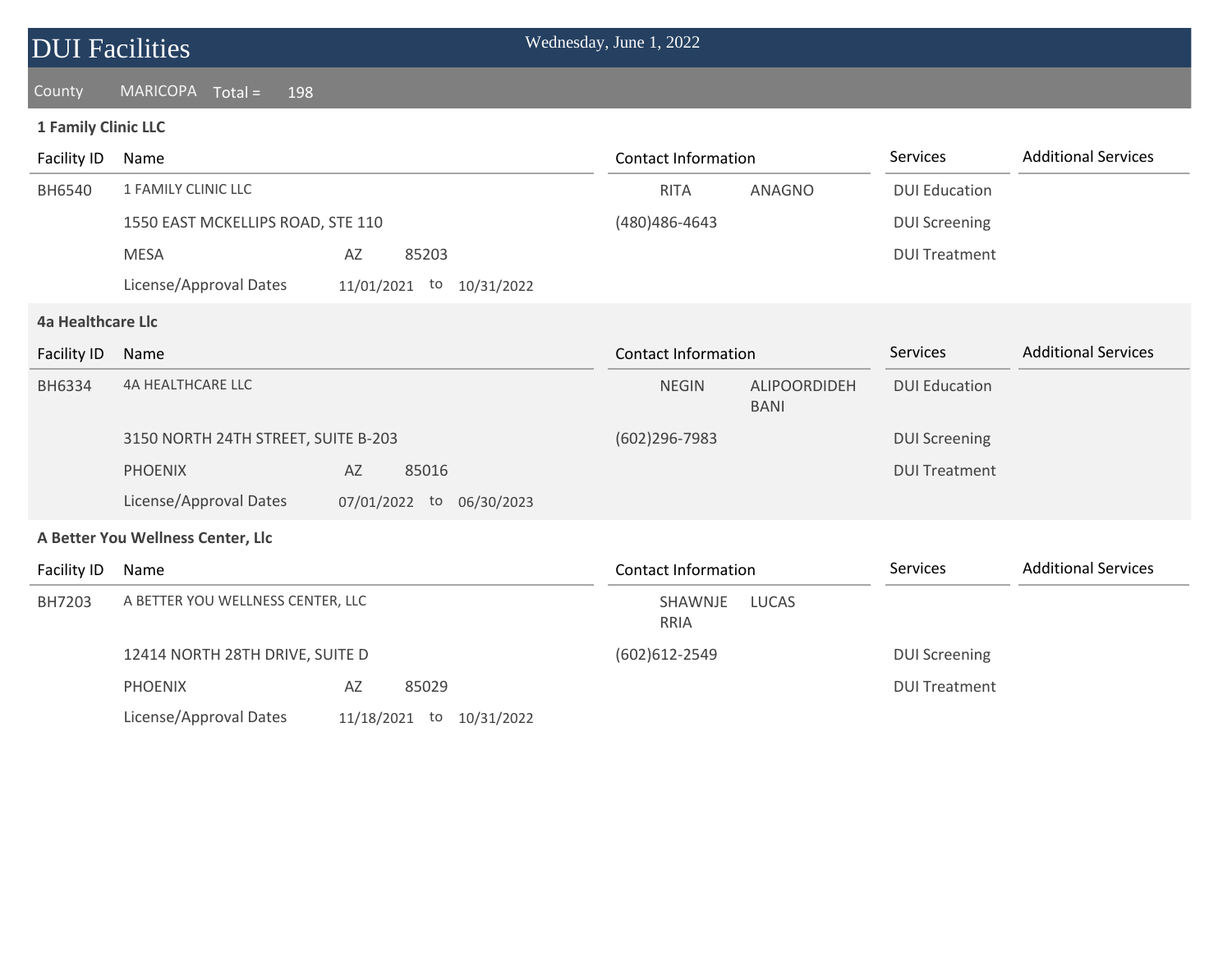### County MARICOPA Total = 198

#### **AAASI - ANYPLACE ANYWHERE ALCOHOL SCREENING INC**

| <b>Facility ID</b> | Name                                                  | <b>Contact Information</b>             | Services             | <b>Additional Services</b> |
|--------------------|-------------------------------------------------------|----------------------------------------|----------------------|----------------------------|
| <b>DUI0066</b>     | AAASI - ANYPLACE ANYWHERE ALCOHOL SCREENING INC       |                                        | <b>DUI Education</b> |                            |
|                    | 14362 N FRANK LLOYD WRIGHT BLVD SUITE 1000            | (480)305-5615                          | <b>DUI Screening</b> |                            |
|                    | SCOTTSDALE<br>AZ<br>85260                             |                                        |                      |                            |
|                    | License/Approval Dates<br>12/05/2017 to 12/04/2018    |                                        |                      |                            |
|                    | <b>ACT COUNSELING &amp; EDUCATION</b>                 |                                        |                      |                            |
| Facility ID        | Name                                                  | <b>Contact Information</b>             | Services             | <b>Additional Services</b> |
| <b>BH2587</b>      | <b>ACT COUNSELING &amp; EDUCATION</b>                 | <b>BOBBE</b><br><b>MCGINLEY</b><br>Ms. | <b>DUI Education</b> |                            |
|                    | 5010 EAST SHEA BOULEVARD, SUITE D 202                 | $(602)569-4328$                        | <b>DUI Screening</b> |                            |
|                    | SCOTTSDALE<br>85254<br>AZ                             |                                        | <b>DUI Treatment</b> |                            |
|                    | License/Approval Dates<br>04/01/2022 to<br>03/31/2023 |                                        |                      |                            |
|                    | <b>Agape Counseling Services LLC</b>                  |                                        |                      |                            |
| <b>Facility ID</b> | Name                                                  | <b>Contact Information</b>             | Services             | <b>Additional Services</b> |
| <b>DUI0050</b>     | AGAPE COUNSELING SERVICES LLC                         |                                        | <b>DUI Education</b> |                            |
|                    | 17505 N 79TH AVENUE, SUITE #311F                      | (623)850-5404                          | <b>DUI Screening</b> |                            |
|                    | <b>GLENDALE</b><br>AZ<br>85308                        |                                        |                      |                            |
|                    | License/Approval Dates<br>02/01/2022 to 01/01/2023    |                                        |                      |                            |
|                    | <b>Agnes' Centers For Domestic Solutions</b>          |                                        |                      |                            |
| Facility ID        | Name                                                  | <b>Contact Information</b>             | Services             | <b>Additional Services</b> |
| <b>BH5337</b>      | AGNES' CENTERS FOR DOMESTIC SOLUTIONS                 | SONDRA<br><b>MCKINNEY</b>              |                      |                            |
|                    | 455 SOUTH 48TH STREET, SUITE 106                      | (480)664-6554                          |                      |                            |
|                    | <b>TEMPE</b><br>AZ<br>85281                           |                                        | <b>DUI Treatment</b> |                            |
|                    | License/Approval Dates<br>07/01/2022 to 06/30/2023    |                                        |                      |                            |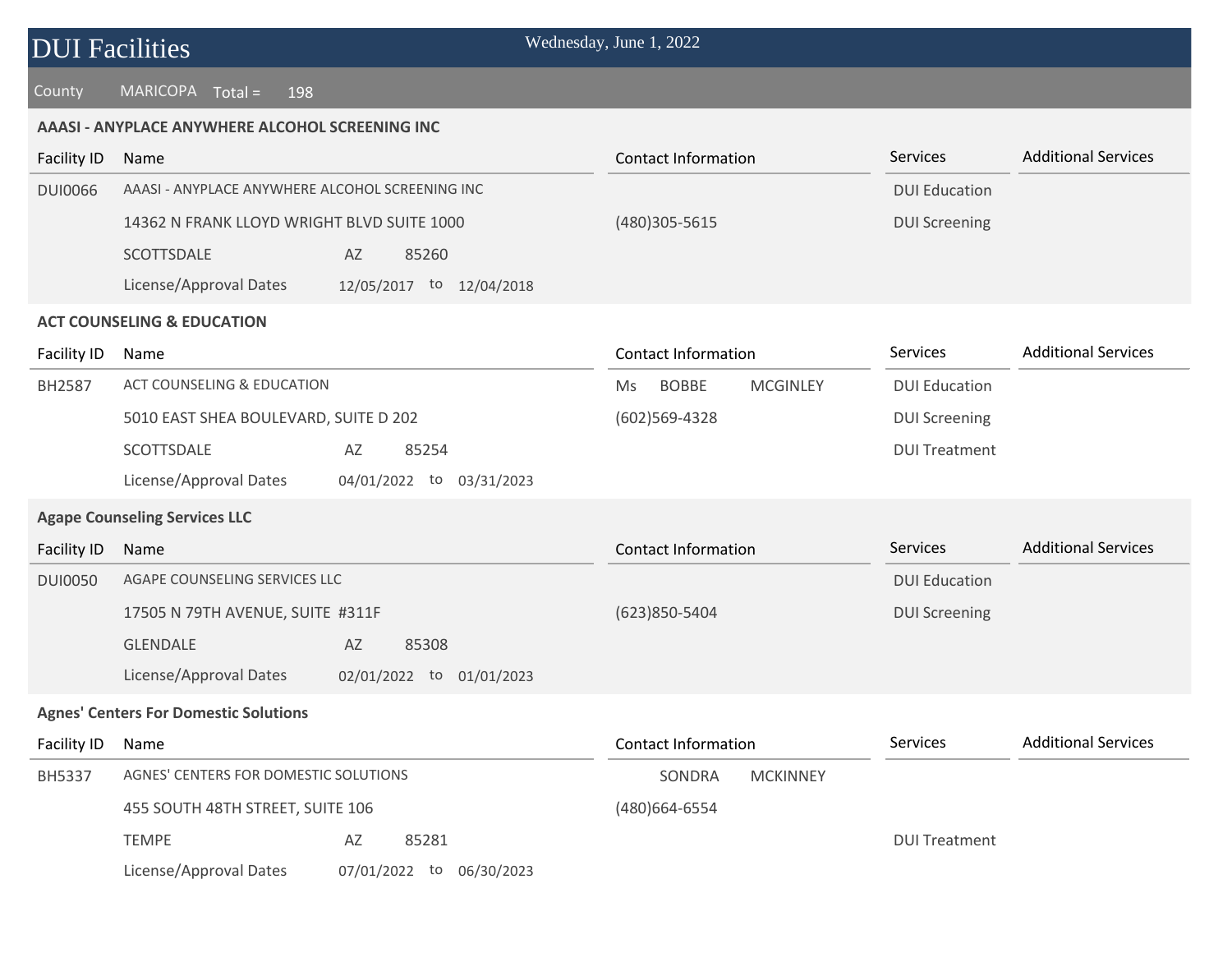| <b>DUI Facilities</b> |  |
|-----------------------|--|
|-----------------------|--|

### **ALCOHOL RECOVERY SOLUTIONS, INC.**

| <b>Facility ID</b> | Name                                        |                             | <b>Contact Information</b>                  | Services             | <b>Additional Services</b> |
|--------------------|---------------------------------------------|-----------------------------|---------------------------------------------|----------------------|----------------------------|
| BH2736             | ALCOHOL RECOVERY SOLUTIONS, INC.            |                             | GIGI<br><b>VEASEY</b><br>Ms                 | <b>DUI Education</b> |                            |
|                    | 15215 SOUTH 48TH STREET, SUITE 150          |                             | (480)496-9760                               | <b>DUI Screening</b> |                            |
|                    | <b>PHOENIX</b>                              | 85044<br>AZ                 |                                             | <b>DUI Treatment</b> |                            |
|                    | License/Approval Dates                      | 06/01/2022 to 05/31/2023    |                                             |                      |                            |
|                    | <b>ALCOHOL SCREENING SERVICE</b>            |                             |                                             |                      |                            |
| Facility ID        | Name                                        |                             | <b>Contact Information</b>                  | Services             | <b>Additional Services</b> |
| BH3401             | ALCOHOL SCREENING SERVICE                   |                             | <b>MARGIE</b><br><b>TIRADO</b><br>Ms        | <b>DUI Education</b> |                            |
|                    | 6 EAST PALO VERDE, SUITE 4                  |                             | (480)540-6106                               | <b>DUI Screening</b> |                            |
|                    | <b>GILBERT</b>                              | 85296<br>AZ                 |                                             | <b>DUI Treatment</b> |                            |
|                    | License/Approval Dates                      | 09/01/2021 to<br>08/31/2022 |                                             |                      |                            |
|                    | <b>ALCOHOL SCREENING SERVICE</b>            |                             |                                             |                      |                            |
| Facility ID        | Name                                        |                             | <b>Contact Information</b>                  | Services             | <b>Additional Services</b> |
| BH4318             | ALCOHOL SCREENING SERVICE                   |                             | <b>MARGIE</b><br><b>TIRADO</b><br><b>Ms</b> | <b>DUI Education</b> |                            |
|                    | 6221 NORTH 35TH AVENUE, SUITE 3             |                             | (480) 497-9178                              | <b>DUI Screening</b> |                            |
|                    | <b>PHOENIX</b>                              | AZ<br>85017                 |                                             | <b>DUI Treatment</b> |                            |
|                    | License/Approval Dates                      | 07/01/2022 to 06/30/2023    |                                             |                      |                            |
|                    | <b>Alternative Education Solutions, LLC</b> |                             |                                             |                      |                            |
| Facility ID        | Name                                        |                             | <b>Contact Information</b>                  | Services             | <b>Additional Services</b> |
| BH4716             | ALTERNATIVE EDUCATION SOLUTIONS, LLC        |                             | <b>ROTH</b><br><b>MICHAEL</b>               | <b>DUI Education</b> |                            |
|                    | 13430 NORTH SCOTTSDALE ROAD SUITE 206       |                             | (480)809-6230                               | <b>DUI Screening</b> |                            |
|                    | SCOTTSDALE                                  | AZ<br>85254                 |                                             | <b>DUI Treatment</b> |                            |
|                    | License/Approval Dates                      | 08/19/2021 to 07/30/2022    |                                             |                      |                            |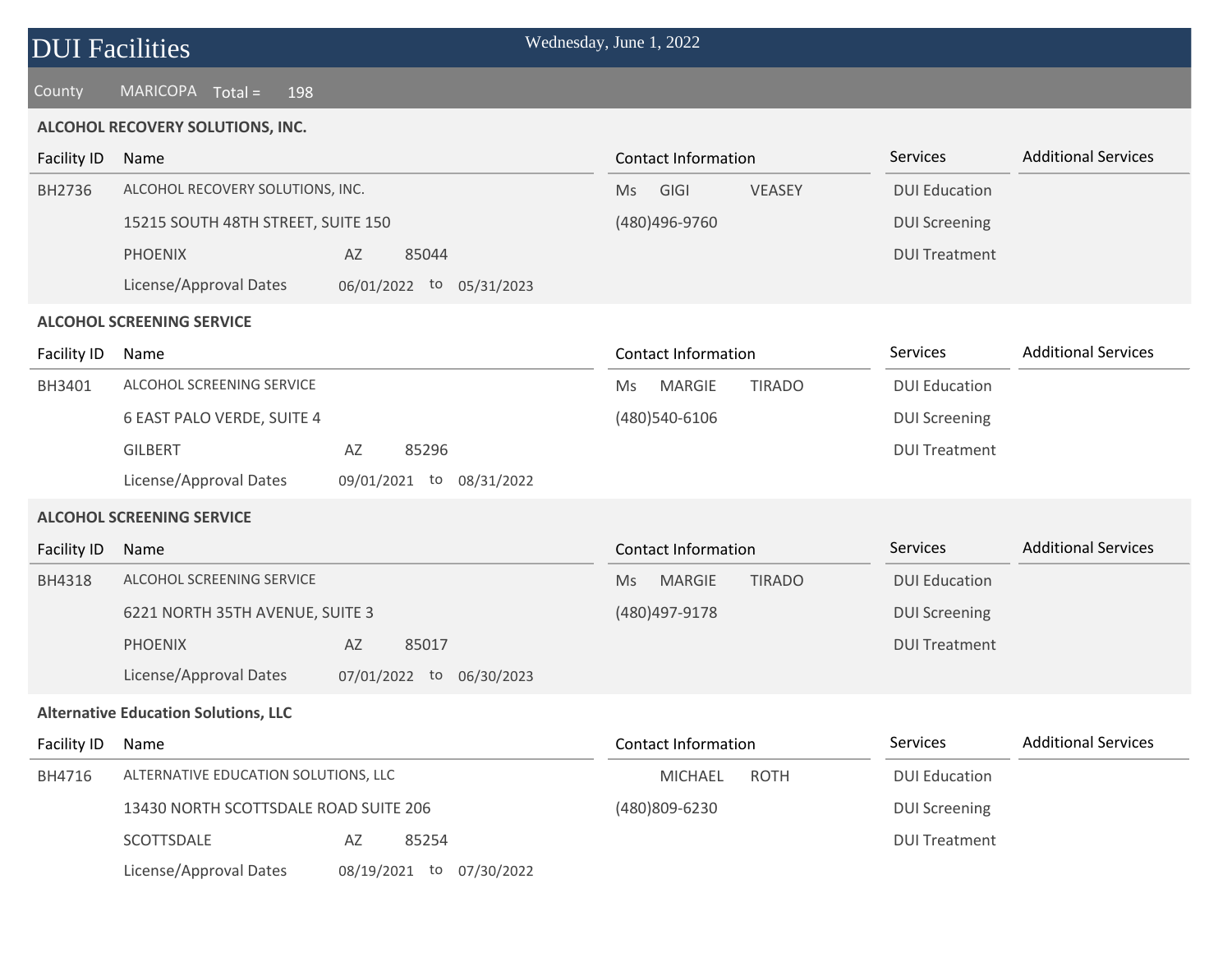| <b>DUI Facilities</b> | Wednesday, June 1, 2022 |
|-----------------------|-------------------------|
|                       |                         |

### **ANOTHER LEVEL OF COMMUNITY SERVICES, LLC**

| <b>Facility ID</b> | Name                                               | <b>Contact Information</b>      | Services             | <b>Additional Services</b> |
|--------------------|----------------------------------------------------|---------------------------------|----------------------|----------------------------|
| BH5147             | ANOTHER LEVEL OF COMMUNITY SERVICES, LLC           | <b>JEANNE</b><br>KAINEE         | <b>DUI Education</b> |                            |
|                    | 1326 WEST HADLEY STREET                            | (602)434-8457                   | <b>DUI Screening</b> |                            |
|                    | <b>PHOENIX</b><br>AZ<br>85007                      |                                 | <b>DUI Treatment</b> |                            |
|                    | License/Approval Dates<br>06/01/2022 to 05/31/2023 |                                 |                      |                            |
|                    | Anything Is Possible Youth & Family Services, LLC  |                                 |                      |                            |
| Facility ID        | Name                                               | <b>Contact Information</b>      | Services             | <b>Additional Services</b> |
| BH4869             | ANYTHING IS POSSIBLE YOUTH & FAMILY SERVICES, LLC  | <b>ADRIANA</b><br>HERNANDEZ     | <b>DUI Education</b> |                            |
|                    | 2500 NORTH ALMA SCHOOL ROAD, SUITE 2               | (480)892-4601                   |                      |                            |
|                    | CHANDLER<br>85224<br>AZ                            |                                 | <b>DUI Treatment</b> |                            |
|                    | License/Approval Dates<br>11/01/2021 to 10/31/2022 |                                 |                      |                            |
|                    | <b>Applied Behavioral Interventions, PLLC</b>      |                                 |                      |                            |
| <b>Facility ID</b> | Name                                               | <b>Contact Information</b>      | Services             | <b>Additional Services</b> |
| <b>BH4777</b>      | APPLIED BEHAVIORAL INTERVENTIONS, PLLC             | <b>JACK</b><br><b>GARDEN</b>    | <b>DUI Education</b> |                            |
|                    | 10000 NORTH 31ST AVENUE SUITE A107                 | (602)441-2388                   | <b>DUI Screening</b> |                            |
|                    | <b>PHOENIX</b><br>AZ<br>85051                      |                                 | <b>DUI Treatment</b> |                            |
|                    | License/Approval Dates<br>01/01/2022 to 12/31/2022 |                                 |                      |                            |
|                    | ARIZONA ADDICTION TREATMENT PROGRAMS, INC.         |                                 |                      |                            |
| Facility ID        | Name                                               | <b>Contact Information</b>      | Services             | <b>Additional Services</b> |
| BH1819             | ARIZONA ADDICTION TREATMENT PROGRAMS, INC.         | GALLAGHER<br><b>DAVID</b><br>Mr | <b>DUI Education</b> |                            |
|                    | 525 WEST SOUTHERN AVENUE, SUITE 109                | (480)644-9033                   | <b>DUI Screening</b> |                            |
|                    | <b>MESA</b><br>AZ<br>85210                         |                                 |                      |                            |
|                    | License/Approval Dates<br>01/01/2022 to 12/31/2022 |                                 |                      |                            |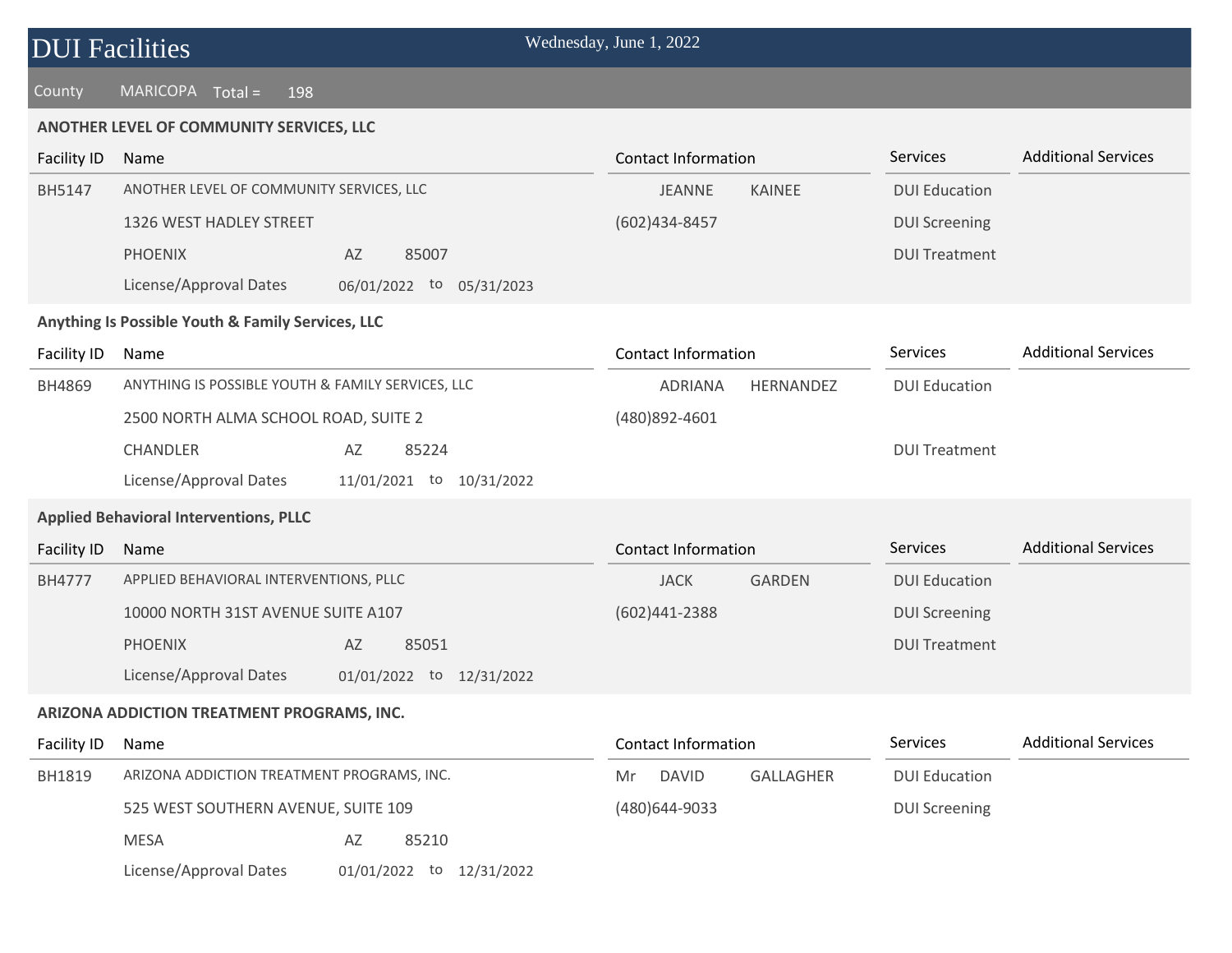### County MARICOPA Total = 198

#### **ARIZONA BEHAVIORAL COUNSELING & EDUCATION, INC.**

| Facility ID   | Name                                            |                                | Contact Information |                               |                      | <b>Services</b>      | <b>Additional Services</b> |
|---------------|-------------------------------------------------|--------------------------------|---------------------|-------------------------------|----------------------|----------------------|----------------------------|
| <b>BH4348</b> | ARIZONA BEHAVIORAL COUNSELING & EDUCATION, INC. |                                | Mr                  | <b>CHRISTOP</b><br><b>HER</b> | <b>PEEBLES</b>       | <b>DUI Education</b> |                            |
|               | 2525 SOUTH RURAL ROAD, SUITE 7 - SOUTH          |                                | $(602)788 - 1116$   |                               | <b>DUI Screening</b> |                      |                            |
|               | <b>TEMPE</b>                                    | 85282<br>AZ                    |                     |                               |                      | <b>DUI Treatment</b> |                            |
|               | License/Approval Dates                          | 08/31/2022<br>09/01/2021<br>to |                     |                               |                      |                      |                            |

#### **ARIZONA BEHAVIORAL COUNSELING & EDUCATION, INC.**

| Facility ID | Name                                                     | <b>Contact Information</b>                            | <b>Additional Services</b><br><b>Services</b> |  |
|-------------|----------------------------------------------------------|-------------------------------------------------------|-----------------------------------------------|--|
| BH4345      | ARIZONA BEHAVIORAL COUNSELING & EDUCATION, INC.          | <b>CHRISTOP</b><br>PEEBLES<br>Mr<br><b>HER</b>        | <b>DUI Education</b>                          |  |
|             | 3549 WEST NORTHERN AVENUE                                | $(602)788 - 1116$                                     | <b>DUI Screening</b>                          |  |
|             | AZ<br><b>PHOENIX</b><br>85051                            |                                                       | <b>DUI Treatment</b>                          |  |
|             | License/Approval Dates<br>08/01/2021<br>07/31/2022<br>to |                                                       |                                               |  |
|             | Arizona Behavioral Counseling and Education, Inc.        |                                                       |                                               |  |
| Facility ID | Name                                                     | Contact Information                                   | <b>Additional Services</b><br><b>Services</b> |  |
| BH4669      | ARIZONA BEHAVIORAL COUNSELING AND EDUCATION, INC         | <b>CHRISTOP</b><br><b>PEEBLES</b><br>Mr<br><b>HER</b> | <b>DUI Education</b>                          |  |
|             | 2051 NORTH ARIZONA AVENUE, SUITE 110                     | $(602)788 - 1116$                                     | <b>DUI Screening</b>                          |  |
|             | 85225<br><b>CHANDLER</b><br>AZ                           |                                                       | <b>DUI Treatment</b>                          |  |
|             | License/Approval Dates<br>08/01/2021<br>07/31/2022<br>to |                                                       |                                               |  |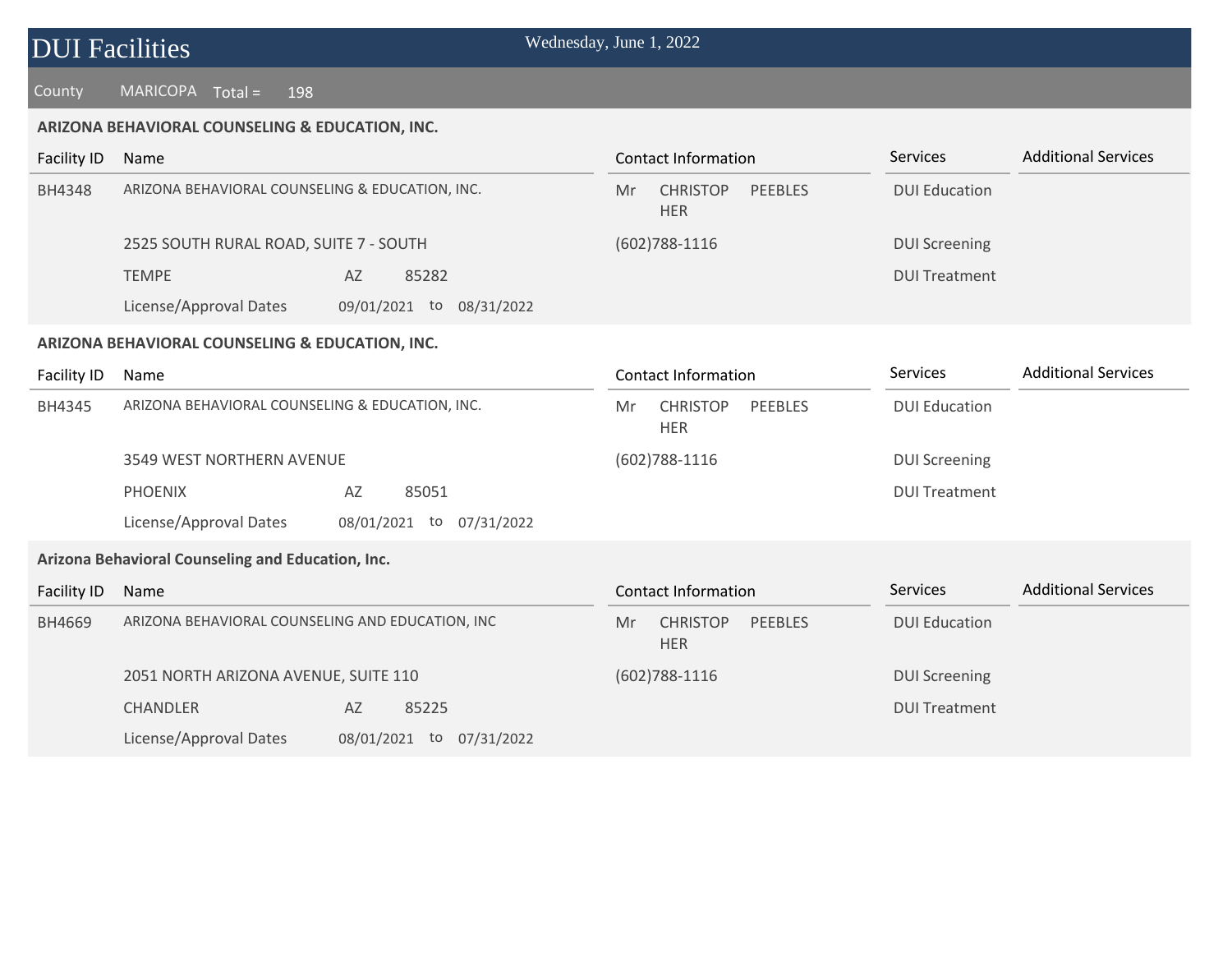#### **ARIZONA CONSULTING & COUNSELING SERVICES**

| <b>Facility ID</b> | <b>Contact Information</b><br>Name                          |                          | Services                       | <b>Additional Services</b> |                            |
|--------------------|-------------------------------------------------------------|--------------------------|--------------------------------|----------------------------|----------------------------|
| BH2040             | ARIZONA CONSULTING & COUNSELING SERVICES                    |                          | KELLY<br><b>MCGUIRK</b><br>Ms  | <b>DUI Education</b>       |                            |
|                    | 8263 WEST THUNDERBIRD ROAD, SUITE 100                       |                          | (623) 776-7766                 | <b>DUI Screening</b>       |                            |
|                    | <b>PEORIA</b>                                               | 85381<br>AZ              |                                | <b>DUI Treatment</b>       |                            |
|                    | License/Approval Dates                                      | 05/01/2022 to 04/30/2023 |                                |                            |                            |
|                    | Arizona Department Of Corrections, Rehabilitation & reentry |                          |                                |                            |                            |
| Facility ID        | Name                                                        |                          | <b>Contact Information</b>     | Services                   | <b>Additional Services</b> |
| BH7395             | ARIZONA DEPARTMENT OF CORRECTIONS, REHABILITATION           |                          | <b>STACEY</b><br>PAUL          | <b>DUI Education</b>       |                            |
|                    | 2105 NORTH CITRUS ROAD                                      |                          | $(602)$ 542-0023               | <b>DUI Screening</b>       |                            |
|                    | <b>GOODYEAR</b>                                             | AZ<br>85395              |                                | <b>DUI Treatment</b>       |                            |
|                    | License/Approval Dates                                      | 03/29/2022 to 02/28/2023 |                                |                            |                            |
|                    | <b>Arizona DUI Services, PLLC</b>                           |                          |                                |                            |                            |
| Facility ID        | Name                                                        |                          | <b>Contact Information</b>     | Services                   | <b>Additional Services</b> |
| <b>DUI0082</b>     | ARIZONA DUI SERVICES, PLLC                                  |                          |                                | <b>DUI Education</b>       |                            |
|                    | 21725 NORTH 20TH AVENUE, SUITE 101-102                      |                          | (602)882-4968                  | <b>DUI Screening</b>       |                            |
|                    | <b>PHOENIX</b>                                              | 85027<br>AZ              |                                | <b>DUI Treatment</b>       |                            |
|                    | License/Approval Dates                                      | 02/01/2022 to 01/31/2023 |                                |                            |                            |
|                    | <b>Aspire Behavioral Care</b>                               |                          |                                |                            |                            |
| <b>Facility ID</b> | Name                                                        |                          | <b>Contact Information</b>     | Services                   | <b>Additional Services</b> |
| <b>BH7518</b>      | ASPIRE BEHAVIORAL CARE                                      |                          | OLUSEGU<br><b>OLUTEDO</b><br>N | <b>DUI Education</b>       |                            |
|                    | 5604 EAST MAIN STREET                                       |                          | $(617)678 - 3066$              | <b>DUI Screening</b>       |                            |
|                    | <b>MESA</b>                                                 | 85205<br>AZ              |                                | <b>DUI Treatment</b>       |                            |
|                    | License/Approval Dates                                      | 03/24/2022 to 02/28/2023 |                                |                            |                            |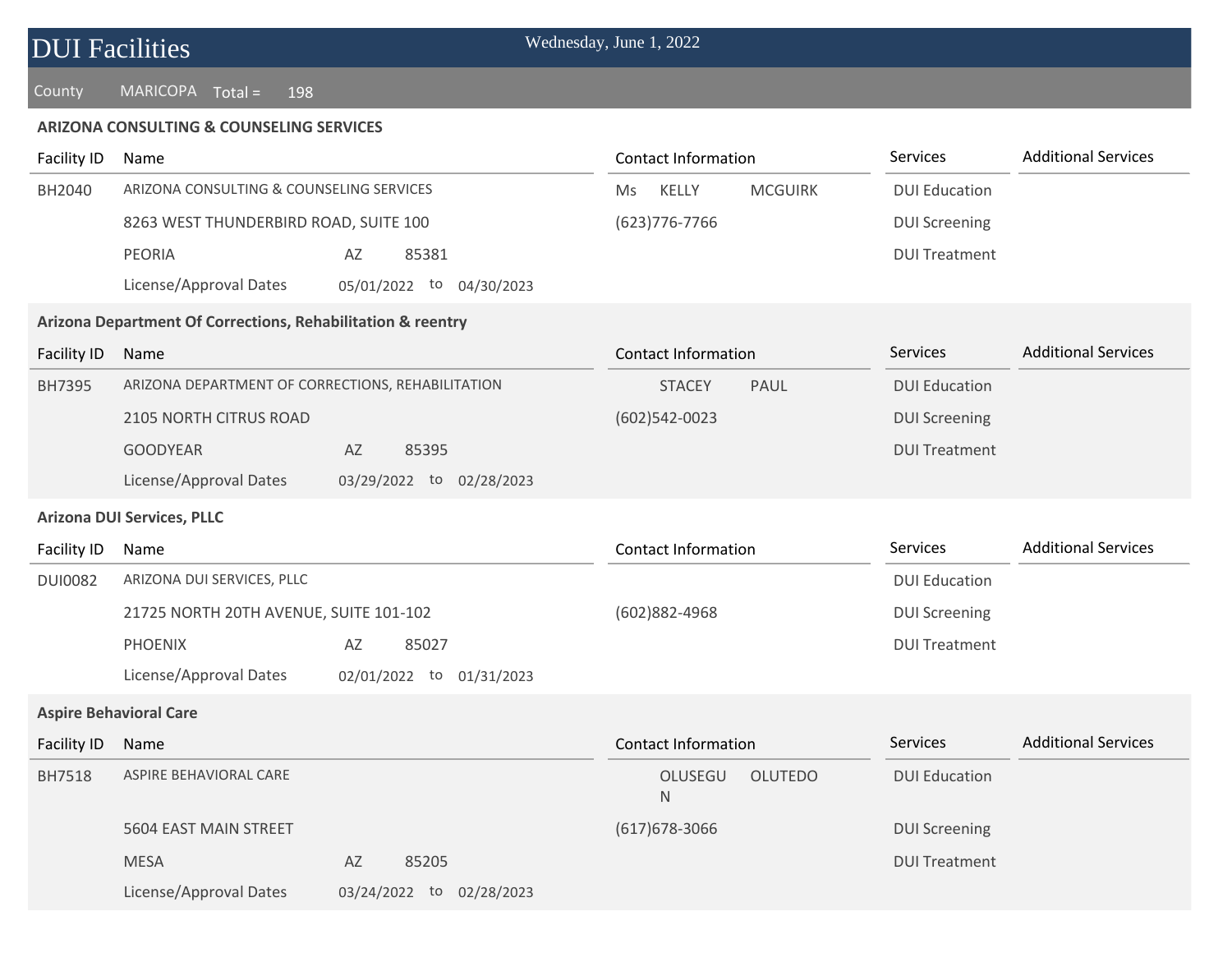### County MARICOPA Total = 198

#### **ASSOCIATES IN HEALTH PSYCHOLOGY**

| Facility ID               | Name                                                  | <b>Contact Information</b>          | Services             | <b>Additional Services</b> |
|---------------------------|-------------------------------------------------------|-------------------------------------|----------------------|----------------------------|
| <b>DUI0074</b>            | ASSOCIATES IN HEALTH PSYCHOLOGY                       |                                     | <b>DUI Education</b> |                            |
|                           | 18301 N 79TH AVENUE, SUITE C-133                      | (623) 748-3337                      | <b>DUI Screening</b> |                            |
|                           | <b>GLENDALE</b><br>AZ<br>85308                        |                                     | <b>DUI Treatment</b> |                            |
|                           | License/Approval Dates<br>07/01/2020 to 06/30/2021    |                                     |                      |                            |
|                           | AURORA BEHAVIORAL HEALTH SYSTEM, LLC                  |                                     |                      |                            |
| <b>Facility ID</b>        | Name                                                  | <b>Contact Information</b>          | Services             | <b>Additional Services</b> |
| BH2767                    | AURORA BEHAVIORAL HEALTH SYSTEM, LLC                  | <b>BRUCE</b><br><b>WALDO</b><br>Mr. | <b>DUI Education</b> |                            |
|                           | 6015 WEST PEORIA AVENUE                               | (623)344-4400                       | <b>DUI Screening</b> |                            |
|                           | <b>GLENDALE</b><br>85302<br>AZ                        |                                     | <b>DUI Treatment</b> |                            |
|                           | License/Approval Dates<br>09/01/2021 to 08/31/2022    |                                     |                      |                            |
| <b>AXIOM CARE</b>         |                                                       |                                     |                      |                            |
| Facility ID               | Name                                                  | <b>Contact Information</b>          | Services             | <b>Additional Services</b> |
| BH4552                    | <b>AXIOM CARE</b>                                     | CHRISTINE STEVENS                   | <b>DUI Education</b> |                            |
|                           | 7725 NORTH 43RD AVENUE, SUITE 522                     | $(602)626 - 8112$                   | <b>DUI Screening</b> |                            |
|                           | <b>PHOENIX</b><br>85051<br>AZ                         |                                     | <b>DUI Treatment</b> |                            |
|                           | License/Approval Dates<br>10/01/2021 to<br>09/30/2022 |                                     |                      |                            |
| <b>Bcfl Next Step Ilc</b> |                                                       |                                     |                      |                            |
| <b>Facility ID</b>        | Name                                                  | <b>Contact Information</b>          | Services             | <b>Additional Services</b> |
| BH7440                    | <b>BCFL NEXT STEP</b>                                 | <b>ROSELINE</b><br><b>MARTIN</b>    | <b>DUI Education</b> |                            |
|                           | 1910 SOUTH STAPLEY DRIVE SUITE 221 OFFICE 210         | (480) 749-6139                      | <b>DUI Screening</b> |                            |
|                           | <b>MESA</b><br>85204<br>AZ                            |                                     | <b>DUI Treatment</b> |                            |
|                           | License/Approval Dates<br>04/01/2022 to<br>03/31/2023 |                                     |                      |                            |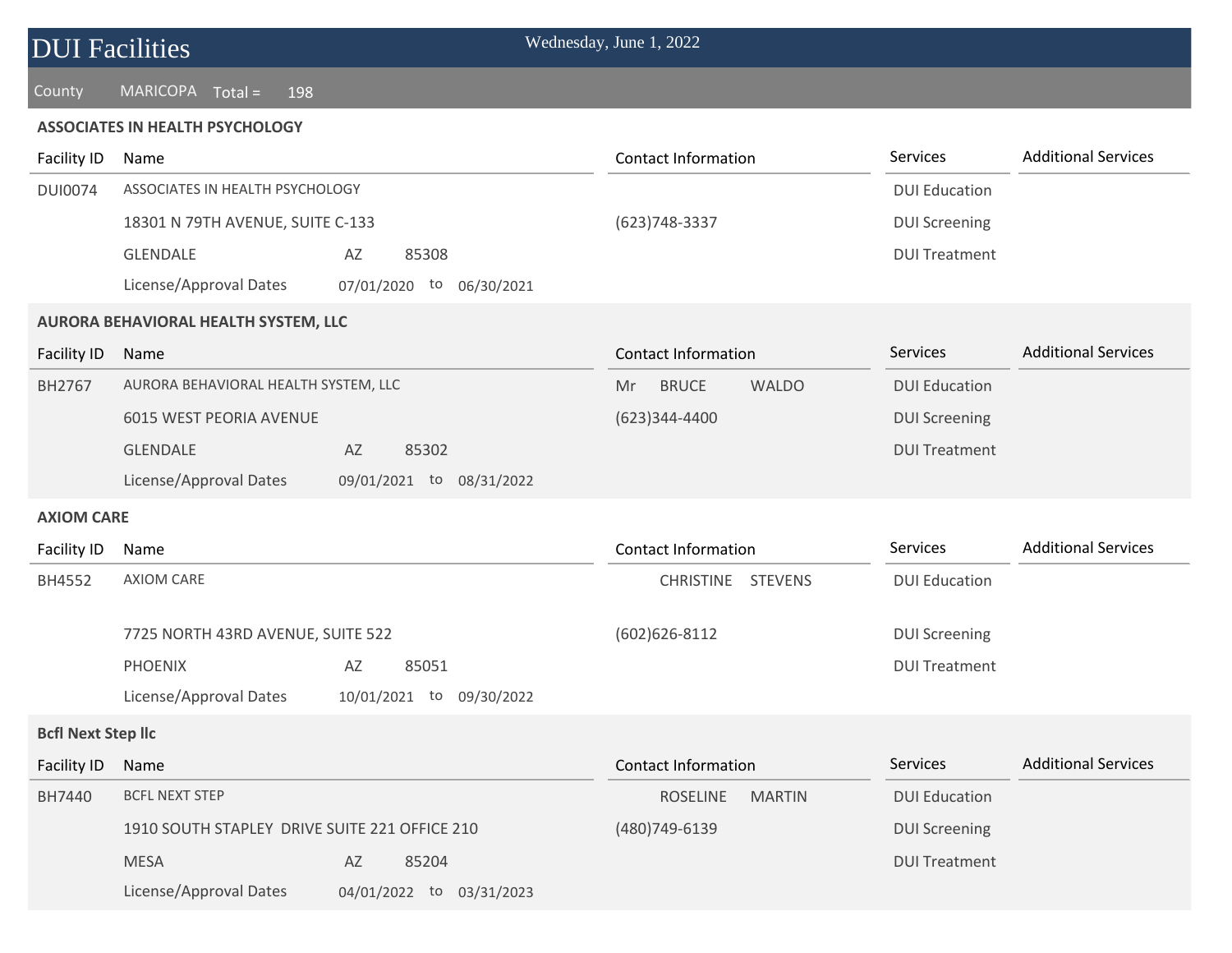### County MARICOPA Total = 198

### **Beautiful Pathways Behavioral Health Services, Llc**

| <b>Facility ID</b> | Name                                               |                          | <b>Contact Information</b> | <b>Services</b>      | <b>Additional Services</b> |
|--------------------|----------------------------------------------------|--------------------------|----------------------------|----------------------|----------------------------|
| BH7306             | BEAUTIFUL PATHWAYS BEHAVIORAL HEALTH SERVICES, LLC |                          | JOSEPHINE DUAH             | <b>DUI Education</b> |                            |
|                    | 7205 SOUTH 51ST AVENUE, SUITE 205                  |                          | (623)418-8313              | <b>DUI Screening</b> |                            |
|                    | LAVEEN                                             | 85339<br>AZ              |                            | <b>DUI Treatment</b> |                            |
|                    | License/Approval Dates                             | 02/10/2022 to 01/31/2023 |                            |                      |                            |
|                    | <b>Bethel Hills Integrated Healthcare</b>          |                          |                            |                      |                            |
| <b>Facility ID</b> | Name                                               |                          | <b>Contact Information</b> | <b>Services</b>      | <b>Additional Services</b> |
| BH6132             | BETHEL HILLS INTEGRATED HEALTHCARE                 |                          | OLUBUKOL KOMOLAFE<br>A     | <b>DUI Education</b> |                            |
|                    | 13838 SOUTH 46TH PLACE, SUITE 340                  |                          | (480) 597-7903             | <b>DUI Screening</b> |                            |
|                    | <b>PHOENIX</b>                                     | 85044<br>AZ              |                            | <b>DUI Treatment</b> |                            |
|                    | License/Approval Dates                             | 05/01/2022 to 04/30/2023 |                            |                      |                            |
|                    | <b>Better Choices 4 Life LLC</b>                   |                          |                            |                      |                            |
| <b>Facility ID</b> | Name                                               |                          | <b>Contact Information</b> | Services             | <b>Additional Services</b> |
| <b>BH6038</b>      | BETTER CHOICES 4 LIFE LLC                          |                          | LAQUAYSH MARTIN<br>Α       | <b>DUI Education</b> |                            |
|                    | 206 WEST JULIE DRIVE, STE 104                      |                          | $(602)675 - 0761$          | <b>DUI Screening</b> |                            |
|                    | <b>TEMPE</b>                                       | AZ<br>85283              |                            | <b>DUI Treatment</b> |                            |

License/Approval Dates 07/01/2022 to 06/30/2023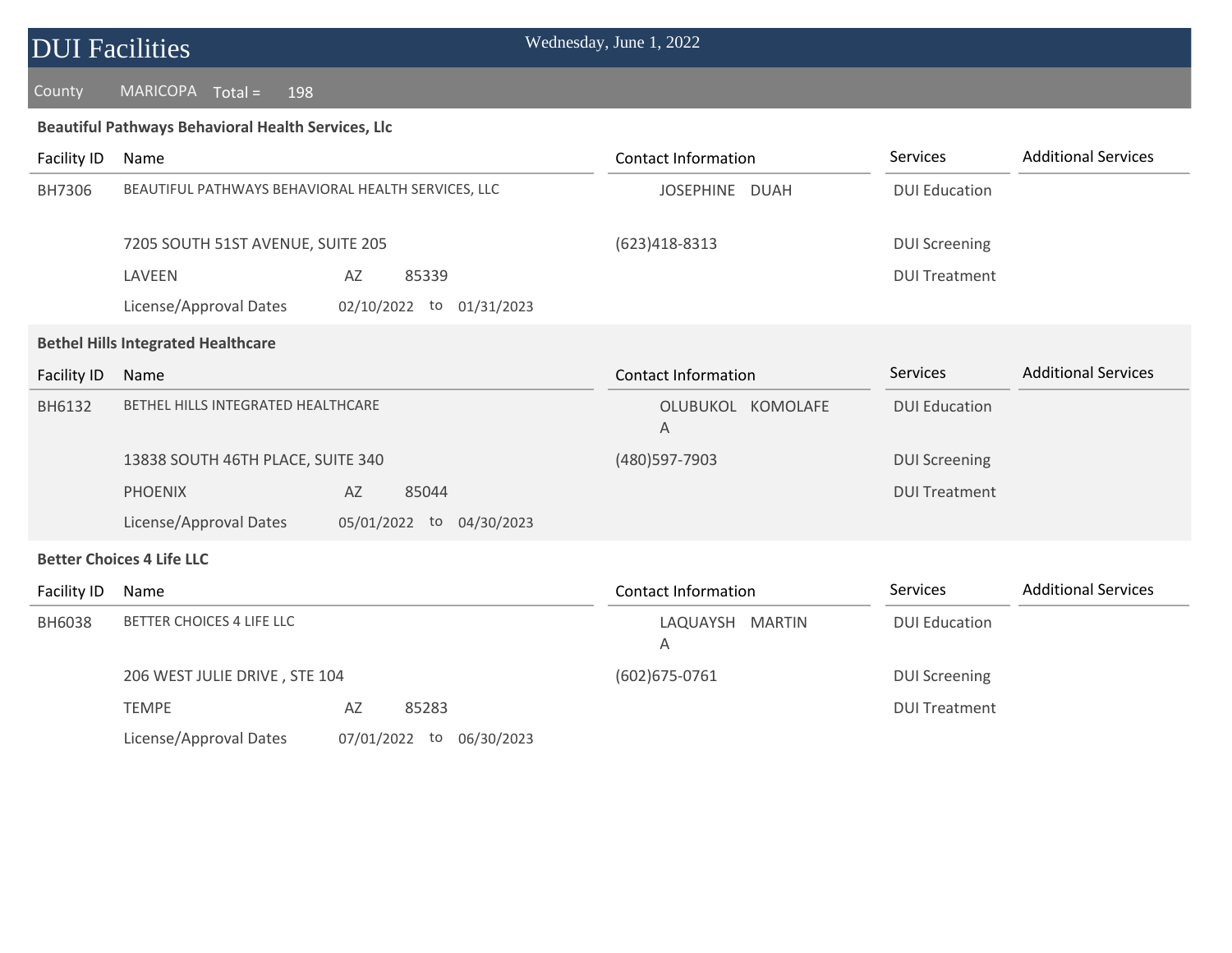| <b>DUI Facilities</b> |  |
|-----------------------|--|
|-----------------------|--|

### **Beyond Blue Health Services Llc**

| <b>Facility ID</b> | Name                                                  | <b>Contact Information</b>          | Services             | <b>Additional Services</b> |
|--------------------|-------------------------------------------------------|-------------------------------------|----------------------|----------------------------|
| BH6873             | BEYOND BLUE HEALTH SERVICES LLC                       | <b>SCOTT</b><br><b>KEONA</b>        | <b>DUI Education</b> |                            |
|                    | 7550 NORTH 19TH AVE, SUITE 104-105                    | (702) 689-8658                      | <b>DUI Screening</b> |                            |
|                    | <b>PHOENIX</b><br>AZ<br>85021                         |                                     | <b>DUI Treatment</b> |                            |
|                    | License/Approval Dates<br>01/06/2022 to 12/31/2022    |                                     |                      |                            |
|                    | <b>Blooming Cactus Counseling LLC</b>                 |                                     |                      |                            |
| Facility ID        | Name                                                  | <b>Contact Information</b>          | Services             | <b>Additional Services</b> |
| <b>DUI0095</b>     | BLOOMING CACTUS COUNSELING LLC                        |                                     | <b>DUI Education</b> |                            |
|                    | 41810 N VENTURE DRIVE #E160                           | (602)935-9222                       | <b>DUI Screening</b> |                            |
|                    | ANTHEM<br>AZ<br>85086                                 |                                     | <b>DUI Treatment</b> |                            |
|                    | License/Approval Dates<br>10/19/2021 to<br>10/18/2022 |                                     |                      |                            |
|                    | <b>Body &amp; Soul Community Counseling Services</b>  |                                     |                      |                            |
| Facility ID        | Name                                                  | <b>Contact Information</b>          | Services             | <b>Additional Services</b> |
| BH5789             | BODY & SOUL COMMUNITY COUNSELING SERVICES             | <b>ADAMS</b><br><b>DAYNA</b>        | <b>DUI Education</b> |                            |
|                    | 5060 NORTH 19TH AVE SUITE 218                         | (480) 293-4258                      | <b>DUI Screening</b> |                            |
|                    | <b>PHOENIX</b><br>85015<br>AZ                         |                                     | <b>DUI Treatment</b> |                            |
|                    | License/Approval Dates<br>08/01/2021 to 07/31/2022    |                                     |                      |                            |
|                    | <b>Bright Beginnings Wellness Center</b>              |                                     |                      |                            |
| Facility ID        | Name                                                  | <b>Contact Information</b>          | Services             | <b>Additional Services</b> |
| BH7145             | BRIGHT BEGINNINGS WELLNESS CENTER                     | <b>OMETRIS</b><br><b>KING</b><br>Ms | <b>DUI Education</b> |                            |
|                    | 7776 SOUTH POINTE PARKWAY, SUITE 135                  | (305)879-8699                       | <b>DUI Screening</b> |                            |
|                    | <b>PHOENIX</b><br>AZ<br>85044                         |                                     | <b>DUI Treatment</b> |                            |
|                    | License/Approval Dates<br>11/09/2021 to<br>10/31/2022 |                                     |                      |                            |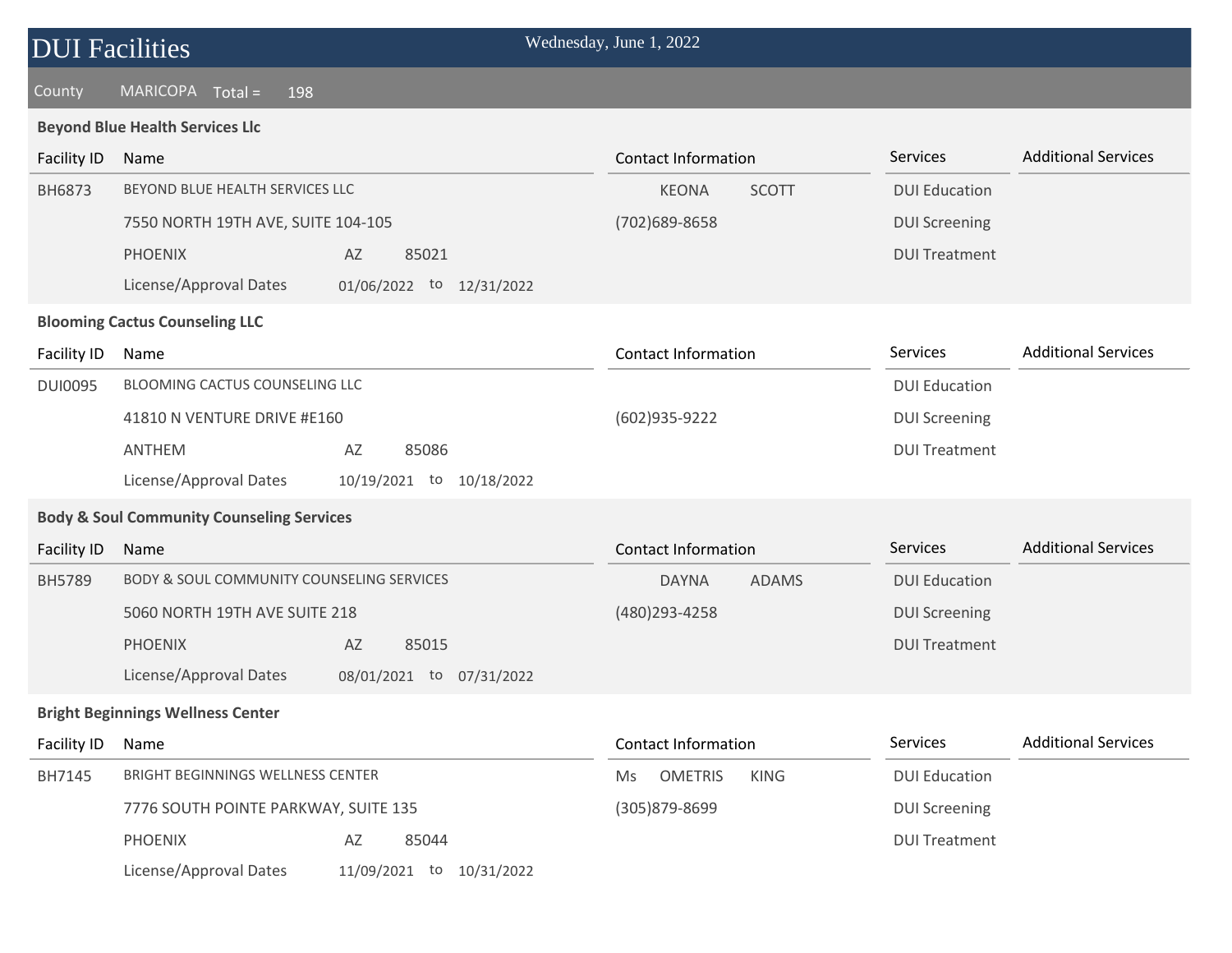| <b>DUI Facilities</b>                             |                                                     | Wednesday, June 1, 2022        |                      |                            |  |  |  |
|---------------------------------------------------|-----------------------------------------------------|--------------------------------|----------------------|----------------------------|--|--|--|
| County                                            | MARICOPA Total =<br>198                             |                                |                      |                            |  |  |  |
|                                                   | <b>Brighter Tomorrows Family Services</b>           |                                |                      |                            |  |  |  |
| Facility ID                                       | Name                                                | <b>Contact Information</b>     | Services             | <b>Additional Services</b> |  |  |  |
| <b>BH6557</b>                                     | <b>BRIGHTER TOMORROWS FAMILY SERVICES</b>           | <b>FIDELIS</b><br>EBEREONWU    | <b>DUI Education</b> |                            |  |  |  |
|                                                   | 644 NORTH COUNTRY CLUB, SUITE D                     | (480) 808-5777                 | <b>DUI Screening</b> |                            |  |  |  |
|                                                   | <b>MESA</b><br>85201<br>AZ                          |                                | <b>DUI Treatment</b> |                            |  |  |  |
|                                                   | License/Approval Dates<br>12/01/2021 to 11/30/2022  |                                |                      |                            |  |  |  |
| <b>Building Foundations Behavioral Health Llc</b> |                                                     |                                |                      |                            |  |  |  |
| Facility ID                                       | Name                                                | <b>Contact Information</b>     | Services             | <b>Additional Services</b> |  |  |  |
| BH7499                                            | BUILDING FOUNDATIONS BEHAVIORAL HEALTH LLC          | <b>TYRREIA</b><br><b>HURT</b>  | <b>DUI Education</b> |                            |  |  |  |
|                                                   | 9210 WEST PEORIA AVE SUITE 1                        | (623)251-3066                  |                      |                            |  |  |  |
|                                                   | <b>PEORIA</b><br>AZ<br>85345                        |                                | <b>DUI Treatment</b> |                            |  |  |  |
|                                                   | License/Approval Dates<br>03/24/2022 to 02/28/2023  |                                |                      |                            |  |  |  |
|                                                   | <b>Candid Education &amp; Treatment Center, Llc</b> |                                |                      |                            |  |  |  |
| Facility ID                                       | Name                                                | <b>Contact Information</b>     | Services             | <b>Additional Services</b> |  |  |  |
| <b>BH6387</b>                                     | CANDID EDUCATION & TREATMENT CENTER, LLC            | <b>TAYLOR</b><br><b>MELVIN</b> | <b>DUI Education</b> |                            |  |  |  |
|                                                   | 5060 NORTH 19TH AVENUE, SUITE 207-2                 | (480)304-2587                  | <b>DUI Screening</b> |                            |  |  |  |
|                                                   | <b>PHOENIX</b><br>AZ<br>85007                       |                                | <b>DUI Treatment</b> |                            |  |  |  |
|                                                   | License/Approval Dates<br>10/01/2021 to 09/30/2022  |                                |                      |                            |  |  |  |
|                                                   | <b>Candid Education And Treatment Center</b>        |                                |                      |                            |  |  |  |
| <b>Facility ID</b>                                | Name                                                | <b>Contact Information</b>     | Services             | <b>Additional Services</b> |  |  |  |
| BH6977                                            | CANDID EDUCATION AND TREATMENT CENTER               | <b>MELVIN</b><br><b>TAYLOR</b> | <b>DUI Education</b> |                            |  |  |  |
|                                                   | 2121 SOUTH MILLS SUITE 223                          | (480)304-2587                  | <b>DUI Screening</b> |                            |  |  |  |
|                                                   | <b>TEMPE</b><br>85282<br>AZ                         |                                | <b>DUI Treatment</b> |                            |  |  |  |
|                                                   | License/Approval Dates<br>02/03/2022 to 01/31/2023  |                                |                      |                            |  |  |  |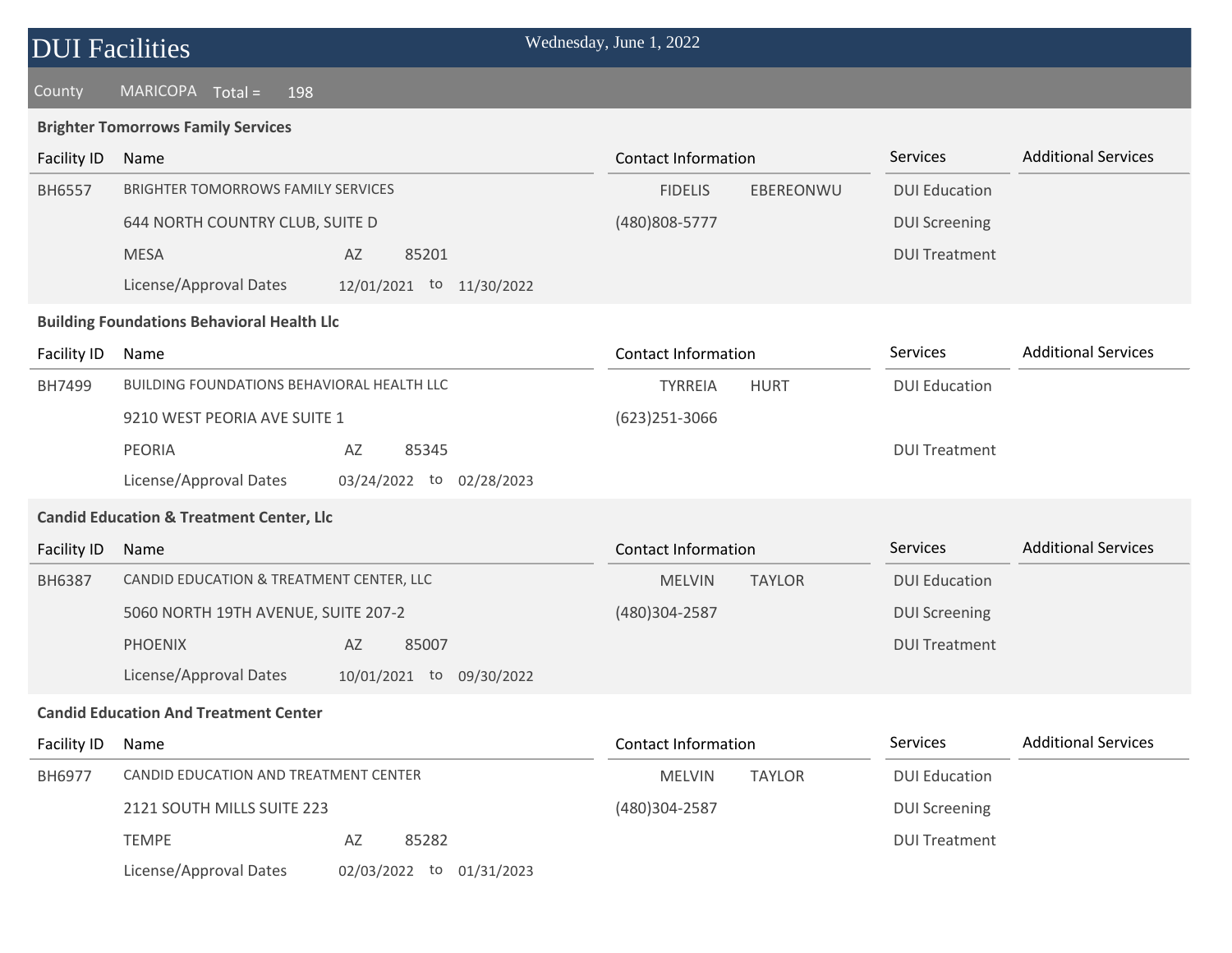| <b>DUI Facilities</b> |                                                   |                             |  | Wednesday, June 1, 2022    |               |                      |                            |  |
|-----------------------|---------------------------------------------------|-----------------------------|--|----------------------------|---------------|----------------------|----------------------------|--|
| County                | $MARICOPA$ $Total =$<br>198                       |                             |  |                            |               |                      |                            |  |
|                       | <b>Center For Behavioral Health Phoenix, LLC</b>  |                             |  |                            |               |                      |                            |  |
| Facility ID           | Name                                              |                             |  | <b>Contact Information</b> |               | Services             | <b>Additional Services</b> |  |
| BH1872                | CENTER FOR BEHAVIORAL HEALTH PHOENIX, LLC         |                             |  | <b>MARLIN</b>              | <b>MARTIN</b> | <b>DUI Education</b> |                            |  |
|                       | 1501 EAST WASHINGTON STREET                       |                             |  | $(214)365 - 6119$          |               | <b>DUI Screening</b> |                            |  |
|                       | <b>PHOENIX</b>                                    | AZ<br>85034                 |  |                            |               | <b>DUI Treatment</b> |                            |  |
|                       | License/Approval Dates                            | 03/01/2022 to 02/28/2023    |  |                            |               |                      |                            |  |
|                       | CHICANOS POR LA CAUSA, INC - CENTRO DE LA FAMILIA |                             |  |                            |               |                      |                            |  |
| Facility ID           | Name                                              |                             |  | <b>Contact Information</b> |               | Services             | <b>Additional Services</b> |  |
| <b>BH1586</b>         | CHICANOS POR LA CAUSA, INC - CENTRO DE LA FAMILIA |                             |  | KELLY                      | HARSHBERGER   |                      |                            |  |
|                       | 6850 WEST INDIAN SCHOOL ROAD                      |                             |  | (602)257-0464              |               |                      |                            |  |
|                       | <b>PHOENIX</b>                                    | AZ<br>85033                 |  |                            |               | <b>DUI Treatment</b> |                            |  |
|                       | License/Approval Dates                            | 05/01/2022 to 04/30/2023    |  |                            |               |                      |                            |  |
|                       | <b>Cielo Claro-Clear Skies Counseling</b>         |                             |  |                            |               |                      |                            |  |
| <b>Facility ID</b>    | Name                                              |                             |  | <b>Contact Information</b> |               | Services             | <b>Additional Services</b> |  |
| <b>DUI0091</b>        | CIELO CLARO-CLEAR SKIES COUNSELING                |                             |  |                            |               | <b>DUI Education</b> |                            |  |
|                       | 2942 NORTH 24TH STREET, SUITE #102                |                             |  | (602)883-4774              |               | <b>DUI Screening</b> |                            |  |
|                       | <b>PHOENIX</b>                                    | AZ<br>85016                 |  |                            |               | <b>DUI Treatment</b> |                            |  |
|                       | License/Approval Dates                            | 10/24/2021 to 10/23/2022    |  |                            |               |                      |                            |  |
|                       | <b>COMMUNITY SUPPORT SERVICES, INC.</b>           |                             |  |                            |               |                      |                            |  |
| <b>Facility ID</b>    | Name                                              |                             |  | <b>Contact Information</b> |               | Services             | <b>Additional Services</b> |  |
| BH3873                | COMMUNITY SUPPORT SERVICES, INC.                  |                             |  | ARLETTE<br>Ms              | <b>ITAMI</b>  | <b>DUI Education</b> |                            |  |
|                       | 5062 NORTH 19TH AVENUE, SUITE 102                 |                             |  | (480)629-5994              |               | <b>DUI Screening</b> |                            |  |
|                       | <b>PHOENIX</b>                                    | AZ<br>85015                 |  |                            |               | <b>DUI Treatment</b> |                            |  |
|                       | License/Approval Dates                            | 12/01/2021 to<br>11/30/2022 |  |                            |               |                      |                            |  |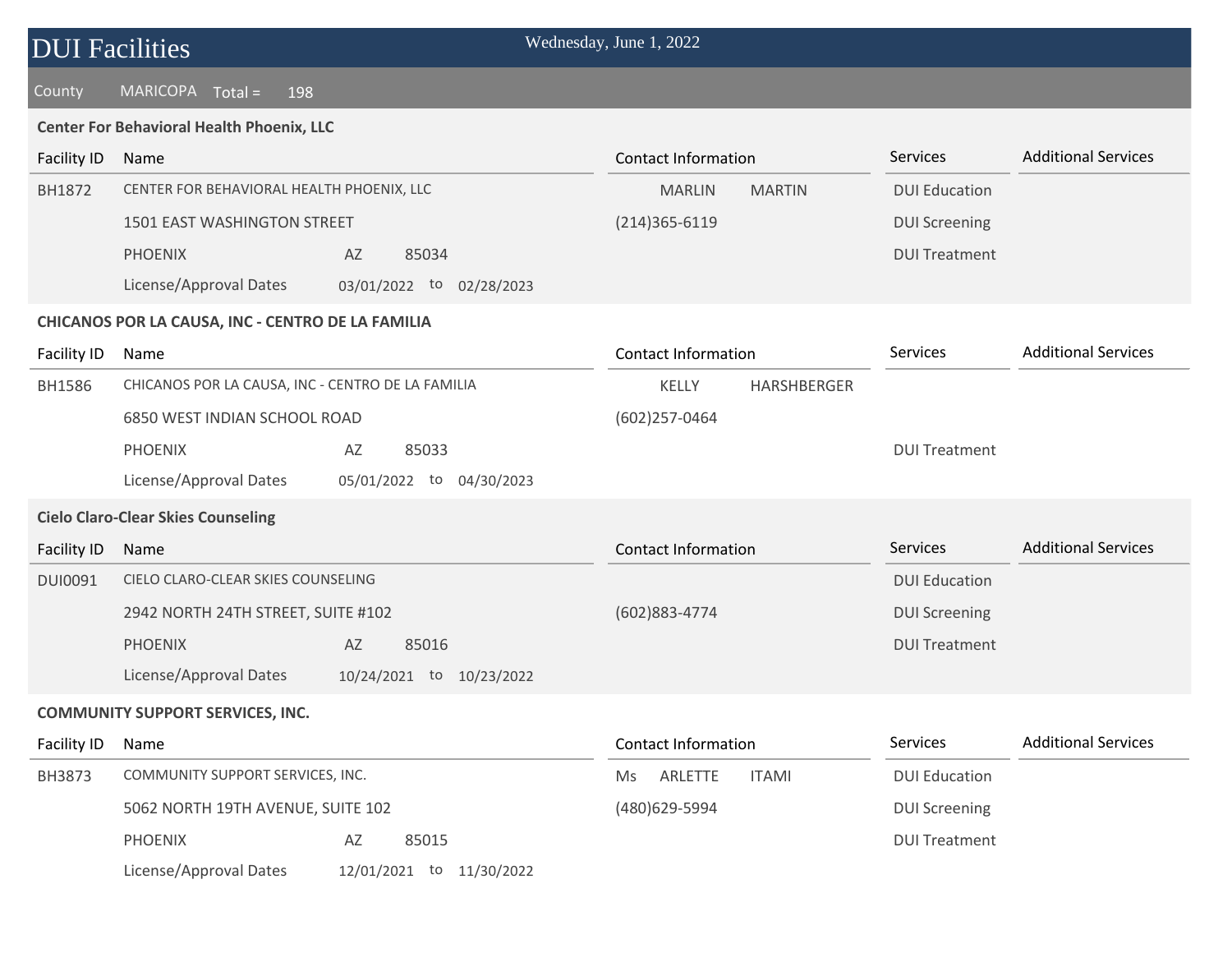| <b>DUI Facilities</b> |  |  |  |
|-----------------------|--|--|--|
|-----------------------|--|--|--|

### **COMMUNITY SUPPORT SERVICES, INC.**

| <b>Facility ID</b>        | Name                                                  | <b>Contact Information</b>    | Services             | <b>Additional Services</b> |
|---------------------------|-------------------------------------------------------|-------------------------------|----------------------|----------------------------|
| <b>BH4337</b>             | COMMUNITY SUPPORT SERVICES, INC.                      | ARLETTE<br><b>ITAMI</b><br>Ms | <b>DUI Education</b> |                            |
|                           | 5540 WEST GLENDALE AVENUE, SUITE B103                 | (480)629-5994                 | <b>DUI Screening</b> |                            |
|                           | <b>GLENDALE</b><br>AZ<br>85301                        |                               | <b>DUI Treatment</b> |                            |
|                           | License/Approval Dates<br>08/01/2021 to 07/31/2022    |                               |                      |                            |
|                           | <b>COMMUNITY SUPPORT SERVICES, INC.</b>               |                               |                      |                            |
| Facility ID               | Name                                                  | <b>Contact Information</b>    | Services             | <b>Additional Services</b> |
| BH4336                    | COMMUNITY SUPPORT SERVICES, INC.                      | ARLETTE<br><b>ITAMI</b><br>Ms | <b>DUI Education</b> |                            |
|                           | 423 NORTH COUNTRY CLUB DRIVE, SUITE 36                | (480)629-5994                 | <b>DUI Screening</b> |                            |
|                           | <b>MESA</b><br>AZ<br>85201                            |                               | <b>DUI Treatment</b> |                            |
|                           | License/Approval Dates<br>03/01/2022 to<br>02/28/2023 |                               |                      |                            |
|                           | <b>Confidential Counseling &amp; Consulting Llc</b>   |                               |                      |                            |
| <b>Facility ID</b>        | Name                                                  | <b>Contact Information</b>    | <b>Services</b>      | <b>Additional Services</b> |
| <b>DUI0087</b>            | CONFIDENTIAL COUNSELING & CONSULTING LLC              |                               | <b>DUI Education</b> |                            |
|                           | <b>4625 SOUTH LAKESHORE DRIVE</b>                     | (336)392-7099                 | <b>DUI Screening</b> |                            |
|                           | <b>TEMPE</b><br>85282<br>AZ                           |                               | <b>DUI Treatment</b> |                            |
|                           | License/Approval Dates<br>02/13/2020 to 02/12/2021    |                               |                      |                            |
| <b>CORE RECOVERY, LLC</b> |                                                       |                               |                      |                            |
| Facility ID               | Name                                                  | <b>Contact Information</b>    | Services             | <b>Additional Services</b> |
| BH4317                    | CORE RECOVERY, LLC                                    | <b>HEATHER</b><br>PELTIER     | <b>DUI Education</b> |                            |
|                           | 34225 NORTH 27TH DRIVE, BUILDING 5, SUITE 146         | $(602)810-1210$               | <b>DUI Screening</b> |                            |
|                           | <b>PHOENIX</b><br>85085<br>AZ                         |                               | <b>DUI Treatment</b> |                            |
|                           | License/Approval Dates<br>10/01/2021 to 09/30/2022    |                               |                      |                            |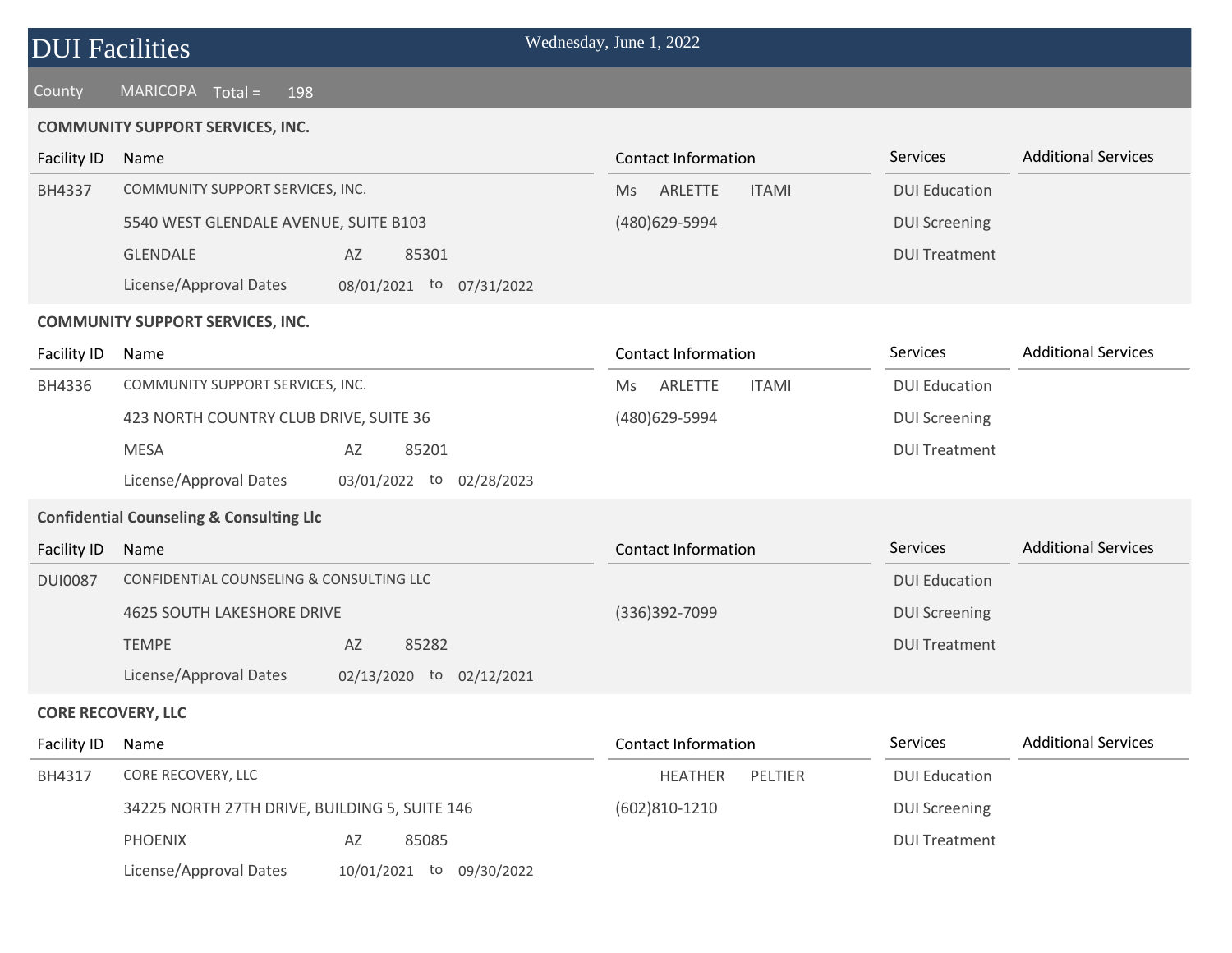| <b>DUI</b> Facilities    |                                                       | Wednesday, June 1, 2022          |                      |                            |
|--------------------------|-------------------------------------------------------|----------------------------------|----------------------|----------------------------|
| County                   | <b>MARICOPA</b><br>$Total =$<br>198                   |                                  |                      |                            |
|                          | <b>Cornerstone Healing Center, Llc</b>                |                                  |                      |                            |
| <b>Facility ID</b>       | Name                                                  | <b>Contact Information</b>       | Services             | <b>Additional Services</b> |
| <b>BH5398</b>            | CORNERSTONE HEALING CENTER, LLC                       | <b>MARCUS</b><br><b>CLARK</b>    | <b>DUI Education</b> |                            |
|                          | 16444 NORTH 91ST STREET                               | (800) 480 - 1781                 | <b>DUI Screening</b> |                            |
|                          | 85260<br>SCOTTSDALE<br>AZ                             |                                  | <b>DUI Treatment</b> |                            |
|                          | License/Approval Dates<br>08/27/2021 to 07/31/2022    |                                  |                      |                            |
|                          | <b>CORRECTIONAL SERVICES CORPORATION</b>              |                                  |                      |                            |
| Facility ID              | Name                                                  | <b>Contact Information</b>       | Services             | <b>Additional Services</b> |
| BH1434                   | CORRECTIONAL SERVICES CORPORATION                     | COONROD<br><b>MARY</b>           | <b>DUI Education</b> |                            |
|                          | 3402 WEST COCOPAH STREET                              | (602)352-0350                    |                      |                            |
|                          | <b>PHOENIX</b><br>AZ<br>85009                         |                                  | <b>DUI Treatment</b> |                            |
|                          | License/Approval Dates<br>05/01/2022 to<br>04/30/2023 |                                  |                      |                            |
| <b>Crocus Consulting</b> |                                                       |                                  |                      |                            |
| Facility ID              | Name                                                  | <b>Contact Information</b>       | Services             | <b>Additional Services</b> |
| <b>DUI0084</b>           | <b>CROCUS CONSULTING</b>                              |                                  | <b>DUI Education</b> |                            |
|                          | 12725 WEST INDIAN SCHOOL ROAD, SUITE E101             | (623)377-0448                    | <b>DUI Screening</b> |                            |
|                          | AVONDALE<br>AZ<br>85392                               |                                  | <b>DUI Treatment</b> |                            |
|                          | License/Approval Dates<br>01/15/2022 to 01/14/2023    |                                  |                      |                            |
|                          | CROSSWINDS COUNSELING SERVICES, INC.                  |                                  |                      |                            |
| <b>Facility ID</b>       | Name                                                  | <b>Contact Information</b>       | Services             | <b>Additional Services</b> |
| <b>BH3880</b>            | CROSSWINDS COUNSELING SERVICES, INC.                  | <b>JOSEPH</b><br>PATTERSON<br>Mr | <b>DUI Education</b> |                            |
|                          | 512 EAST SOUTHERN AVENUE, SUITE C                     | (480) 791 - 7745                 | <b>DUI Screening</b> |                            |
|                          | <b>TEMPE</b><br>85282<br>AZ                           |                                  | <b>DUI Treatment</b> |                            |
|                          | License/Approval Dates<br>09/01/2021 to 08/31/2022    |                                  |                      |                            |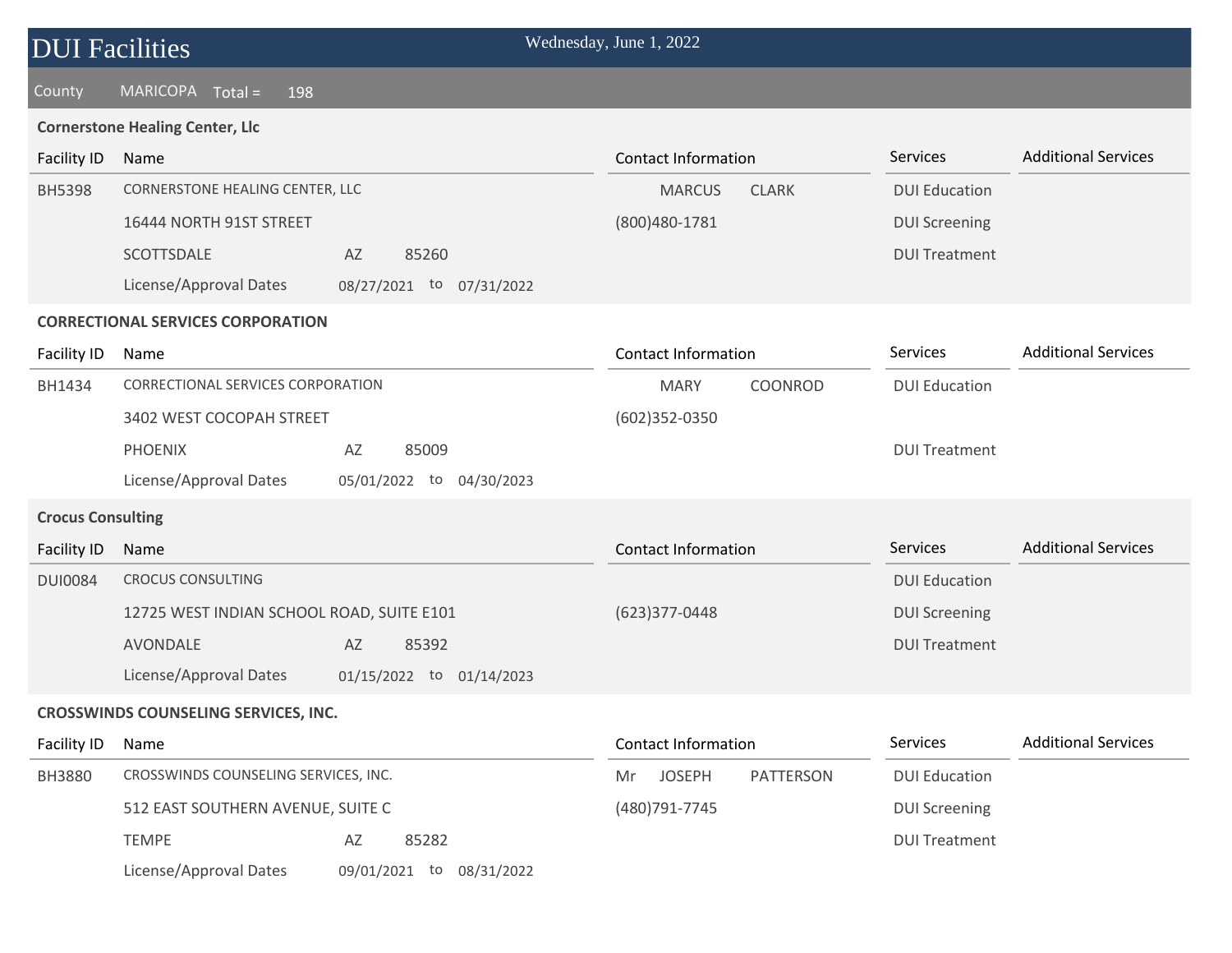### County MARICOPA Total = 198

### **DEHP THERAPEUTIC**

| <b>Facility ID</b>      | Name                                    |                          | <b>Contact Information</b> |                | Services             | <b>Additional Services</b> |
|-------------------------|-----------------------------------------|--------------------------|----------------------------|----------------|----------------------|----------------------------|
| BH5114                  | <b>DEHP THERAPEUTIC</b>                 |                          | <b>JOSETTE</b>             | <b>SULLINS</b> | <b>DUI Education</b> |                            |
|                         | 3800 N. CENTRAL AVENUE SUITE 1010       |                          | (602)566-7627              |                |                      |                            |
|                         | <b>PHOENIX</b>                          | 85012<br>AZ              |                            |                | <b>DUI Treatment</b> |                            |
|                         | License/Approval Dates                  | 10/08/2021 to 09/30/2022 |                            |                |                      |                            |
| <b>DEHP Therapeutic</b> |                                         |                          |                            |                |                      |                            |
| Facility ID             | Name                                    |                          | <b>Contact Information</b> |                | Services             | <b>Additional Services</b> |
| BH5524                  | <b>DEHP THERAPEUTIC</b>                 |                          | <b>JOSETTE</b><br>Ms       | <b>SULLINS</b> | <b>DUI Education</b> |                            |
|                         | 6252 N 59TH AVE                         |                          | (602)566-7627              |                | <b>DUI Screening</b> |                            |
|                         | <b>GLENDALE</b>                         | 85301<br>AZ              |                            |                | <b>DUI Treatment</b> |                            |
|                         | License/Approval Dates                  | 03/11/2022 to 02/28/2023 |                            |                |                      |                            |
|                         | <b>Demo Community Services</b>          |                          |                            |                |                      |                            |
| <b>Facility ID</b>      | Name                                    |                          | <b>Contact Information</b> |                | Services             | <b>Additional Services</b> |
| <b>BH5574</b>           | DEMO COMMUNITY SERVICES                 |                          | <b>DAVID</b><br>Mr         | <b>MORROW</b>  | <b>DUI Education</b> |                            |
|                         | 2150 SOUTH COUNTRY CLUB DRIVE, SUITE 27 |                          | $(602)428 - 8151$          |                |                      |                            |
|                         | <b>MESA</b>                             | AZ<br>85210              |                            |                | <b>DUI Treatment</b> |                            |
|                         | License/Approval Dates                  | 10/01/2021 to 09/30/2022 |                            |                |                      |                            |
|                         | <b>DESERT EDGE RECOVERY</b>             |                          |                            |                |                      |                            |
| Facility ID             | Name                                    |                          | <b>Contact Information</b> |                | Services             | <b>Additional Services</b> |
| BH4075                  | <b>DESERT EDGE RECOVERY</b>             |                          | <b>NATALIE</b><br>Ms       | <b>GREGORY</b> | <b>DUI Education</b> |                            |
|                         | 4425 WEST OLIVE AVENUE SUITE 202        |                          | (602)792-0019              |                | <b>DUI Screening</b> |                            |
|                         | <b>GLENDALE</b>                         | 85302<br>AZ              |                            |                | <b>DUI Treatment</b> |                            |
|                         | License/Approval Dates                  | 01/25/2022 to 12/31/2022 |                            |                |                      |                            |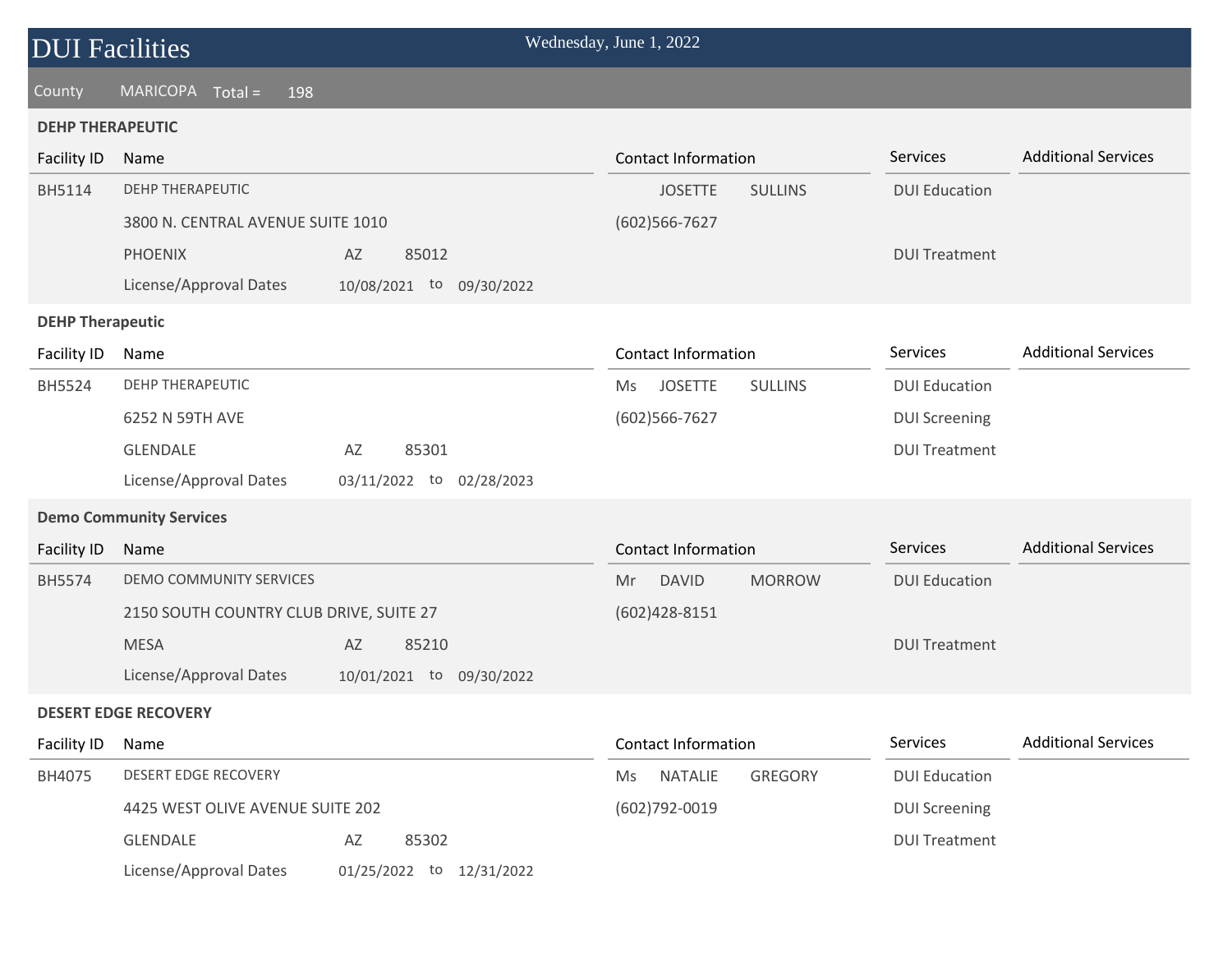### County MARICOPA Total = 198

### **Desert Tranquility Integrated Wellness Services Llc**

| <b>Facility ID</b>                 | Name                                               |    |                             | <b>Contact Information</b> |                      | Services             | <b>Additional Services</b> |
|------------------------------------|----------------------------------------------------|----|-----------------------------|----------------------------|----------------------|----------------------|----------------------------|
| <b>BH7388</b>                      | DESERT TRANQUILITY INTEGRATED WELLNESS SERVICES LL |    | <b>EMMANU</b><br>EL         | <b>ONYEANI</b>             | <b>DUI Education</b> |                      |                            |
|                                    | 5060 NORTH 19TH AVENUE SUITE 111 & 112             |    |                             | (404)447-0127              |                      | <b>DUI Screening</b> |                            |
|                                    | <b>PHOENIX</b>                                     | AZ | 85015                       |                            |                      | <b>DUI Treatment</b> |                            |
|                                    | License/Approval Dates                             |    | 03/03/2022 to 02/28/2023    |                            |                      |                      |                            |
| <b>Destiny Outpatient Services</b> |                                                    |    |                             |                            |                      |                      |                            |
| <b>Facility ID</b>                 | Name                                               |    |                             | <b>Contact Information</b> |                      | Services             | <b>Additional Services</b> |
| MED5821                            | <b>DESTINY OUTPATIENT SERVICES</b>                 |    |                             | KELLY                      | <b>BENNETT</b>       | <b>DUI Education</b> |                            |
|                                    | 5308 NORTH 17TH AVENUE                             |    |                             | (602)249-6674              |                      | <b>DUI Screening</b> |                            |
|                                    | <b>PHOENIX</b>                                     | AZ | 85015                       |                            |                      | <b>DUI Treatment</b> |                            |
|                                    | License/Approval Dates                             |    | 02/01/2022 to<br>01/31/2023 |                            |                      |                      |                            |
|                                    | direct connect ventures llc                        |    |                             |                            |                      |                      |                            |
| <b>Facility ID</b>                 | Name                                               |    |                             | <b>Contact Information</b> |                      | Services             | <b>Additional Services</b> |
| BH7036                             | DESERT FOOTHILLS COUNSELING                        |    |                             | <b>IVORY</b><br>Mr         | <b>PRICE</b>         | <b>DUI Education</b> |                            |
|                                    | 26 EAST BASELINE ROAD SUITE 132                    |    |                             | $(602)000 - 0001$          |                      | <b>DUI Screening</b> |                            |
|                                    | <b>PHOENIX</b>                                     | AZ | 85042                       |                            |                      | <b>DUI Treatment</b> |                            |
|                                    | License/Approval Dates                             |    | 12/01/2021 to 11/30/2022    |                            |                      |                      |                            |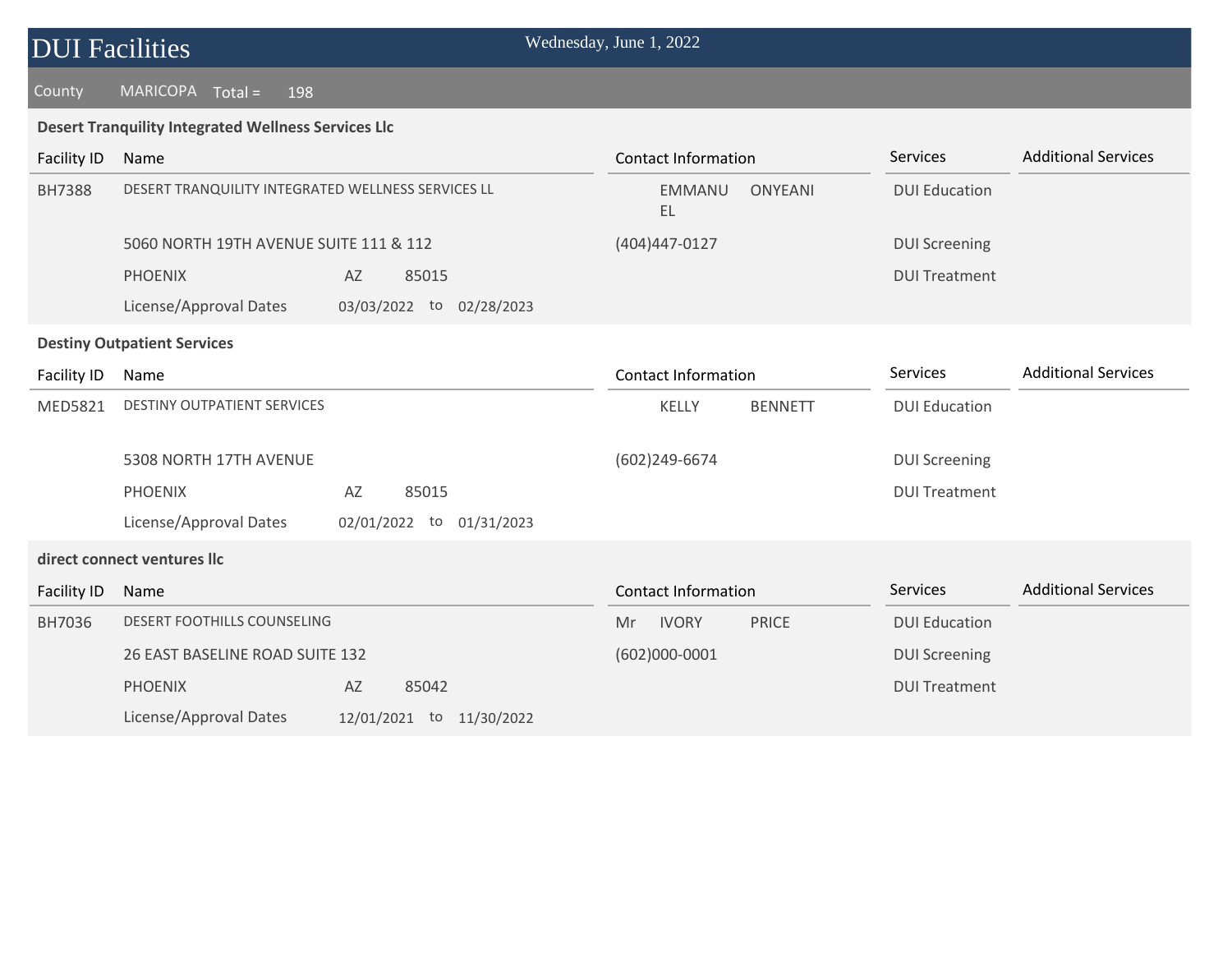### County MARICOPA Total = 198

### **Divine Changing Hands**

| <b>Facility ID</b> | Name                                                  | <b>Contact Information</b>            | Services             | <b>Additional Services</b> |
|--------------------|-------------------------------------------------------|---------------------------------------|----------------------|----------------------------|
| BH6355             | <b>DIVINE CHANGING HANDS</b>                          | <b>JENNIFER</b><br><b>MCCHRISTIAN</b> | <b>DUI Education</b> |                            |
|                    | 1550 EAST MCKELLIPS RD STE 101-103                    | (480) 597-4951                        | <b>DUI Screening</b> |                            |
|                    | <b>MESA</b><br>AZ<br>85203                            |                                       | <b>DUI Treatment</b> |                            |
|                    | License/Approval Dates<br>05/01/2022 to<br>04/30/2023 |                                       |                      |                            |
|                    | DYNAMIC LIVING COUNSELING, INC                        |                                       |                      |                            |
| <b>Facility ID</b> | Name                                                  | <b>Contact Information</b>            | Services             | <b>Additional Services</b> |
| BH1992             | DYNAMIC LIVING COUNSELING, INC                        | <b>THIELE</b><br><b>MARK</b>          | <b>DUI Education</b> |                            |
|                    | 5150 NORTH 16TH STREET, SUITE B-132                   | $(602)$ 277-2112                      | <b>DUI Screening</b> |                            |
|                    | <b>PHOENIX</b><br>AZ<br>85016                         |                                       | <b>DUI Treatment</b> |                            |
|                    | License/Approval Dates<br>02/01/2022 to 01/31/2023    |                                       |                      |                            |
|                    | DYNAMIC LIVING COUNSELING, INC.                       |                                       |                      |                            |
| Facility ID        | Name                                                  | <b>Contact Information</b>            | Services             | <b>Additional Services</b> |
| BH4222             | DYNAMIC LIVING COUNSELING, INC.                       | <b>MARK</b><br><b>THIELE</b>          | <b>DUI Education</b> |                            |
|                    | 1340 EAST BROADWAY ROAD, SUITE 107                    | $(602)$ 277-2112                      | <b>DUI Screening</b> |                            |
|                    | <b>TEMPE</b><br>AZ<br>85282                           |                                       | <b>DUI Treatment</b> |                            |
|                    | License/Approval Dates<br>02/01/2022 to<br>01/31/2023 |                                       |                      |                            |
|                    | <b>Dynamic Living Counseling, Inc.</b>                |                                       |                      |                            |
| <b>Facility ID</b> | Name                                                  | <b>Contact Information</b>            | <b>Services</b>      | <b>Additional Services</b> |
| BH4224             | DYNAMIC LIVING COUNSELING, INC.                       | <b>MARK</b><br><b>THIELE</b>          | <b>DUI Education</b> |                            |
|                    | 1555 SOUTH GILBERT ROAD, SUITE 103                    | $(602)$ 277-2112                      | <b>DUI Screening</b> |                            |
|                    | <b>MESA</b><br>AZ<br>85204                            |                                       | <b>DUI Treatment</b> |                            |
|                    | License/Approval Dates<br>02/01/2022 to 01/31/2023    |                                       |                      |                            |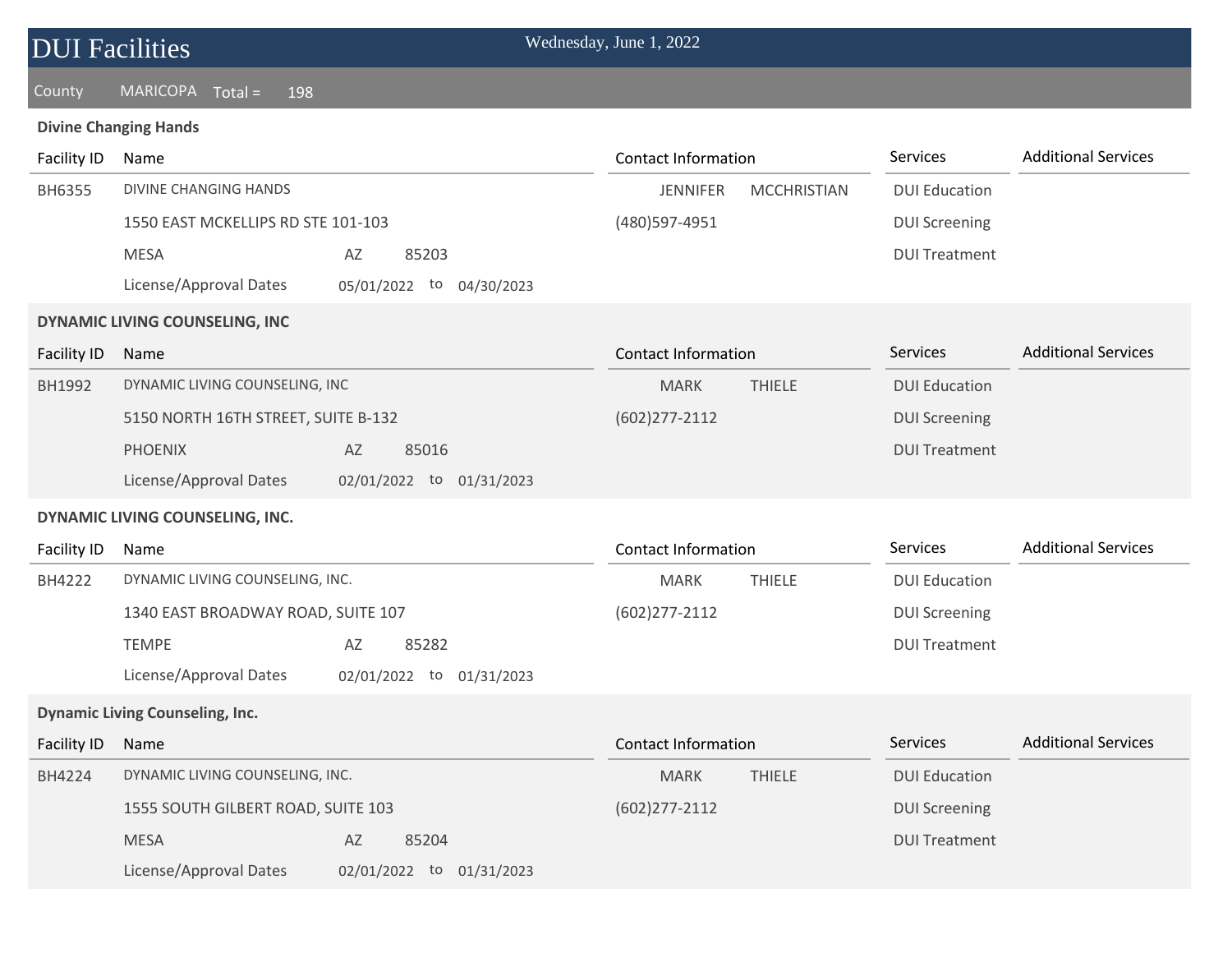### County MARICOPA Total = 198

### **EAST VALLEY SUBSTANCE ABUSE CENTER, INC.**

| <b>Facility ID</b> | Name                                     |                             | <b>Contact Information</b>            | Services             | <b>Additional Services</b> |
|--------------------|------------------------------------------|-----------------------------|---------------------------------------|----------------------|----------------------------|
| BH3681             | EAST VALLEY SUBSTANCE ABUSE CENTER, INC. |                             | <b>DEBRA</b><br><b>SCHILLER</b><br>Ms | <b>DUI Education</b> |                            |
|                    | 1550 EAST UNIVERSITY DRIVE, SUITE F1     |                             | (480) 833-8122                        | <b>DUI Screening</b> |                            |
|                    | <b>MESA</b>                              | AZ<br>85203                 |                                       | <b>DUI Treatment</b> |                            |
|                    | License/Approval Dates                   | 10/01/2021 to<br>09/30/2022 |                                       |                      |                            |
|                    | <b>Elevation Health Services Llc</b>     |                             |                                       |                      |                            |
| <b>Facility ID</b> | Name                                     |                             | <b>Contact Information</b>            | Services             | <b>Additional Services</b> |
| BH5619             | ELEVATION HEALTH SERVICES LLC            |                             | BREATHITT ROBINSON                    | <b>DUI Education</b> |                            |
|                    | 3800 N CENTRAL, SUITE 200                |                             | (901) 355 - 7437                      | <b>DUI Screening</b> |                            |
|                    | <b>PHOENIX</b>                           | 85012<br>AZ                 |                                       | <b>DUI Treatment</b> |                            |
|                    | License/Approval Dates                   | 04/01/2022 to 03/31/2023    |                                       |                      |                            |
|                    | <b>Elite Innovative Health</b>           |                             |                                       |                      |                            |
| Facility ID        | Name                                     |                             | <b>Contact Information</b>            | Services             | <b>Additional Services</b> |
| BH6783             | ELITE INNOVATIVE HEALTH                  |                             | WILLIAM<br><b>RICHARDSON</b><br>Dr    | <b>DUI Education</b> |                            |
|                    | 325 EAST BASELINE ROAD                   |                             | (602)684-8867                         | <b>DUI Screening</b> |                            |
|                    | <b>GILBERT</b>                           | 85233<br>AZ                 |                                       | <b>DUI Treatment</b> |                            |
|                    | License/Approval Dates                   | 05/01/2022 to<br>04/30/2023 |                                       |                      |                            |
|                    | <b>Empire Health Group Llc</b>           |                             |                                       |                      |                            |
| <b>Facility ID</b> | Name                                     |                             | <b>Contact Information</b>            | Services             | <b>Additional Services</b> |
| BH6269             | <b>EMPIRE HEALTH GROUP LLC</b>           |                             | ASERE<br><b>MWARA</b><br>Mr.          | <b>DUI Education</b> |                            |
|                    | 2340 W MISSION LANE SUITE 3              |                             | (480) 685-1147                        | <b>DUI Screening</b> |                            |
|                    | <b>PHOENIX</b>                           | AZ<br>85086                 |                                       | <b>DUI Treatment</b> |                            |
|                    | License/Approval Dates                   | 06/01/2022 to 05/31/2023    |                                       |                      |                            |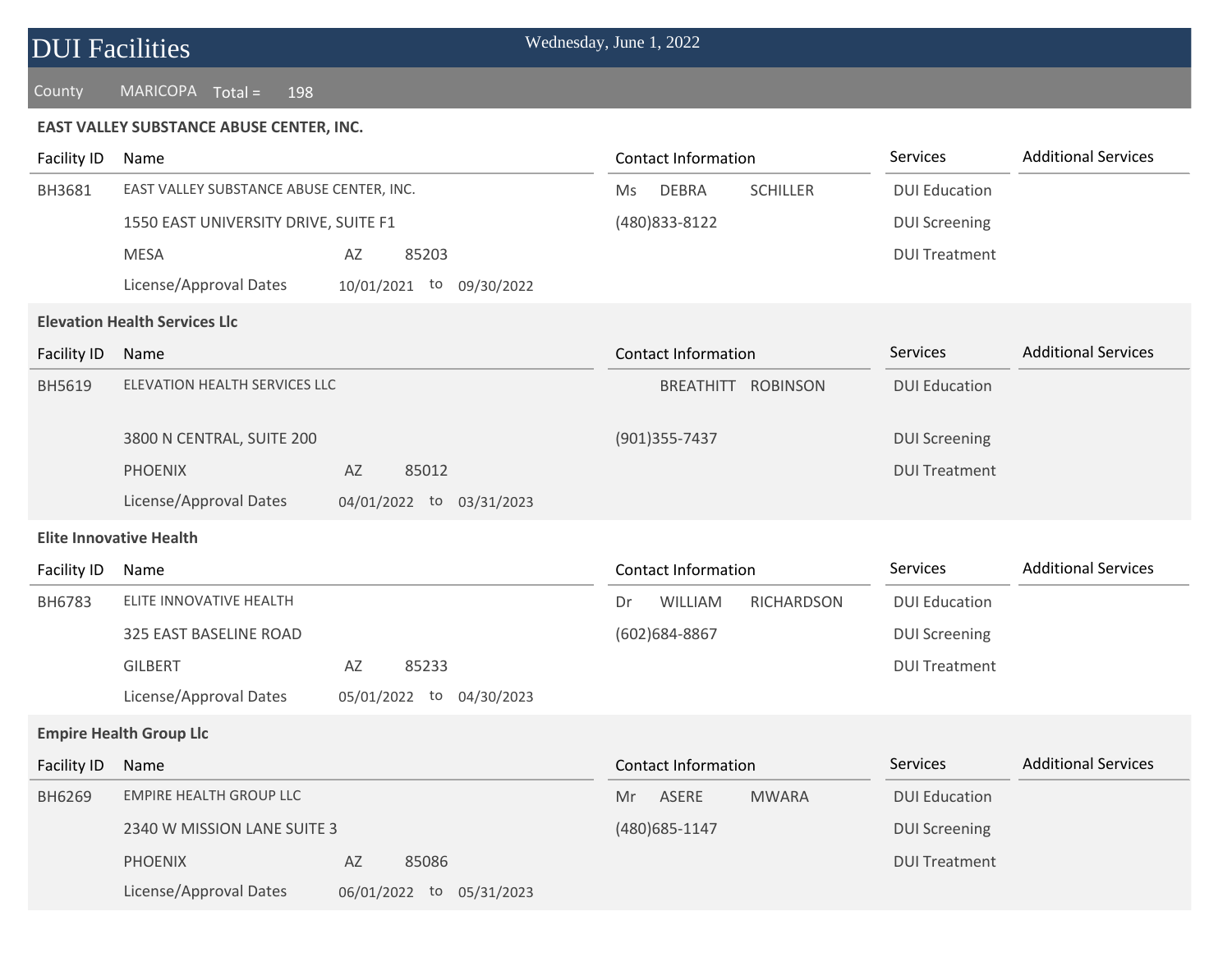### County MARICOPA Total = 198

### **ENRICHMENT FAMILY SERVICES, L L C**

| Facility ID        | Name                                            |                          |    | <b>Contact Information</b> |                    | Services             | <b>Additional Services</b> |
|--------------------|-------------------------------------------------|--------------------------|----|----------------------------|--------------------|----------------------|----------------------------|
| BH2578             | ENRICHMENT FAMILY SERVICES, L L C               |                          | Ms | <b>FRANCINE</b>            | AKINS-<br>ARBUCKLE | <b>DUI Education</b> |                            |
|                    | 310 NORTH DOBSON ROAD, SUITE 5                  |                          |    | (480)890-0864              |                    | <b>DUI Screening</b> |                            |
|                    | <b>MESA</b>                                     | AZ<br>85201              |    |                            |                    | <b>DUI Treatment</b> |                            |
|                    | License/Approval Dates                          | 06/01/2022 to 05/31/2023 |    |                            |                    |                      |                            |
|                    | <b>ERICKSON OUTPATIENT</b>                      |                          |    |                            |                    |                      |                            |
| <b>Facility ID</b> | Name                                            |                          |    | <b>Contact Information</b> |                    | <b>Services</b>      | <b>Additional Services</b> |
| BH3670             | <b>ERICKSON OUTPATIENT</b>                      |                          |    | <b>ERICA</b>               | <b>MISSICANO</b>   | <b>DUI Education</b> |                            |
|                    | 2632 EAST THOMAS ROAD, SUITES 101               |                          |    | $(602)$ 285-4318           |                    |                      |                            |
|                    | <b>PHOENIX</b>                                  | 85016<br>AZ              |    |                            |                    | <b>DUI Treatment</b> |                            |
|                    | License/Approval Dates                          | 09/01/2021 to 08/31/2022 |    |                            |                    |                      |                            |
|                    | <b>ESTRELLA COUNSELING SERVICES, LLC</b>        |                          |    |                            |                    |                      |                            |
| <b>Facility ID</b> | Name                                            |                          |    | <b>Contact Information</b> |                    | Services             | <b>Additional Services</b> |
| BH4365             | ESTRELLA COUNSELING SERVICES, LLC               |                          |    | <b>KALYN</b>               | <b>TAYLOR</b>      | <b>DUI Education</b> |                            |
|                    | 250 NORTH LITCHFIELD ROAD, SUITE 150            |                          |    | (623) 925-8420             |                    | <b>DUI Screening</b> |                            |
|                    | <b>GOODYEAR</b>                                 | AZ<br>85338              |    |                            |                    | <b>DUI Treatment</b> |                            |
|                    | License/Approval Dates                          | 11/01/2021 to 10/31/2022 |    |                            |                    |                      |                            |
|                    | <b>Family Institute For Health and Recovery</b> |                          |    |                            |                    |                      |                            |
| <b>Facility ID</b> | Name                                            |                          |    | <b>Contact Information</b> |                    | Services             | <b>Additional Services</b> |
| BH4968             | <b>FAMILY INSTITUTE FOR HEALTH AND RECOVERY</b> |                          | Mr | <b>MARCUS</b>              | LEWIS              | <b>DUI Education</b> |                            |
|                    | 1550 EAST UNIVERSITY DRIVE, SUITE G             |                          |    | (602)327-8375              |                    | <b>DUI Screening</b> |                            |
|                    | <b>MESA</b>                                     | 85203<br>AZ              |    |                            |                    | <b>DUI Treatment</b> |                            |
|                    | License/Approval Dates                          | 03/01/2022 to 02/28/2023 |    |                            |                    |                      |                            |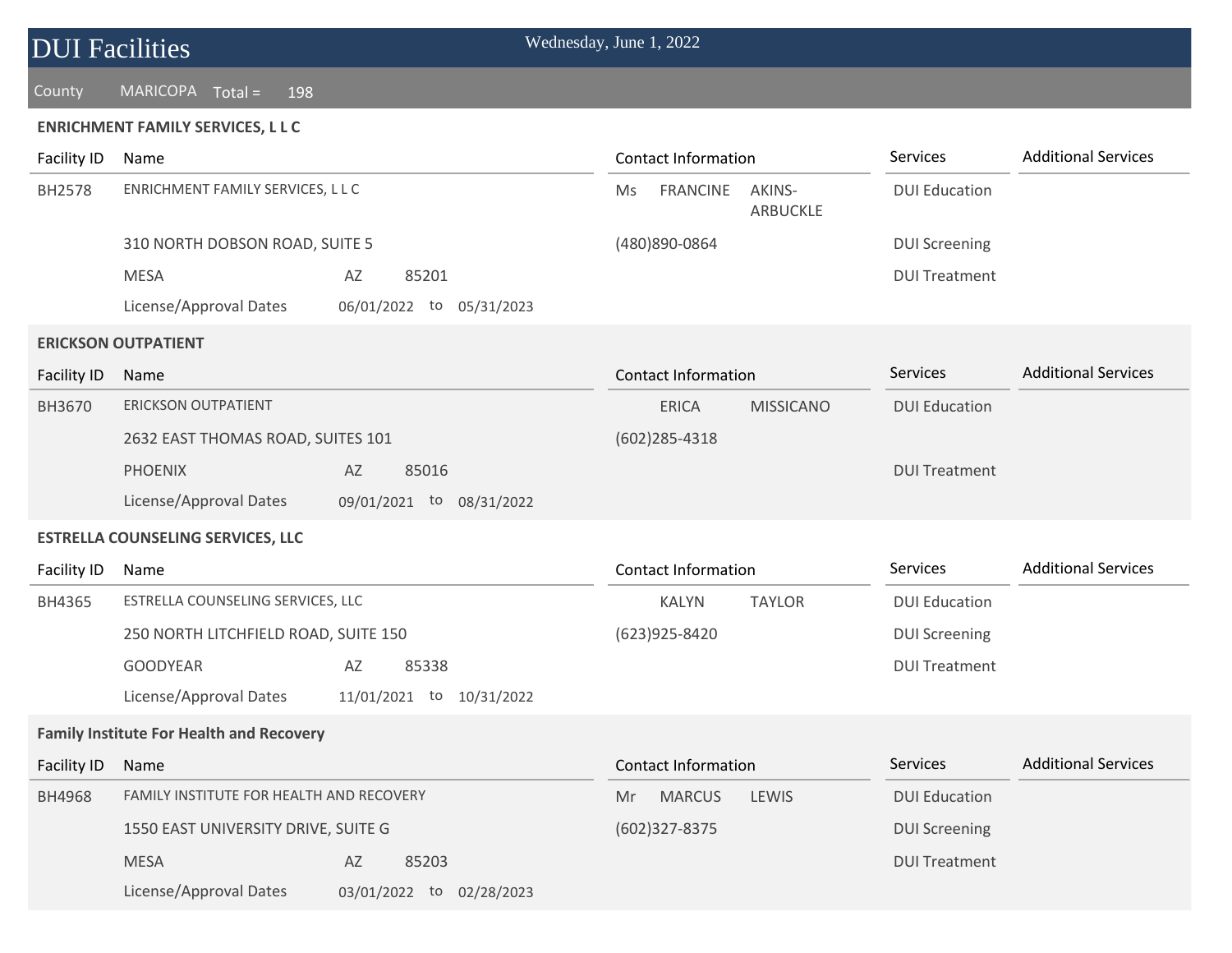### County MARICOPA Total = 198

### **Focused Family Services, Llc**

| Facility ID        | Name                                            |                             | <b>Contact Information</b> |                    | Services             | <b>Additional Services</b> |
|--------------------|-------------------------------------------------|-----------------------------|----------------------------|--------------------|----------------------|----------------------------|
| MED5466            | FOCUSED FAMILY SERVICES, LLC                    |                             | AMY                        | <b>MAGRAS</b>      | <b>DUI Education</b> |                            |
|                    | 1301 EAST MCDOWELL ROAD, SUITE 204/206          |                             | (602)253-6259              |                    | <b>DUI Screening</b> |                            |
|                    | <b>PHOENIX</b>                                  | AZ<br>85009                 |                            |                    | <b>DUI Treatment</b> |                            |
|                    | License/Approval Dates                          | 06/01/2022 to 05/31/2023    |                            |                    |                      |                            |
|                    | <b>Fountains Of Hope Behavioral Health Llc</b>  |                             |                            |                    |                      |                            |
| <b>Facility ID</b> | Name                                            |                             | <b>Contact Information</b> |                    | Services             | <b>Additional Services</b> |
| BH7567             | FOUNTAINS OF HOPE BEHAVIORAL HEALTH LLC         |                             | <b>JOSEPH</b>              | KIMANI             | <b>DUI Education</b> |                            |
|                    | 3920 SOUTH RURAL ROAD, SUITE 114                |                             | (732) 322-1807             |                    | <b>DUI Screening</b> |                            |
|                    | <b>TEMPE</b>                                    | AZ<br>85282                 |                            |                    | <b>DUI Treatment</b> |                            |
|                    | License/Approval Dates                          | 04/14/2022 to 03/31/2023    |                            |                    |                      |                            |
|                    | <b>Fresh Start Family Services Ilc</b>          |                             |                            |                    |                      |                            |
| Facility ID        | Name                                            |                             | <b>Contact Information</b> |                    | Services             | <b>Additional Services</b> |
| BH7417             | FRESH START FAMILY SERVICES                     |                             | <b>JOHN</b><br>Mr          | <b>BLAYLOCK JR</b> | <b>DUI Education</b> |                            |
|                    | 2432 WEST PEORIA AVENUE BLDG 16 SUITE 1261-1262 |                             | (480) 431-5075             |                    | <b>DUI Screening</b> |                            |
|                    | <b>PHOENIX</b>                                  | AZ<br>85018                 |                            |                    | <b>DUI Treatment</b> |                            |
|                    | License/Approval Dates                          | 03/14/2022 to<br>02/28/2023 |                            |                    |                      |                            |
|                    | <b>Generational Wellness Pllc</b>               |                             |                            |                    |                      |                            |
| Facility ID        | Name                                            |                             | <b>Contact Information</b> |                    | Services             | <b>Additional Services</b> |
| <b>BH6500</b>      | <b>GENERATIONAL WELLNESS PLLC</b>               |                             | <b>ROSA</b>                | <b>NORRIS</b>      | <b>DUI Education</b> |                            |
|                    | 13210 WEST VAN BUREN STREET, SUITE 100          |                             | $(623)$ 259-5800           |                    | <b>DUI Screening</b> |                            |
|                    | <b>GOODYEAR</b>                                 | AZ<br>85338                 |                            |                    | <b>DUI Treatment</b> |                            |
|                    | License/Approval Dates                          | 11/30/2021 to 10/31/2022    |                            |                    |                      |                            |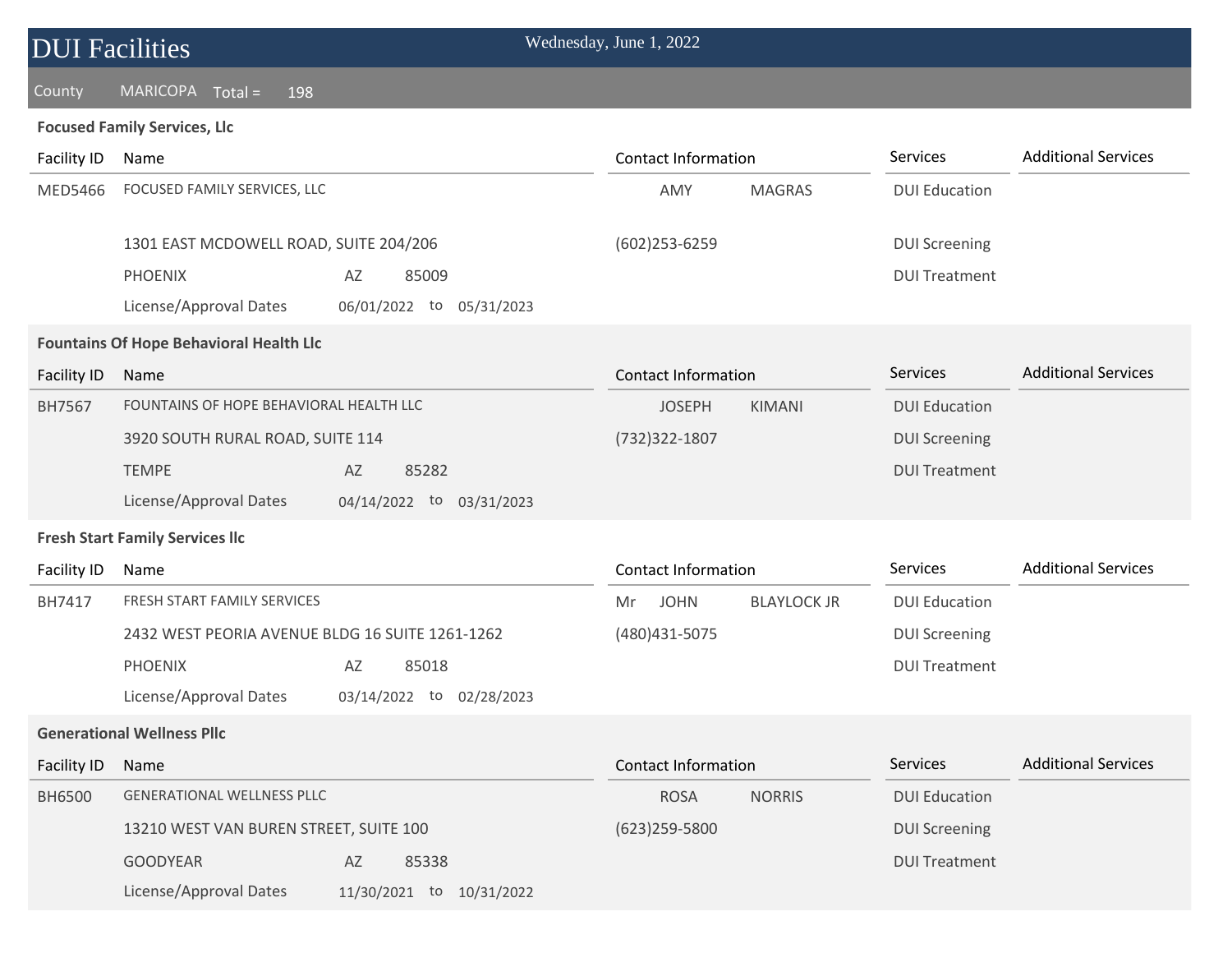| <b>DUI Facilities</b> |
|-----------------------|
|-----------------------|

### **Gibson Lane Behavioral Health Care, LLC**

| <b>Facility ID</b> | Name                                                         |                          | <b>Contact Information</b> |                 | Services             | <b>Additional Services</b> |
|--------------------|--------------------------------------------------------------|--------------------------|----------------------------|-----------------|----------------------|----------------------------|
| BH7525             | GIBSON LANE BEHAVIORAL HEALTH CARE                           |                          | <b>DONISHA</b><br>Ms       | <b>PARDUE</b>   | <b>DUI Education</b> |                            |
|                    | 7725 NORTH 43RD AVE BLDG 5 SUITE 522 & 523                   |                          | (312) 599-8267             |                 | <b>DUI Screening</b> |                            |
|                    | <b>PHOENIX</b>                                               | 85023<br>AZ              |                            |                 | <b>DUI Treatment</b> |                            |
|                    | License/Approval Dates                                       | 04/05/2022 to 03/31/2023 |                            |                 |                      |                            |
|                    | <b>GILBERT POLICE DEPARTMENT - YOUTH AND ADULT RESOURCES</b> |                          |                            |                 |                      |                            |
| <b>Facility ID</b> | Name                                                         |                          | <b>Contact Information</b> |                 | Services             | <b>Additional Services</b> |
| BH2335             | GILBERT POLICE DEPARTMENT - YOUTH AND ADULT RESOUR           |                          | <b>KEITH</b>               | <b>BRADSHAW</b> |                      |                            |
|                    | 75 EAST CIVIC CENTER DRIVE                                   |                          | (480) 635-7701             |                 | <b>DUI Screening</b> |                            |
|                    | <b>GILBERT</b>                                               | 85296<br>AZ              |                            |                 |                      |                            |
|                    | License/Approval Dates                                       | 12/01/2021 to 11/30/2022 |                            |                 |                      |                            |
|                    | <b>Going The Extra Mile Llc</b>                              |                          |                            |                 |                      |                            |
| Facility ID        | Name                                                         |                          | <b>Contact Information</b> |                 | Services             | <b>Additional Services</b> |
| BH6931             | <b>GOING THE EXTRA MILE LLC</b>                              |                          | DEPHANNI JOUNG<br>Ms<br>E  |                 | <b>DUI Education</b> |                            |
|                    | 1102 WEST MCDOWELL RD SUITE A & B                            |                          | $(623)312 - 8111$          |                 | <b>DUI Screening</b> |                            |
|                    | <b>PHOENIX</b>                                               | 85007<br>AZ              |                            |                 | <b>DUI Treatment</b> |                            |
|                    | License/Approval Dates                                       | 07/02/2021 to 06/30/2022 |                            |                 |                      |                            |
|                    | <b>HARMONY FAMILY SERVICES II</b>                            |                          |                            |                 |                      |                            |
| <b>Facility ID</b> | Name                                                         |                          | <b>Contact Information</b> |                 | Services             | <b>Additional Services</b> |
| BH6276             | HARMONY FAMILY SERVICES II                                   |                          | <b>DONISHA</b><br>Ms       | <b>PARDUE</b>   | <b>DUI Education</b> |                            |
|                    | 1447 WEST ELLIOT ROAD, STE 101                               |                          | $(702)761 - 0161$          |                 | <b>DUI Screening</b> |                            |
|                    | <b>GILBERT</b>                                               | AZ<br>85233              |                            |                 | <b>DUI Treatment</b> |                            |
|                    | License/Approval Dates                                       | 06/01/2021 to 05/31/2022 |                            |                 |                      |                            |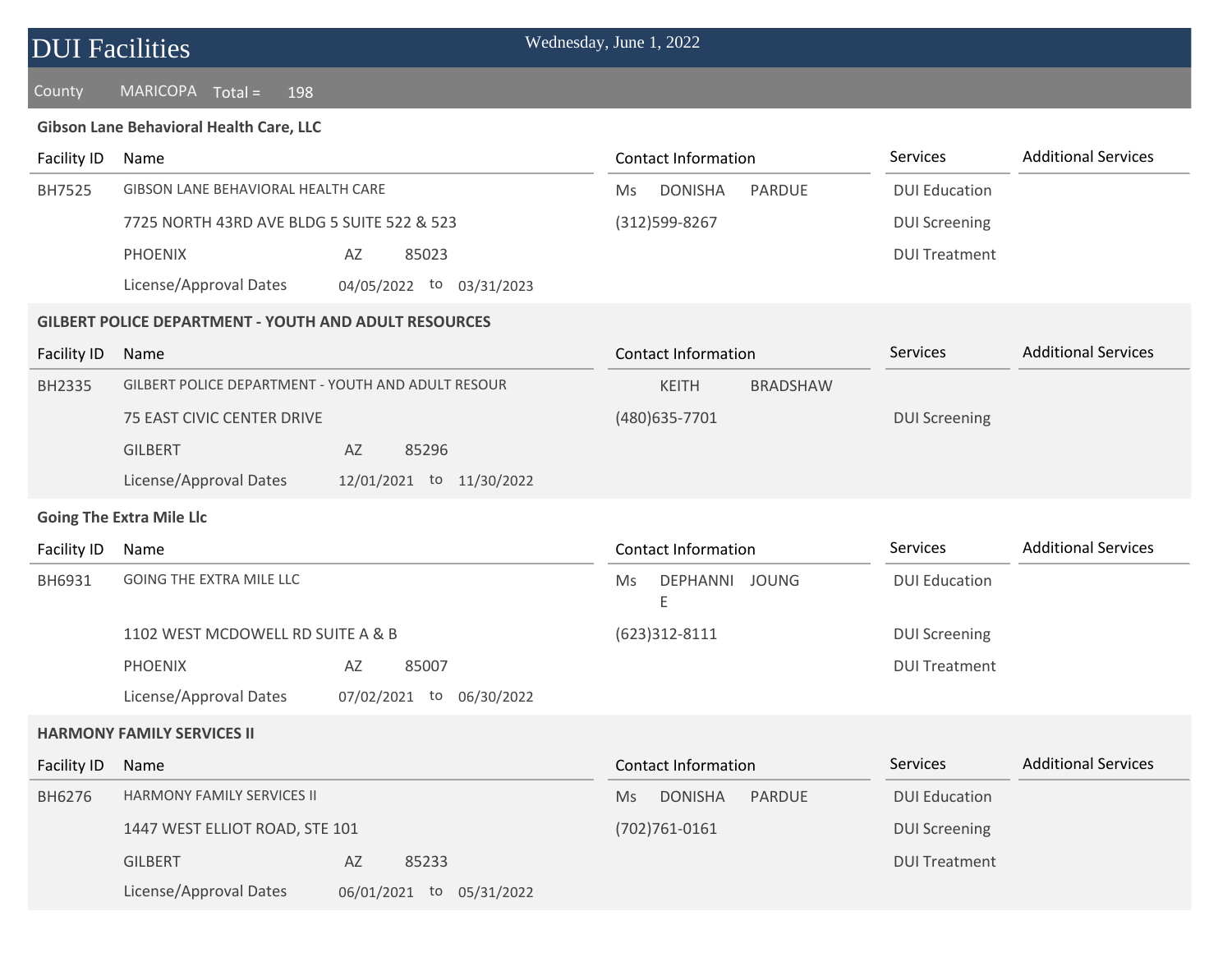| <b>DUI Facilities</b> |
|-----------------------|
|-----------------------|

### **Heart Of Wings Family Services Llc**

| Facility ID        | Name                                      |                                | <b>Contact Information</b>         | Services             | <b>Additional Services</b> |
|--------------------|-------------------------------------------|--------------------------------|------------------------------------|----------------------|----------------------------|
| BH7401             | HEART OF WINGS FAMILY SERVICES LLC        |                                | UDO-EMA<br><b>INYANG</b>           | <b>DUI Education</b> |                            |
|                    | 8433 NORTH BLACK CANYON HIGHWAY SUITE 184 |                                | (844) 432-7850                     | <b>DUI Screening</b> |                            |
|                    | <b>PHOENIX</b>                            | AZ<br>85021                    |                                    | <b>DUI Treatment</b> |                            |
|                    | License/Approval Dates                    | 03/15/2022<br>to<br>02/28/2023 |                                    |                      |                            |
|                    | <b>Helping Hands Realty</b>               |                                |                                    |                      |                            |
| <b>Facility ID</b> | Name                                      |                                | <b>Contact Information</b>         | Services             | <b>Additional Services</b> |
| <b>BH7077</b>      | <b>HELPING HANDS REALTY</b>               |                                | <b>PATRICK</b><br><b>LEGENZOFF</b> | <b>DUI Education</b> |                            |
|                    | 2323 WEST MESCAL, SUITE 201               |                                | $(901)$ 228-0269                   | <b>DUI Screening</b> |                            |
|                    | <b>PHOENIX</b>                            | AZ<br>85029                    |                                    | <b>DUI Treatment</b> |                            |
|                    | License/Approval Dates                    | 09/14/2021 to<br>08/31/2022    |                                    |                      |                            |
|                    | <b>Helping The Community, Llc</b>         |                                |                                    |                      |                            |
| Facility ID        | Name                                      |                                | <b>Contact Information</b>         | Services             | <b>Additional Services</b> |
| BH6719             | HELPING THE COMMUNITY, LLC                |                                | <b>DESHAWN</b><br><b>BRYANT</b>    | <b>DUI Education</b> |                            |
|                    | 3302 NORTH 35TH AVENUE SUITE 1-2          |                                | (702) 557-0050                     | <b>DUI Screening</b> |                            |
|                    | <b>PHOENIX</b>                            | AZ<br>85017                    |                                    | <b>DUI Treatment</b> |                            |
|                    | License/Approval Dates                    | 04/01/2022<br>to<br>03/31/2023 |                                    |                      |                            |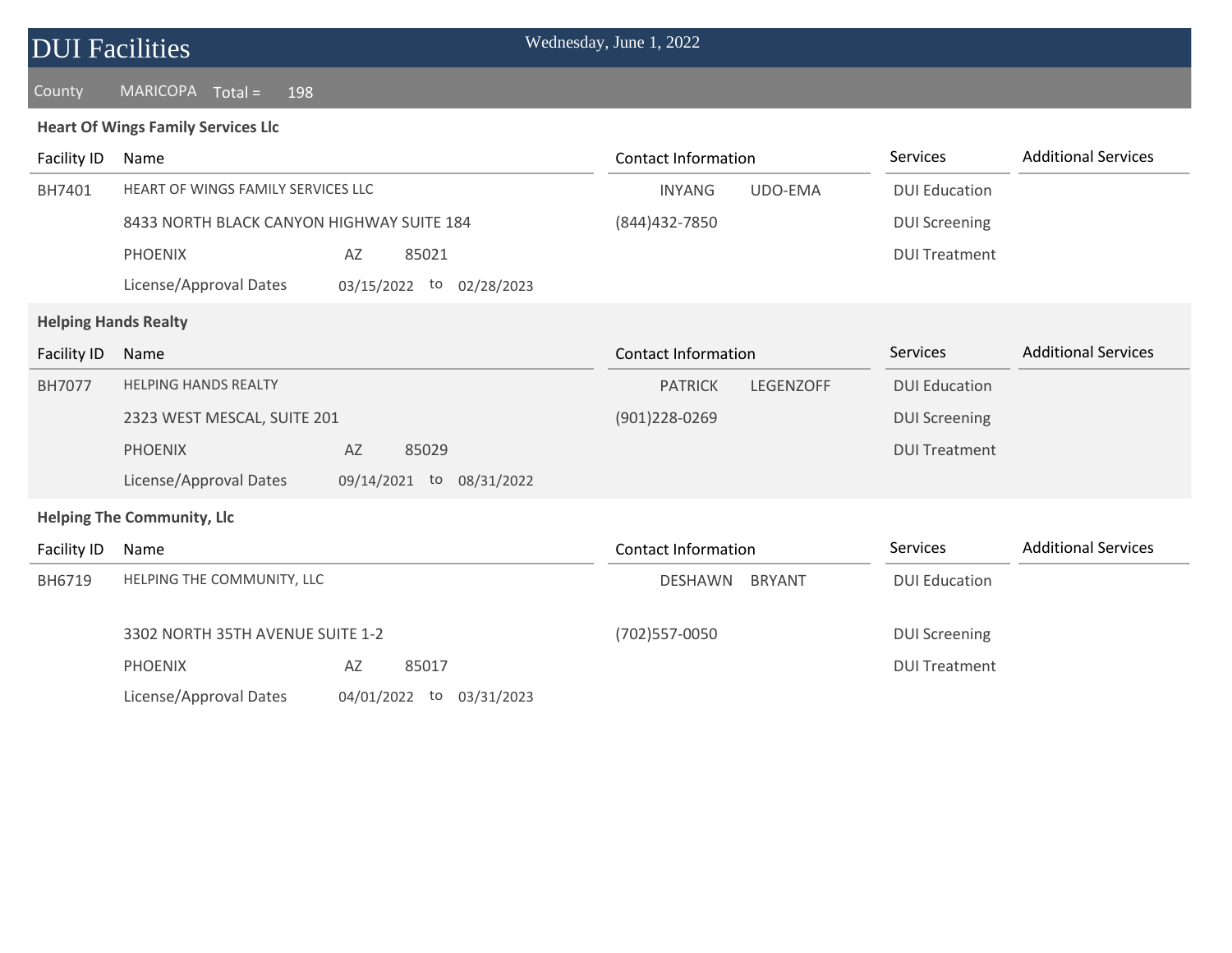| <b>DUI Facilities</b>     |                                                   |                          | Wednesday, June 1, 2022    |                                |                      |                            |
|---------------------------|---------------------------------------------------|--------------------------|----------------------------|--------------------------------|----------------------|----------------------------|
| County                    | $MARICOPA$ Total =<br>198                         |                          |                            |                                |                      |                            |
|                           | <b>Hope Light Care Recovery Center Llc</b>        |                          |                            |                                |                      |                            |
| Facility ID               | Name                                              |                          | <b>Contact Information</b> |                                | Services             | <b>Additional Services</b> |
| BH7601                    | HOPE LIGHT CARE RECOVERY CENTER LLC               |                          | MARGRET                    | WAITHAKA                       | <b>DUI Education</b> |                            |
|                           | 5060 N 19TH AVE SUITE 118                         |                          | (480) 278-2047             |                                |                      |                            |
|                           | <b>PHOENIX</b>                                    | AZ<br>85015              |                            |                                | <b>DUI Treatment</b> |                            |
|                           | License/Approval Dates                            | 05/04/2022 to 04/30/2023 |                            |                                |                      |                            |
|                           | Horizon Health And Wellness, Inc.                 |                          |                            |                                |                      |                            |
| Facility ID               | Name                                              |                          | <b>Contact Information</b> |                                | Services             | <b>Additional Services</b> |
| <b>BH3778</b>             | HORIZON HEALTH AND WELLNESS, INC.                 |                          | LAURA                      | LARSON-<br><b>HUFFAKER CEO</b> | <b>DUI Education</b> |                            |
|                           | 22713 SOUTH ELLSWORTH ROAD, BUILDING A, SUITE 101 |                          | (480) 474-5571             |                                | <b>DUI Screening</b> |                            |
|                           | <b>QUEEN CREEK</b>                                | 85142<br>AZ              |                            |                                | <b>DUI Treatment</b> |                            |
|                           | License/Approval Dates                            | 11/01/2021 to 10/31/2022 |                            |                                |                      |                            |
| <b>ID SUBSTRATE, PLLC</b> |                                                   |                          |                            |                                |                      |                            |
| <b>Facility ID</b>        | Name                                              |                          | <b>Contact Information</b> |                                | Services             | <b>Additional Services</b> |
| <b>DUI0064</b>            | ID SUBSTRATE, PLLC                                |                          |                            |                                | <b>DUI Education</b> |                            |
|                           | 4500 N 32ND STREET SUITE A-100                    |                          | (602)200-8690              |                                | <b>DUI Screening</b> |                            |
|                           | <b>PHOENIX</b>                                    | AZ<br>85018              |                            |                                | <b>DUI Treatment</b> |                            |
|                           | License/Approval Dates                            | 06/01/2021 to 05/31/2022 |                            |                                |                      |                            |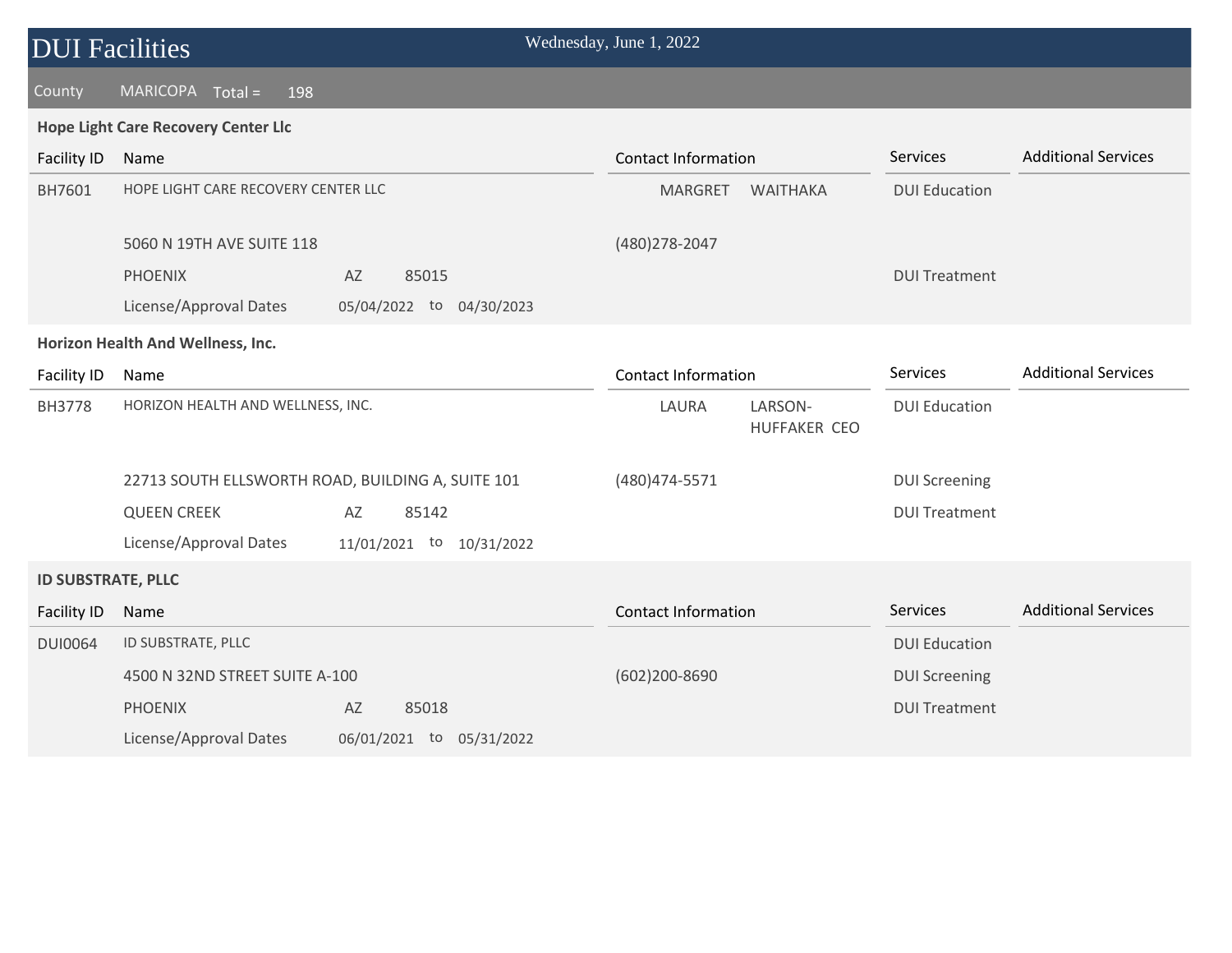| <b>DUI Facilities</b>        |                                                   |               |                          | Wednesday, June 1, 2022    |                 |                      |                            |
|------------------------------|---------------------------------------------------|---------------|--------------------------|----------------------------|-----------------|----------------------|----------------------------|
| County                       | <b>MARICOPA</b><br>$Total =$<br>198               |               |                          |                            |                 |                      |                            |
| <b>Indigenous Health Llc</b> |                                                   |               |                          |                            |                 |                      |                            |
| <b>Facility ID</b>           | Name                                              |               |                          | <b>Contact Information</b> |                 | Services             | <b>Additional Services</b> |
| BH7262                       | INDIGENOUS HEALTH LLC                             |               |                          | <b>EBONY</b>               | <b>GRANADOS</b> | <b>DUI Education</b> |                            |
|                              | 2020 MCCLINTOCK DRIVE                             |               |                          | (480)640-9814              |                 | <b>DUI Screening</b> |                            |
|                              | <b>TEMPE</b>                                      | AZ            | 85282                    |                            |                 | <b>DUI Treatment</b> |                            |
|                              | License/Approval Dates                            |               | 12/20/2021 to 11/30/2022 |                            |                 |                      |                            |
|                              | <b>Intuitive Healing Counseling Services</b>      |               |                          |                            |                 |                      |                            |
| <b>Facility ID</b>           | Name                                              |               |                          | <b>Contact Information</b> |                 | Services             | <b>Additional Services</b> |
| <b>DUI0083</b>               | INTUITIVE HEALING COUNSELING SERVICES             |               |                          |                            |                 | <b>DUI Education</b> |                            |
|                              | 3303 EAST BASELINE ROAD, BLDG 5, SUITE 109        |               |                          | (480) 534-6476             |                 | <b>DUI Screening</b> |                            |
|                              | <b>GILBERT</b>                                    | AZ            | 85234                    |                            |                 | <b>DUI Treatment</b> |                            |
|                              | License/Approval Dates                            |               | 01/01/2022 to 12/31/2022 |                            |                 |                      |                            |
|                              | <b>Jerry Andrews Counseling, PLLC</b>             |               |                          |                            |                 |                      |                            |
| <b>Facility ID</b>           | Name                                              |               |                          | <b>Contact Information</b> |                 | Services             | <b>Additional Services</b> |
| <b>DUI0061</b>               | JERRY ANDREWS COUNSELING, PLLC                    |               |                          |                            |                 |                      |                            |
|                              | 17100 N 67TH AVENUE SUITE 400                     |               |                          | $(602)938 - 3323$          |                 | <b>DUI Screening</b> |                            |
|                              | <b>GLENDALE</b>                                   | AZ            | 85308                    |                            |                 |                      |                            |
|                              | License/Approval Dates                            | 04/27/2023 to | 04/27/2023               |                            |                 |                      |                            |
|                              | <b>Journey Solutions Community Service Agency</b> |               |                          |                            |                 |                      |                            |
| <b>Facility ID</b>           | Name                                              |               |                          | <b>Contact Information</b> |                 | Services             | <b>Additional Services</b> |
| BH6744                       | JOURNEY SOLUTIONS COMMUNITY SERVICE AGENC         |               |                          | APRIL                      | <b>WINSTON</b>  | <b>DUI Education</b> |                            |
|                              | 1301 EAST WASHINGTON STREET, SUITE 102 & 103      |               |                          | (800) 540 - 2850           |                 | <b>DUI Screening</b> |                            |
|                              | <b>PHOENIX</b>                                    | AZ            | 85034                    |                            |                 | <b>DUI Treatment</b> |                            |

License/Approval Dates 06/28/2021 to 05/31/2022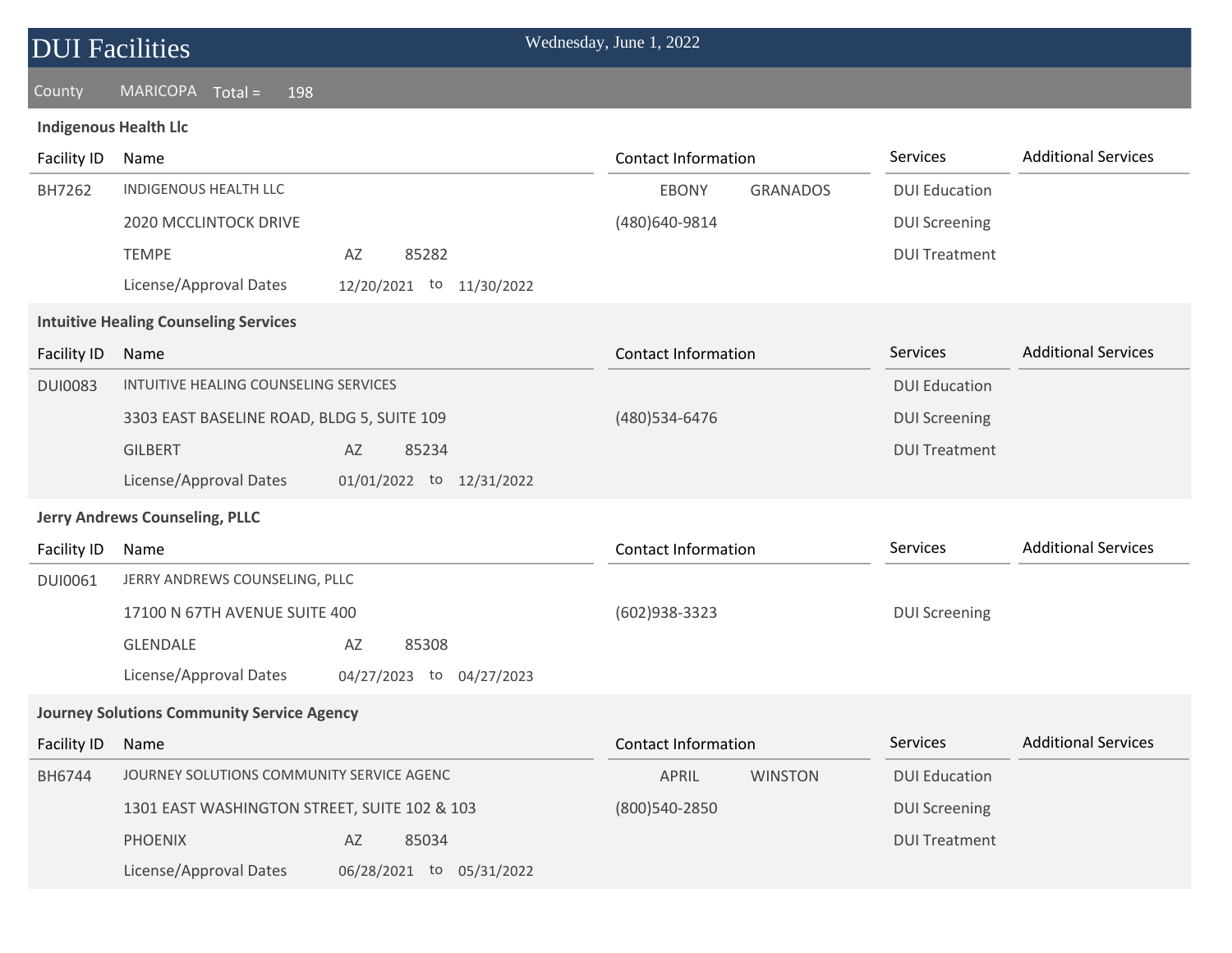| <b>DUI Facilities</b>         |                                           |                          |  | Wednesday, June 1, 2022    |                |                      |                            |
|-------------------------------|-------------------------------------------|--------------------------|--|----------------------------|----------------|----------------------|----------------------------|
| County                        | <b>MARICOPA</b><br>$Total =$<br>198       |                          |  |                            |                |                      |                            |
|                               | Just 1 Life Services, Llc                 |                          |  |                            |                |                      |                            |
| <b>Facility ID</b>            | Name                                      |                          |  | <b>Contact Information</b> |                | <b>Services</b>      | <b>Additional Services</b> |
| BH5691                        | JUST 1 LIFE SERVICES, LLC                 |                          |  | <b>DANIEL</b>              | <b>ROBERTS</b> |                      |                            |
|                               | 1616 EAST MAIN STREET, SUITE 207A1        |                          |  | (480) 477-9199             |                | <b>DUI Screening</b> |                            |
|                               | <b>MESA</b>                               | AZ<br>85203              |  |                            |                | <b>DUI Treatment</b> |                            |
|                               | License/Approval Dates                    | 03/01/2022 to 02/28/2023 |  |                            |                |                      |                            |
| Kelly Marley- Smith Lpc, Pllc |                                           |                          |  |                            |                |                      |                            |
| <b>Facility ID</b>            | Name                                      |                          |  | <b>Contact Information</b> |                | Services             | <b>Additional Services</b> |
| <b>BH5400</b>                 | KELLY MARLEY- SMITH LPC, PLLC             |                          |  | KELLY                      | MARLEY-SMITH   | <b>DUI Education</b> |                            |
|                               | 2345 SOUTH ALMA SCHOOL ROAD, SUITE 101    |                          |  | (480) 695-9092             |                | <b>DUI Screening</b> |                            |
|                               | <b>MESA</b>                               | AZ<br>85210              |  |                            |                | <b>DUI Treatment</b> |                            |
|                               | License/Approval Dates                    | 02/01/2022 to 01/31/2023 |  |                            |                |                      |                            |
|                               | <b>Leading Ladies 2 Live INC</b>          |                          |  |                            |                |                      |                            |
| <b>Facility ID</b>            | Name                                      |                          |  | <b>Contact Information</b> |                | Services             | <b>Additional Services</b> |
| BH7283                        | <b>LEADING LADIES 2 LIVE</b>              |                          |  | DARNIECIA TUCKER           |                | <b>DUI Education</b> |                            |
|                               | 64 EAST BROADWAY ROAD, SUITE 200 ROOM 254 |                          |  | (520)261-8559              |                | <b>DUI Screening</b> |                            |
|                               | <b>TEMPE</b>                              | AZ<br>85282              |  |                            |                | <b>DUI Treatment</b> |                            |

License/Approval Dates 03/02/2022 to 02/28/2023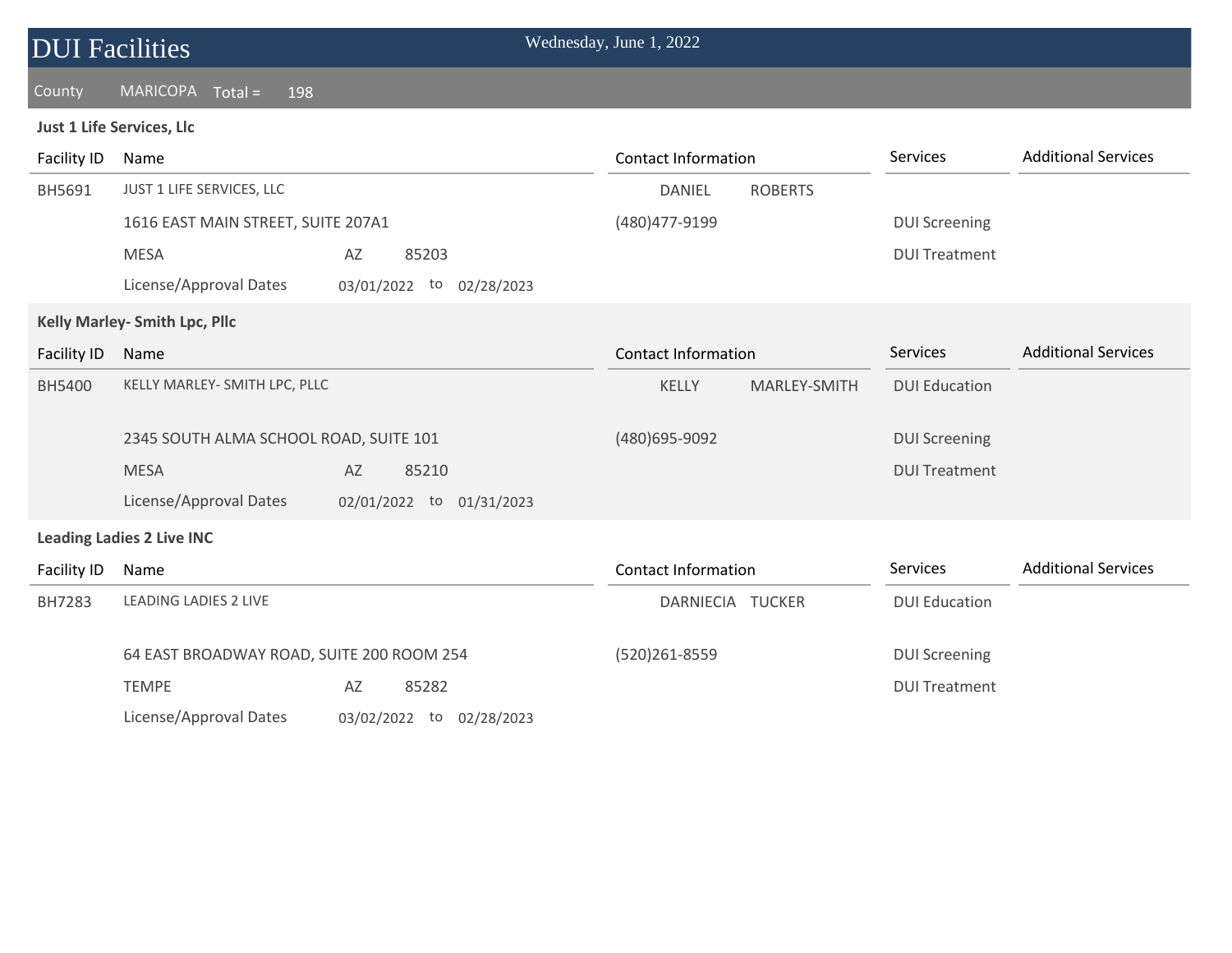| <b>DUI Facilities</b> |                                     |                          | Wednesday, June 1, 2022 |                            |                   |                      |                            |
|-----------------------|-------------------------------------|--------------------------|-------------------------|----------------------------|-------------------|----------------------|----------------------------|
| County                | $MARICOPA$ Total =<br>198           |                          |                         |                            |                   |                      |                            |
|                       | Life Care Premier Services, Llc     |                          |                         |                            |                   |                      |                            |
| <b>Facility ID</b>    | Name                                |                          |                         | <b>Contact Information</b> |                   | Services             | <b>Additional Services</b> |
| BH7431                | LIFE CARE PREMIER SERVICES, LLC     |                          |                         | ABBY                       | <b>RICHARDSON</b> | <b>DUI Education</b> |                            |
|                       | 500 WEST SOUTHERN, SUITES 34-35     |                          |                         | (773) 606-7222             |                   | <b>DUI Screening</b> |                            |
|                       | <b>MESA</b>                         | AZ<br>85210              |                         |                            |                   | <b>DUI Treatment</b> |                            |
|                       | License/Approval Dates              | 04/22/2022 to 03/31/2023 |                         |                            |                   |                      |                            |
| <b>Lifeline East</b>  |                                     |                          |                         |                            |                   |                      |                            |
| Facility ID           | Name                                |                          |                         | <b>Contact Information</b> |                   | Services             | <b>Additional Services</b> |
| BH5707                | LIFELINE EAST                       |                          | Mr.                     | <b>JOHN</b>                | <b>DELORENZO</b>  | <b>DUI Education</b> |                            |
|                       | 1423 SOUTH HIGLEY ROAD, SUITE 103   |                          |                         | (480) 641 - 1165           |                   | <b>DUI Screening</b> |                            |
|                       | <b>MESA</b>                         | AZ<br>85206              |                         |                            |                   | <b>DUI Treatment</b> |                            |
|                       | License/Approval Dates              | 03/01/2022 to 02/28/2023 |                         |                            |                   |                      |                            |
| <b>Lifeline North</b> |                                     |                          |                         |                            |                   |                      |                            |
| <b>Facility ID</b>    | Name                                |                          |                         | <b>Contact Information</b> |                   | Services             | <b>Additional Services</b> |
| BH4381                | <b>LIFELINE NORTH</b>               |                          |                         | Mr. JOHN                   | <b>DELORENZO</b>  | <b>DUI Education</b> |                            |
|                       | 5040 EAST SHEA BOULEVARD, SUITE 164 |                          |                         | (480)641-1165              |                   | <b>DUI Screening</b> |                            |
|                       | SCOTTSDALE                          | 85254<br>AZ              |                         |                            |                   | <b>DUI Treatment</b> |                            |
|                       | License/Approval Dates              | 02/01/2022 to 01/31/2023 |                         |                            |                   |                      |                            |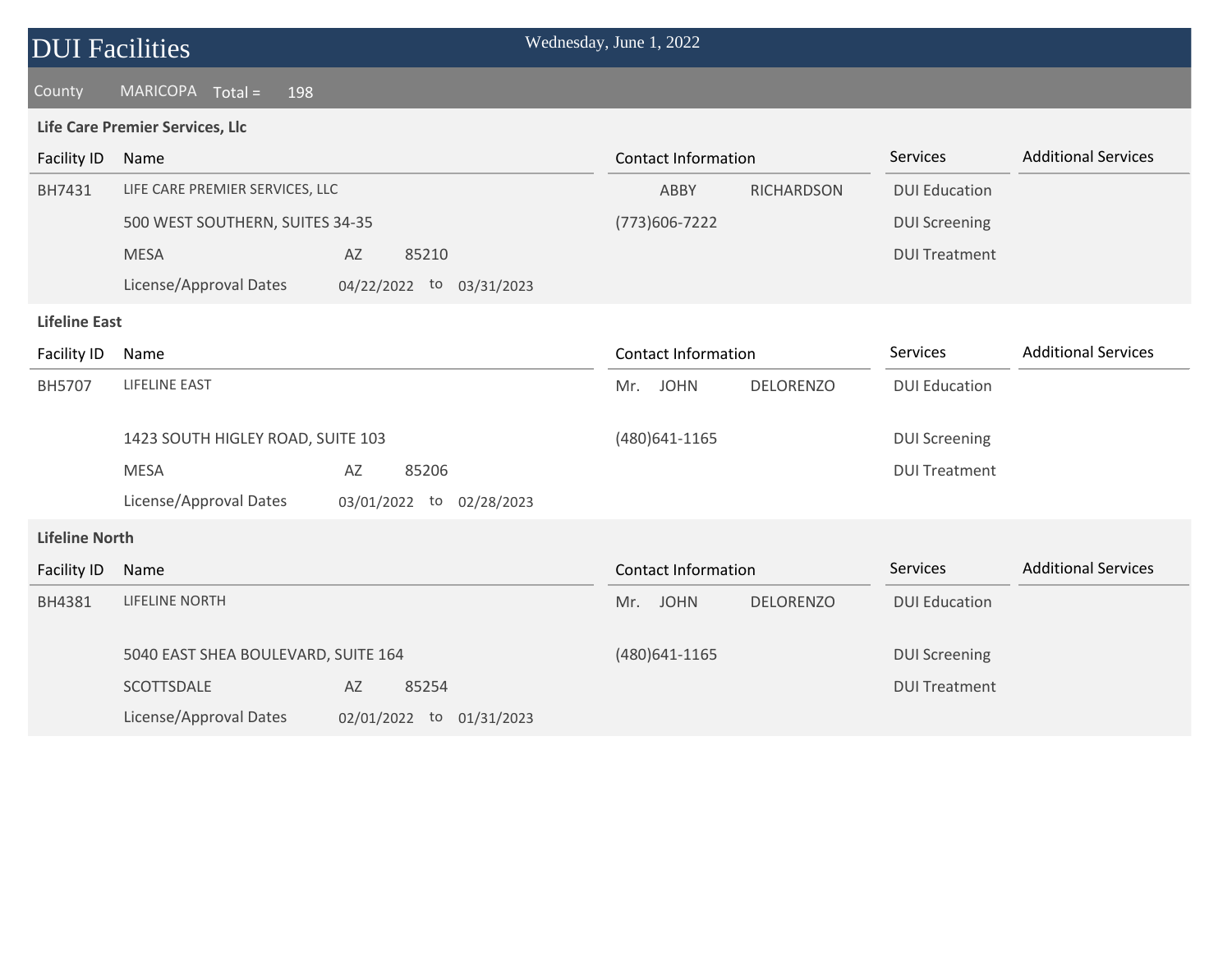### County MARICOPA Total = 198

### **Lifeline Professional Counseling Services, Inc**

| <b>Facility ID</b>        | Name                                                  | <b>Contact Information</b>             | Services             | <b>Additional Services</b> |
|---------------------------|-------------------------------------------------------|----------------------------------------|----------------------|----------------------------|
| BH4408                    | LIFELINE PROFESSIONAL COUNSELING SERVICES, INC        | ROXANNE<br><b>DALPOS</b><br>Dr         | <b>DUI Education</b> |                            |
|                           | 335 NORTH ALMA SCHOOL ROAD, SUITE E                   | (480) 641 - 1165                       | <b>DUI Screening</b> |                            |
|                           | <b>CHANDLER</b><br>AZ<br>85224                        |                                        | <b>DUI Treatment</b> |                            |
|                           | License/Approval Dates<br>11/01/2021 to<br>10/31/2022 |                                        |                      |                            |
|                           | Lifeline Professional Counseling Services, Inc        |                                        |                      |                            |
| <b>Facility ID</b>        | Name                                                  | <b>Contact Information</b>             | Services             | <b>Additional Services</b> |
| <b>BH5329</b>             | LIFELINE PROFESSIONAL COUNSELING SERVICES, INC        | <b>JOHN</b><br><b>DELORENZO</b><br>Mr. | <b>DUI Education</b> |                            |
|                           | 4515 SOUTH MCCLINTOCK DRIVE, SUITE 114                | (480) 641-1165                         | <b>DUI Screening</b> |                            |
|                           | <b>TEMPE</b><br>AZ<br>85282                           |                                        | <b>DUI Treatment</b> |                            |
|                           | License/Approval Dates<br>09/01/2021 to 08/31/2022    |                                        |                      |                            |
| <b>Lifeline Southwest</b> |                                                       |                                        |                      |                            |
| Facility ID               | Name                                                  | <b>Contact Information</b>             | Services             | <b>Additional Services</b> |
| <b>BH5655</b>             | LIFELINE SOUTHWEST                                    | <b>DELORENZO</b><br><b>JOHN</b><br>Mr. | <b>DUI Education</b> |                            |
|                           | 10320 WEST MCDOWELL ROAD, SUITE 7022                  | (480) 641-1165                         | <b>DUI Screening</b> |                            |
|                           | AVONDALE<br>85392<br>AZ                               |                                        | <b>DUI Treatment</b> |                            |
|                           | License/Approval Dates<br>01/01/2022 to 12/31/2022    |                                        |                      |                            |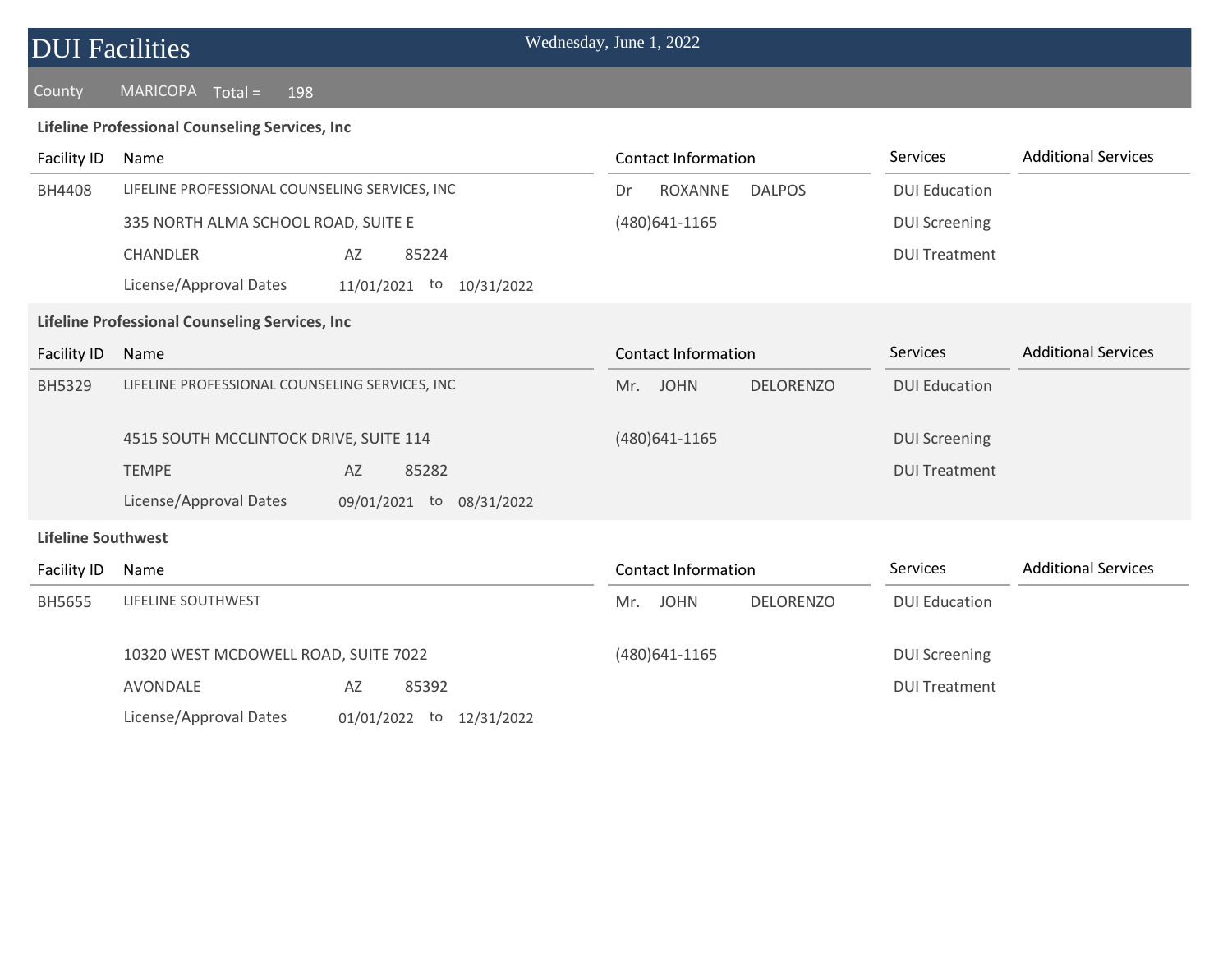County MARICOPA Total = 198

### **Lifeline West**

| Facility ID | Name                                |                                | Contact Information                    | Services             | <b>Additional Services</b> |
|-------------|-------------------------------------|--------------------------------|----------------------------------------|----------------------|----------------------------|
| BH4970      | LIFELINE WEST                       |                                | <b>DELORENZO</b><br><b>JOHN</b><br>Mr. | <b>DUI Education</b> |                            |
|             | 17235 NORTH 75TH AVENUE, SUITE F100 |                                | $(480)$ 641-1165                       | <b>DUI Screening</b> |                            |
|             | <b>GLENDALE</b>                     | 85308<br>AZ                    |                                        | <b>DUI Treatment</b> |                            |
|             | License/Approval Dates              | 01/31/2023<br>02/01/2022<br>to |                                        |                      |                            |

### **Living And Balance Wellness Center Llc**

| Facility ID | Name                                   |                                | Contact Information          | <b>Services</b>      | <b>Additional Services</b> |
|-------------|----------------------------------------|--------------------------------|------------------------------|----------------------|----------------------------|
| BH7028      | LIVING AND BALANCE WELLNESS CENTER LLC |                                | <b>MARIE</b><br><b>DAVIS</b> | <b>DUI Education</b> |                            |
|             | 10000 N 31ST AVE #C218                 |                                | $(602)314-6312$              | <b>DUI Screening</b> |                            |
|             | <b>PHOENIX</b>                         | 85015<br>AZ                    |                              | <b>DUI Treatment</b> |                            |
|             | License/Approval Dates                 | 09/08/2021<br>08/31/2022<br>to |                              |                      |                            |

#### **LLC COUNSELING SERVICES**

| Facility ID | Name                          |                             | Contact Information                         | <b>Services</b>      | <b>Additional Services</b> |
|-------------|-------------------------------|-----------------------------|---------------------------------------------|----------------------|----------------------------|
| BH2741      | LLC COUNSELING SERVICES       |                             | <b>CHOPLIN</b><br><b>LINDA</b><br><b>Ms</b> | <b>DUI Education</b> |                            |
|             | 2720 EAST THOMAS ROAD, C-250B |                             | (602)224-5499                               | DUI Screening        |                            |
|             | <b>PHOENIX</b>                | 85016<br>AZ                 |                                             | <b>DUI Treatment</b> |                            |
|             | License/Approval Dates        | 10/31/2022<br>11/01/2021 to |                                             |                      |                            |

#### **MARY'S MISSION AND DEVELOPMENTAL CENTER OUTPATIENT CLINIC**

| Facility ID | Name                                                                               |                             | Contact Information         | <b>Services</b>      | <b>Additional Services</b> |
|-------------|------------------------------------------------------------------------------------|-----------------------------|-----------------------------|----------------------|----------------------------|
| BH3732      | MARY'S MISSION AND DEVELOPMENTAL CENTER OUTPATIENT<br>736 NORTH COUNTRY CLUB DRIVE |                             | LACEY, JR.<br>WILLIAM<br>Mr | <b>DUI Education</b> |                            |
|             |                                                                                    |                             | (520)417-2115               | <b>DUI Screening</b> |                            |
|             | <b>MESA</b>                                                                        | 85201<br>AZ                 |                             | <b>DUI Treatment</b> |                            |
|             | License/Approval Dates                                                             | 10/31/2022<br>11/01/2021 to |                             |                      |                            |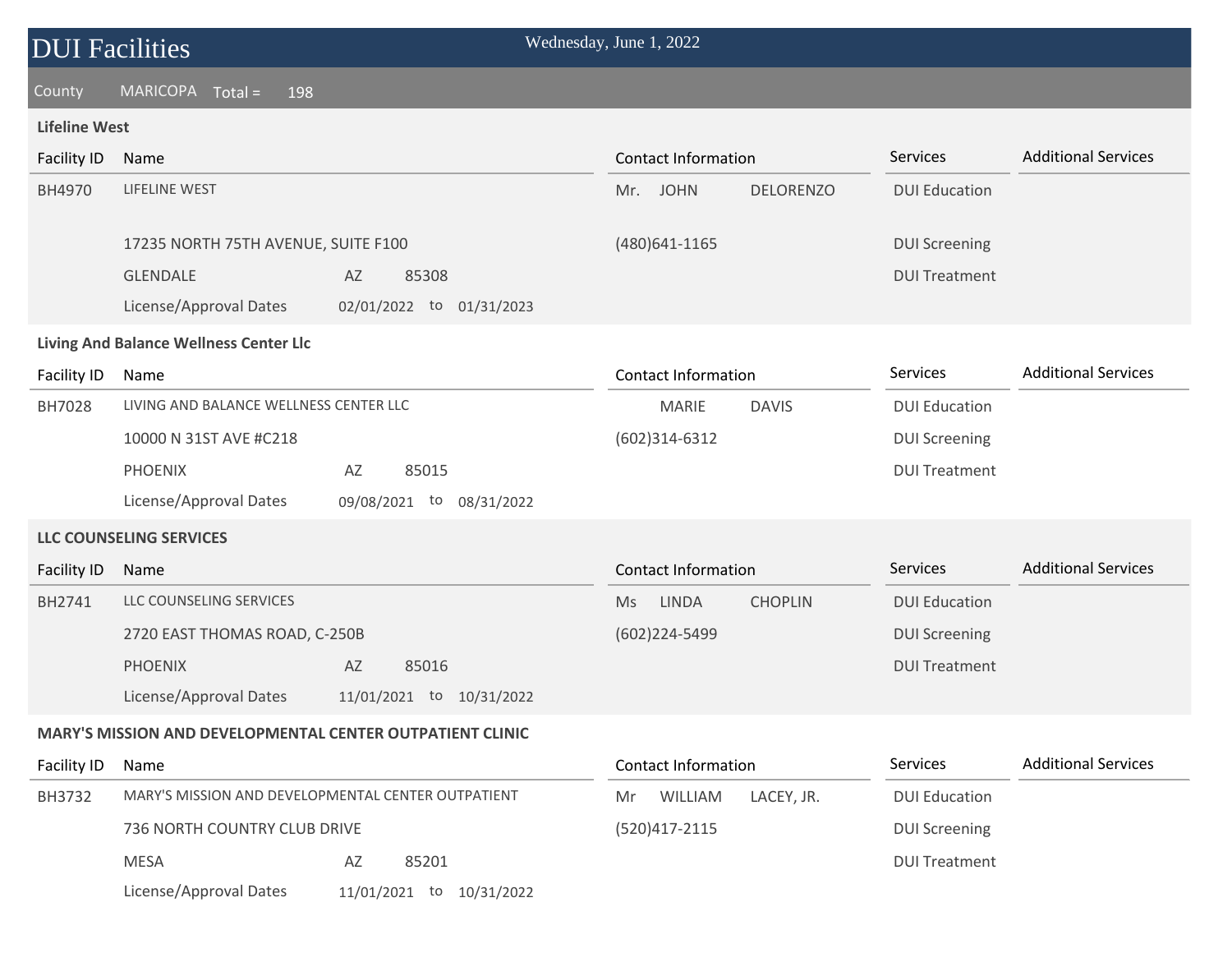| <b>DUI Facilities</b> |  |
|-----------------------|--|
|                       |  |

### **McCarthy Counseling & Consultation, LLC**

| <b>Facility ID</b> | Name                                               | <b>Contact Information</b>     | Services             | <b>Additional Services</b> |
|--------------------|----------------------------------------------------|--------------------------------|----------------------|----------------------------|
| <b>DUI0079</b>     | MCCARTHY COUNSELING & CONSULTATION, LLC            |                                | <b>DUI Education</b> |                            |
|                    | 5800 NORTH 19TH AVENUE, SUITE 210                  | (602)540-9026                  | <b>DUI Screening</b> |                            |
|                    | <b>PHOENIX</b><br>AZ<br>85015                      |                                | <b>DUI Treatment</b> |                            |
|                    | License/Approval Dates<br>10/30/2018 to 10/29/2019 |                                |                      |                            |
|                    | McGady & Associates Psychological Services, Plc    |                                |                      |                            |
| <b>Facility ID</b> | Name                                               | <b>Contact Information</b>     | Services             | <b>Additional Services</b> |
| BH5798             | MCGADY & ASSOCIATES PSYCHOLOGICAL SERVICES, PLC    | <b>MICHAEL</b><br>MCGADY JR.   | <b>DUI Education</b> |                            |
|                    | 4425 WEST OLIVE AVENUE, STE 151A                   | $(602)456 - 4817$              | <b>DUI Screening</b> |                            |
|                    | GLENDALE<br>85302<br>AZ                            |                                | <b>DUI Treatment</b> |                            |
|                    | License/Approval Dates<br>12/01/2021 to 11/30/2022 |                                |                      |                            |
|                    | <b>MESA COUNSELING CENTER</b>                      |                                |                      |                            |
| <b>Facility ID</b> | Name                                               | <b>Contact Information</b>     | Services             | <b>Additional Services</b> |
| <b>DUI0010</b>     | <b>MESA COUNSELING CENTER</b>                      | <b>DAVID</b><br>SHUMWAY<br>Mr  |                      |                            |
|                    | 1150 NORTH COUNTRY CLUB DRIVE, SUITE 10            | (480)962-8883                  | <b>DUI Screening</b> |                            |
|                    | <b>MESA</b><br>85201<br>AZ                         |                                |                      |                            |
|                    | License/Approval Dates<br>01/01/2022 to 12/31/2022 |                                |                      |                            |
|                    | <b>Milestone Recovery, Llc</b>                     |                                |                      |                            |
| Facility ID        | Name                                               | <b>Contact Information</b>     | Services             | <b>Additional Services</b> |
| BH7268             | MILESTONE RECOVERY, LLC                            | <b>JANSON</b><br><b>MARTHA</b> | <b>DUI Education</b> |                            |
|                    | 3040 EAST CACTUS ROAD, BUILDING A                  | (602)300-0797                  | <b>DUI Screening</b> |                            |
|                    | <b>PHOENIX</b><br>AZ<br>85028                      |                                | <b>DUI Treatment</b> |                            |
|                    | License/Approval Dates<br>12/23/2021 to 11/30/2022 |                                |                      |                            |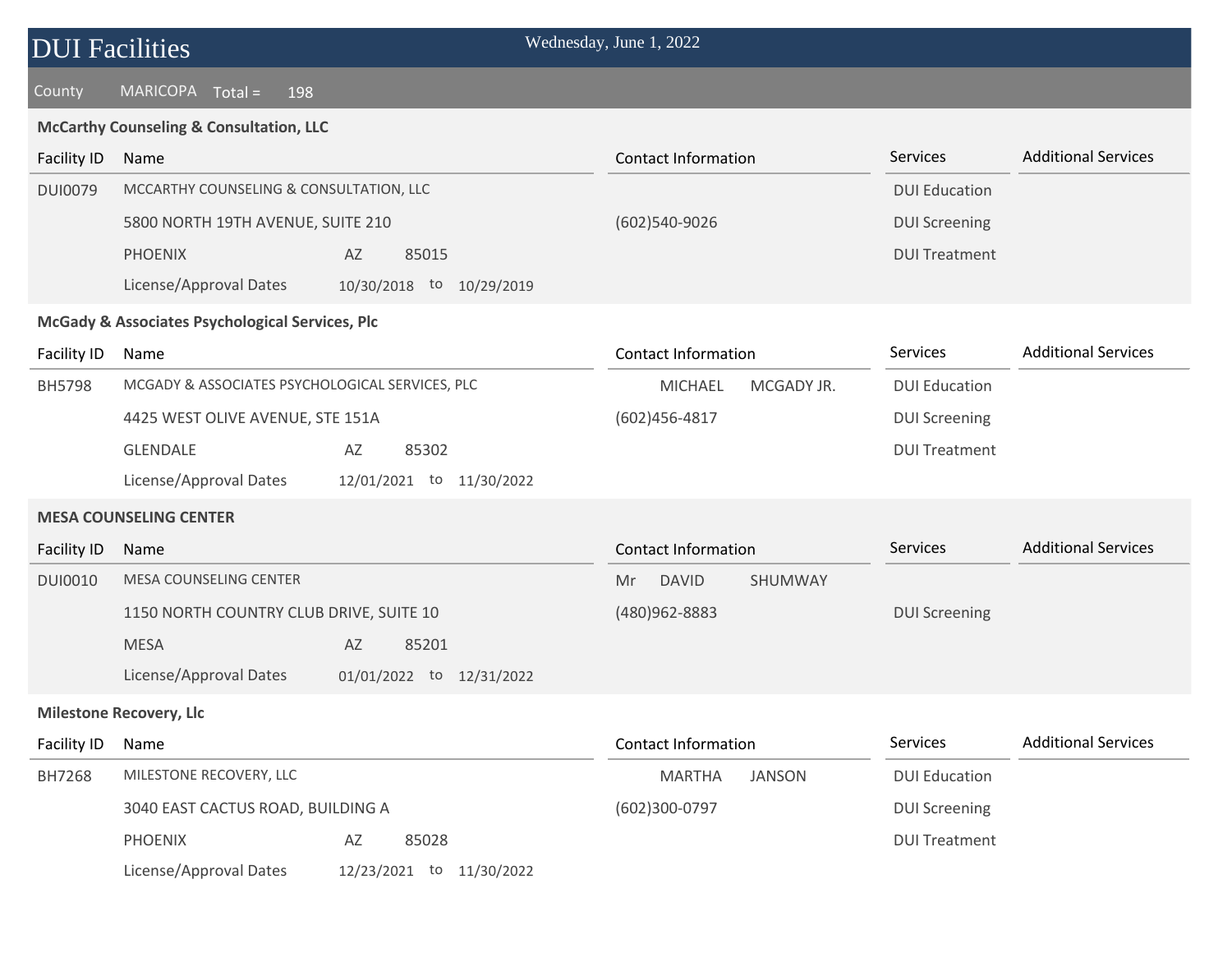| <b>DUI Facilities</b> |                                                     | Wednesday, June 1, 2022               |                      |                            |
|-----------------------|-----------------------------------------------------|---------------------------------------|----------------------|----------------------------|
| County                | $MARICOPA$ $Total =$<br>198                         |                                       |                      |                            |
|                       | My Behavioral Health Treatment Center Llc           |                                       |                      |                            |
| Facility ID           | Name                                                | <b>Contact Information</b>            | Services             | <b>Additional Services</b> |
| BH7162                | MY BEHAVIORAL HEALTH TREATMENT CENTER LLC           | <b>YOUNG</b><br><b>ROSALYN</b>        | <b>DUI Education</b> |                            |
|                       | 19840 NORTH CAVE CREEK                              | (602)888-6779                         | <b>DUI Screening</b> |                            |
|                       | <b>PHOENIX</b><br>AZ<br>85024                       |                                       | <b>DUI Treatment</b> |                            |
|                       | License/Approval Dates<br>10/19/2021 to 09/30/2022  |                                       |                      |                            |
|                       | <b>Native American Community Health Center, Inc</b> |                                       |                      |                            |
| Facility ID           | Name                                                | <b>Contact Information</b>            | Services             | <b>Additional Services</b> |
| <b>MED0406</b>        | NATIVE HEALTH                                       | <b>MURILLO</b><br>WALTER              | <b>DUI Education</b> |                            |
|                       |                                                     |                                       |                      |                            |
|                       | 4041 NORTH CENTRAL AVENUE, BUILDING C               | (602)279-5262                         |                      |                            |
|                       | 85012<br><b>PHOENIX</b><br>AZ                       |                                       |                      |                            |
|                       | License/Approval Dates<br>10/01/2021 to 09/30/2022  |                                       |                      |                            |
|                       | <b>NEW HORIZON COMMUNITY CARE</b>                   |                                       |                      |                            |
| Facility ID           | Name                                                | <b>Contact Information</b>            | Services             | <b>Additional Services</b> |
| BH4171                | NEW HORIZON COMMUNITY CARE                          | <b>THOMAS</b><br><b>GRANADO</b><br>Mr | <b>DUI Education</b> |                            |
|                       | 4625 SOUTH ASH AVENUE, SUITE J2                     | (480) 722 - 2730                      | <b>DUI Screening</b> |                            |
|                       | <b>TEMPE</b><br>AZ<br>85282                         |                                       | <b>DUI Treatment</b> |                            |
|                       | License/Approval Dates<br>05/01/2022 to 04/30/2023  |                                       |                      |                            |
|                       | <b>New Life Wellness Center, Llc</b>                |                                       |                      |                            |
| Facility ID           | Name                                                | <b>Contact Information</b>            | Services             | <b>Additional Services</b> |
| BH6672                | NEW LIFE WELLNESS CENTER, LLC                       | ASHLEY<br>KELLY                       | <b>DUI Education</b> |                            |
|                       | 3725 E ROESER ROAD, SUITE 15                        | $(602)341-6551$                       | <b>DUI Screening</b> |                            |
|                       | <b>PHOENIX</b><br>85040<br>AZ                       |                                       | <b>DUI Treatment</b> |                            |
|                       | License/Approval Dates<br>10/19/2021 to 09/30/2022  |                                       |                      |                            |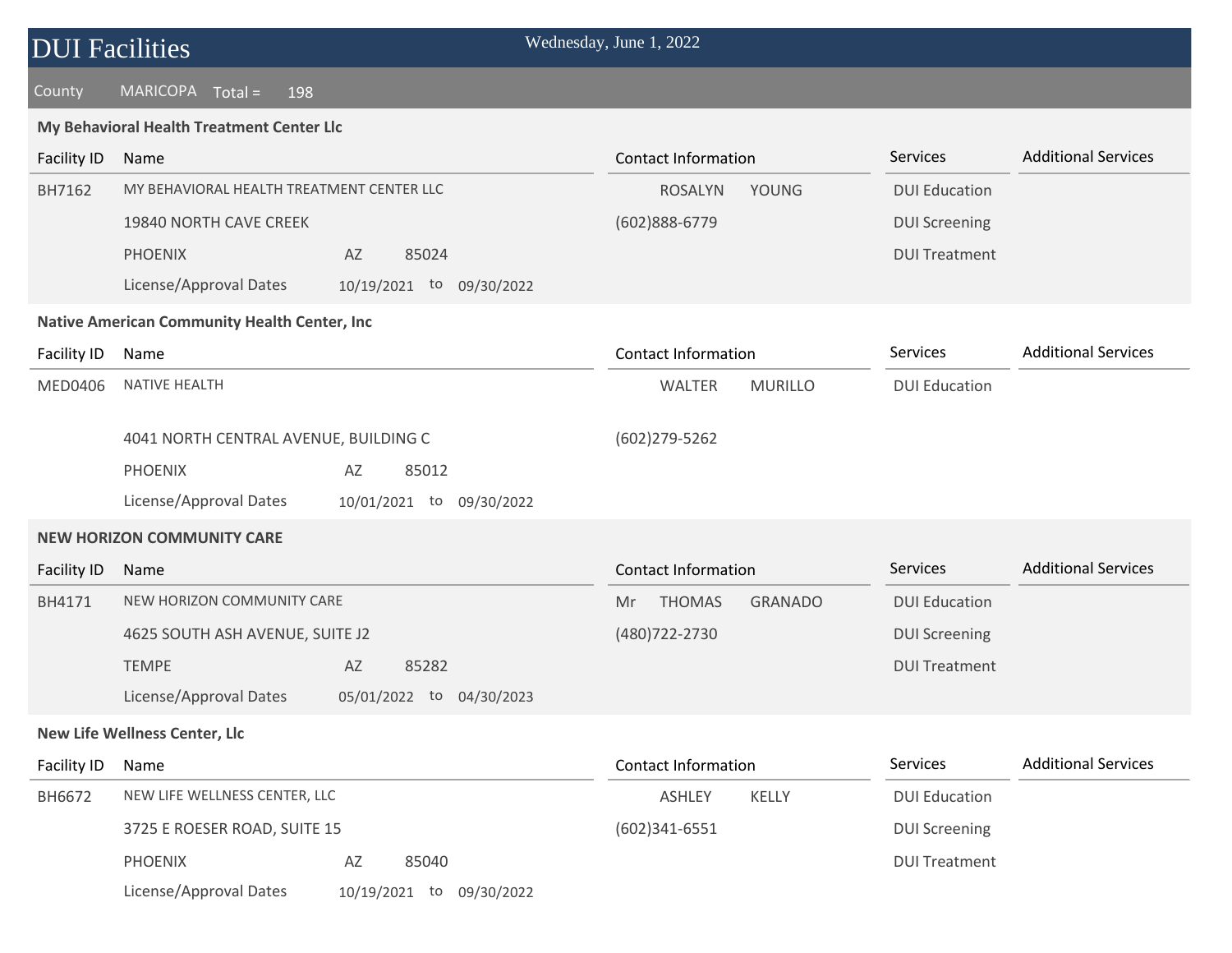#### County MARICOPA Total = 198

#### **Newlife Counseling Services, Llc**

| Facility ID                    | Name                                                  |                             | <b>Contact Information</b> |                 | Services             | <b>Additional Services</b> |
|--------------------------------|-------------------------------------------------------|-----------------------------|----------------------------|-----------------|----------------------|----------------------------|
| <b>MED7530</b>                 | NEWLIFE COUNSELING SERVICES, LLC                      |                             | <b>RACHEL</b>              | <b>HOLLAND</b>  | <b>DUI Education</b> |                            |
|                                | 8466 WEST PEORIA AVENUE, SUITE 6                      |                             | (602) 507-7595             |                 | <b>DUI Screening</b> |                            |
|                                | <b>PEORIA</b>                                         | AZ<br>85345                 |                            |                 | <b>DUI Treatment</b> |                            |
|                                | License/Approval Dates                                | 01/01/2022 to 12/31/2022    |                            |                 |                      |                            |
|                                | <b>Next Generation Youth And Family Services, Inc</b> |                             |                            |                 |                      |                            |
| Facility ID                    | Name                                                  |                             | <b>Contact Information</b> |                 | Services             | <b>Additional Services</b> |
| <b>MED7744</b>                 | NEXT GENERATION YOUTH AND FAMILY SERVICES, INC        |                             | <b>ANTHONY</b><br>Mr       | <b>FRIAS</b>    | <b>DUI Education</b> |                            |
|                                | 2737 EAST GREENWAY ROAD, SUITE 8                      |                             | (480) 593-0476             |                 | <b>DUI Screening</b> |                            |
|                                | <b>PHOENIX</b>                                        | 85032<br>AZ                 |                            |                 | <b>DUI Treatment</b> |                            |
|                                | License/Approval Dates                                | 05/01/2022 to<br>04/30/2023 |                            |                 |                      |                            |
| <b>Next Level Vitality Llc</b> |                                                       |                             |                            |                 |                      |                            |
| <b>Facility ID</b>             | Name                                                  |                             | <b>Contact Information</b> |                 | Services             | <b>Additional Services</b> |
| BH6033                         | NEXT LEVEL VITALITY LLC                               |                             | LILLIAN                    | <b>ESPINOZA</b> | <b>DUI Education</b> |                            |
|                                | 4041 N CENTRAL AVE SUITE 125 (TOWER)                  |                             | $(602)$ 244-0221           |                 | <b>DUI Screening</b> |                            |
|                                | <b>PHOENIX</b>                                        | AZ<br>85012                 |                            |                 | <b>DUI Treatment</b> |                            |
|                                | License/Approval Dates                                | 04/27/2022 to<br>03/31/2023 |                            |                 |                      |                            |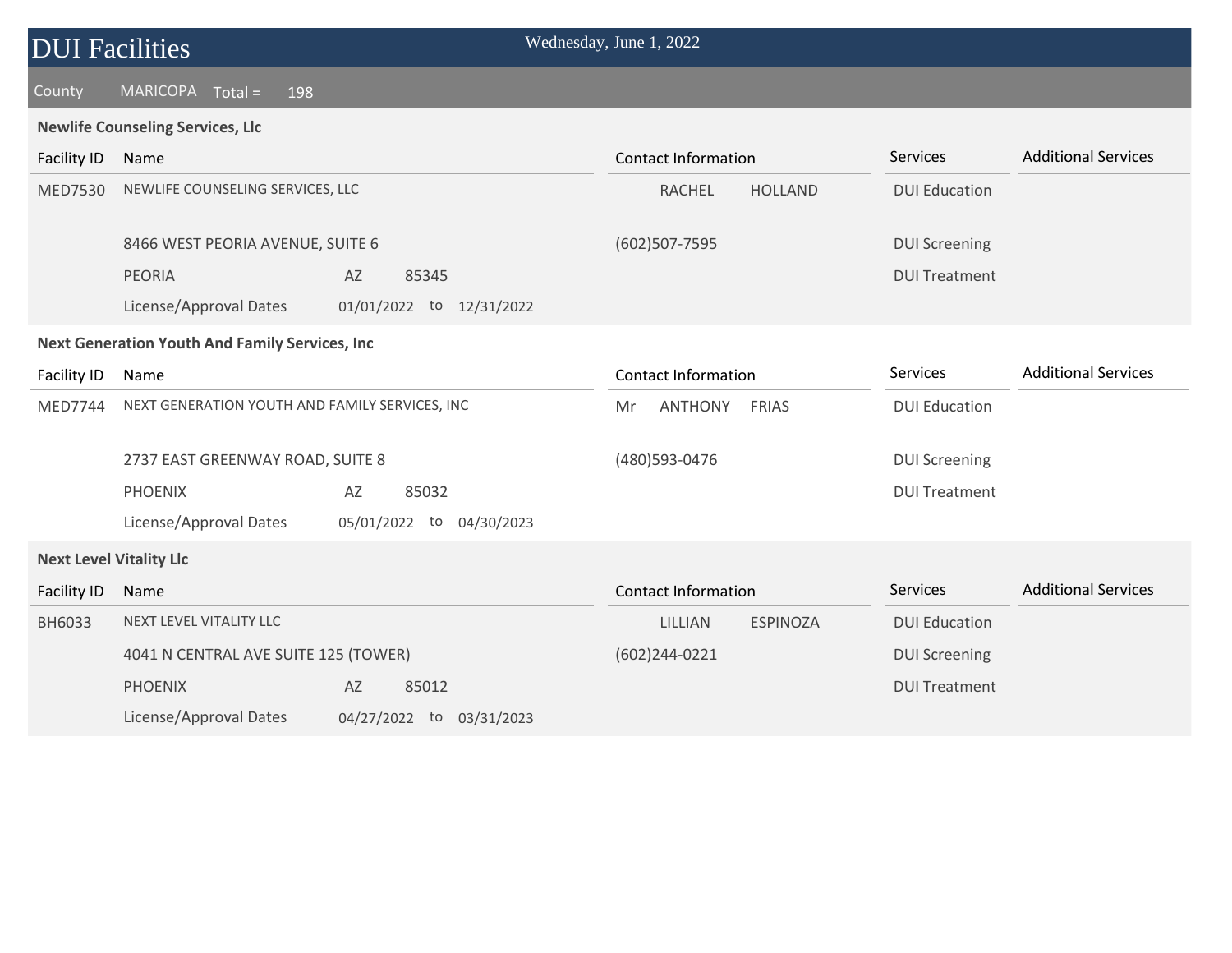| <b>DUI Facilities</b> |  |
|-----------------------|--|
|-----------------------|--|

#### County MARICOPA Total = 198

#### **Ngc Integrated Healthcare Inc**

| <b>Facility ID</b> | Name                                                 |                             | <b>Contact Information</b> |                 | Services             | <b>Additional Services</b> |
|--------------------|------------------------------------------------------|-----------------------------|----------------------------|-----------------|----------------------|----------------------------|
| BH7406             | NGC INTEGRATED HEALTHCARE INC                        |                             | <b>CHRIS</b>               | <b>AZODE</b>    | <b>DUI Education</b> |                            |
|                    | 3440 WEST CACTUS ROAD SUITE B                        |                             | (602)367-0305              |                 | <b>DUI Screening</b> |                            |
|                    | <b>PHOENIX</b>                                       | AZ<br>85029                 |                            |                 | <b>DUI Treatment</b> |                            |
|                    | License/Approval Dates                               | 04/25/2022 to<br>03/31/2023 |                            |                 |                      |                            |
|                    | <b>Northsight Recovery Llc</b>                       |                             |                            |                 |                      |                            |
| <b>Facility ID</b> | Name                                                 |                             | <b>Contact Information</b> |                 | Services             | <b>Additional Services</b> |
| <b>BH7348</b>      | NORTHSIGHT RECOVERY LLC                              |                             | <b>BRETT</b>               | <b>STURGEON</b> | <b>DUI Education</b> |                            |
|                    | 1440 EAST SOUTHERN AVENUE                            |                             | (480)544-0283              |                 | <b>DUI Screening</b> |                            |
|                    | <b>TEMPE</b>                                         | 85282<br>AZ                 |                            |                 | <b>DUI Treatment</b> |                            |
|                    | License/Approval Dates                               | 03/08/2022 to 02/28/2023    |                            |                 |                      |                            |
|                    | <b>Obsidian Health And Wellness, Llc</b>             |                             |                            |                 |                      |                            |
| Facility ID        | Name                                                 |                             | <b>Contact Information</b> |                 | Services             | <b>Additional Services</b> |
| BH5672             | OBSIDIAN HEALTH AND WELLNESS, LLC                    |                             | <b>JENNIFER</b>            | <b>FLACK</b>    | <b>DUI Education</b> |                            |
|                    | 5251 WEST CAMPBELL AVENUE, STE 204                   |                             | (623) 293 - 2232           |                 | <b>DUI Screening</b> |                            |
|                    | <b>PHOENIX</b>                                       | AZ<br>85031                 |                            |                 | <b>DUI Treatment</b> |                            |
|                    | License/Approval Dates                               | 05/01/2022 to 04/30/2023    |                            |                 |                      |                            |
|                    | <b>Omega Counseling And Education Services, Inc.</b> |                             |                            |                 |                      |                            |
| <b>Facility ID</b> | Name                                                 |                             | <b>Contact Information</b> |                 | Services             | <b>Additional Services</b> |
| <b>DUI0036</b>     | OMEGA COUNSELING AND EDUCATION SERVICES, INC         |                             |                            |                 | <b>DUI Education</b> |                            |
|                    | 4823 S 7TH STREET                                    |                             | (602)495-9306              |                 | <b>DUI Screening</b> |                            |
|                    | <b>PHOENIX</b>                                       | AZ<br>85040                 |                            |                 | <b>DUI Treatment</b> |                            |
|                    | License/Approval Dates                               | 08/20/2021 to 08/19/2022    |                            |                 |                      |                            |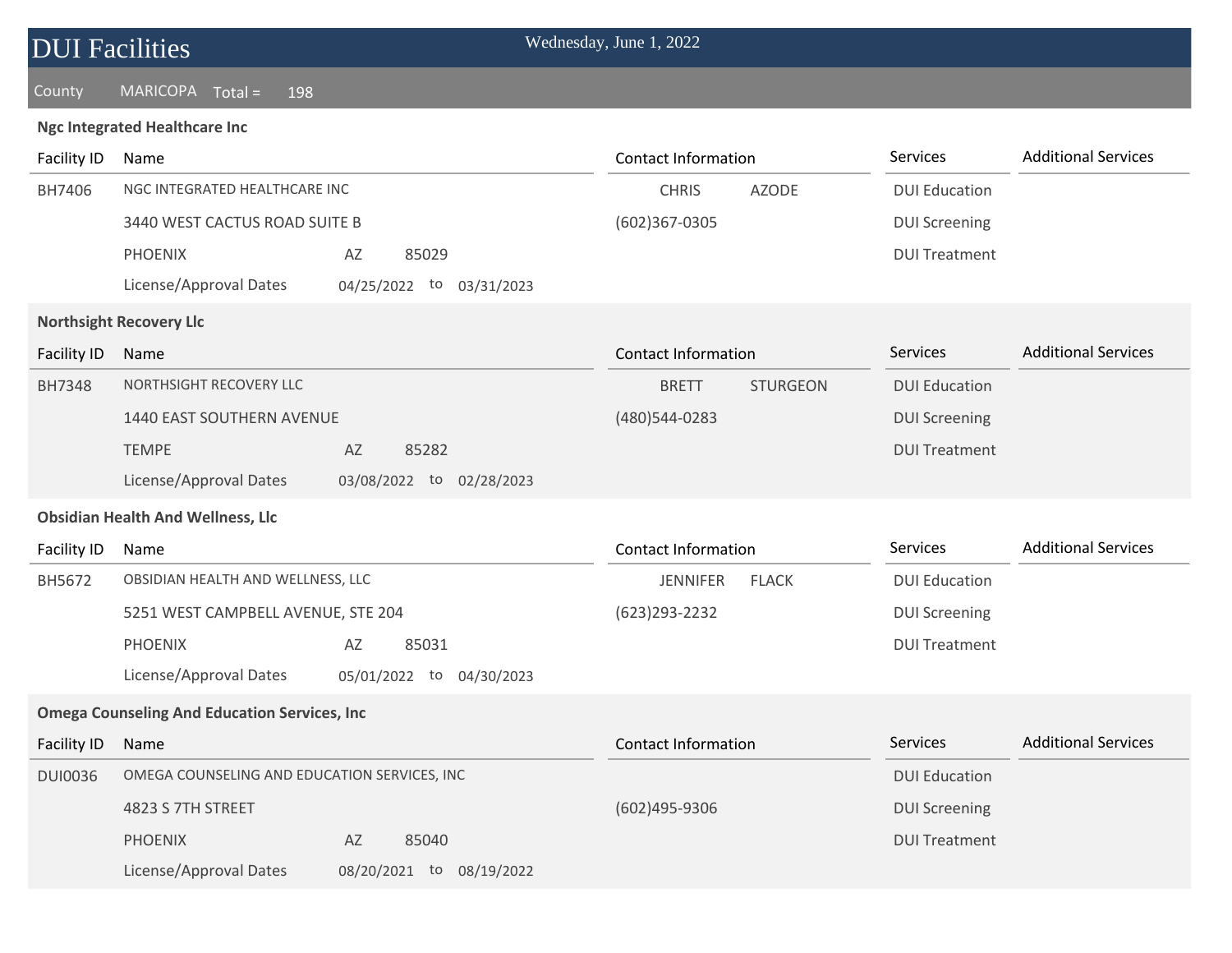### County MARICOPA Total = 198

#### **Omega Counseling And Education Services, Inc**

| Facility ID    | Name                                                  | <b>Contact Information</b> | Services             | <b>Additional Services</b> |  |  |  |  |
|----------------|-------------------------------------------------------|----------------------------|----------------------|----------------------------|--|--|--|--|
| <b>DUI0037</b> | OMEGA COUNSELING AND EDUCATION SERVICES, INC          |                            | <b>DUI Education</b> |                            |  |  |  |  |
|                | 5008 W GLENDALE AVENUE SUITE B-4                      | (602)495-9306              | <b>DUI Screening</b> |                            |  |  |  |  |
|                | <b>GLENDALE</b><br>AZ<br>85301                        |                            | <b>DUI Treatment</b> |                            |  |  |  |  |
|                | License/Approval Dates<br>08/20/2021 to<br>08/19/2022 |                            |                      |                            |  |  |  |  |
|                | <b>Omega Counseling And Education Services, Inc</b>   |                            |                      |                            |  |  |  |  |
| Facility ID    | Name                                                  | <b>Contact Information</b> | Services             | <b>Additional Services</b> |  |  |  |  |
| <b>DUI0034</b> | OMEGA COUNSELING AND EDUCATION SERVICES, INC          |                            | <b>DUI Education</b> |                            |  |  |  |  |
|                | 1480 E BETHANY HOME ROAD, SUITE 230                   | (602)495-9306              | <b>DUI Screening</b> |                            |  |  |  |  |
|                | <b>PHOENIX</b><br>AZ<br>85014                         |                            | <b>DUI Treatment</b> |                            |  |  |  |  |
|                | License/Approval Dates<br>08/01/2019 to 07/31/2020    |                            |                      |                            |  |  |  |  |
|                | <b>Omega Counseling And Education Services, Inc</b>   |                            |                      |                            |  |  |  |  |
| Facility ID    | Name                                                  | <b>Contact Information</b> | Services             | <b>Additional Services</b> |  |  |  |  |
| <b>DUI0086</b> | OMEGA COUNSELING AND EDUCATION SERVICES, INC          |                            | <b>DUI Education</b> |                            |  |  |  |  |
|                | 2406 SOUTH 24TH STREET                                | (602)495-9306              | <b>DUI Screening</b> |                            |  |  |  |  |
|                | 85034<br><b>PHOENIX</b><br>AZ                         |                            | <b>DUI Treatment</b> |                            |  |  |  |  |
|                | License/Approval Dates<br>02/28/2019 to 02/27/2020    |                            |                      |                            |  |  |  |  |
|                | <b>Omega Counseling and Education Services, Inc.</b>  |                            |                      |                            |  |  |  |  |
| Facility ID    | Name                                                  | <b>Contact Information</b> | Services             | <b>Additional Services</b> |  |  |  |  |
| <b>DUI0093</b> | OMEGA COUNSELING AND EDUCATION SERVICES, INC          |                            | <b>DUI Education</b> |                            |  |  |  |  |
|                | 25560 WEST MC85, SUITE #25                            | (602)495-9306              | <b>DUI Screening</b> |                            |  |  |  |  |
|                | <b>BUCKEYE</b><br>AZ<br>85326                         |                            | <b>DUI Treatment</b> |                            |  |  |  |  |
|                | License/Approval Dates<br>02/24/2020 to 02/23/2021    |                            |                      |                            |  |  |  |  |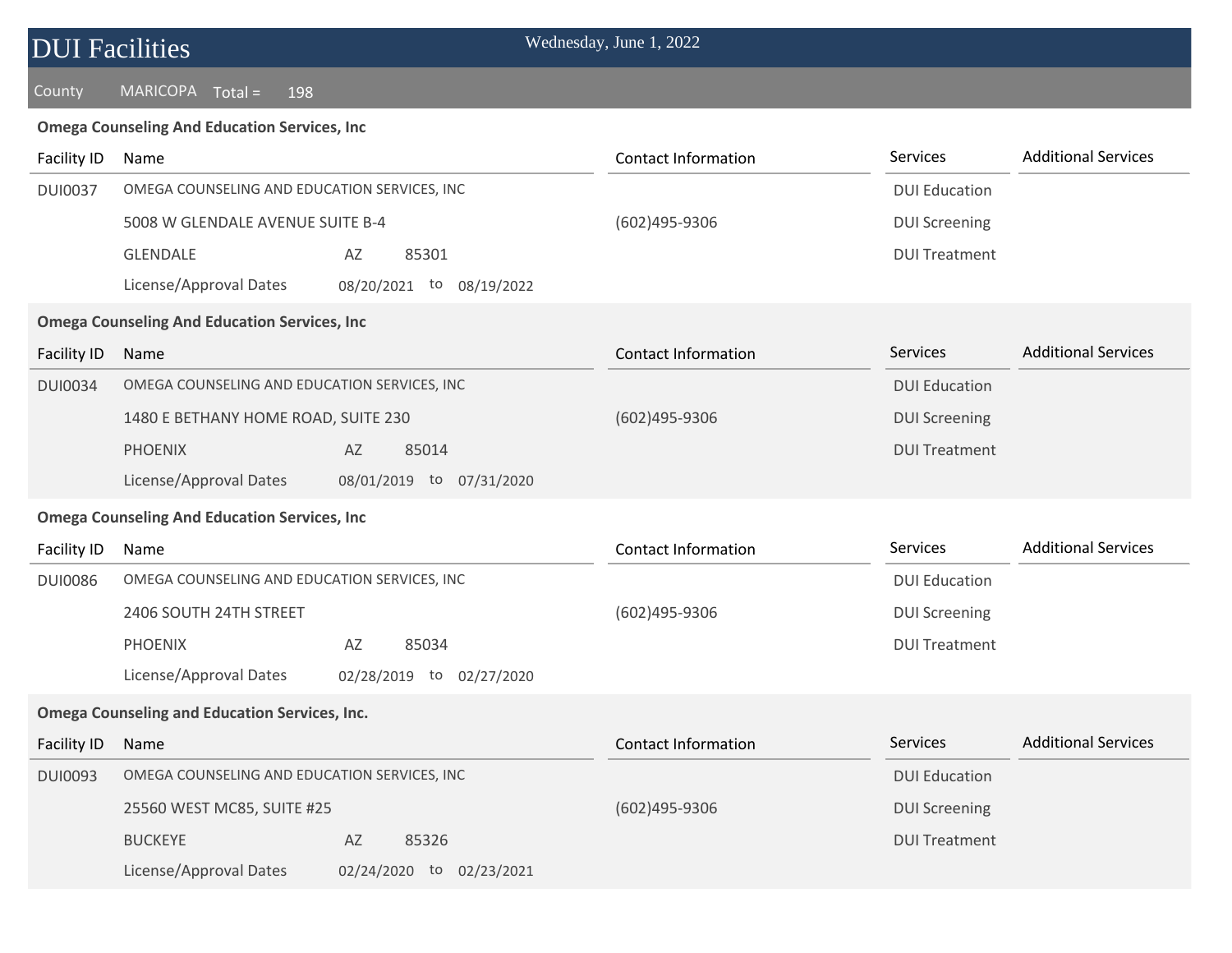### County MARICOPA Total = 198

#### **Omega Counseling and Education Services, Inc.**

| Facility ID        | Name                                         |                          | <b>Contact Information</b>                   | Services             | <b>Additional Services</b> |
|--------------------|----------------------------------------------|--------------------------|----------------------------------------------|----------------------|----------------------------|
| <b>DUI0092</b>     | OMEGA COUNSELING AND EDUCATION SERVICES, INC |                          |                                              | <b>DUI Education</b> |                            |
|                    | 423 NORTH COUNTRY CLUB DRIVE, #23            |                          | (602)495-9306                                | <b>DUI Screening</b> |                            |
|                    | <b>MESA</b>                                  | 85201<br>AZ              |                                              | <b>DUI Treatment</b> |                            |
|                    | License/Approval Dates                       | 02/24/2020 to 02/23/2021 |                                              |                      |                            |
| <b>OPEN HEARTS</b> |                                              |                          |                                              |                      |                            |
| Facility ID        | Name                                         |                          | <b>Contact Information</b>                   | Services             | <b>Additional Services</b> |
| BH1794             | <b>OPEN HEARTS</b>                           |                          | <b>CHRISTOP</b><br><b>KECK</b><br><b>HER</b> | <b>DUI Education</b> |                            |
|                    | 4414 NORTH 19TH AVENUE                       |                          | $(602)285 - 5550$                            |                      |                            |
|                    | <b>PHOENIX</b>                               | AZ<br>85015              |                                              |                      |                            |
|                    | License/Approval Dates                       | 05/01/2022 to 04/30/2023 |                                              |                      |                            |
|                    | <b>Overcoming Life Obstacles, Llc</b>        |                          |                                              |                      |                            |
|                    |                                              |                          |                                              |                      |                            |
| Facility ID        | Name                                         |                          | <b>Contact Information</b>                   | Services             | <b>Additional Services</b> |
| BH7229             | OVERCOMING LIFE OBSTACLES, LLC               |                          | <b>SABRINA</b><br><b>BERRY</b>               |                      |                            |
|                    | 1 NORTH MACDONALD, SUITE B1                  |                          | (480)621-1133                                | <b>DUI Screening</b> |                            |
|                    | <b>MESA</b>                                  | 85201<br>AZ              |                                              |                      |                            |
|                    | License/Approval Dates                       | 04/14/2022 to 03/31/2023 |                                              |                      |                            |
|                    | Pajamaclassroom, PLLC                        |                          |                                              |                      |                            |
| Facility ID        | Name                                         |                          | <b>Contact Information</b>                   | Services             | <b>Additional Services</b> |
| <b>DUI0065</b>     | PAJAMACLASSROOM, PLLC                        |                          |                                              | <b>DUI Education</b> |                            |
|                    | 4500 N 32ND STREET SUITE A-100               |                          | (602)200-8690                                |                      |                            |
|                    | <b>PHOENIX</b>                               | AZ<br>85018              |                                              | <b>DUI Treatment</b> |                            |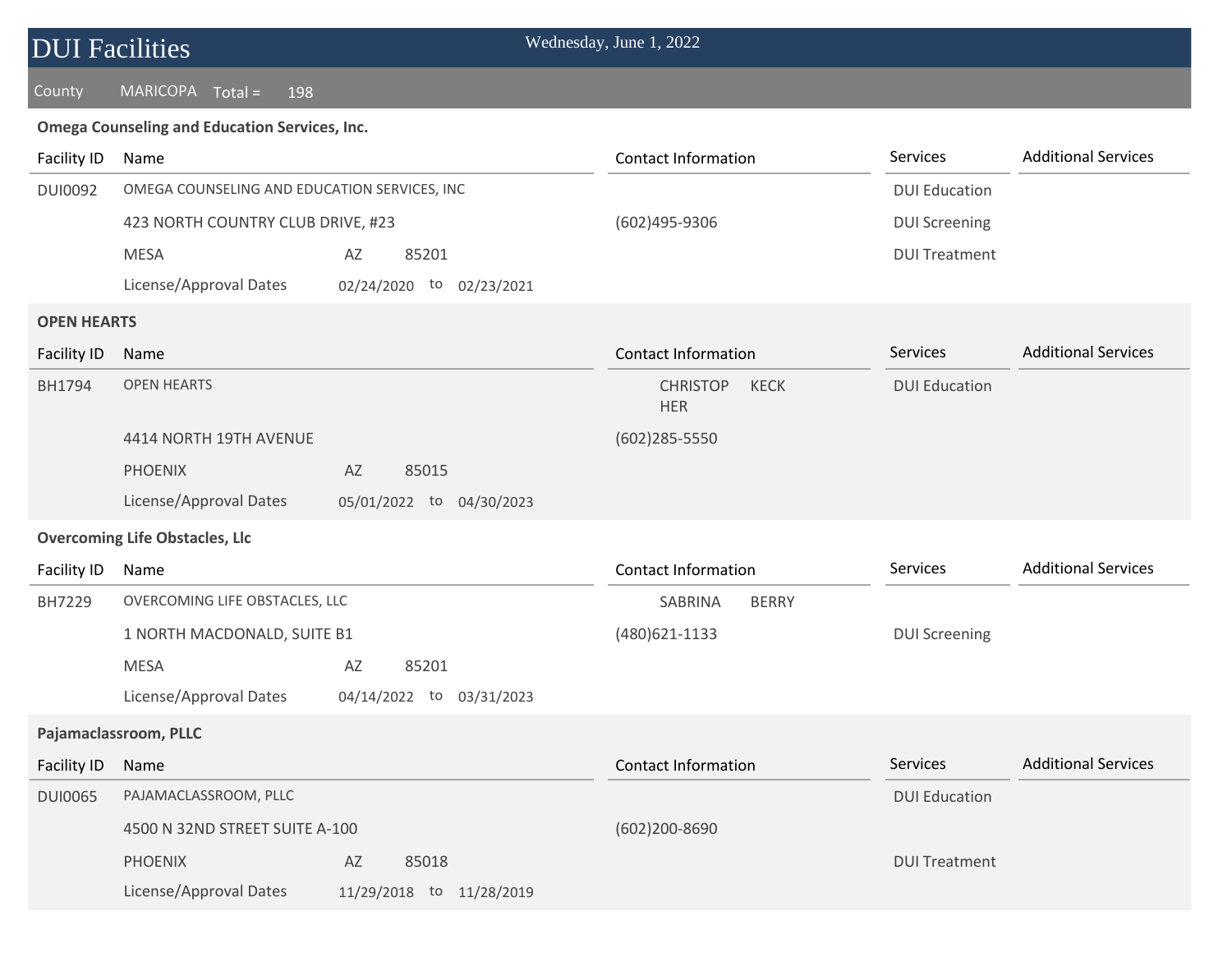#### County MARICOPA Total = 198

#### **Paradise Treatment Services I, Llc**

| Facility ID                            | Name                                      |                             | <b>Contact Information</b> |                  | <b>Services</b>      | <b>Additional Services</b> |
|----------------------------------------|-------------------------------------------|-----------------------------|----------------------------|------------------|----------------------|----------------------------|
| BH7526                                 | PARADISE TREATMENT SERVICES I, LLC        |                             | <b>CLOVIS</b><br>Mr        | LAWIN            | <b>DUI Education</b> |                            |
|                                        | 4530 EAST RAY ROAD, SUITE 172             |                             | (202)718-9939              |                  | <b>DUI Screening</b> |                            |
|                                        | <b>PHOENIX</b>                            | 85044<br>AZ                 |                            |                  | <b>DUI Treatment</b> |                            |
|                                        | License/Approval Dates                    | 04/19/2022 to 03/31/2023    |                            |                  |                      |                            |
|                                        | PATHWAY COUNSELING, LLC                   |                             |                            |                  |                      |                            |
| <b>Facility ID</b>                     | Name                                      |                             | <b>Contact Information</b> |                  | <b>Services</b>      | <b>Additional Services</b> |
| BH4199                                 | PATHWAY COUNSELING, LLC                   |                             | <b>EDWIN</b><br>Mr         | <b>MCINTOSH</b>  | <b>DUI Education</b> |                            |
|                                        | 18933 EAST SAN TAN BOULEVARD, SUITE 123   |                             | (480) 235-6680             |                  | <b>DUI Screening</b> |                            |
|                                        | <b>QUEEN CREEK</b>                        | AZ<br>85142                 |                            |                  | <b>DUI Treatment</b> |                            |
|                                        | License/Approval Dates                    | 06/01/2022 to 05/31/2023    |                            |                  |                      |                            |
| <b>Peace Of Mind Behavioral Health</b> |                                           |                             |                            |                  |                      |                            |
|                                        |                                           |                             |                            |                  |                      |                            |
| <b>Facility ID</b>                     | Name                                      |                             | <b>Contact Information</b> |                  | Services             | <b>Additional Services</b> |
| BH7070                                 | PEACE OF MIND BEHAVIORAL HEALTH           |                             | <b>MARILYN</b>             | <b>STAIRES</b>   | <b>DUI Education</b> |                            |
|                                        | 2720 EAST THOMAS ROAD, SUITE A-100        |                             | (559)375-6502              |                  | <b>DUI Screening</b> |                            |
|                                        | <b>PHOENIX</b>                            | 85016<br>AZ                 |                            |                  | <b>DUI Treatment</b> |                            |
|                                        | License/Approval Dates                    | 09/02/2021 to<br>08/31/2022 |                            |                  |                      |                            |
|                                        | <b>Pinnacle Peak Integrated Care, Llc</b> |                             |                            |                  |                      |                            |
| <b>Facility ID</b>                     | Name                                      |                             | <b>Contact Information</b> |                  | Services             | <b>Additional Services</b> |
| <b>BH6822</b>                          | PINNACLE PEAK INTEGRATED CARE, LLC        |                             | <b>BRAYDEN</b>             | YOUNGHUSBAN<br>D | <b>DUI Education</b> |                            |
|                                        | 8070 EAST MORGAN TRAIL, SUITE 125         |                             | (480)714-2405              |                  | <b>DUI Screening</b> |                            |
|                                        | SCOTTSDALE                                | AZ<br>85258                 |                            |                  | <b>DUI Treatment</b> |                            |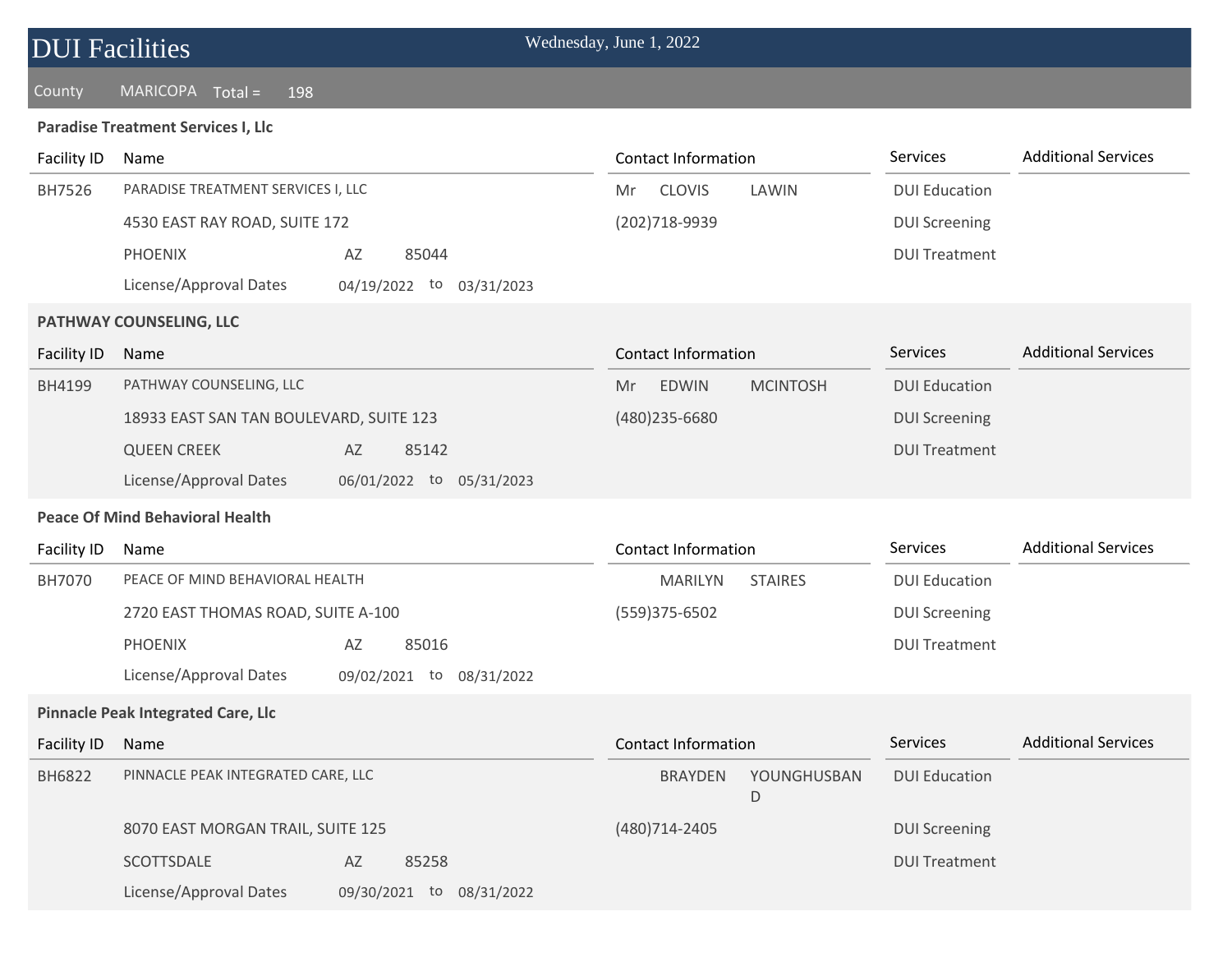## County MARICOPA Total = 198

## **Plsn Corp**

| <b>Facility ID</b>           | Name                                               | <b>Contact Information</b>           | Services             | <b>Additional Services</b> |  |  |  |  |
|------------------------------|----------------------------------------------------|--------------------------------------|----------------------|----------------------------|--|--|--|--|
| BH6950                       | PLSN CORP                                          | LAURA<br><b>SHORB</b><br>Ms          | <b>DUI Education</b> |                            |  |  |  |  |
|                              | 8751 NORTH 51ST AVENUE #105                        | (520)329-3283                        | <b>DUI Screening</b> |                            |  |  |  |  |
|                              | GLENDALE<br>85302<br>AZ                            |                                      | <b>DUI Treatment</b> |                            |  |  |  |  |
|                              | License/Approval Dates<br>07/12/2021 to 06/30/2022 |                                      |                      |                            |  |  |  |  |
|                              | POTTER'S HOUSE SUBSTANCE ABUSE CENTER, The         |                                      |                      |                            |  |  |  |  |
| <b>Facility ID</b>           | Name                                               | <b>Contact Information</b>           | Services             | <b>Additional Services</b> |  |  |  |  |
| <b>BH3520</b>                | POTTER'S HOUSE SUBSTANCE ABUSE CENTER, THE         | SHEENA<br><b>JONES</b>               | <b>DUI Education</b> |                            |  |  |  |  |
|                              | 1717 WEST NORTHERN AVENUE, SUITE 101               | (602)254-9701                        | <b>DUI Screening</b> |                            |  |  |  |  |
|                              | <b>PHOENIX</b><br>AZ<br>85021                      |                                      | <b>DUI Treatment</b> |                            |  |  |  |  |
|                              | License/Approval Dates<br>07/01/2021 to 06/30/2022 |                                      |                      |                            |  |  |  |  |
| <b>Pride Family Services</b> |                                                    |                                      |                      |                            |  |  |  |  |
| <b>Facility ID</b>           | Name                                               | <b>Contact Information</b>           | Services             | <b>Additional Services</b> |  |  |  |  |
| BH6443                       | PRIDE FAMILY SERVICES                              | <b>MICHAEL</b><br><b>JONES</b><br>Mr | <b>DUI Education</b> |                            |  |  |  |  |
|                              | 1255 W BASELINE ROAD, STE C-175                    | (480) 687-3620                       | <b>DUI Screening</b> |                            |  |  |  |  |
|                              | <b>MESA</b><br>85202<br>AZ                         |                                      | <b>DUI Treatment</b> |                            |  |  |  |  |
|                              | License/Approval Dates<br>10/01/2021 to 09/30/2022 |                                      |                      |                            |  |  |  |  |
|                              | <b>Prodigy Healthcare, Llc</b>                     |                                      |                      |                            |  |  |  |  |
| <b>Facility ID</b>           | Name                                               | <b>Contact Information</b>           | Services             | <b>Additional Services</b> |  |  |  |  |
| BH3976                       | PRODIGY HEALTHCARE, LLC                            | LARRY<br><b>THARP</b>                | <b>DUI Education</b> |                            |  |  |  |  |
|                              | 460 NORTH MESA DRIVE, SUITE 101                    | (480) 237-7128                       | <b>DUI Screening</b> |                            |  |  |  |  |
|                              |                                                    |                                      |                      |                            |  |  |  |  |
|                              | <b>MESA</b><br>85201<br>AZ                         |                                      | <b>DUI Treatment</b> |                            |  |  |  |  |

License/Approval Dates 04/01/2022 to 03/31/2023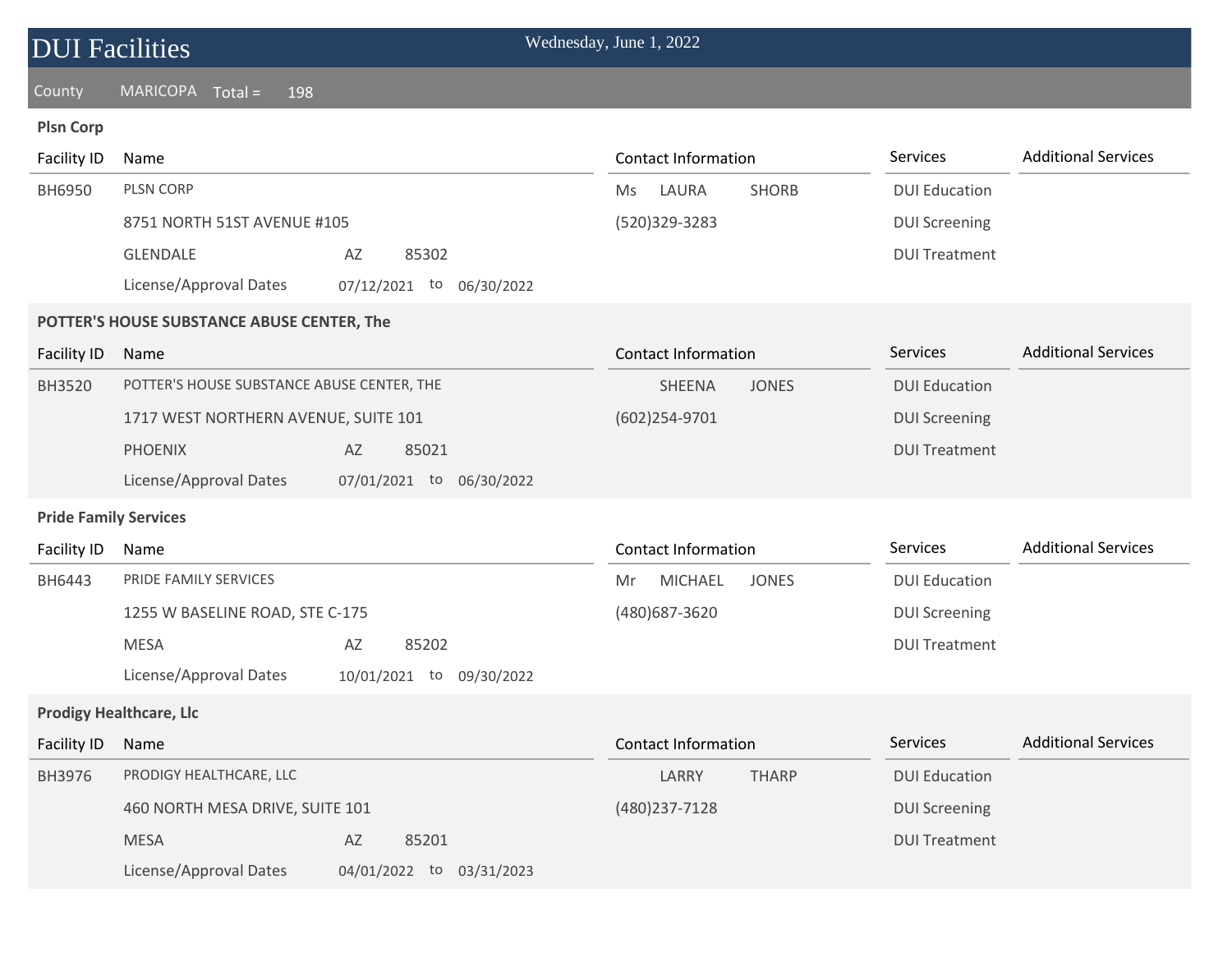| <b>DUI Facilities</b> |  |
|-----------------------|--|
|                       |  |

### County MARICOPA Total = 198

#### **Prodigy Healthcare, Llc**

| <b>Facility ID</b>    | Name                                               | <b>Contact Information</b>  | Services             | <b>Additional Services</b> |
|-----------------------|----------------------------------------------------|-----------------------------|----------------------|----------------------------|
| BH3977                | PRODIGY HEALTHCARE, LLC                            | LARRY<br><b>THARP</b>       | <b>DUI Education</b> |                            |
|                       | 4425 WEST GLENDALE AVENUE, SUITE 5                 | (480)949-8871               | <b>DUI Screening</b> |                            |
|                       | <b>GLENDALE</b><br>85301<br>AZ                     |                             | <b>DUI Treatment</b> |                            |
|                       | License/Approval Dates<br>04/01/2022 to 03/31/2023 |                             |                      |                            |
|                       | Project Breakthrough Wellness Center, Llc          |                             |                      |                            |
| Facility ID           | Name                                               | <b>Contact Information</b>  | Services             | <b>Additional Services</b> |
| BH6740                | PROJECT BREAKTHROUGH WELLNESS CENTER, LLC          | KIMBERLY<br><b>WEAVER</b>   | <b>DUI Education</b> |                            |
|                       | 334 WEST 10TH PLACE, SUITE 103                     | (480) 667-1816              | <b>DUI Screening</b> |                            |
|                       | <b>MESA</b><br>85201<br>AZ                         |                             | <b>DUI Treatment</b> |                            |
|                       | License/Approval Dates<br>05/17/2022 to 04/30/2023 |                             |                      |                            |
| <b>Prosper Az Llc</b> |                                                    |                             |                      |                            |
| Facility ID           | Name                                               | <b>Contact Information</b>  | Services             | <b>Additional Services</b> |
| BH6534                | PROSPER AZ LLC                                     | <b>PETER</b><br><b>DEAN</b> | <b>DUI Education</b> |                            |
|                       | 10750 WEST MCDOWELL ROAD, C-301                    | (602)899-3015               | <b>DUI Screening</b> |                            |
|                       | AVONDALE<br>AZ<br>85392                            |                             |                      |                            |
|                       | License/Approval Dates<br>12/01/2021 to 11/30/2022 |                             |                      |                            |
|                       | <b>Prosper Integrated Health Care</b>              |                             |                      |                            |
| <b>Facility ID</b>    | Name                                               | <b>Contact Information</b>  | Services             | <b>Additional Services</b> |
| BH6939                | PROSPER INTEGRATED HEALTH CARE                     | AMBER<br><b>TAGUE</b>       | <b>DUI Education</b> |                            |
|                       | 10750 WEST MCDOWELL ROAD, STE C305                 | $(623)204-1633$             | <b>DUI Screening</b> |                            |
|                       | <b>AVONDALE</b><br>85392<br>AZ                     |                             | <b>DUI Treatment</b> |                            |
|                       | License/Approval Dates<br>07/15/2021 to 06/30/2022 |                             |                      |                            |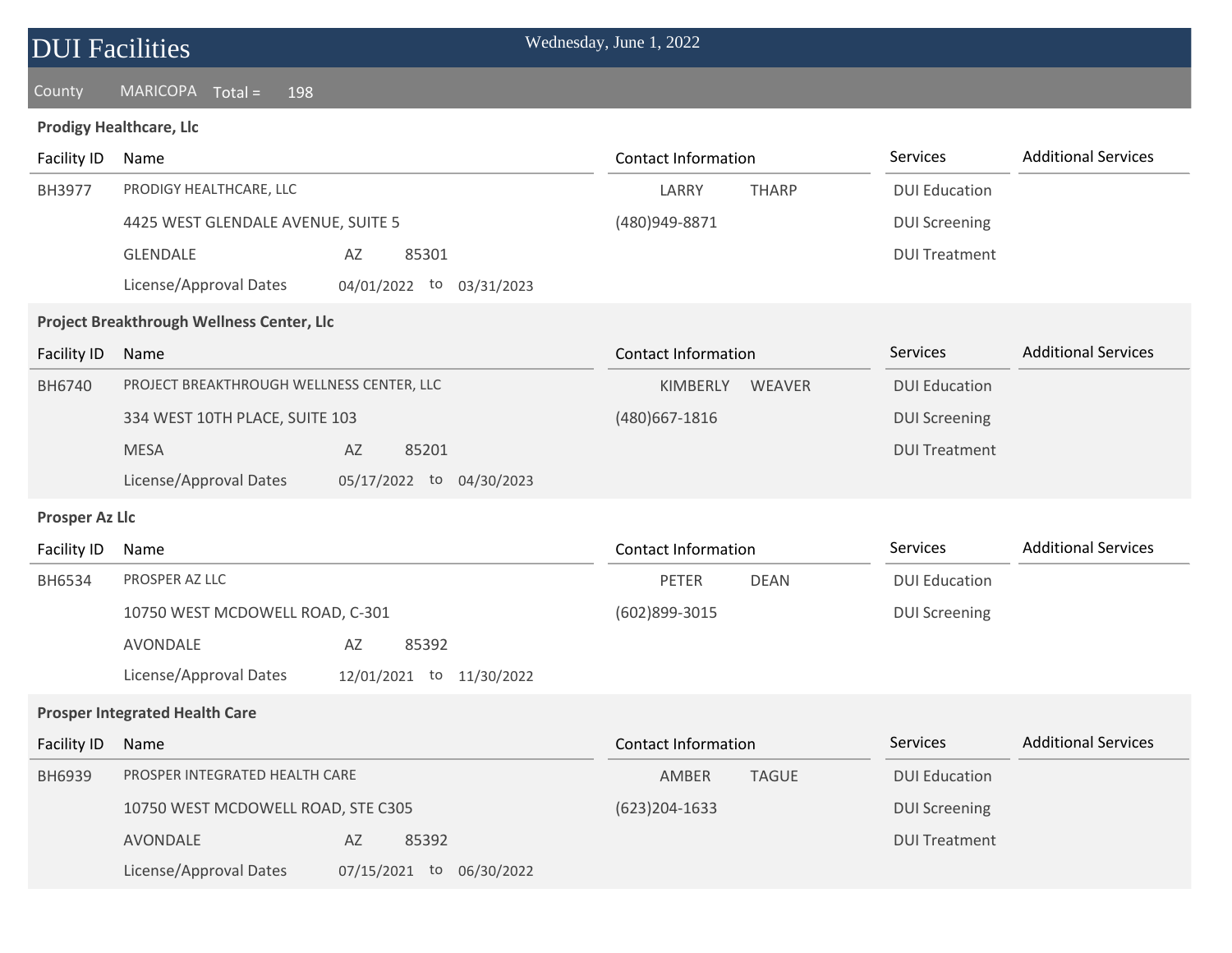#### County MARICOPA Total = 198

#### **RAYIOM HEALTH & WELLNESS, INC**

| <b>Facility ID</b> | Name                                       |                          | <b>Contact Information</b>    | Services             | <b>Additional Services</b> |
|--------------------|--------------------------------------------|--------------------------|-------------------------------|----------------------|----------------------------|
| <b>DUI0070</b>     | RAYIOM HEALTH & WELLNESS, INC              |                          |                               | <b>DUI Education</b> |                            |
|                    | 2390 EAST CAMELBACK ROAD #130              |                          | (480) 729-0462                | <b>DUI Screening</b> |                            |
|                    | <b>PHOENIX</b>                             | 85016<br>AZ              |                               | <b>DUI Treatment</b> |                            |
|                    | License/Approval Dates                     | 04/13/2020 to 04/12/2021 |                               |                      |                            |
|                    | <b>Reclaim U Counseling</b>                |                          |                               |                      |                            |
| Facility ID        | Name                                       |                          | <b>Contact Information</b>    | <b>Services</b>      | <b>Additional Services</b> |
| <b>DUI0080</b>     | RECLAIM U COUNSELING                       |                          |                               | <b>DUI Education</b> |                            |
|                    | 2111 EAST BASELINE ROAD, SUITE B-3         |                          | (480)212-3349                 | <b>DUI Screening</b> |                            |
|                    | <b>TEMPE</b>                               | 85283<br>AZ              |                               | <b>DUI Treatment</b> |                            |
|                    | License/Approval Dates                     | 11/01/2021 to 10/31/2022 |                               |                      |                            |
|                    | <b>RECOVERY OASIS, LLC</b>                 |                          |                               |                      |                            |
| <b>Facility ID</b> | Name                                       |                          | Contact Information           | Services             | <b>Additional Services</b> |
| <b>DUI0073</b>     | RECOVERY OASIS, LLC                        |                          |                               | <b>DUI Education</b> |                            |
|                    | 1208 E BROADWAY ROAD, SUITE 215            |                          | (480)699-1233                 | <b>DUI Screening</b> |                            |
|                    | <b>TEMPE</b>                               | 85282<br>AZ              |                               | <b>DUI Treatment</b> |                            |
|                    | License/Approval Dates                     | 01/23/2019 to 01/22/2020 |                               |                      |                            |
|                    | <b>Rehema Behavioral Health Clinic Llc</b> |                          |                               |                      |                            |
| Facility ID        | Name                                       |                          | <b>Contact Information</b>    | <b>Services</b>      | <b>Additional Services</b> |
| MED9096            | REHEMA BEHAVIORAL HEALTH CLINIC LLC        |                          | CHRISTINE KEMBOI<br><b>Ms</b> | <b>DUI Education</b> |                            |
|                    | 4541 NORTH 12TH STREET                     |                          | (602)481-3575                 | <b>DUI Screening</b> |                            |
|                    | <b>PHOENIX</b>                             | 85014<br>AZ              |                               | <b>DUI Treatment</b> |                            |
|                    | License/Approval Dates                     |                          |                               |                      |                            |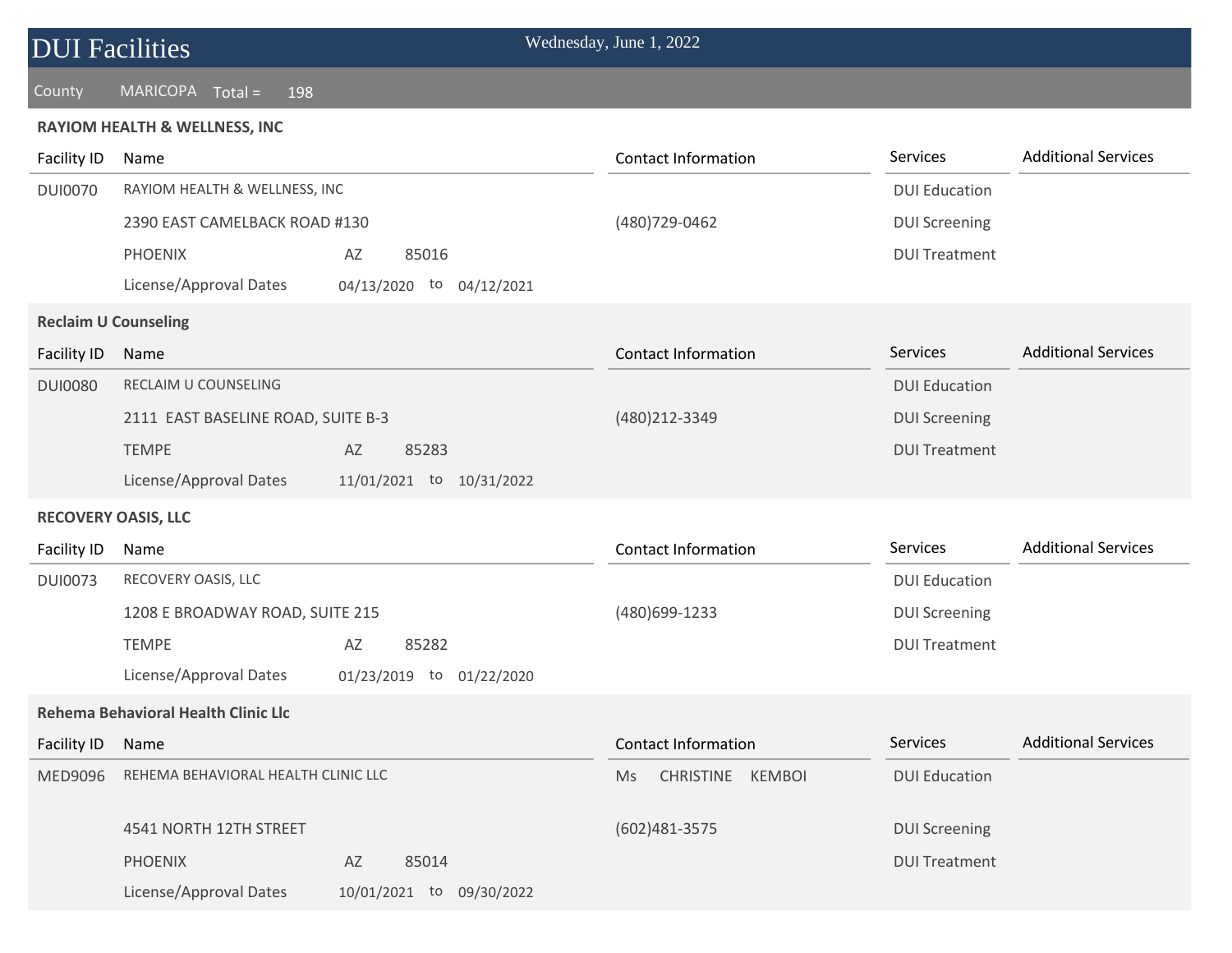## County MARICOPA Total = 198

#### **Rehema Behavioral Health Clinic, LLC**

| Facility ID           | Name                                |                                | <b>Contact Information</b> |              | Services             | <b>Additional Services</b> |
|-----------------------|-------------------------------------|--------------------------------|----------------------------|--------------|----------------------|----------------------------|
| BH6284                | REHEMA BEHAVIORAL HEALTH CLINIC LLC |                                | <b>CHRISTINE</b>           | <b>KEBOI</b> | <b>DUI Education</b> |                            |
|                       |                                     |                                |                            |              |                      |                            |
|                       | 4645 NORTH 12TH STREET, SUITE 101   |                                | (602)481-3575              |              | <b>DUI Screening</b> |                            |
|                       | <b>PHOENIX</b>                      | 85014<br>AZ                    |                            |              | <b>DUI Treatment</b> |                            |
|                       | License/Approval Dates              | 07/01/2021<br>to<br>06/30/2022 |                            |              |                      |                            |
| <b>Right Path Llc</b> |                                     |                                |                            |              |                      |                            |
| Facility ID           | Name                                |                                | <b>Contact Information</b> |              | Services             | <b>Additional Services</b> |
| BH6067                | <b>RIGHT PATH LLC</b>               |                                | <b>SUMA</b>                | <b>HODGE</b> | <b>DUI Education</b> |                            |
|                       | 2121 SOUTH MILL AVENUE, SUITE 212   |                                | (480)912-5122              |              | <b>DUI Screening</b> |                            |
|                       | <b>TEMPE</b>                        | 85282<br>AZ                    |                            |              | <b>DUI Treatment</b> |                            |
|                       | License/Approval Dates              | 02/01/2022 to 01/31/2023       |                            |              |                      |                            |
|                       | <b>Right Path Treatment Center</b>  |                                |                            |              |                      |                            |
| Facility ID           | Name                                |                                | <b>Contact Information</b> |              | Services             | <b>Additional Services</b> |
| BH6206                | RIGHT PATH TREATMENT CENTER         |                                | YASIN                      | MUHAMMAD     | <b>DUI Education</b> |                            |
|                       | 8222 SOUTH 48TH STREET, SUITE 180   |                                | $(602)696 - 4935$          |              | <b>DUI Screening</b> |                            |
|                       | <b>PHOENIX</b>                      | AZ<br>85044                    |                            |              | <b>DUI Treatment</b> |                            |

License/Approval Dates 05/01/2022 to 04/30/2023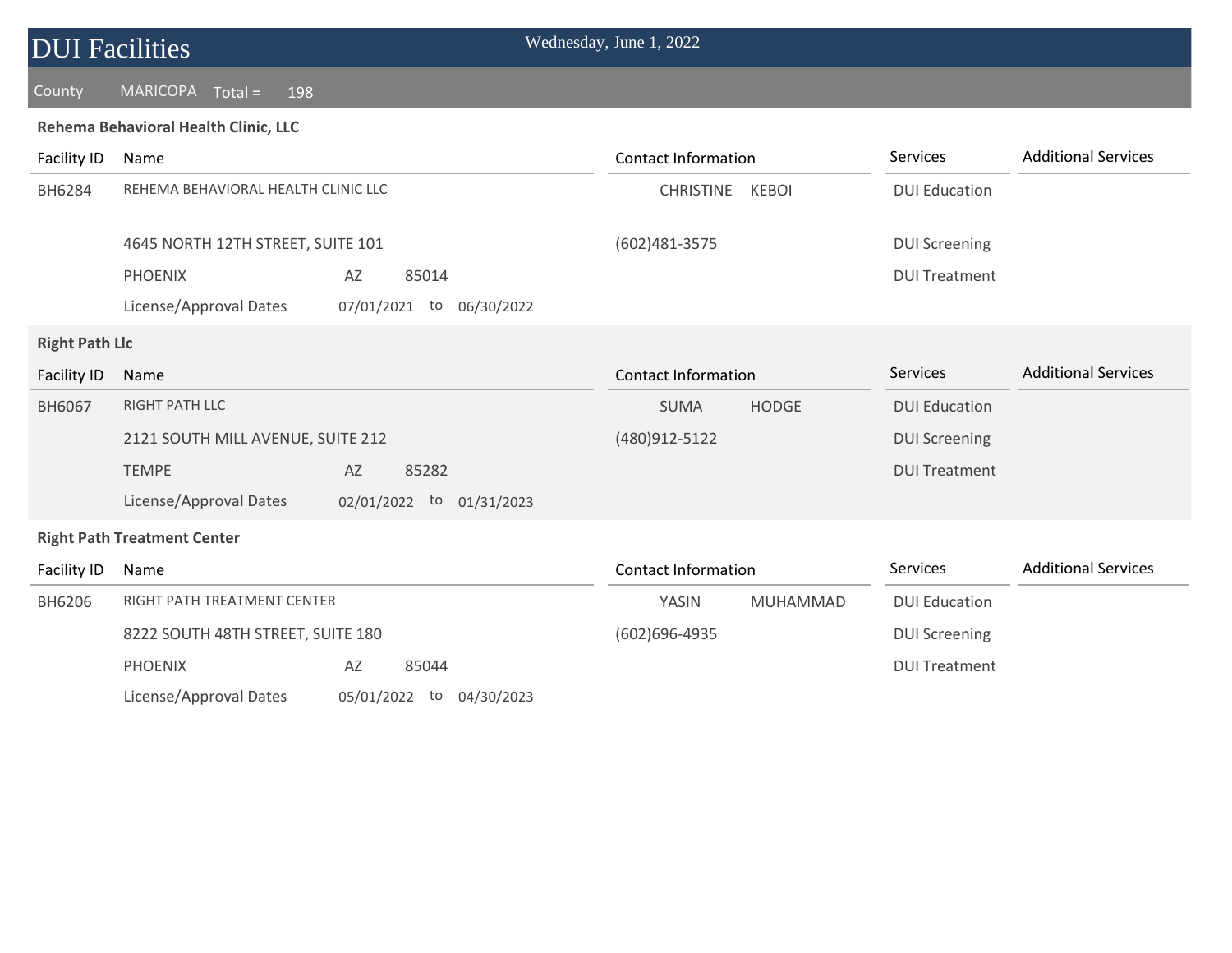#### County MARICOPA Total = 198

#### **RIO SALADO BEHAVIORAL HEALTH SYSTEMS, INC.**

| <b>Facility ID</b>           | Name                                         |                                |    | <b>Contact Information</b> |                    | Services             | <b>Additional Services</b> |
|------------------------------|----------------------------------------------|--------------------------------|----|----------------------------|--------------------|----------------------|----------------------------|
| BH2194                       | RIO SALADO BEHAVIORAL HEALTH SYSTEMS, INC.   |                                | Mr | <b>MIGUEL</b>              | ESPINOZA,<br>M.ED. | <b>DUI Education</b> |                            |
|                              | 1308 WEST CAMELBACK ROAD                     |                                |    | $(602)252 - 9048$          |                    | <b>DUI Screening</b> |                            |
|                              | <b>PHOENIX</b>                               | AZ<br>85013                    |    |                            |                    | <b>DUI Treatment</b> |                            |
|                              | License/Approval Dates                       | 01/01/2022 to 12/31/2022       |    |                            |                    |                      |                            |
|                              | <b>Rising Phoenix Wellness Services, Llc</b> |                                |    |                            |                    |                      |                            |
| <b>Facility ID</b>           | Name                                         |                                |    | <b>Contact Information</b> |                    | Services             | <b>Additional Services</b> |
| BH5436                       | RISING PHOENIX WELLNESS SERVICES, LLC        |                                |    | ERIN                       | STANFIELD          | <b>DUI Education</b> |                            |
|                              | 7807 EAST GREENWAY ROAD, SUITE 5             |                                |    | (480) 215-3089             |                    | <b>DUI Screening</b> |                            |
|                              | SCOTTSDALE                                   | AZ<br>85260                    |    |                            |                    |                      |                            |
|                              | License/Approval Dates                       | 04/01/2022<br>to<br>03/31/2023 |    |                            |                    |                      |                            |
| <b>Sage Counseling, Inc.</b> |                                              |                                |    |                            |                    |                      |                            |
| <b>Facility ID</b>           | Name                                         |                                |    | <b>Contact Information</b> |                    | Services             | <b>Additional Services</b> |
| <b>BH5744</b>                | SAGE COUNSELING, INC                         |                                |    | <b>STEPHEN</b>             | <b>GRAMS</b>       | <b>DUI Education</b> |                            |
|                              | 8805 WEST UNION HILLS DRIVE, SUITE 100       |                                |    | (480) 649 - 3352           |                    | <b>DUI Screening</b> |                            |
|                              | <b>PEORIA</b>                                | AZ<br>85382                    |    |                            |                    | <b>DUI Treatment</b> |                            |
|                              | License/Approval Dates                       | 08/01/2021<br>to<br>07/31/2022 |    |                            |                    |                      |                            |
| <b>Sage Counseling, Inc.</b> |                                              |                                |    |                            |                    |                      |                            |
| Facility ID                  | Name                                         |                                |    | <b>Contact Information</b> |                    | Services             | <b>Additional Services</b> |

| <b>Facility ID</b> | -Name                                      |                             | Contact Information      | <b>SELVILES</b>      | AUUILIUITH SEIVILES |
|--------------------|--------------------------------------------|-----------------------------|--------------------------|----------------------|---------------------|
| BH4596             | SAGE COUNSELING, INC                       |                             | PEUGNET<br>MICHAEL<br>Mr | <b>DUI Education</b> |                     |
|                    | 6610 NORTH 47TH AVENUE, SUITES 5, 6, 7 & 8 |                             | (480)649-3352            | DUI Screening        |                     |
|                    | <b>GLENDALE</b>                            | 85301<br>AZ                 |                          | <b>DUI Treatment</b> |                     |
|                    | License/Approval Dates                     | 02/28/2023<br>03/01/2022 to |                          |                      |                     |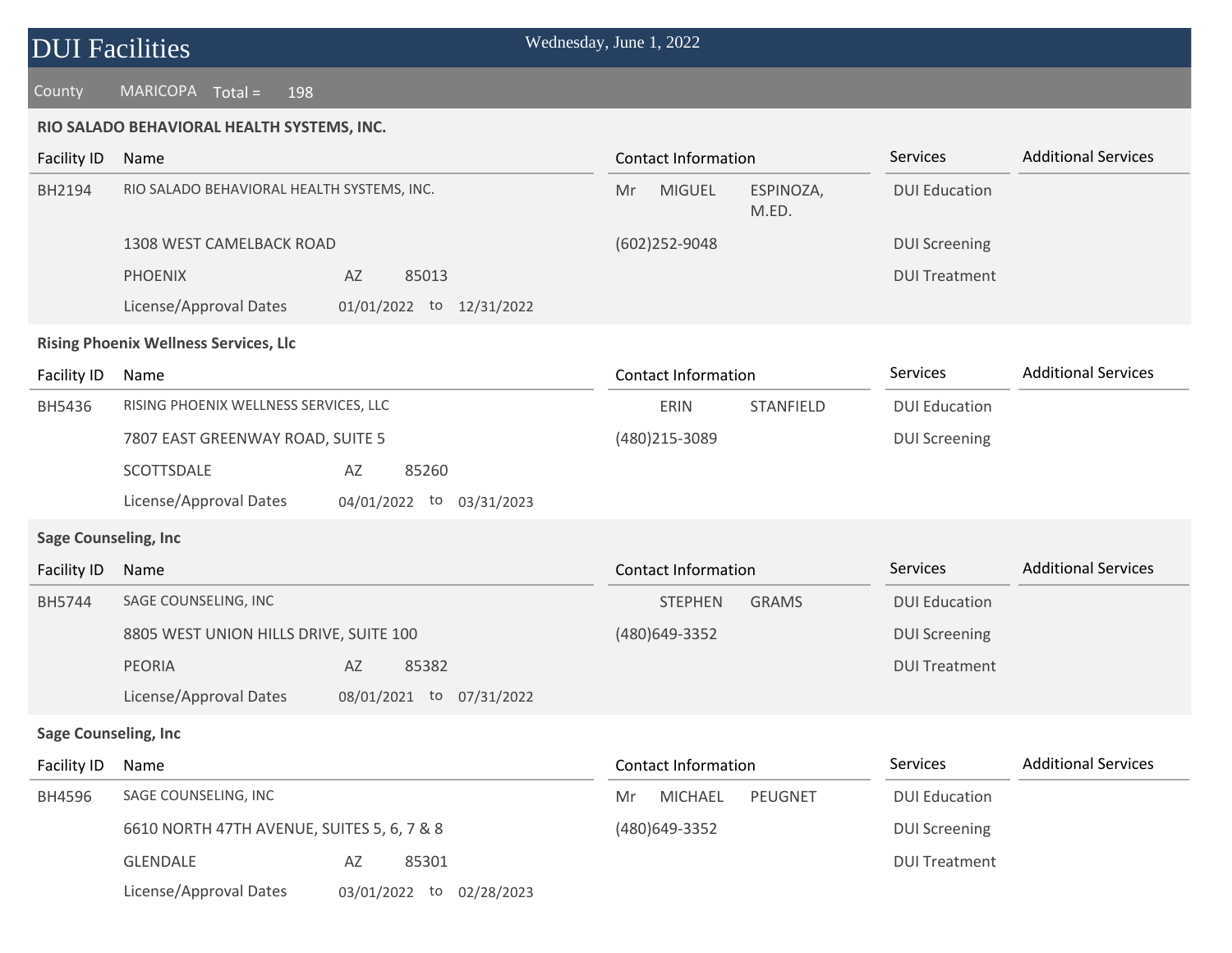### County MARICOPA Total = 198

#### **SAGE COUNSELING, INC**

| <b>Facility ID</b>           | Name                                   |                             | <b>Contact Information</b>             | Services             | <b>Additional Services</b> |
|------------------------------|----------------------------------------|-----------------------------|----------------------------------------|----------------------|----------------------------|
| BH4259                       | SAGE COUNSELING, INC                   |                             | <b>MICHAEL</b><br><b>PEUGNET</b>       | <b>DUI Education</b> |                            |
|                              | 4435 SOUTH RURAL ROAD, SUITE 5         |                             | (480)649-3352                          | <b>DUI Screening</b> |                            |
|                              | <b>TEMPE</b>                           | AZ<br>85282                 |                                        | <b>DUI Treatment</b> |                            |
|                              | License/Approval Dates                 | 10/01/2021 to<br>09/30/2022 |                                        |                      |                            |
| <b>Sage Counseling, Inc</b>  |                                        |                             |                                        |                      |                            |
| Facility ID                  | Name                                   |                             | <b>Contact Information</b>             | Services             | <b>Additional Services</b> |
| BH5925                       | SAGE COUNSELING, INC                   |                             | <b>PEUGNET</b><br><b>MICHAEL</b><br>Mr | <b>DUI Education</b> |                            |
|                              | 460 NORTH MESA DRIVE, SUITE 116B       |                             | (480)649-3352                          | <b>DUI Screening</b> |                            |
|                              | <b>MESA</b>                            | AZ<br>85201                 |                                        | <b>DUI Treatment</b> |                            |
|                              | License/Approval Dates                 | 01/01/2022 to<br>12/31/2022 |                                        |                      |                            |
| <b>Sage Counseling, Inc</b>  |                                        |                             |                                        |                      |                            |
| Facility ID                  | Name                                   |                             | <b>Contact Information</b>             | Services             | <b>Additional Services</b> |
| BH6105                       | SAGE COUNSELING, INC                   |                             | <b>STEPHEN</b><br><b>GRAMS</b><br>Mr   | <b>DUI Education</b> |                            |
|                              | 4427 SOUTH RURAL ROAD, SUITE 5         |                             | (480)649-3352                          | <b>DUI Screening</b> |                            |
|                              | <b>TEMPE</b>                           | AZ<br>85282                 |                                        | <b>DUI Treatment</b> |                            |
|                              | License/Approval Dates                 | 10/01/2021 to 09/30/2022    |                                        |                      |                            |
| <b>Sage Counseling, Inc.</b> |                                        |                             |                                        |                      |                            |
| Facility ID                  | Name                                   |                             | <b>Contact Information</b>             | Services             | <b>Additional Services</b> |
| BH4660                       | SAGE COUNSELING, INC.                  |                             | <b>PEUGNET</b><br><b>MICHAEL</b>       | <b>DUI Education</b> |                            |
|                              | 460 NORTH MESA DRIVE, SUITES 207 & 209 |                             | (480) 649-3352                         | <b>DUI Screening</b> |                            |
|                              | <b>MESA</b>                            | 85201<br>AZ                 |                                        | <b>DUI Treatment</b> |                            |
|                              | License/Approval Dates                 | 06/01/2022 to<br>05/31/2023 |                                        |                      |                            |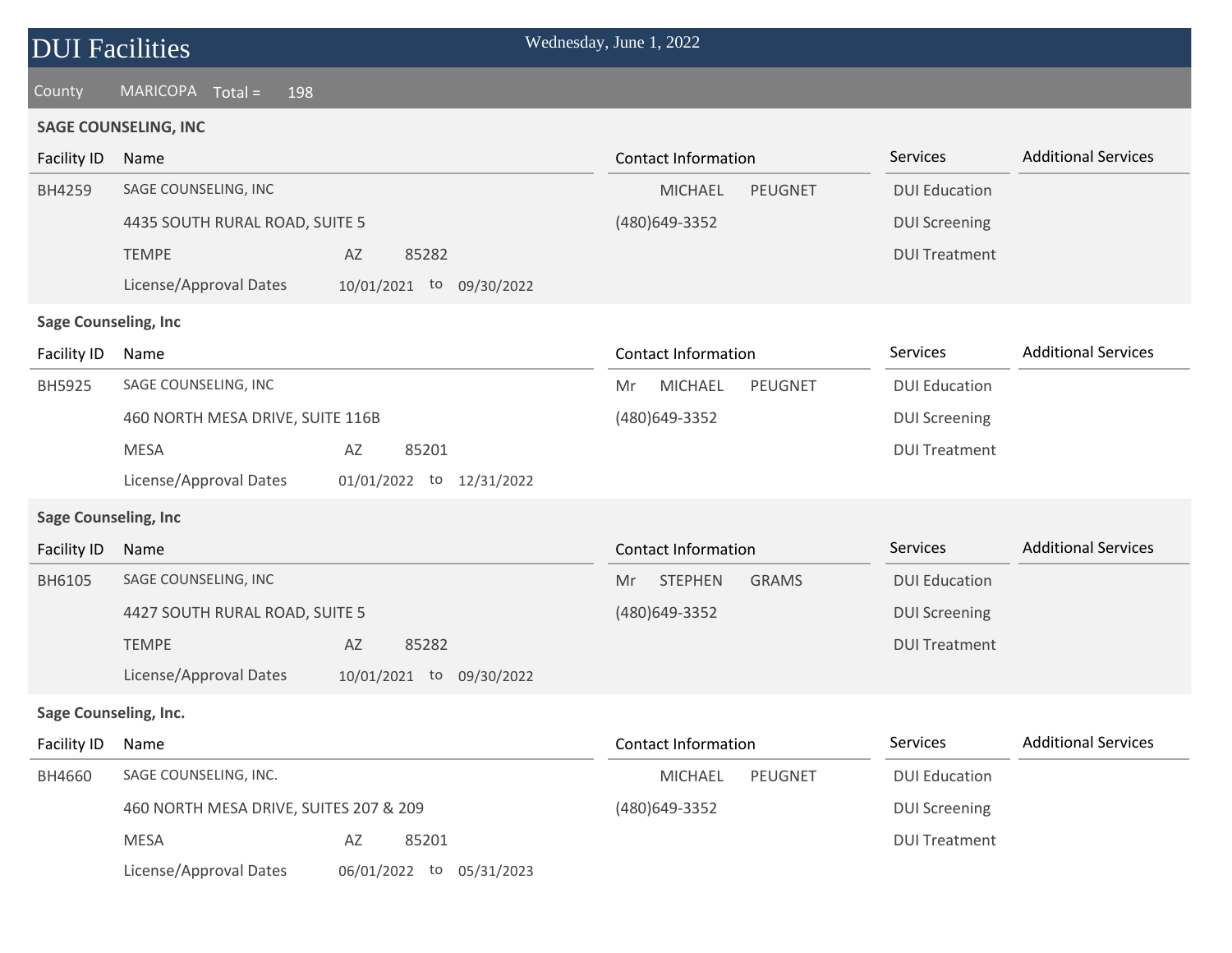| <b>DUI Facilities</b> |  |
|-----------------------|--|
|                       |  |

### County MARICOPA Total = 198

#### **SAGE COUNSELING, INC.**

| <b>Facility ID</b>    | <b>Contact Information</b><br>Name               |                                 | Services                   | <b>Additional Services</b> |                      |                            |
|-----------------------|--------------------------------------------------|---------------------------------|----------------------------|----------------------------|----------------------|----------------------------|
| BH4251                | SAGE COUNSELING, INC.                            |                                 | <b>STEPHEN</b><br>Mr       | <b>GRAMS</b>               | <b>DUI Education</b> |                            |
|                       | 8805 WEST UNION HILLS DRIVE, SUITE 102           |                                 | (480) 649 - 3352           |                            | <b>DUI Screening</b> |                            |
|                       | <b>PEORIA</b>                                    | AZ<br>85382                     |                            |                            | <b>DUI Treatment</b> |                            |
|                       | License/Approval Dates                           | 08/01/2021 to 07/31/2022        |                            |                            |                      |                            |
| Sage Counseling, Inc. |                                                  |                                 |                            |                            |                      |                            |
| Facility ID           | Name                                             |                                 | <b>Contact Information</b> |                            | Services             | <b>Additional Services</b> |
| BH4939                | SAGE COUNSELING, INC                             |                                 | <b>MICHAEL</b><br>Mr       | <b>PEUGNET</b>             | <b>DUI Education</b> |                            |
|                       | 3802 NORTH 53RD AVENUE, SUITE 110                |                                 | (480)649-3352              |                            | <b>DUI Screening</b> |                            |
|                       | <b>PHOENIX</b>                                   | $\mathsf{A}\mathsf{Z}$<br>85053 |                            |                            | <b>DUI Treatment</b> |                            |
|                       | License/Approval Dates                           | 04/01/2022 to 03/31/2023        |                            |                            |                      |                            |
|                       | <b>SAGE COUNSELING, INC.</b>                     |                                 |                            |                            |                      |                            |
| Facility ID           | Name                                             |                                 | <b>Contact Information</b> |                            | Services             | <b>Additional Services</b> |
| BH4074                | SAGE COUNSELING, INC.                            |                                 | <b>MICHAEL</b>             | <b>PEUGNET</b>             | <b>DUI Education</b> |                            |
|                       | 1616 E INDIAN SCHOOL ROAD, SUITES 135, 150 & 160 |                                 | (480) 649-3352             |                            | <b>DUI Screening</b> |                            |
|                       | <b>PHOENIX</b>                                   | AZ<br>85016                     |                            |                            | <b>DUI Treatment</b> |                            |
|                       | License/Approval Dates                           | 11/01/2021 to 10/31/2022        |                            |                            |                      |                            |
|                       | <b>SAGE COUNSELING, INC.</b>                     |                                 |                            |                            |                      |                            |
| Facility ID           | Name                                             |                                 | <b>Contact Information</b> |                            | Services             | <b>Additional Services</b> |
| <b>BH3153</b>         | SAGE COUNSELING, INC.                            |                                 | <b>MICHAEL</b>             | PEUGNET                    | <b>DUI Education</b> |                            |
|                       | 1830 SOUTH ALMA SCHOOL ROAD, SUITE 101           |                                 | (480)649-3352              |                            | <b>DUI Screening</b> |                            |
|                       | <b>MESA</b>                                      | 85210<br>AZ                     |                            |                            | <b>DUI Treatment</b> |                            |
|                       | License/Approval Dates                           | 12/01/2021 to<br>11/30/2022     |                            |                            |                      |                            |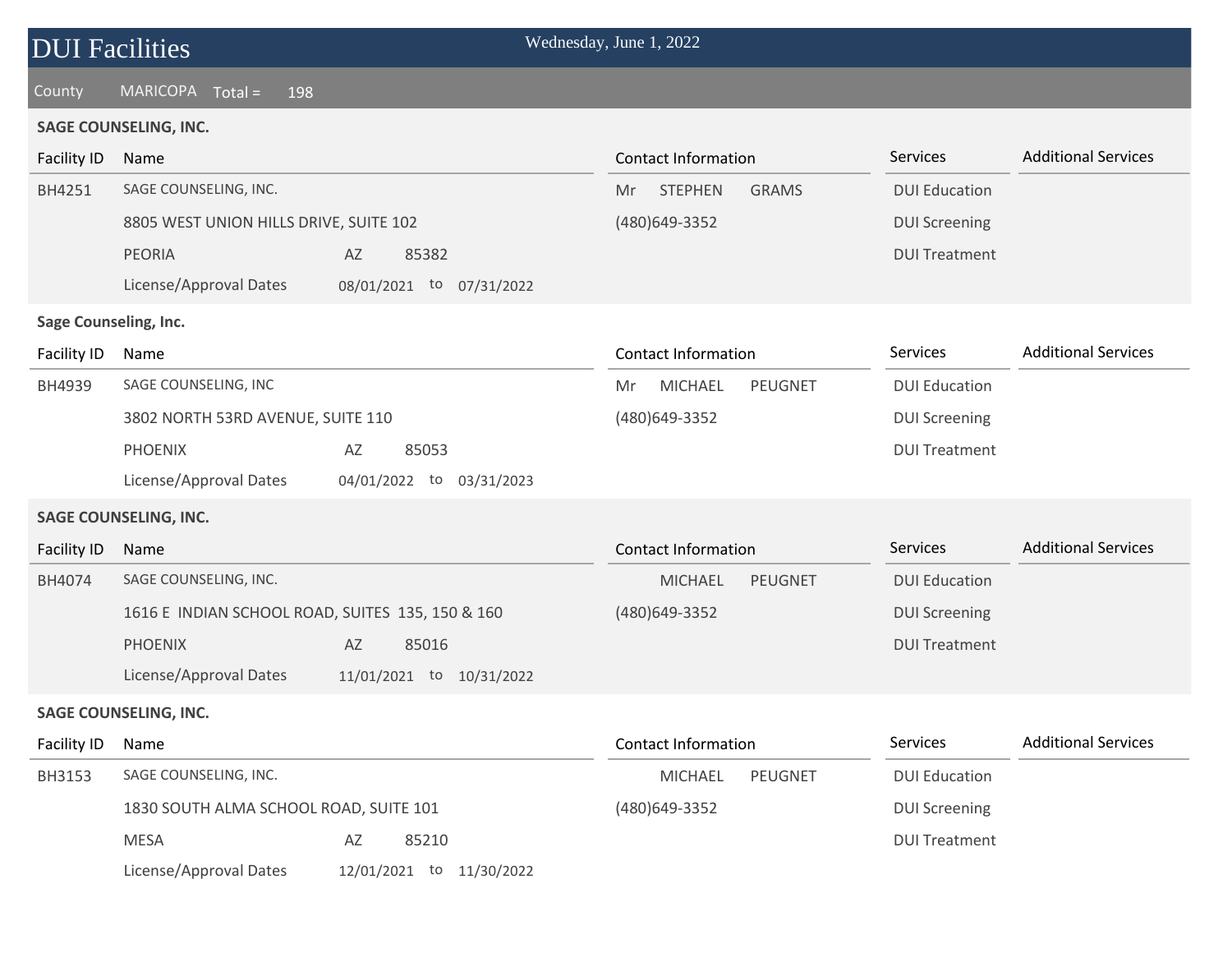## DUI Facilities Wednesday, June 1, 2022 County MARICOPA Total = 198 BH4754 SAGE COUNSELING, INC. **Sage Counseling, Inc.** 3101 E SHEA BOULEVARD, SUITES 206, 208 (480)649-3352 Mr STEPHEN GRAMS Services DUI Screening Facility ID Name Additional Services Contact Information Contact Information Services Additional Services

License/Approval Dates 10/22/2021 to 09/30/2022

PHOENIX AZ 85028

#### **Salosaa Llc**

| <b>Facility ID</b> | Name                              |                                | Contact Information        |              | <b>Services</b>      | <b>Additional Services</b> |
|--------------------|-----------------------------------|--------------------------------|----------------------------|--------------|----------------------|----------------------------|
| <b>BH6827</b>      | SALOSAA LLC                       |                                | <b>JESSICA</b>             | <b>OWENS</b> | <b>DUI Education</b> |                            |
|                    | 5060 NORTH 19TH AVENUE, SUITE 411 |                                | (480) 468-1796             |              | <b>DUI Screening</b> |                            |
|                    | <b>PHOENIX</b>                    | 85015<br>AZ                    |                            |              | <b>DUI Treatment</b> |                            |
|                    | License/Approval Dates            | 05/01/2022<br>04/30/2023<br>to |                            |              |                      |                            |
|                    | <b>Scottsdale MAT Clinic LLC</b>  |                                |                            |              |                      |                            |
| Facility ID        | Name                              |                                | <b>Contact Information</b> |              | <b>Services</b>      | <b>Additional Services</b> |
| <b>MED5795</b>     | SMC - ARIZONA                     |                                | <b>MICHELLE</b>            | <b>SIWEK</b> | <b>DUI Education</b> |                            |
|                    |                                   |                                |                            |              |                      |                            |

DUI Treatment

| 10207 NORTH SCOTTSDALE ROAD |    |                          | (480)414-2596 | <b>DUI Screening</b> |
|-----------------------------|----|--------------------------|---------------|----------------------|
| SCOTTSDALE                  | AZ | 85253                    |               | <b>DUI Treatment</b> |
| License/Approval Dates      |    | 02/03/2022 to 01/31/2023 |               |                      |

#### **Scottsdale Recovery II, LLC**

| Facility ID | Name                               |                             | <b>Contact Information</b> |       | <b>Services</b>      | <b>Additional Services</b> |  |
|-------------|------------------------------------|-----------------------------|----------------------------|-------|----------------------|----------------------------|--|
| BH4996      | SCOTTSDALE RECOVERY II, LLC        |                             | LEE                        | YAIVA | <b>DUI Education</b> |                            |  |
|             | 10446 NORTH 74TH STREET, SUITE 150 |                             | (480)699-9044              |       | <b>DUI Screening</b> |                            |  |
|             | SCOTTSDALE                         | 85258<br>AZ                 |                            |       | <b>DUI Treatment</b> |                            |  |
|             | License/Approval Dates             | 04/30/2023<br>05/01/2022 to |                            |       |                      |                            |  |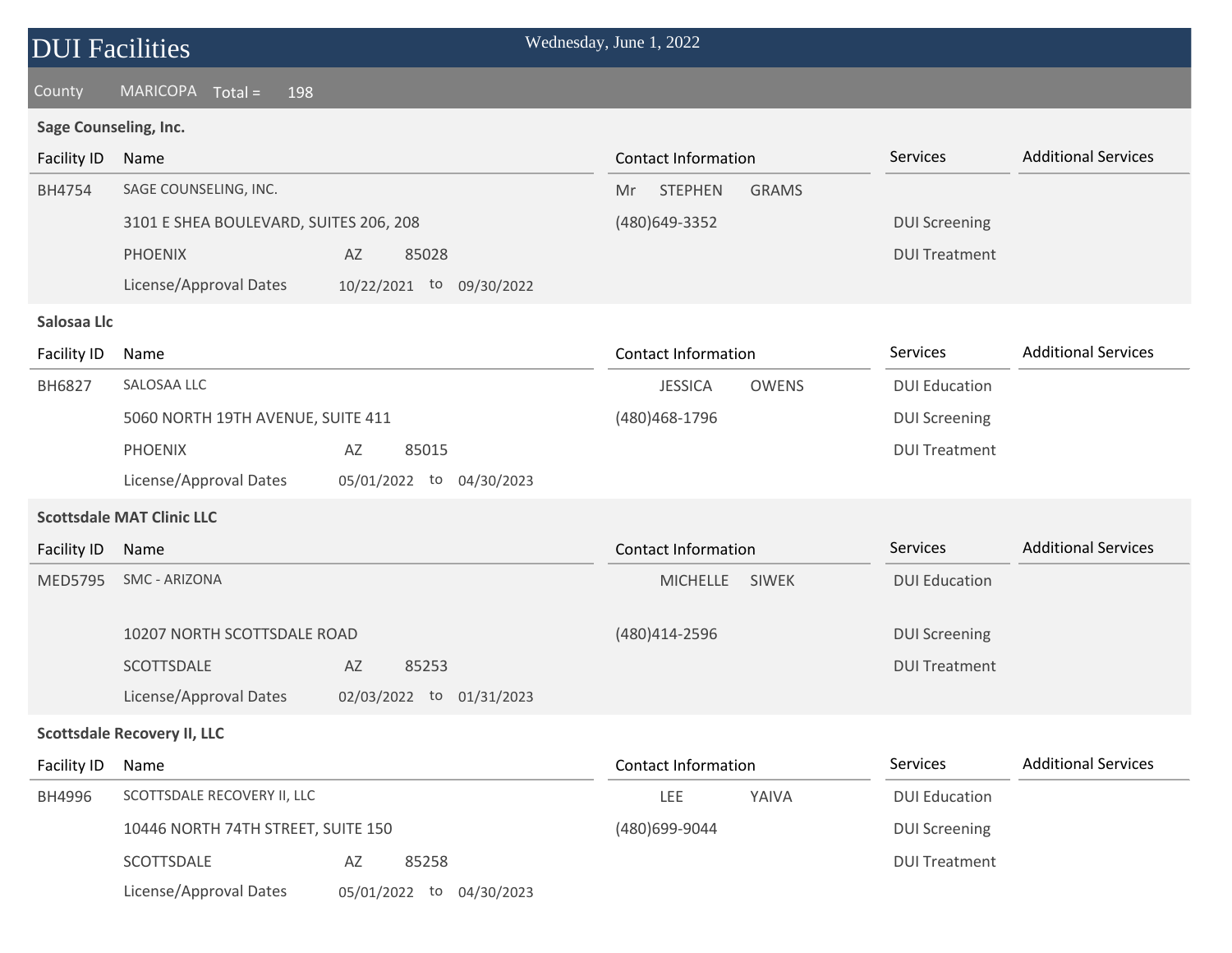| <b>DUI Facilities</b> |  |
|-----------------------|--|
|                       |  |

County MARICOPA Total = 198

#### **SCOTTSDALE TREATMENT INSTITUTE, P L C**

| <b>Facility ID</b> | Name                                      |                             | <b>Contact Information</b>          | Services             | <b>Additional Services</b> |
|--------------------|-------------------------------------------|-----------------------------|-------------------------------------|----------------------|----------------------------|
| BH4019             | SCOTTSDALE TREATMENT INSTITUTE, P L C     |                             | <b>BRIAN</b><br><b>BUTLER</b><br>Mr | <b>DUI Education</b> |                            |
|                    | 3200 NORTH HAYDEN ROAD, SUITE 170         |                             | (480) 429-9044                      | <b>DUI Screening</b> |                            |
|                    | SCOTTSDALE                                | 85251<br>AZ                 |                                     | <b>DUI Treatment</b> |                            |
|                    | License/Approval Dates                    | 03/01/2022 to 02/28/2023    |                                     |                      |                            |
|                    | SEED OF HOPE COUNSELING SERVICES, PLLC    |                             |                                     |                      |                            |
| Facility ID        | Name                                      |                             | <b>Contact Information</b>          | Services             | <b>Additional Services</b> |
| <b>DUI0063</b>     | SEED OF HOPE COUNSELING SERVICES, PLLC    |                             |                                     | <b>DUI Education</b> |                            |
|                    | 4111 E VALLEY AUTO DRIVE, SUITE 201       |                             | (480) 455-0915                      | <b>DUI Screening</b> |                            |
|                    | <b>MESA</b>                               | 85206<br>AZ                 |                                     | <b>DUI Treatment</b> |                            |
|                    | License/Approval Dates                    | 08/10/2020 to<br>08/09/2021 |                                     |                      |                            |
|                    | <b>Select Behavioral Health Services</b>  |                             |                                     |                      |                            |
| <b>Facility ID</b> | Name                                      |                             | <b>Contact Information</b>          | Services             | <b>Additional Services</b> |
| BH6577             | SELECT BEHAVIORAL HEALTH SERVICES         |                             | VIA<br><b>CASH</b>                  | <b>DUI Education</b> |                            |
|                    | 3150 NORTH 7TH STREET                     |                             | (602)354-8976                       | <b>DUI Screening</b> |                            |
|                    | <b>PHOENIX</b>                            | AZ<br>85014                 |                                     | <b>DUI Treatment</b> |                            |
|                    | License/Approval Dates                    | 02/16/2022 to 01/31/2023    |                                     |                      |                            |
|                    | Shadetree Wellness Center Of Arizona, Llc |                             |                                     |                      |                            |
| Facility ID        | Name                                      |                             | <b>Contact Information</b>          | Services             | <b>Additional Services</b> |
| BH6502             | SHADETREE WELLNESS CENTER OF ARIZONA, LLC |                             | CHANDLER<br>SHAWNA<br>Ms            | <b>DUI Education</b> |                            |
|                    | 627 SOUTH 48TH STREET, SUITE 105          |                             | (480) 687-1313                      | <b>DUI Screening</b> |                            |
|                    | <b>TEMPE</b>                              | 85281<br>AZ                 |                                     | <b>DUI Treatment</b> |                            |

License/Approval Dates 03/01/2022 to 02/28/2023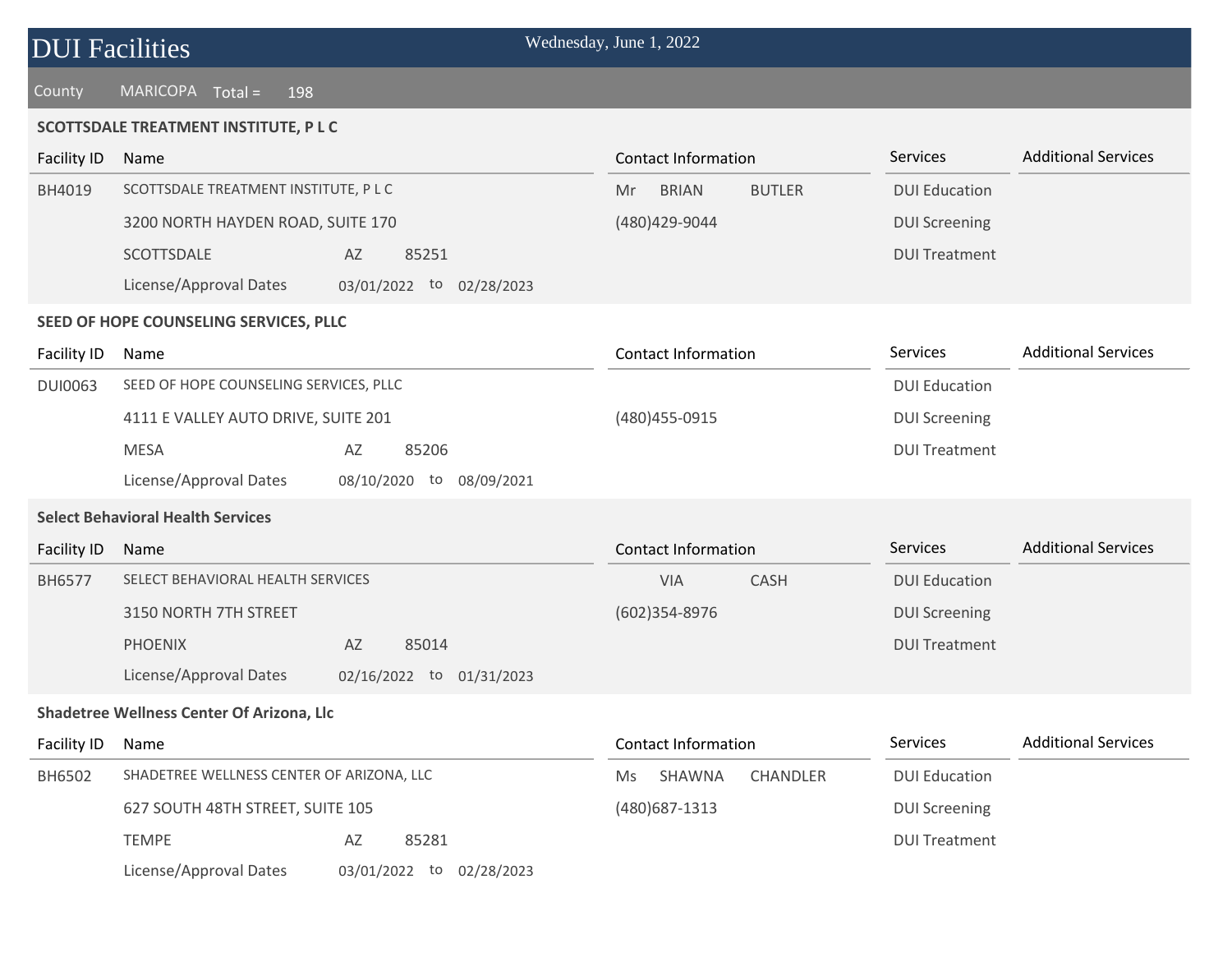## County MARICOPA Total = 198

#### **Shake It Off Recovery Llc**

| <b>Facility ID</b>       | Name                                         |                             | <b>Contact Information</b> |                 | Services             | <b>Additional Services</b> |
|--------------------------|----------------------------------------------|-----------------------------|----------------------------|-----------------|----------------------|----------------------------|
| BH7094                   | SHAKE IT OFF RECOVERY LLC                    |                             |                            | MICQUAIA MCNEAL | <b>DUI Education</b> |                            |
|                          | 10000 N 31ST AVE                             |                             | (209)219-6064              |                 | <b>DUI Screening</b> |                            |
|                          | <b>PHOENIX</b>                               | AZ<br>85051                 |                            |                 | <b>DUI Treatment</b> |                            |
|                          | License/Approval Dates                       | 09/14/2021 to 08/31/2022    |                            |                 |                      |                            |
|                          | <b>Solutions Of Sobriety Aprbhs LLC</b>      |                             |                            |                 |                      |                            |
| Facility ID              | Name                                         |                             | <b>Contact Information</b> |                 | Services             | <b>Additional Services</b> |
| BH7602                   | SOLUTIONS OF SOBRIETY APRBHS                 |                             | LAROIE<br>Mr               | <b>DAVIS</b>    | <b>DUI Education</b> |                            |
|                          | 13832 N 32ND STREET SUITES C134- C140        |                             | (602)281-0704              |                 | <b>DUI Screening</b> |                            |
|                          | <b>PHOENIX</b>                               | AZ<br>85032                 |                            |                 | <b>DUI Treatment</b> |                            |
|                          | License/Approval Dates                       | 05/20/2022 to<br>04/30/2023 |                            |                 |                      |                            |
|                          | <b>Solutions Of Sobriety, Llc</b>            |                             |                            |                 |                      |                            |
| <b>Facility ID</b>       | Name                                         |                             | <b>Contact Information</b> |                 | Services             | <b>Additional Services</b> |
| BH7394                   | SOLUTIONS OF SOBRIETY, LLC                   |                             | LIZ                        | HARRELL         | <b>DUI Education</b> |                            |
|                          | 1526 WEST GLENDALE AVE SUITE 107             |                             | (833) 607-6237             |                 | <b>DUI Screening</b> |                            |
|                          | <b>PHOENIX</b>                               | AZ<br>85021                 |                            |                 | <b>DUI Treatment</b> |                            |
|                          | License/Approval Dates                       | 02/28/2022 to 01/31/2023    |                            |                 |                      |                            |
| <b>Soul Surgery, LLC</b> |                                              |                             |                            |                 |                      |                            |
| Facility ID              | Name                                         |                             | <b>Contact Information</b> |                 | Services             | <b>Additional Services</b> |
| BH4952                   | SOUL SURGERY, LLC                            |                             | <b>MARY</b>                | LOPEZ           | <b>DUI Education</b> |                            |
|                          | 14362 N FRANK LLOYD WRIGHT BOULEVARD, # B111 |                             | (480)912-3105              |                 | <b>DUI Screening</b> |                            |
|                          | SCOTTSDALE                                   | AZ<br>85260                 |                            |                 | <b>DUI Treatment</b> |                            |

License/Approval Dates 10/01/2021 to 09/30/2022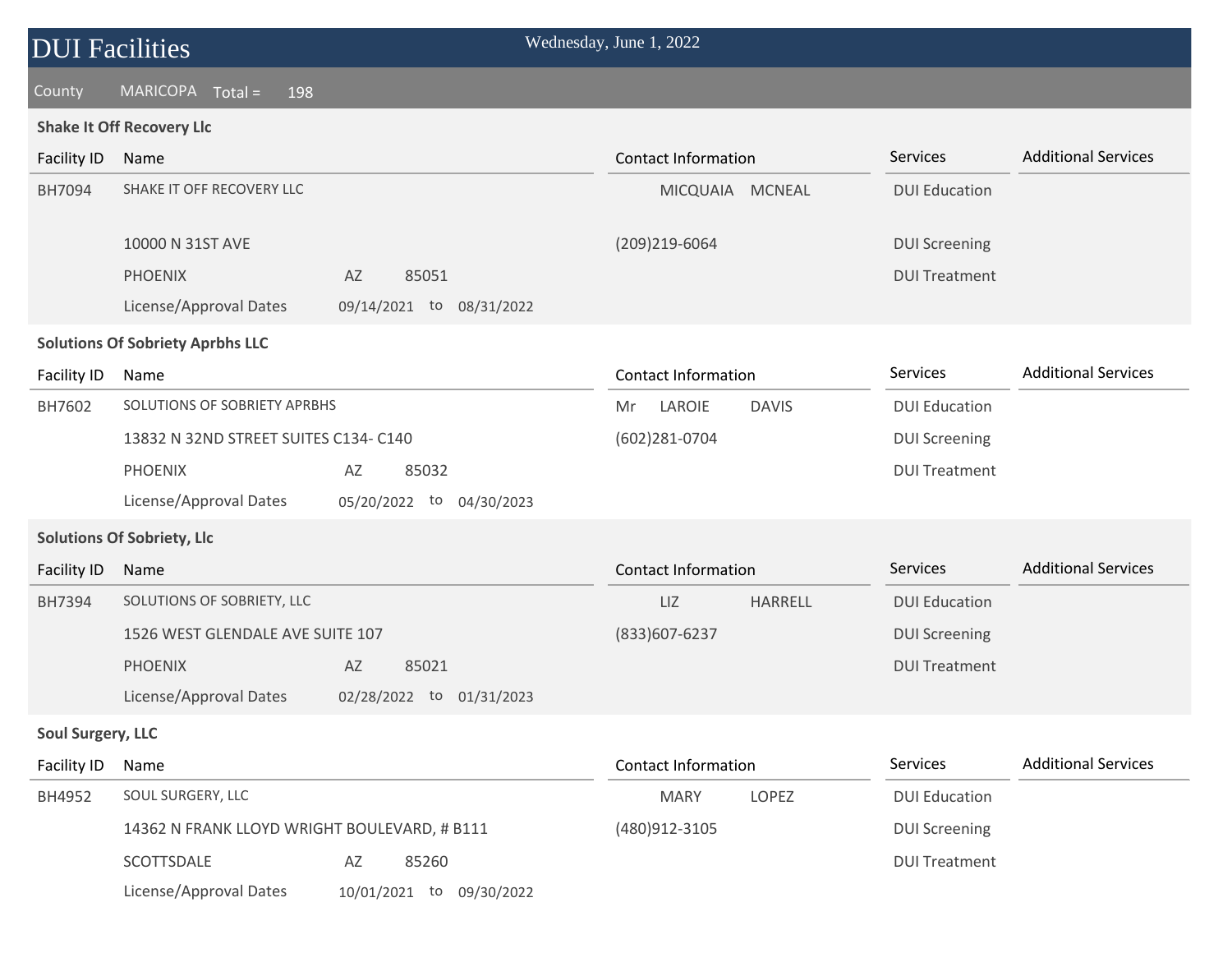## County MARICOPA Total = 198

## **Soul Surgery, LLC**

| Facility ID   | Name                                                     | <b>Contact Information</b>       | Services             | <b>Additional Services</b> |
|---------------|----------------------------------------------------------|----------------------------------|----------------------|----------------------------|
| <b>BH5308</b> | SOUL SURGERY, LLC                                        | <b>MARY</b><br><b>LOPEZ</b>      | <b>DUI Education</b> |                            |
|               | 14362 N FRANK LLOYD WRIGHT BOULEVARD, B113               | (480) 912 - 3105                 | <b>DUI Screening</b> |                            |
|               | SCOTTSDALE<br>AZ<br>85260                                |                                  | <b>DUI Treatment</b> |                            |
|               | License/Approval Dates<br>10/01/2021 to 09/30/2022       |                                  |                      |                            |
|               | SOUTHWEST BEHAVIORAL HEALTH - SAS                        |                                  |                      |                            |
| Facility ID   | Name                                                     | <b>Contact Information</b>       | <b>Services</b>      | <b>Additional Services</b> |
| <b>BH153</b>  | SOUTHWEST BEHAVIORAL HEALTH - SAS                        | <b>ERICA</b><br><b>MISSICANO</b> | <b>DUI Education</b> |                            |
|               | 1424 SOUTH 7TH AVENUE, BUILDING C                        | $(602)$ 285-4238                 | <b>DUI Screening</b> |                            |
|               | <b>PHOENIX</b><br>85007<br>AZ                            |                                  | <b>DUI Treatment</b> |                            |
|               | License/Approval Dates<br>07/01/2022 to<br>06/30/2023    |                                  |                      |                            |
|               | SOUTHWEST BEHAVIORAL HEALTH SERVICES, INC.               |                                  |                      |                            |
| Facility ID   | Name                                                     | <b>Contact Information</b>       | Services             | <b>Additional Services</b> |
| <b>BH1987</b> | SOUTHWEST BEHAVIORAL HEALTH SERVICES, INC.               | <b>MISSICANO</b><br><b>ERICA</b> | <b>DUI Education</b> |                            |
|               | 11221 NORTH 28TH DRIVE, BUILDING E                       | $(602)$ 285-4318                 | <b>DUI Screening</b> |                            |
|               | <b>PHOENIX</b><br>85029<br>AZ                            |                                  | <b>DUI Treatment</b> |                            |
|               | License/Approval Dates<br>09/01/2021<br>to<br>08/31/2022 |                                  |                      |                            |

### **SOUTHWEST BEHAVIORAL HEALTH SERVICES, INC. - BUCKEYE OUTPATIENT**

| Facility ID | Name                                               |                             | Contact Information |                  | <b>Services</b>      | <b>Additional Services</b> |
|-------------|----------------------------------------------------|-----------------------------|---------------------|------------------|----------------------|----------------------------|
| BH2875      | SOUTHWEST BEHAVIORAL HEALTH SERVICES, INC. - BUCKE |                             | <b>ERICA</b>        | <b>MISSICANO</b> | <b>DUI Education</b> |                            |
|             | 26428 WEST HIGHWAY 85                              |                             | $(602)$ 285-4318    |                  | <b>DUI Screening</b> |                            |
|             | <b>BUCKEYE</b>                                     | 85326<br>AZ                 |                     |                  | <b>DUI Treatment</b> |                            |
|             | License/Approval Dates                             | 02/28/2023<br>03/01/2022 to |                     |                  |                      |                            |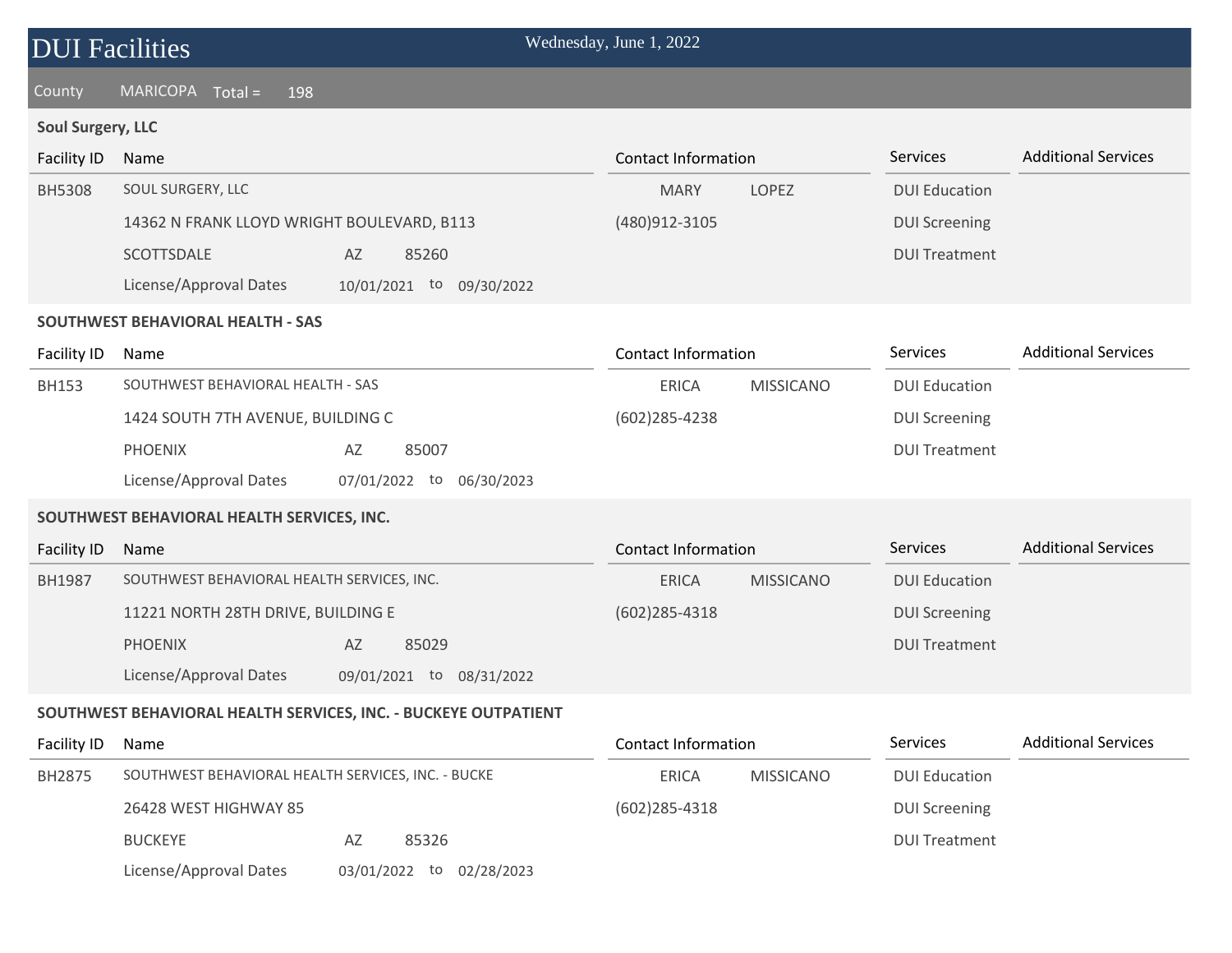#### County MARICOPA Total = 198

#### **Squared Affairs, Inc**

| Facility ID | Name                              |            |                  |    | Contact Information        |              | <b>Services</b>      | <b>Additional Services</b> |
|-------------|-----------------------------------|------------|------------------|----|----------------------------|--------------|----------------------|----------------------------|
| BH7419      | SQUARED AFFAIRS, INC              |            |                  |    | RAYMOND                    | <b>SMITH</b> | <b>DUI Education</b> |                            |
|             |                                   |            |                  |    |                            |              |                      |                            |
|             | 11840 NORTH 28TH DRIVE            |            |                  |    | $(623)226 - 8191$          |              | <b>DUI Screening</b> |                            |
|             | <b>PHOENIX</b>                    | AZ         | 85029            |    |                            |              | <b>DUI Treatment</b> |                            |
|             | License/Approval Dates            | 03/24/2022 | 02/28/2023<br>to |    |                            |              |                      |                            |
|             | STONEWALL INSTITUTE, L L C        |            |                  |    |                            |              |                      |                            |
| Facility ID | Name                              |            |                  |    | <b>Contact Information</b> |              | <b>Services</b>      | <b>Additional Services</b> |
| BH3856      | STONEWALL INSTITUTE, L L C        |            |                  | Mr | KYLE                       | PENNIMAN     | <b>DUI Education</b> |                            |
|             | 4020 NORTH 20TH STREET, SUITE 302 |            |                  |    | $(602)$ 535-6468           |              | <b>DUI Screening</b> |                            |
|             | <b>PHOENIX</b>                    | AZ         | 85016            |    |                            |              | <b>DUI Treatment</b> |                            |

License/Approval Dates 04/01/2022 to 03/31/2023

### **Successful Journeys Integrated Care, Llc**

| Facility ID   | Name                                     |                             | Contact Information                | <b>Services</b>      | <b>Additional Services</b> |
|---------------|------------------------------------------|-----------------------------|------------------------------------|----------------------|----------------------------|
| <b>BH6974</b> | SUCCESSFUL JOURNEYS INTEGRATED CARE, LLC |                             | <b>GRISELDA</b><br><b>MCCREARY</b> | <b>DUI Education</b> |                            |
|               | 8811 NORTH 51ST AVE SUITE 102-106        |                             | (480)646-9413                      | <b>DUI Screening</b> |                            |
|               | <b>GLENDALE</b>                          | AZ<br>85302                 |                                    | <b>DUI Treatment</b> |                            |
|               | License/Approval Dates                   | 06/30/2022<br>07/26/2021 to |                                    |                      |                            |

#### **SUN VALLEY RECOVERY SERVICES LLC**

| Facility ID | Name                             |                                | Contact Information         | <b>Services</b>      | <b>Additional Services</b> |
|-------------|----------------------------------|--------------------------------|-----------------------------|----------------------|----------------------------|
| BH7045      | SUN VALLEY RECOVERY SERVICES LLC |                                | <b>SEAN</b><br><b>COOKE</b> | <b>DUI Education</b> |                            |
|             | 1076 WEST CHANDLER BLVD STE 113  |                                | (480) 252-0021              | <b>DUI Screening</b> |                            |
|             | <b>CHANDLER</b>                  | 85224<br>AZ                    |                             | <b>DUI Treatment</b> |                            |
|             | License/Approval Dates           | 02/28/2023<br>03/03/2022<br>to |                             |                      |                            |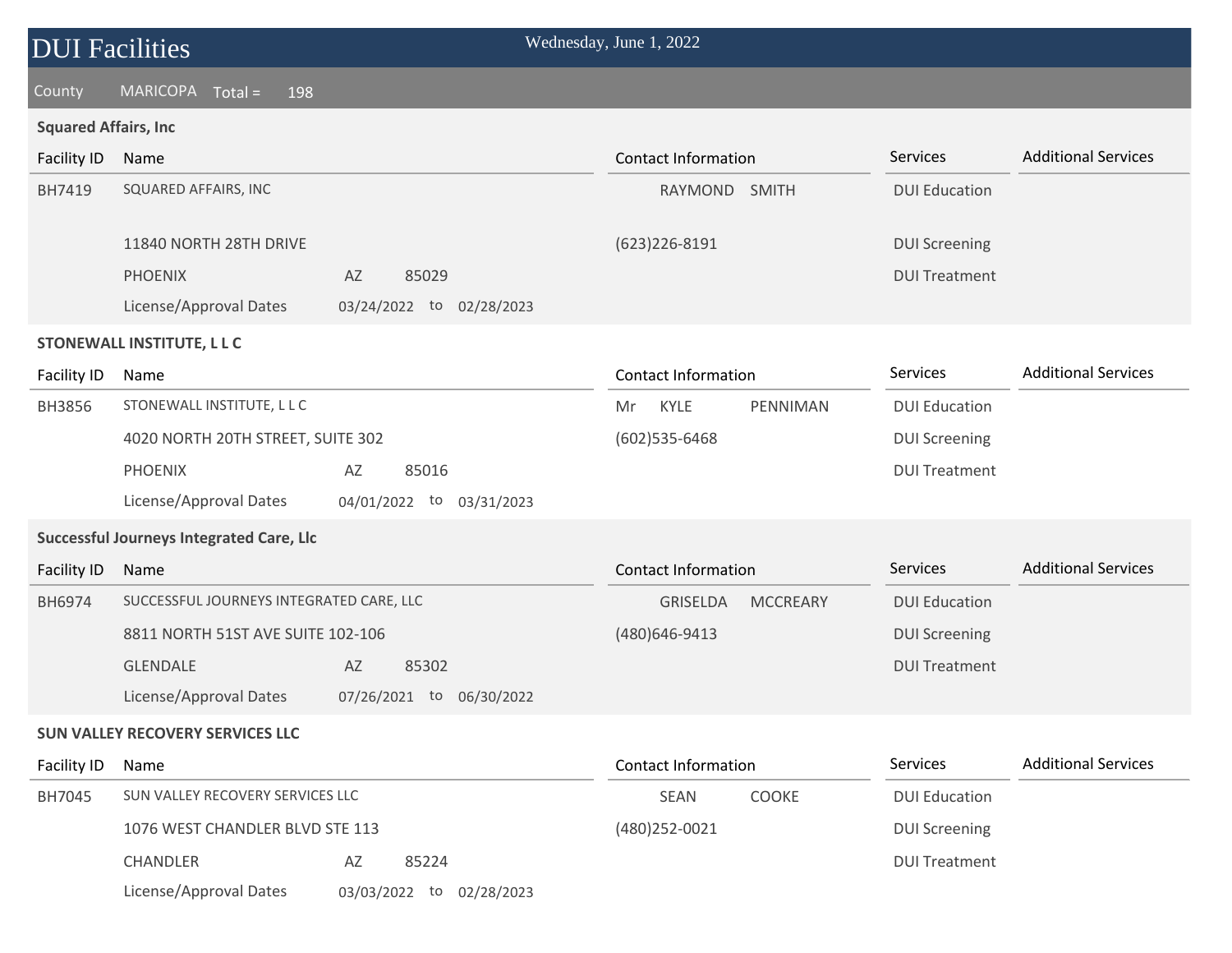#### County MARICOPA Total = 198

#### **SURESTEP PSYCHOLOGY SERVICES**

| <b>Facility ID</b>        | Name                                               | <b>Contact Information</b>                   | Services             | <b>Additional Services</b> |
|---------------------------|----------------------------------------------------|----------------------------------------------|----------------------|----------------------------|
| BH3934                    | SURESTEP PSYCHOLOGY SERVICES                       | <b>XANTHIA</b><br>WALKER, M F A<br><b>Ms</b> | <b>DUI Education</b> |                            |
|                           | 1220 SOUTH ALMA SCHOOL ROAD, SUITE 210             | (480) 246-8998                               | <b>DUI Screening</b> |                            |
|                           | <b>MESA</b><br>85210<br>AZ                         |                                              | <b>DUI Treatment</b> |                            |
|                           | License/Approval Dates<br>11/01/2021 to 10/31/2022 |                                              |                      |                            |
|                           | <b>Sycamore Integrated Health Llc</b>              |                                              |                      |                            |
| Facility ID               | Name                                               | <b>Contact Information</b>                   | Services             | <b>Additional Services</b> |
| BH6946                    | SYCAMORE INTEGRATED HEALTH LLC                     | <b>NZOMO</b><br><b>IMMA</b>                  | <b>DUI Education</b> |                            |
|                           | 1921 SOUTH ALMA SCHOOL ROAD, SUITE 312             | (480) 608-4877                               | <b>DUI Screening</b> |                            |
|                           | <b>MESA</b><br>85210<br>AZ                         |                                              | <b>DUI Treatment</b> |                            |
|                           | License/Approval Dates<br>07/28/2021 to 06/30/2022 |                                              |                      |                            |
| <b>The Action Program</b> |                                                    |                                              |                      |                            |
| <b>Facility ID</b>        | Name                                               | <b>Contact Information</b>                   | Services             | <b>Additional Services</b> |
| BH7101                    | THE ACTION PROGRAM                                 | <b>MCINTOSH</b><br><b>DWAYNE</b>             | <b>DUI Education</b> |                            |
|                           | 1844 EAST DANA AVE 1                               | (602)999-9999                                | <b>DUI Screening</b> |                            |
|                           | <b>MESA</b><br>85204<br>AZ                         |                                              | <b>DUI Treatment</b> |                            |
|                           | License/Approval Dates<br>09/29/2021 to 08/31/2022 |                                              |                      |                            |
|                           | The Akani Center (TAC)                             |                                              |                      |                            |
| <b>Facility ID</b>        | Name                                               | Contact Information                          | Services             | <b>Additional Services</b> |
| BH7172                    | THE AKANI CENTER (TAC)                             | <b>RICHARD</b><br>AKOWUAH<br>Mr              |                      |                            |
|                           | 135 EAST RAY ROAD, SUITE 5, 6, 7                   | $(602)601 - 4200$                            | <b>DUI Screening</b> |                            |
|                           | CHANDLER<br>AZ<br>85225                            |                                              |                      |                            |
|                           | License/Approval Dates<br>12/08/2021 to 11/30/2022 |                                              |                      |                            |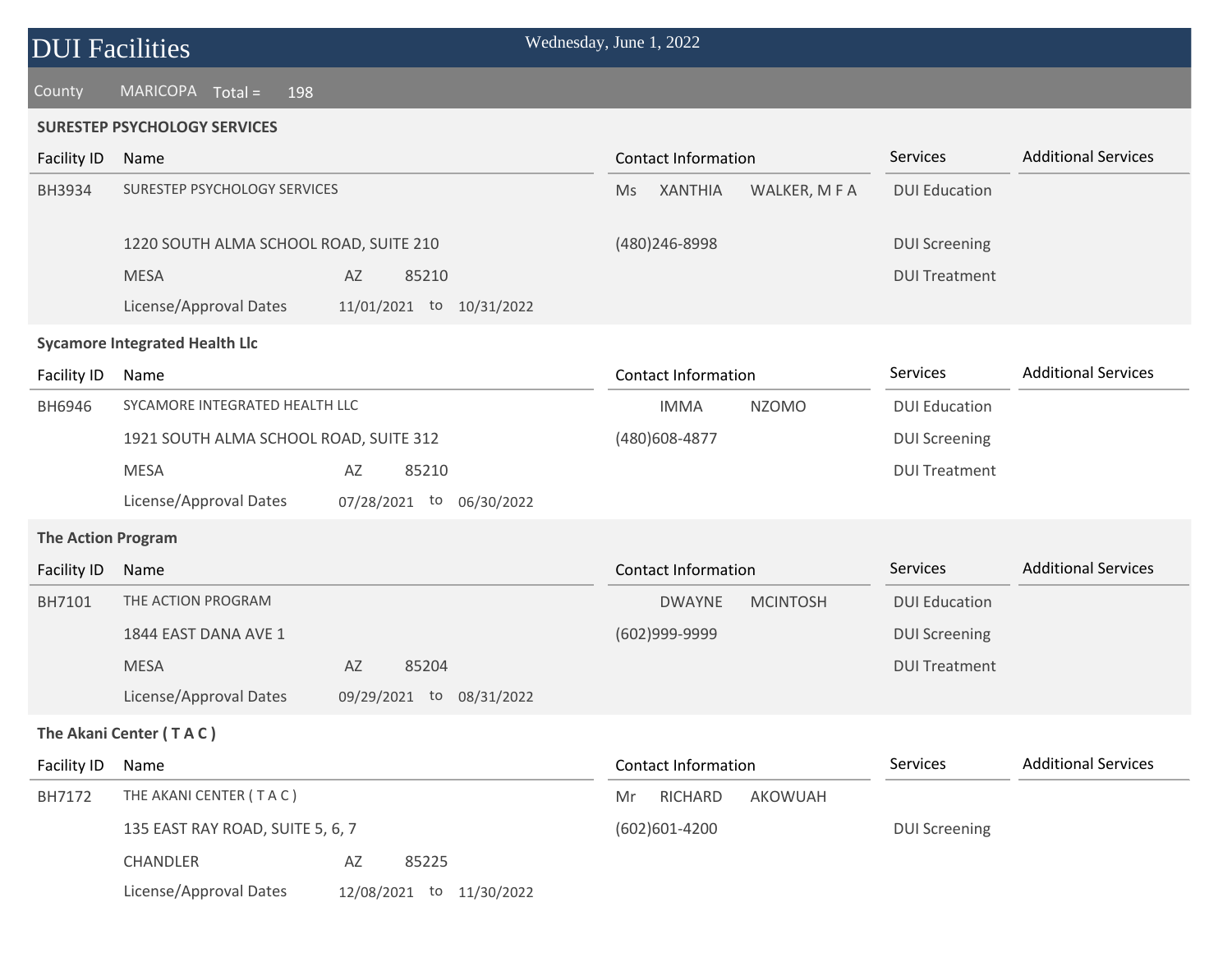### County MARICOPA Total = 198

#### **TLC Treatment Center**

| <b>Facility ID</b> | Name                                   |                             | <b>Contact Information</b>               | Services             | <b>Additional Services</b> |
|--------------------|----------------------------------------|-----------------------------|------------------------------------------|----------------------|----------------------------|
| <b>BH3987</b>      | TLC TREATMENT CENTER                   |                             | PHAEDRA<br><b>HENDERSON</b><br>Ms        | <b>DUI Education</b> |                            |
|                    | 32 SOUTH MACDONALD STREET              |                             | (480)969-1479                            | <b>DUI Screening</b> |                            |
|                    | <b>MESA</b>                            | AZ<br>85210                 |                                          | <b>DUI Treatment</b> |                            |
|                    | License/Approval Dates                 | 03/01/2022 to 02/28/2023    |                                          |                      |                            |
|                    | <b>Total Life Counseling, PLLC</b>     |                             |                                          |                      |                            |
| Facility ID        | Name                                   |                             | <b>Contact Information</b>               | Services             | <b>Additional Services</b> |
| BH4028             | TOTAL LIFE COUNSELING, PLLC            |                             | <b>JOSH</b><br>ADAMS<br>Mr               | <b>DUI Education</b> |                            |
|                    | 690 EAST WARNER ROAD, SUITE 115        |                             | (480) 444 - 2434                         | <b>DUI Screening</b> |                            |
|                    | <b>GILBERT</b>                         | AZ<br>85296                 |                                          | <b>DUI Treatment</b> |                            |
|                    | License/Approval Dates                 | 06/01/2022 to 05/31/2023    |                                          |                      |                            |
|                    | TREE OF LIFE MINISTRIES, INC.          |                             |                                          |                      |                            |
| <b>Facility ID</b> | Name                                   |                             | <b>Contact Information</b>               | Services             | <b>Additional Services</b> |
| BH4011             | TREE OF LIFE MINISTRIES, INC.          |                             | <b>KRISTIN</b><br><b>OSTRANDER</b><br>Ms | <b>DUI Education</b> |                            |
|                    | 1921 SOUTH ALMA SCHOOL ROAD, SUITE 315 |                             | (480) 755-5553                           | <b>DUI Screening</b> |                            |
|                    | <b>MESA</b>                            | AZ<br>85210                 |                                          | <b>DUI Treatment</b> |                            |
|                    | License/Approval Dates                 | 06/01/2022 to<br>05/31/2023 |                                          |                      |                            |
|                    | <b>Trinity Care Services, Llc</b>      |                             |                                          |                      |                            |
| Facility ID        | Name                                   |                             | Contact Information                      | Services             | <b>Additional Services</b> |
| BH6881             | TRINITY CARE SERVICES, LLC             |                             | <b>MARVINA</b><br><b>THOMAS</b><br>Ms    | <b>DUI Education</b> |                            |
|                    | 7012 NORTH 56TH AVENUE                 |                             | (602)877-3931                            |                      |                            |
|                    | <b>GLENDALE</b>                        | 85301<br>AZ                 |                                          |                      |                            |
|                    | License/Approval Dates                 | 06/01/2022 to<br>05/31/2023 |                                          |                      |                            |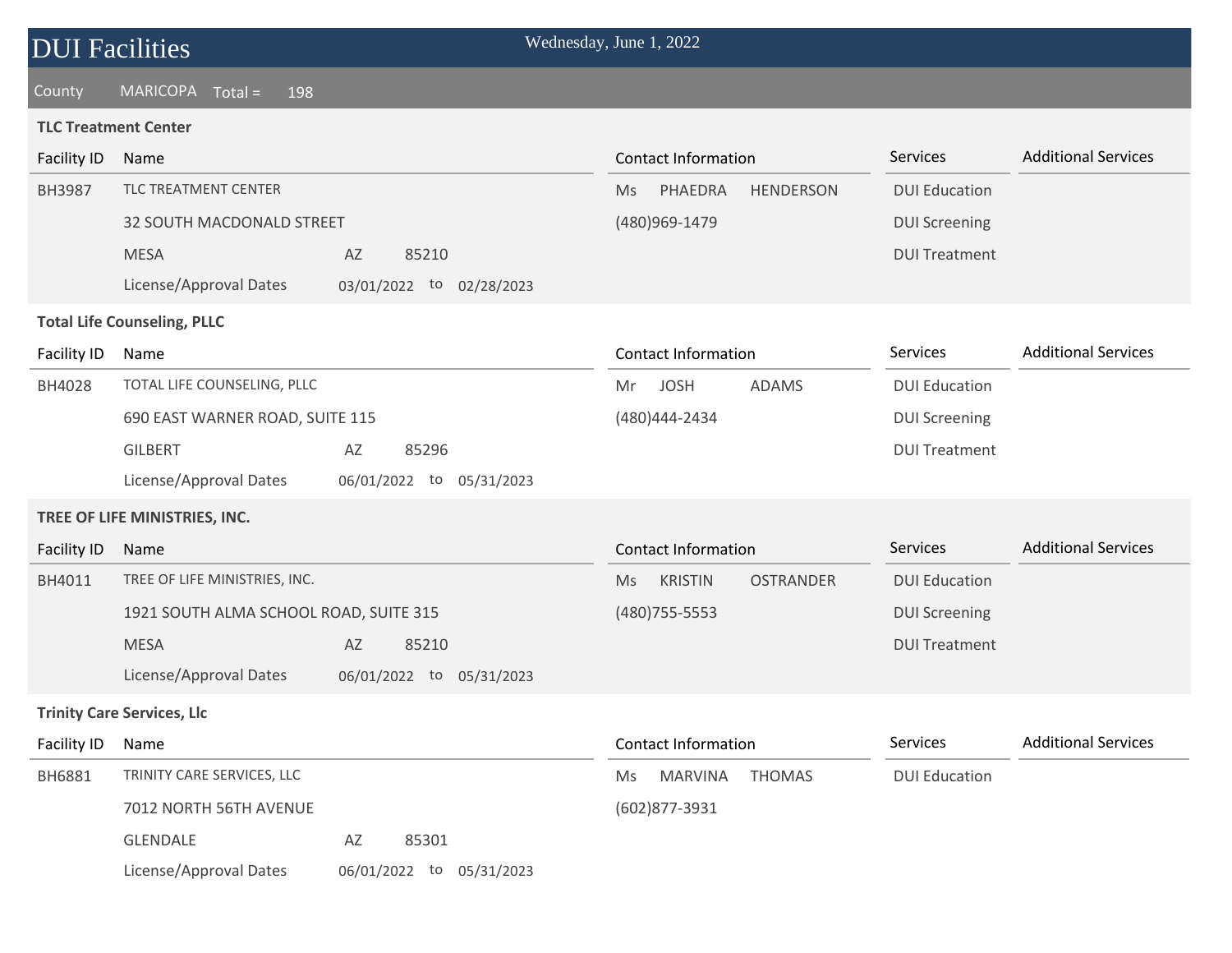#### County MARICOPA Total = 198

#### **UNHOOKED RECOVERY MAIN STREET**

| <b>Facility ID</b> | Name                                     |                             | <b>Contact Information</b> |                | Services             | <b>Additional Services</b> |
|--------------------|------------------------------------------|-----------------------------|----------------------------|----------------|----------------------|----------------------------|
| <b>BH5122</b>      | UNHOOKED RECOVERY MAIN STREET            |                             | <b>ANTHONY</b><br>Mr       | <b>BRATKO</b>  | <b>DUI Education</b> |                            |
|                    | 5801 EAST MAIN STREET                    |                             | $(602)364-9671$            |                | <b>DUI Screening</b> |                            |
|                    | <b>MESA</b>                              | AZ<br>85205                 |                            |                | <b>DUI Treatment</b> |                            |
|                    | License/Approval Dates                   | 03/01/2022 to<br>02/28/2023 |                            |                |                      |                            |
|                    | <b>Unique Integrated Care, Llc</b>       |                             |                            |                |                      |                            |
| <b>Facility ID</b> | Name                                     |                             | <b>Contact Information</b> |                | Services             | <b>Additional Services</b> |
| BH6286             | UNIQUE INTEGRATED CARE, LLC              |                             | <b>MARIAM</b>              | <b>HASAN</b>   | <b>DUI Education</b> |                            |
|                    | 2000 EAST SOUTHERN AVENUE, STE 102 & 104 |                             | (480) 462-0142             |                | <b>DUI Screening</b> |                            |
|                    | <b>TEMPE</b>                             | 85282<br>AZ                 |                            |                | <b>DUI Treatment</b> |                            |
|                    | License/Approval Dates                   | 06/01/2022 to<br>05/31/2023 |                            |                |                      |                            |
|                    | <b>United Natives Health</b>             |                             |                            |                |                      |                            |
| Facility ID        | Name                                     |                             | <b>Contact Information</b> |                | Services             | <b>Additional Services</b> |
| BH6782             | UNITED NATIVES HEALTH                    |                             | CRYSTAL<br>Ms              | <b>LEE</b>     | <b>DUI Education</b> |                            |
|                    | 500 WEST SOUTHERN AVENUE, SUITE 36 - 42  |                             | (708) 595-0973             |                | <b>DUI Screening</b> |                            |
|                    | <b>MESA</b>                              | 85210<br>AZ                 |                            |                | <b>DUI Treatment</b> |                            |
|                    | License/Approval Dates                   | 05/17/2022 to 04/30/2023    |                            |                |                      |                            |
| Valle Del Sol, Inc |                                          |                             |                            |                |                      |                            |
| Facility ID        | Name                                     |                             | <b>Contact Information</b> |                | Services             | <b>Additional Services</b> |
| BH5471             | VALLE DEL SOL, INC                       |                             | <b>CARMEN</b>              | <b>HEREDIA</b> | <b>DUI Education</b> |                            |

(480)407-4200

DUI Screening

DUI Treatment

334 WEST 10TH PLACE, SUITE 100

MESA AZ 85201

License/Approval Dates 05/01/2022 to 04/30/2023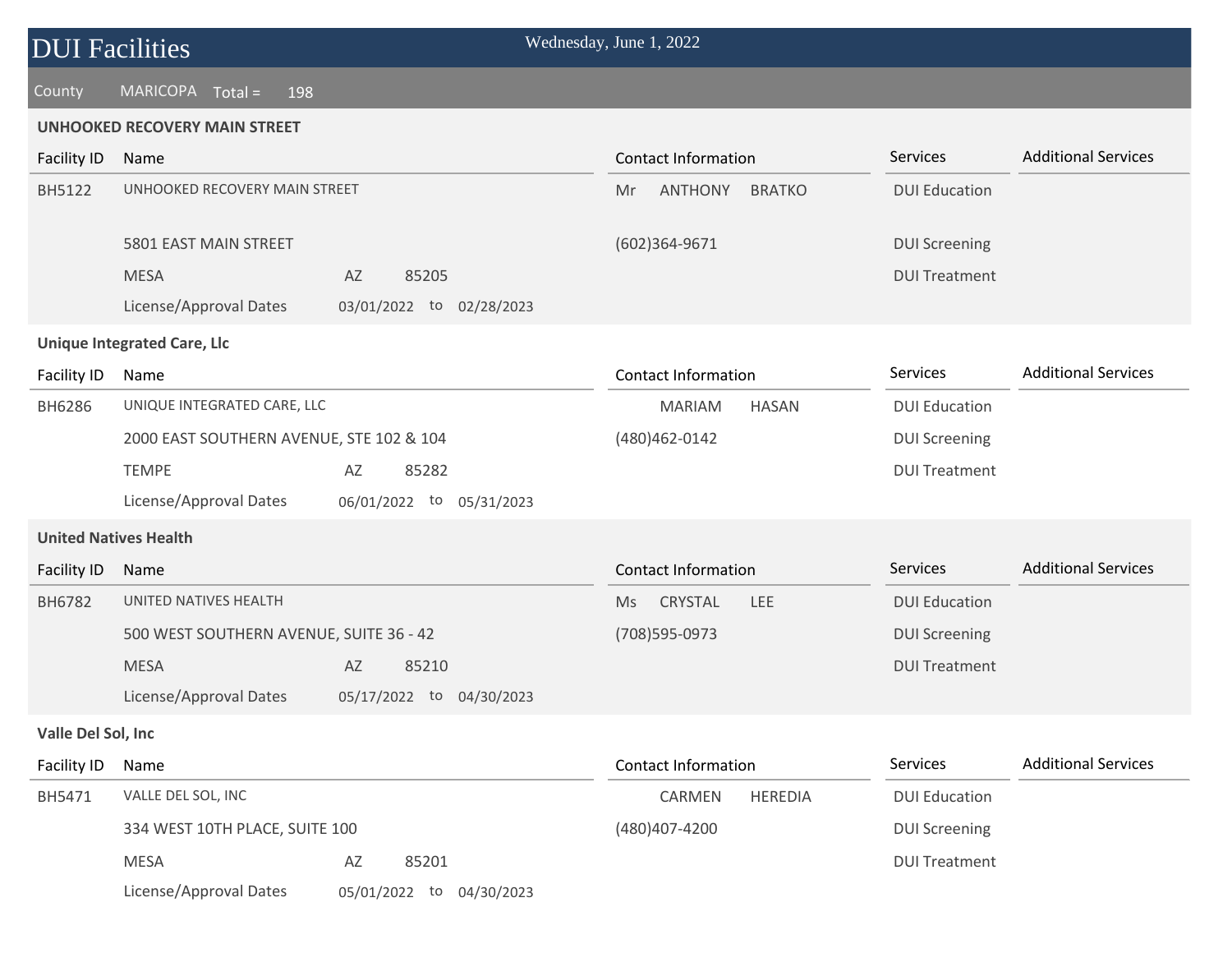| <b>DUI</b> Facilities      |                                     |                          | Wednesday, June 1, 2022    |                |                      |                            |
|----------------------------|-------------------------------------|--------------------------|----------------------------|----------------|----------------------|----------------------------|
| County                     | <b>MARICOPA</b><br>$Total =$<br>198 |                          |                            |                |                      |                            |
| <b>VALLE DEL SOL, INC</b>  |                                     |                          |                            |                |                      |                            |
| <b>Facility ID</b>         | Name                                |                          | <b>Contact Information</b> |                | <b>Services</b>      | <b>Additional Services</b> |
| BH4189                     | VALLE DEL SOL, INC                  |                          | CARMEN                     | <b>HEREDIA</b> | <b>DUI Education</b> |                            |
|                            | 8410 WEST THOMAS ROAD, SUITE 116    |                          | $(602)258 - 6797$          |                | <b>DUI Screening</b> |                            |
|                            | <b>PHOENIX</b>                      | 85037<br>AZ              |                            |                | <b>DUI Treatment</b> |                            |
|                            | License/Approval Dates              | 02/01/2022 to 01/31/2023 |                            |                |                      |                            |
| Valle Del Sol, Inc         |                                     |                          |                            |                |                      |                            |
| Facility ID                | Name                                |                          | <b>Contact Information</b> |                | Services             | <b>Additional Services</b> |
| MED4620                    | VALLE DEL SOL, INC                  |                          | CARMEN                     | <b>HEREDIA</b> | <b>DUI Education</b> |                            |
|                            | 1209 SOUTH 1ST AVENUE               |                          |                            |                |                      |                            |
|                            |                                     |                          | (602)258-6797              |                | <b>DUI Screening</b> |                            |
|                            | <b>PHOENIX</b>                      | 85003<br>AZ              |                            |                | <b>DUI Treatment</b> |                            |
|                            | License/Approval Dates              | 08/01/2021 to 07/31/2022 |                            |                |                      |                            |
| <b>VALLE DEL SOL, INC.</b> |                                     |                          |                            |                |                      |                            |
| <b>Facility ID</b>         | Name                                |                          | <b>Contact Information</b> |                | Services             | <b>Additional Services</b> |
| <b>BH3753</b>              | VALLE DEL SOL, INC.                 |                          | <b>CARMEN</b>              | <b>HEREDIA</b> | <b>DUI Education</b> |                            |
|                            | 4135 SOUTH POWER ROAD, SUITE 108    |                          | $(602)258 - 6797$          |                | <b>DUI Screening</b> |                            |
|                            | <b>MESA</b>                         | AZ<br>85212              |                            |                | <b>DUI Treatment</b> |                            |
|                            | License/Approval Dates              | 12/01/2021 to 11/30/2022 |                            |                |                      |                            |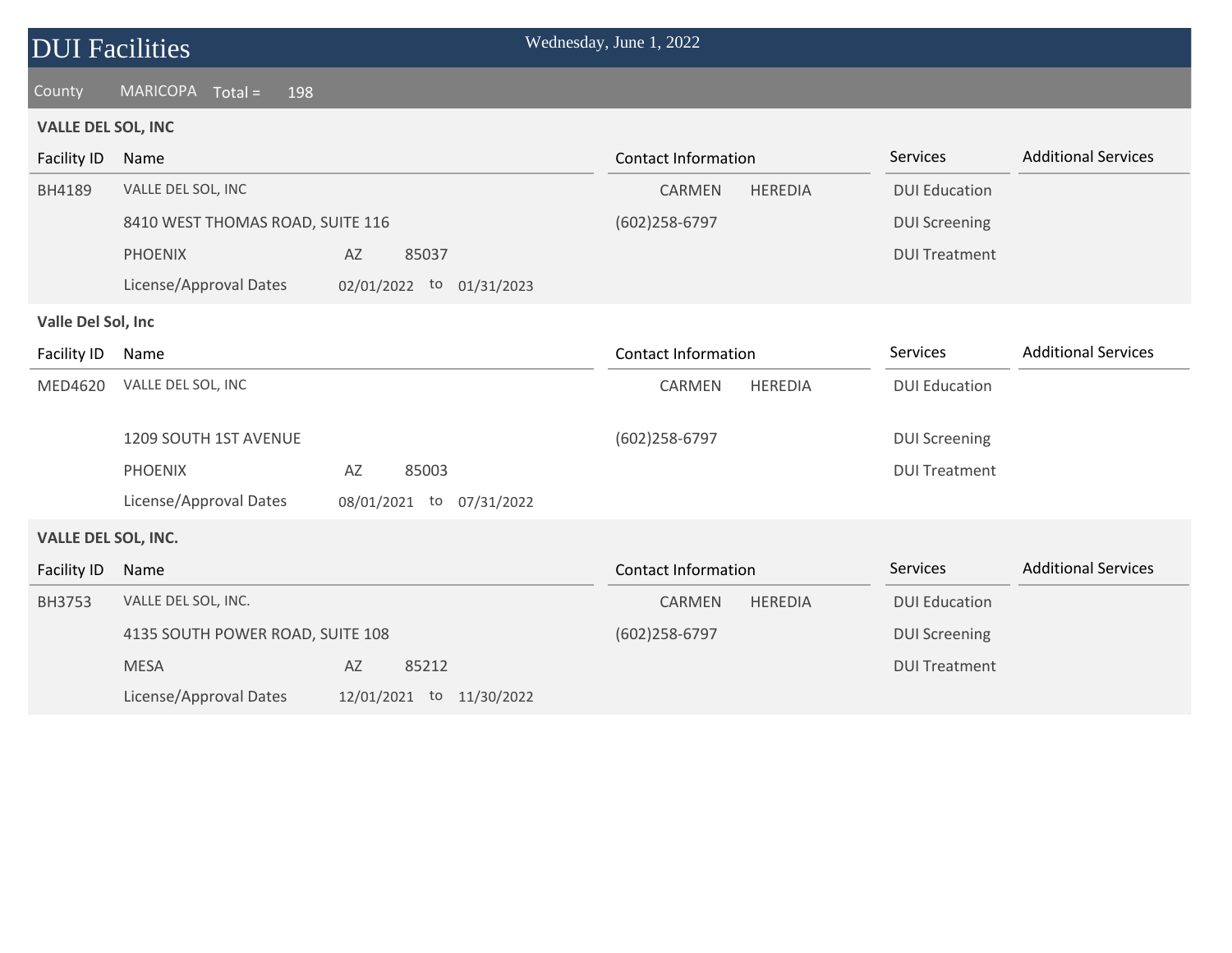### County MARICOPA Total = 198

### **Valle Del Sol, Inc.**

| Facility ID        | Name                                               | <b>Contact Information</b>            | Services             | <b>Additional Services</b> |
|--------------------|----------------------------------------------------|---------------------------------------|----------------------|----------------------------|
| <b>MED4808</b>     | VALLE DEL SOL, INC.                                | CARMEN<br><b>HEREDIA</b><br><b>Ms</b> | <b>DUI Education</b> |                            |
|                    | 3807 NORTH 7TH STREET                              | (602)258-6797                         | <b>DUI Screening</b> |                            |
|                    | <b>PHOENIX</b><br>85014<br>AZ                      |                                       | <b>DUI Treatment</b> |                            |
|                    | License/Approval Dates<br>02/01/2022 to 01/31/2023 |                                       |                      |                            |
|                    | <b>VALLEY HOPE ASSOCIATION - TEMPE</b>             |                                       |                      |                            |
| <b>Facility ID</b> | Name                                               | <b>Contact Information</b>            | Services             | <b>Additional Services</b> |
| BH1556             | <b>VALLEY HOPE ASSOCIATION - TEMPE</b>             | <b>MELISSA</b><br><b>WINDSOR</b>      | <b>DUI Education</b> |                            |
|                    | 2103 & 2115 EAST SOUTHERN AVENUE                   | (480) 831-9533                        | <b>DUI Screening</b> |                            |
|                    | <b>TEMPE</b><br>85282<br>AZ                        |                                       | <b>DUI Treatment</b> |                            |
|                    | License/Approval Dates<br>05/01/2022 to 04/30/2023 |                                       |                      |                            |
|                    | We Kare Behavior Health, Llc                       |                                       |                      |                            |
| Facility ID        | Name                                               | <b>Contact Information</b>            | Services             | <b>Additional Services</b> |
| BH6581             | WE KARE BEHAVIOR HEALTH, LLC                       | SHANALE<br><b>ALLEN</b>               | <b>DUI Education</b> |                            |
|                    | 3130 EAST ROOSEVELT STREET, BUILDING C 2ND FLOOR   | $(678)708 - 6600$                     | <b>DUI Screening</b> |                            |
|                    | <b>PHOENIX</b><br>85005<br>AZ                      |                                       | <b>DUI Treatment</b> |                            |
|                    | License/Approval Dates<br>02/01/2022 to 01/31/2023 |                                       |                      |                            |
|                    | <b>Western Judicial Services Inc.</b>              |                                       |                      |                            |
| <b>Facility ID</b> | Name                                               | <b>Contact Information</b>            | Services             | <b>Additional Services</b> |
| <b>DUI0019</b>     | WESTERN JUDICIAL SERVICES INC                      |                                       | <b>DUI Education</b> |                            |
|                    | 9516 W PEORIA AVENUE SUITE 22                      | (623) 556-9951                        | <b>DUI Screening</b> |                            |
|                    | <b>PEORIA</b><br>85345<br>AZ                       |                                       | <b>DUI Treatment</b> |                            |
|                    | License/Approval Dates<br>07/14/2021 to 07/13/2022 |                                       |                      |                            |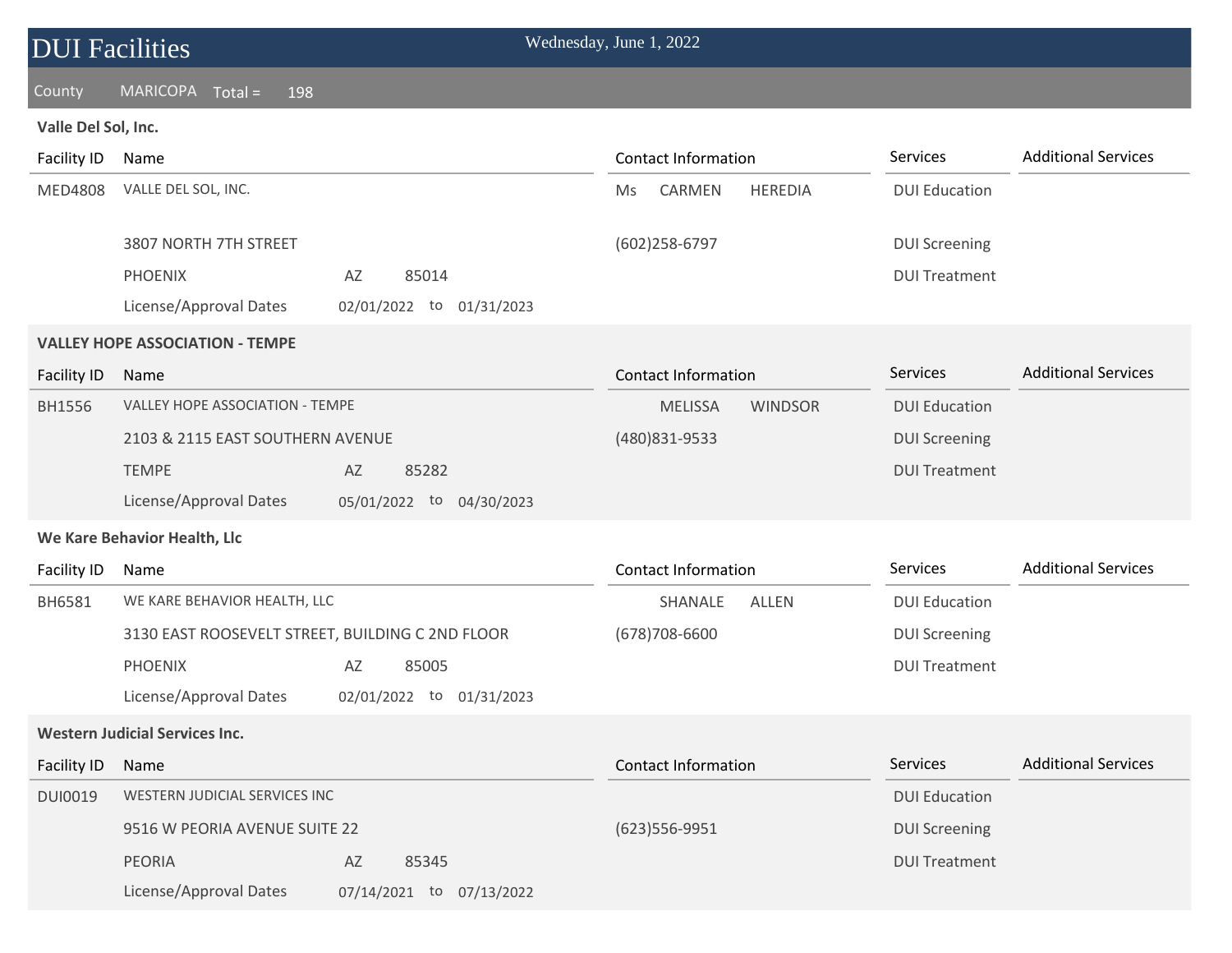## County MARICOPA Total = 198

#### **WESTERN JUDICIAL SERVICES, INC.**

| <b>Facility ID</b> | Name                                                  | <b>Contact Information</b>                | Services             | <b>Additional Services</b> |
|--------------------|-------------------------------------------------------|-------------------------------------------|----------------------|----------------------------|
| BH3010             | WESTERN JUDICIAL SERVICES, INC.                       | WILLIAM<br>MILLIKEN<br>Mr                 | <b>DUI Education</b> |                            |
|                    | 9550 WEST VAN BUREN STREET, SUITE 11                  | (623)936-8828                             | <b>DUI Screening</b> |                            |
|                    | <b>TOLLESON</b><br>AZ<br>85353                        |                                           | <b>DUI Treatment</b> |                            |
|                    | License/Approval Dates<br>10/01/2021 to<br>09/30/2022 |                                           |                      |                            |
|                    | <b>WESTERN JUDICIAL SERVICES, INC.</b>                |                                           |                      |                            |
| <b>Facility ID</b> | Name                                                  | <b>Contact Information</b>                | Services             | <b>Additional Services</b> |
| BH3667             | WESTERN JUDICIAL SERVICES, INC.                       | WILLIAM<br><b>MILLIKEN</b><br>Mr.         | <b>DUI Education</b> |                            |
|                    | 17125 NORTH 134TH DRIVE SUITE 101 B                   | $(623)$ 556-9951                          | <b>DUI Screening</b> |                            |
|                    | <b>SURPRISE</b><br>AZ<br>85378                        |                                           | <b>DUI Treatment</b> |                            |
|                    | License/Approval Dates<br>08/01/2021 to 07/31/2022    |                                           |                      |                            |
|                    | YOUTH AND FAMILY SERVICES BEHAVIORAL HEALTH           |                                           |                      |                            |
|                    |                                                       |                                           |                      |                            |
| Facility ID        | Name                                                  | <b>Contact Information</b>                | Services             | <b>Additional Services</b> |
| BH5167             | YOUTH AND FAMILY SERVICES BEHAVIORAL HEALTH           | <b>KRISTY</b><br><b>MCDONALD</b><br>Ms    | <b>DUI Education</b> |                            |
|                    | 4201 NORTH HAYDEN ROAD                                | (480)312-7922                             | <b>DUI Screening</b> |                            |
|                    | SCOTTSDALE<br>AZ<br>85251                             |                                           |                      |                            |
|                    | License/Approval Dates<br>06/01/2022 to 05/31/2023    |                                           |                      |                            |
|                    | <b>Youth And Family Services Behavioral Health</b>    |                                           |                      |                            |
| <b>Facility ID</b> | Name                                                  | <b>Contact Information</b>                | <b>Services</b>      | <b>Additional Services</b> |
| BH5242             | YOUTH AND FAMILY SERVICES BEHAVIORAL HEALTH           | <b>KRISTY</b><br>HAHN-<br><b>MCDONALD</b> | <b>DUI Education</b> |                            |
|                    | 3700 NORTH 75TH STREET (ROOM #2)                      | (480)312-0102                             | <b>DUI Screening</b> |                            |
|                    | SCOTTSDALE<br>AZ<br>85251                             |                                           |                      |                            |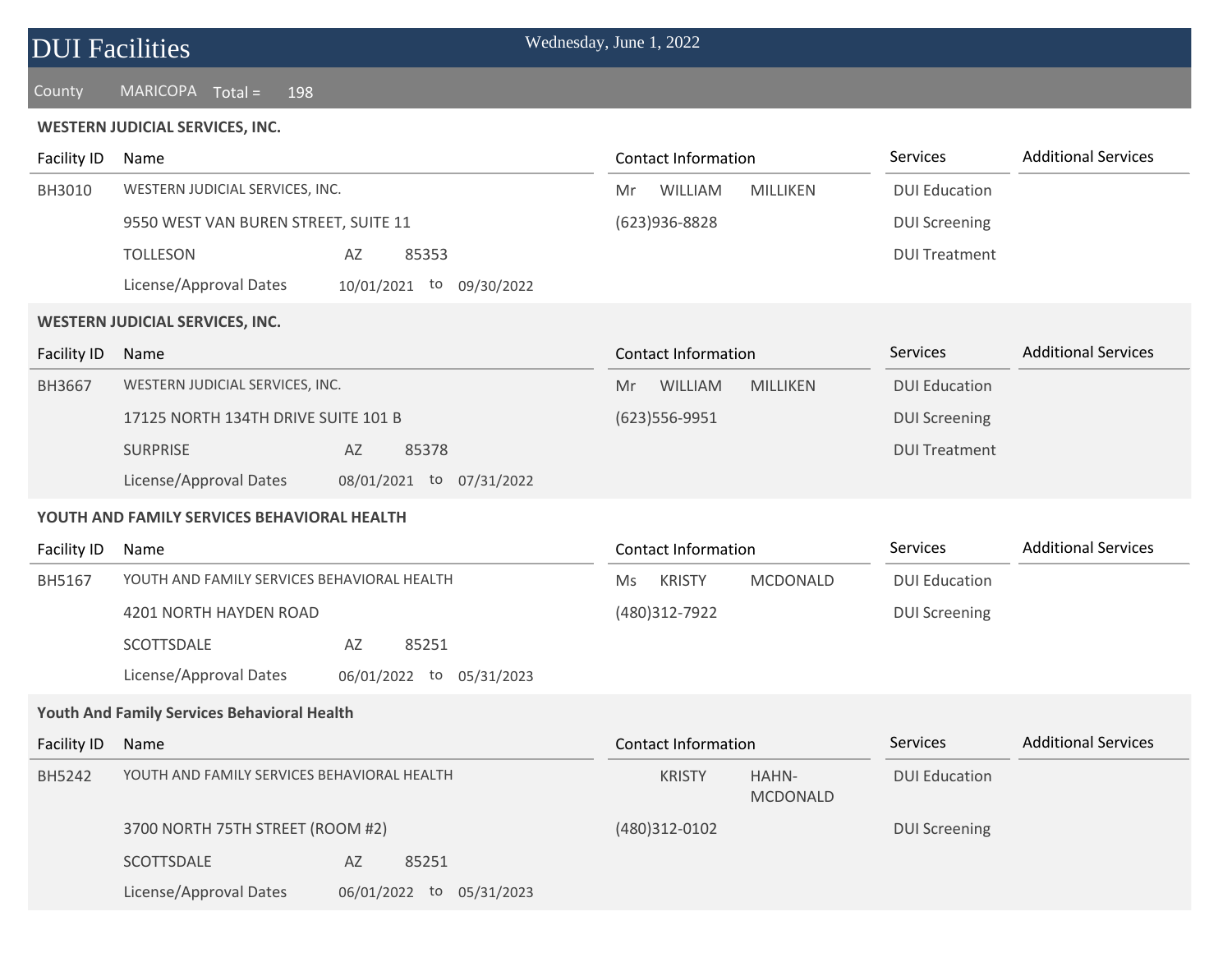#### County MARICOPA Total = 198

#### **YOUTH AND FAMILY SERVICES BEHAVIORAL HEALTH**

| Facility ID        | Name                                                                     |               | Contact Information        |                   | <b>Services</b>      | <b>Additional Services</b> |
|--------------------|--------------------------------------------------------------------------|---------------|----------------------------|-------------------|----------------------|----------------------------|
| <b>BH5168</b>      | YOUTH AND FAMILY SERVICES BEHAVIORAL HEALTH                              | <b>Ms</b>     | <b>KRISTY</b>              | <b>MCDONALD</b>   | <b>DUI Education</b> |                            |
|                    | 3700 NORTH 75TH STREET ROOM #4                                           |               | (480)312-7922              |                   | <b>DUI Screening</b> |                            |
|                    | SCOTTSDALE<br>85251<br>AZ                                                |               |                            |                   |                      |                            |
|                    | License/Approval Dates<br>06/01/2022                                     | to 05/31/2023 |                            |                   |                      |                            |
|                    | <b>Zion Compassion Care Llc</b>                                          |               |                            |                   |                      |                            |
| <b>Facility ID</b> | Name                                                                     |               | <b>Contact Information</b> |                   | Services             | <b>Additional Services</b> |
| BH7056             | ZION COMPASSION CARE LLC                                                 | Mr            | <b>ENOCK</b>               | <b>GYAU</b>       | <b>DUI Education</b> |                            |
|                    | 55 S MCQUEEN RD                                                          |               | (480) 233 - 2099           |                   | <b>DUI Screening</b> |                            |
|                    | <b>GILBERT</b><br>AZ<br>85233                                            |               |                            |                   | <b>DUI Treatment</b> |                            |
|                    | License/Approval Dates<br>12/20/2021 to 11/30/2022                       |               |                            |                   |                      |                            |
| County             | <b>MOHAVE</b><br>$Total =$<br>17                                         |               |                            |                   |                      |                            |
|                    | ARIZONA STATE PRISON COMPLEX - KINGMAN CORRECTIONAL SERVICES CORPORATION |               |                            |                   |                      |                            |
| Facility ID        | Name                                                                     |               | <b>Contact Information</b> |                   | Services             | <b>Additional Services</b> |
| BH2510             | ARIZONA STATE PRISON COMPLEX - KINGMAN CORRECTIONA                       | <b>Ms</b>     | <b>JULIANNE</b>            | <b>CARTWRIGHT</b> | <b>DUI Education</b> |                            |
|                    | 4626 WEST ENGLISH DRIVE                                                  |               | (928)565-2460              |                   |                      |                            |

DUI Treatment

| <b>GOLDEN VALLEY</b>   | AZ. | 86413 |                          |
|------------------------|-----|-------|--------------------------|
| License/Approval Dates |     |       | 12/01/2021 to 11/30/2022 |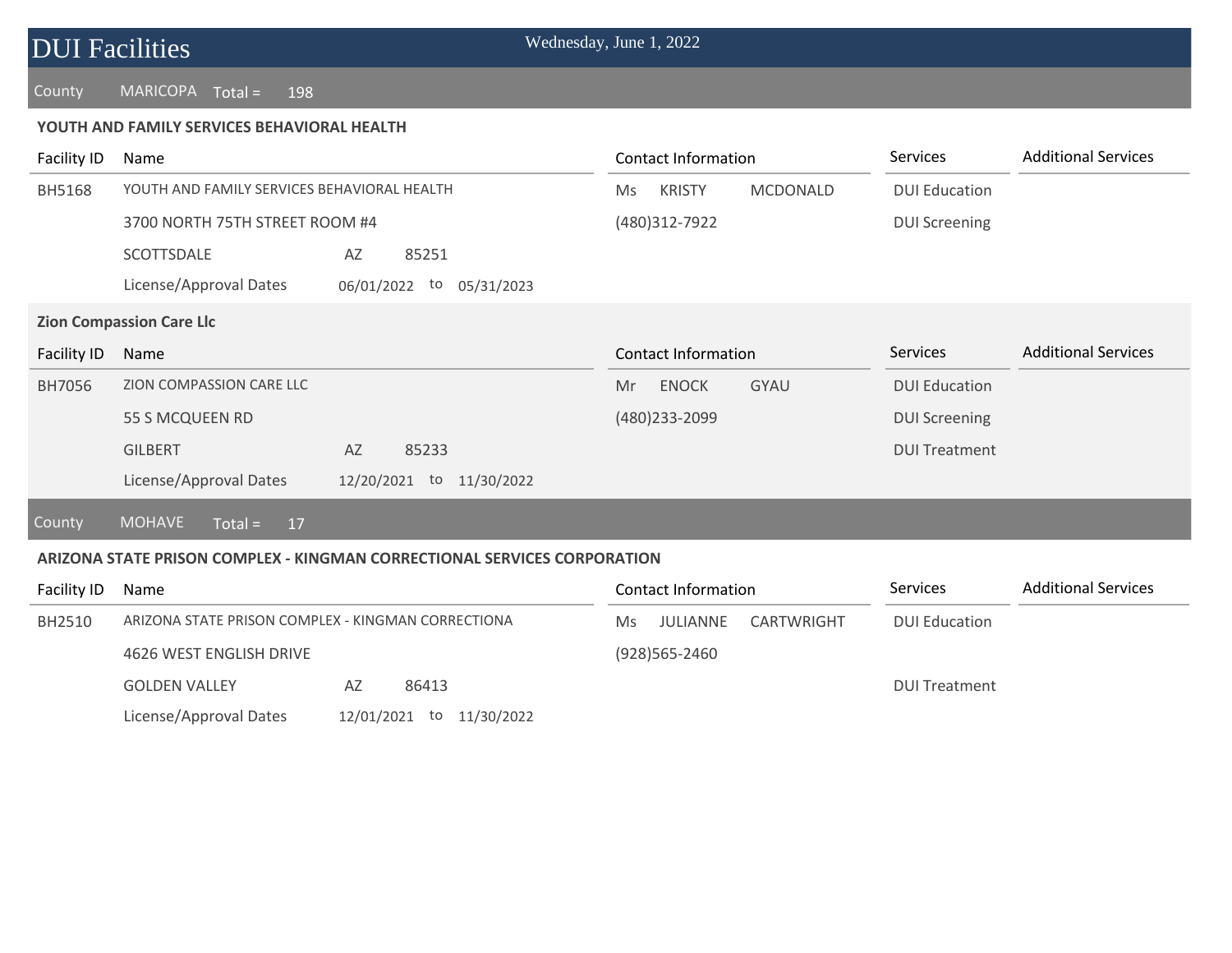## County MOHAVE Total = 17

#### **Calming Waters Counseling, Pllc**

| <b>Facility ID</b> | Name                                                  | <b>Contact Information</b>    | Services             | <b>Additional Services</b> |
|--------------------|-------------------------------------------------------|-------------------------------|----------------------|----------------------------|
| <b>DUI0085</b>     | CALMING WATERS COUNSELING, PLLC                       |                               | <b>DUI Education</b> |                            |
|                    | 276 LAKE HAVASU AVENUE S, B-28                        | (928) 566-4637                | <b>DUI Screening</b> |                            |
|                    | <b>LAKE HAVASU CITY</b><br>AZ<br>86403                |                               | <b>DUI Treatment</b> |                            |
|                    | License/Approval Dates<br>02/14/2022 to<br>02/13/2023 |                               |                      |                            |
|                    | <b>Desert Bloom Counseling, PLLC</b>                  |                               |                      |                            |
| Facility ID        | Name                                                  | <b>Contact Information</b>    | Services             | <b>Additional Services</b> |
| <b>DUI0097</b>     | DESERT BLOOM COUNSELING, PLLC                         |                               | <b>DUI Education</b> |                            |
|                    | 1370 RAMAR ROAD, SUITE B                              | (928) 299-2678                | <b>DUI Screening</b> |                            |
|                    | <b>BULLHEAD CITY</b><br>86442<br>AZ                   |                               | <b>DUI Treatment</b> |                            |
|                    | License/Approval Dates<br>01/29/2022 to<br>02/28/2023 |                               |                      |                            |
|                    | <b>Encompass Health Services</b>                      |                               |                      |                            |
| <b>Facility ID</b> | Name                                                  | <b>Contact Information</b>    | Services             | <b>Additional Services</b> |
| <b>BH5080</b>      | <b>ENCOMPASS HEALTH SERVICES</b>                      | <b>THOMAS</b><br>WRIGHT<br>Mr | <b>DUI Education</b> |                            |
|                    | 50 WEST TOWNSHIP AVENUE                               | (928) 645-5113                | <b>DUI Screening</b> |                            |
|                    | <b>COLORADO CITY</b><br>AZ<br>86021                   |                               | <b>DUI Treatment</b> |                            |
|                    | License/Approval Dates<br>03/01/2022 to 02/28/2023    |                               |                      |                            |
|                    | <b>Encompass Health Services Inc</b>                  |                               |                      |                            |
| <b>Facility ID</b> | Name                                                  | <b>Contact Information</b>    | Services             | <b>Additional Services</b> |
| BH6639             | ENCOMPASS HEALTH SERVICES INC                         | <b>THOMAS</b><br>WRIGHT<br>Mr | <b>DUI Education</b> |                            |
|                    | <b>40 WEST TOWNSHIP AVENUE</b>                        | (928) 645-5113                | <b>DUI Screening</b> |                            |
|                    | <b>COLORADO CITY</b><br>AZ<br>86021                   |                               | <b>DUI Treatment</b> |                            |
|                    | License/Approval Dates<br>03/01/2022 to 02/28/2023    |                               |                      |                            |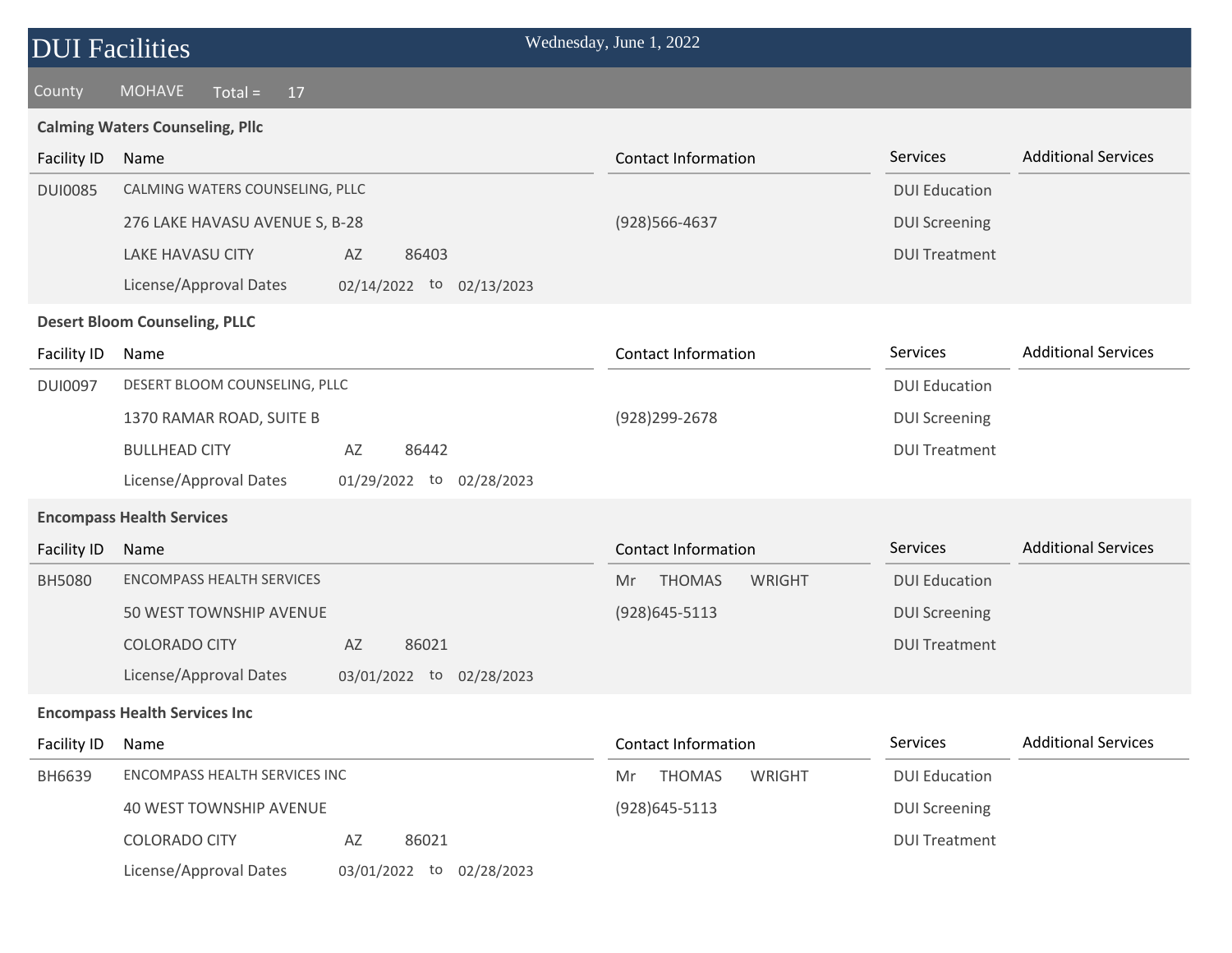| <b>DUI Facilities</b> |                                                    | Wednesday, June 1, 2022          |                      |                            |
|-----------------------|----------------------------------------------------|----------------------------------|----------------------|----------------------------|
| County                | <b>MOHAVE</b><br>$Total =$<br>17                   |                                  |                      |                            |
|                       | <b>ENCOMPASS HEALTH SERVICES, INC.</b>             |                                  |                      |                            |
| Facility ID           | Name                                               | <b>Contact Information</b>       | Services             | <b>Additional Services</b> |
| BH2835                | ENCOMPASS HEALTH SERVICES, INC.                    | <b>THOMAS</b><br>WRIGHT<br>Mr.   | <b>DUI Education</b> |                            |
|                       | 4103 EAST FLEET, SUITE 100                         | $(928)645 - 5113$                | <b>DUI Screening</b> |                            |
|                       | LITTLEFIELD<br>AZ<br>86432                         |                                  | <b>DUI Treatment</b> |                            |
|                       | License/Approval Dates<br>03/01/2022 to 02/28/2023 |                                  |                      |                            |
| <b>FIRST STEP</b>     |                                                    |                                  |                      |                            |
| Facility ID           | Name                                               | <b>Contact Information</b>       | Services             | <b>Additional Services</b> |
| <b>DUI0094</b>        | <b>FIRST STEP</b>                                  |                                  | <b>DUI Education</b> |                            |
|                       | 1695 MESQUITE AVENUE, SUITE 216                    | (928) 453-4808                   | <b>DUI Screening</b> |                            |
|                       | <b>LAKE HAVASU CITY</b><br>AZ<br>86403             |                                  | <b>DUI Treatment</b> |                            |
|                       | License/Approval Dates<br>03/27/2020 to 03/26/2021 |                                  |                      |                            |
|                       | <b>LAKE HAVASU CITY OUTPATIENT</b>                 |                                  |                      |                            |
| Facility ID           | Name                                               | <b>Contact Information</b>       | Services             | <b>Additional Services</b> |
| BH3891                | LAKE HAVASU CITY OUTPATIENT                        | <b>ERICA</b><br><b>MISSICANO</b> | <b>DUI Education</b> |                            |
|                       | 1845 MCCULLOCH BOULEVARD, SUITE B-1                | $(602)$ 285-4318                 | <b>DUI Screening</b> |                            |
|                       | <b>LAKE HAVASU CITY</b><br>AZ<br>86403             |                                  | <b>DUI Treatment</b> |                            |
|                       | License/Approval Dates<br>09/01/2021 to 08/31/2022 |                                  |                      |                            |
|                       | <b>Mediterranean Mental Health Center</b>          |                                  |                      |                            |
| Facility ID           | Name                                               | <b>Contact Information</b>       | Services             | <b>Additional Services</b> |
| <b>DUI0096</b>        | MEDITERRANEAN MENTAL HEALTH CENTER                 |                                  | <b>DUI Education</b> |                            |
|                       | 30 SO ACOMA BOULEVARD, SUITE 101 - 103             | (928)680-0604                    | <b>DUI Screening</b> |                            |
|                       | LAKE HAVASU CITY<br>86403<br>AZ                    |                                  | <b>DUI Treatment</b> |                            |
|                       | License/Approval Dates<br>10/22/2021 to 10/21/2022 |                                  |                      |                            |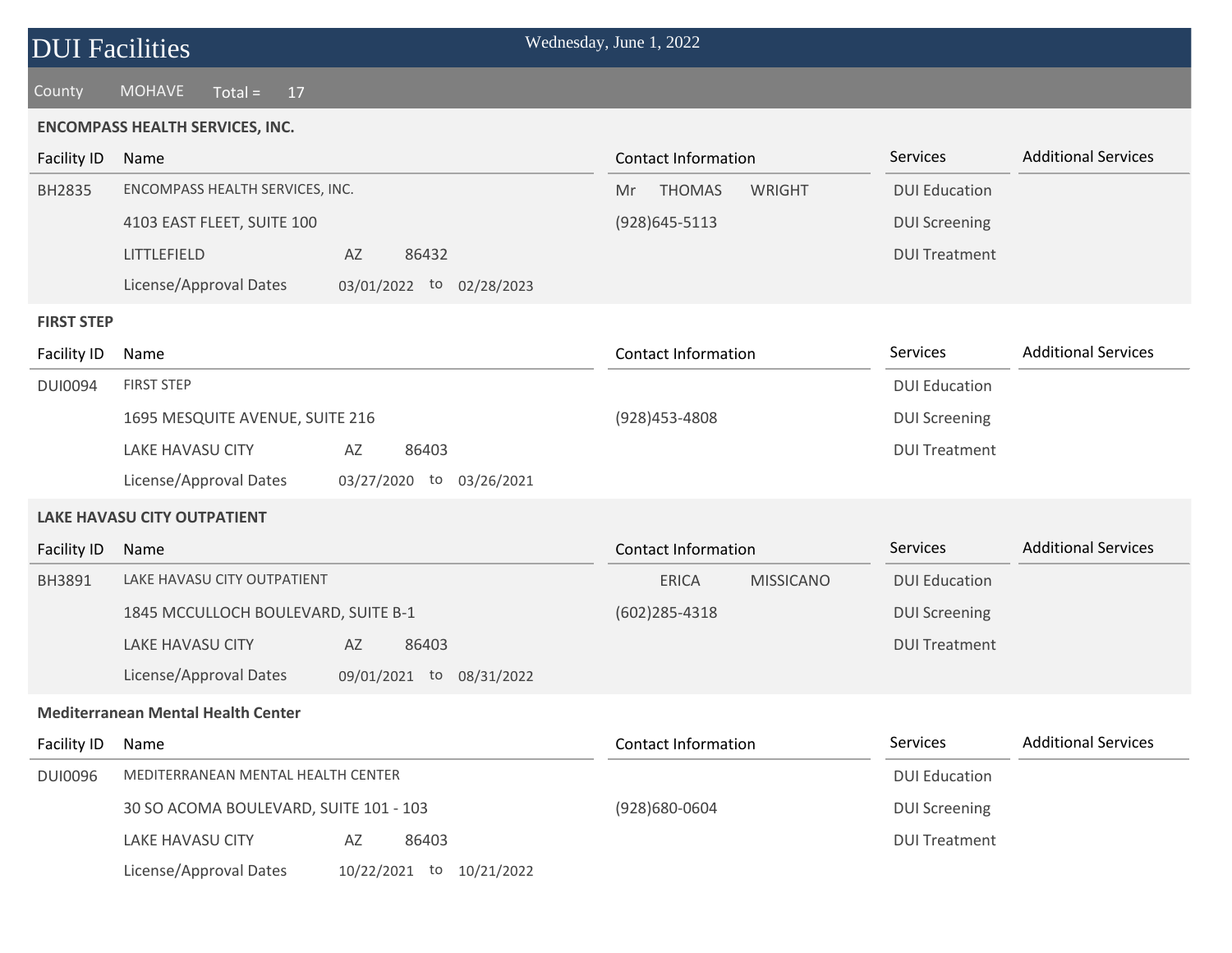### County MOHAVE Total = 17

#### **Riverbend Counseling Center**

| <b>Facility ID</b>           | Name                                                  | <b>Contact Information</b>       | <b>Additional Services</b><br>Services |  |  |  |  |
|------------------------------|-------------------------------------------------------|----------------------------------|----------------------------------------|--|--|--|--|
| <b>DUI0015</b>               | RIVERBEND COUNSELING CENTER                           |                                  | <b>DUI Education</b>                   |  |  |  |  |
|                              | 1225 HANCOCK ROAD SUITE 300                           | (928) 715-9209                   | <b>DUI Screening</b>                   |  |  |  |  |
|                              | <b>BULLHEAD CITY</b><br>AZ<br>86442                   |                                  | <b>DUI Treatment</b>                   |  |  |  |  |
|                              | License/Approval Dates<br>07/21/2021 to 07/20/2022    |                                  |                                        |  |  |  |  |
|                              | <b>SAGE COUNSELING, INC.</b>                          |                                  |                                        |  |  |  |  |
| Facility ID                  | Name                                                  | <b>Contact Information</b>       | <b>Additional Services</b><br>Services |  |  |  |  |
| BH4413                       | SAGE COUNSELING, INC.                                 | PEUGNET<br><b>MICHAEL</b>        | <b>DUI Education</b>                   |  |  |  |  |
|                              | 1849 AIRFIELD AVENUE                                  | (480)649-3352                    | <b>DUI Screening</b>                   |  |  |  |  |
|                              | <b>KINGMAN</b><br>86401<br>AZ                         |                                  | <b>DUI Treatment</b>                   |  |  |  |  |
|                              | License/Approval Dates<br>10/31/2022<br>11/01/2021 to |                                  |                                        |  |  |  |  |
| <b>Sage Counseling, Inc.</b> |                                                       |                                  |                                        |  |  |  |  |
|                              |                                                       |                                  |                                        |  |  |  |  |
| <b>Facility ID</b>           | Name                                                  | <b>Contact Information</b>       | <b>Additional Services</b><br>Services |  |  |  |  |
| BH4644                       | SAGE COUNSELING, INC.                                 | <b>PEUGNET</b><br><b>MICHAEL</b> | <b>DUI Education</b>                   |  |  |  |  |
|                              | 2164 MCCULLOCH BOULEVARD NORTH, SUITE C               | (480) 649-3352                   | <b>DUI Screening</b>                   |  |  |  |  |
|                              | <b>LAKE HAVASU CITY</b><br>AZ<br>86403                |                                  | <b>DUI Treatment</b>                   |  |  |  |  |
|                              | License/Approval Dates<br>05/01/2022 to 04/30/2023    |                                  |                                        |  |  |  |  |
|                              | <b>SOLUTIONS ONE - STOP COUNSELING</b>                |                                  |                                        |  |  |  |  |
| Facility ID                  | Name                                                  | <b>Contact Information</b>       | <b>Additional Services</b><br>Services |  |  |  |  |
| BH1714                       | SOLUTIONS ONE - STOP COUNSELING                       | WIGBERTO CORONEL                 | <b>DUI Education</b>                   |  |  |  |  |
|                              |                                                       |                                  |                                        |  |  |  |  |
|                              | 1099 HANCOCK ROAD, SUITES B                           | (928) 299-3698                   | <b>DUI Screening</b>                   |  |  |  |  |
|                              | <b>BULLHEAD CITY</b><br>AZ<br>86442                   |                                  | <b>DUI Treatment</b>                   |  |  |  |  |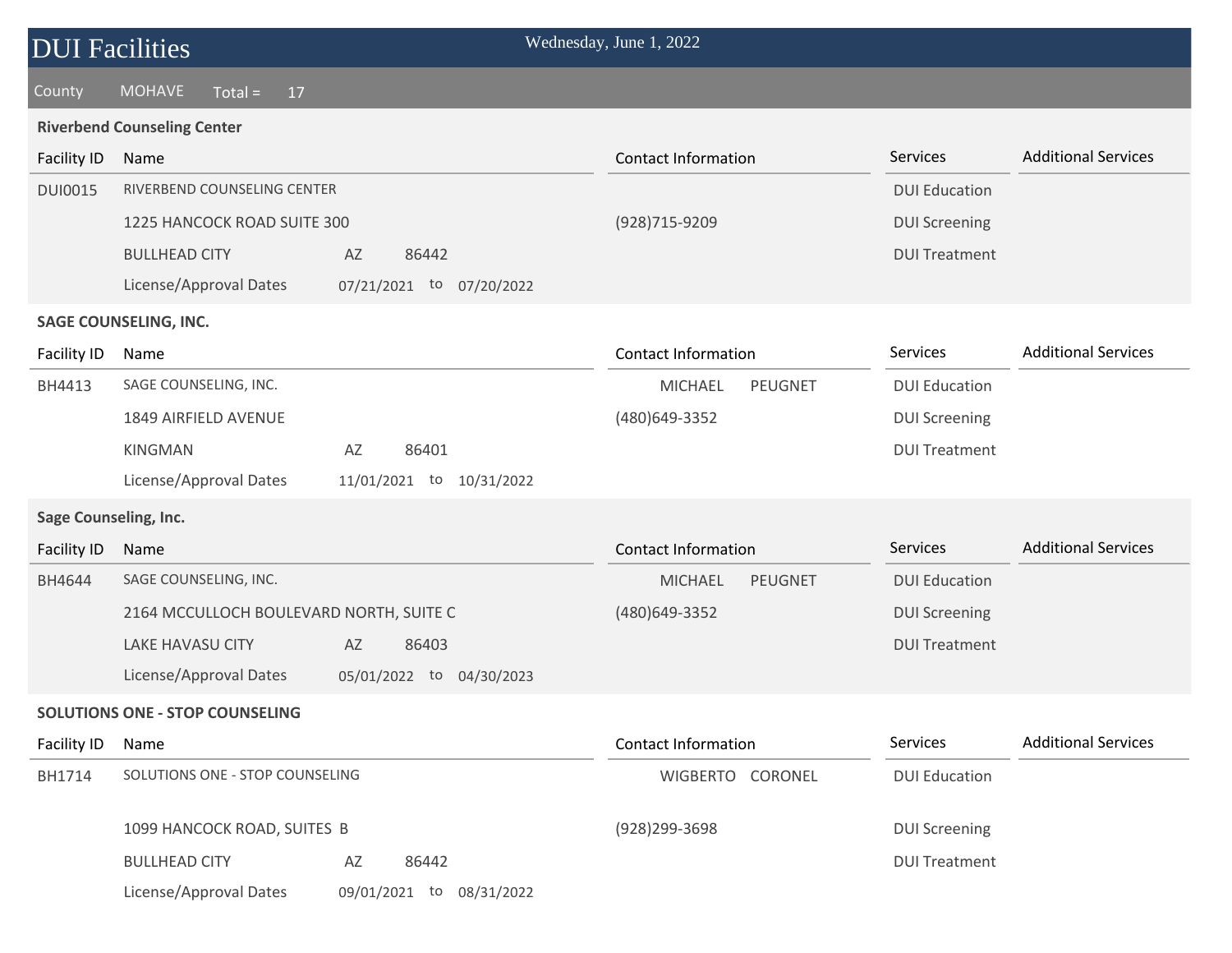| <b>DUI Facilities</b> |  |
|-----------------------|--|
|-----------------------|--|

County MOHAVE Total = 17

#### **SOUTHWEST BEHAVIORAL HEALTH - BHC OP**

| Facility ID | Name                                 |                             | Contact Information |                  | <b>Services</b>      | <b>Additional Services</b> |
|-------------|--------------------------------------|-----------------------------|---------------------|------------------|----------------------|----------------------------|
| BH3364      | SOUTHWEST BEHAVIORAL HEALTH - BHC OP |                             | <b>ERICA</b>        | <b>MISSICANO</b> | <b>DUI Education</b> |                            |
|             | 2580 HIGHWAY 95, SUITES 119-125      |                             | $(602)257-9339$     |                  | <b>DUI Screening</b> |                            |
|             | <b>BULLHEAD CITY</b>                 | 86442<br>AZ                 |                     |                  | <b>DUI Treatment</b> |                            |
|             | License/Approval Dates               | 06/01/2022 to<br>05/31/2023 |                     |                  |                      |                            |

#### **SOUTHWEST BEHAVIORAL HEALTH SERVICES, INC. - KINGMAN OUTPATIENT**

| Facility ID   | Name                                         |                             | Contact Information |                  | <b>Services</b>      | <b>Additional Services</b> |
|---------------|----------------------------------------------|-----------------------------|---------------------|------------------|----------------------|----------------------------|
| <b>BH3583</b> | SOUTHWEST BEHAVIORAL HEALTH SERVICES, INC.   |                             | <b>ERICA</b>        | <b>MISSICANO</b> | <b>DUI Education</b> |                            |
|               | 2215 HUALAPAI MOUNTAIN ROAD, SUITES E, H & I |                             | $(602)257-9339$     |                  | <b>DUI Screening</b> |                            |
|               | KINGMAN                                      | 86401<br>AZ                 |                     |                  | <b>DUI Treatment</b> |                            |
|               | License/Approval Dates                       | 04/30/2023<br>05/01/2022 to |                     |                  |                      |                            |

#### **Summer's Dawn Center**

| Facility ID | Name                   |    |                          | Contact Information |               | <b>Services</b>      | <b>Additional Services</b> |
|-------------|------------------------|----|--------------------------|---------------------|---------------|----------------------|----------------------------|
| BH6143      | SUMMER'S DAWN CENTER   |    |                          | PAUL                | <b>NGUYEN</b> | <b>DUI Education</b> |                            |
|             | 1041 HANCOCK ROAD      |    |                          | (702) 283-3447      |               | <b>DUI Screening</b> |                            |
|             | <b>BULLHEAD CITY</b>   | AZ | 86442                    |                     |               | <b>DUI Treatment</b> |                            |
|             | License/Approval Dates |    | 03/01/2022 to 02/28/2023 |                     |               |                      |                            |

#### **WESTCARE ARIZONA I, INC**

| Facility ID   | Name                    |            |               | Contact Information |                  | <b>Services</b>      | <b>Additional Services</b> |
|---------------|-------------------------|------------|---------------|---------------------|------------------|----------------------|----------------------------|
| <b>BH3037</b> | WESTCARE ARIZONA I, INC |            |               | RICHARD             | <b>STEINBERG</b> | <b>DUI Education</b> |                            |
|               | 720 HANCOCK ROAD        |            |               | (928)763-1945       |                  | <b>DUI Screening</b> |                            |
|               | <b>BULLHEAD CITY</b>    | AZ         | 86442         |                     |                  | <b>DUI Treatment</b> |                            |
|               | License/Approval Dates  | 12/01/2021 | to 11/30/2022 |                     |                  |                      |                            |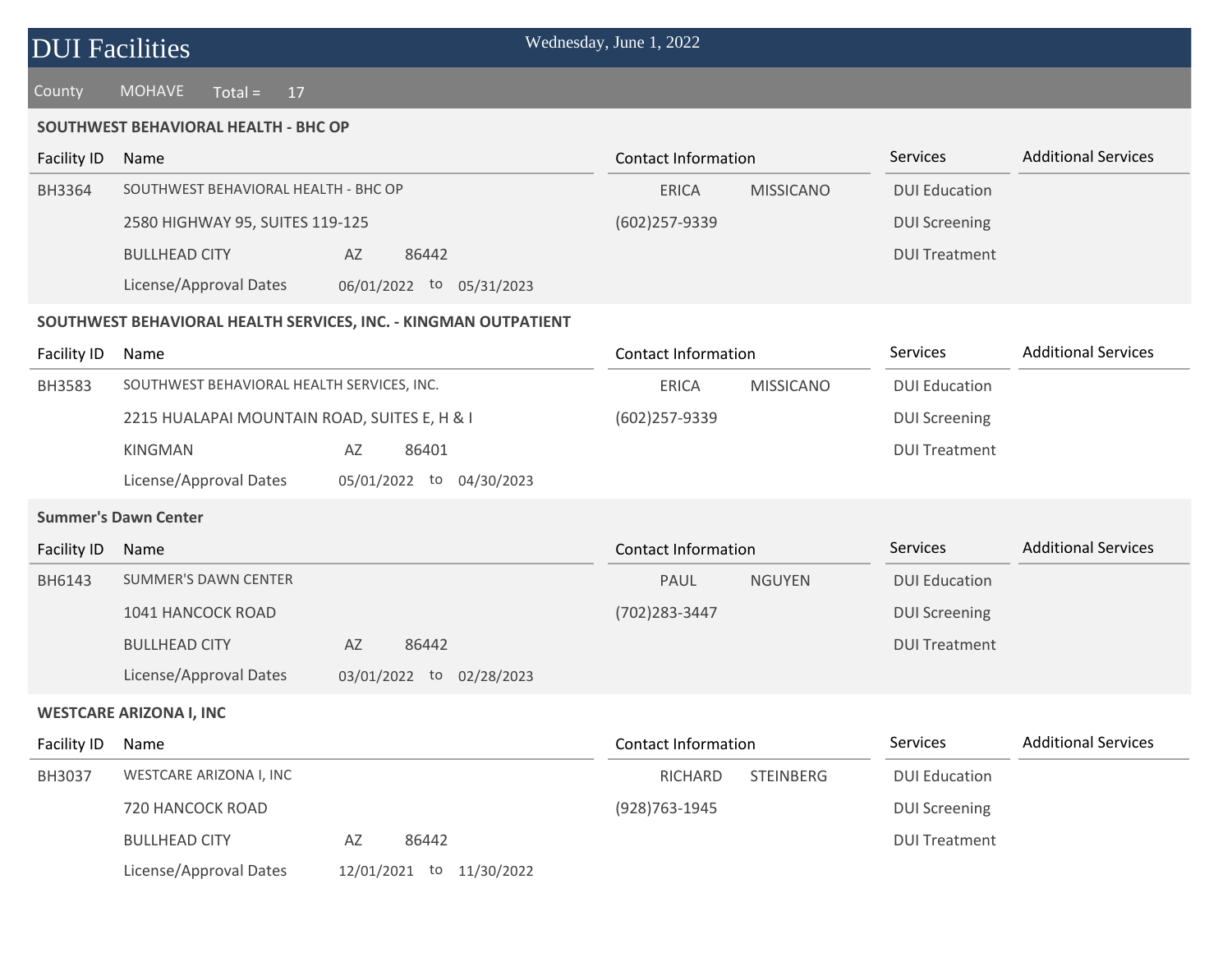| <b>DUI Facilities</b> |                                                       | Wednesday, June 1, 2022               |                      |                            |
|-----------------------|-------------------------------------------------------|---------------------------------------|----------------------|----------------------------|
| County                | <b>NAVAJO</b><br>$Total =$<br>10                      |                                       |                      |                            |
|                       | <b>ChangePoint Integrated Health - Holbrook</b>       |                                       |                      |                            |
| Facility ID           | Name                                                  | <b>Contact Information</b>            | Services             | <b>Additional Services</b> |
| <b>BH140</b>          | CHANGEPOINT INTEGRATED HEALTH - HOLBROOK              | <b>JEFFREY</b><br><b>OAKES</b><br>Mr  | <b>DUI Education</b> |                            |
|                       | 103 NORTH FIRST AVENUE                                | (928)524-6126                         | <b>DUI Screening</b> |                            |
|                       | <b>HOLBROOK</b><br>86025<br>AZ                        |                                       | <b>DUI Treatment</b> |                            |
|                       | License/Approval Dates<br>01/01/2022 to 12/31/2022    |                                       |                      |                            |
|                       | <b>Changepoint Integrated Health - Show Low</b>       |                                       |                      |                            |
| <b>Facility ID</b>    | Name                                                  | <b>Contact Information</b>            | <b>Services</b>      | <b>Additional Services</b> |
| <b>BH806</b>          | CHANGEPOINT INTEGRATED HEALTH - SHOW LOW              | <b>OAKES</b><br><b>JEFF</b>           | <b>DUI Education</b> |                            |
|                       | 2500 SHOW LOW LAKE ROAD, BUILDING A                   | (928) 537-2951                        | <b>DUI Screening</b> |                            |
|                       | <b>SHOW LOW</b><br>85901<br>AZ                        |                                       | <b>DUI Treatment</b> |                            |
|                       | License/Approval Dates<br>07/01/2022 to 06/30/2023    |                                       |                      |                            |
|                       | <b>ChangePoint Integrated Health - Snowflake</b>      |                                       |                      |                            |
| Facility ID           | Name                                                  | <b>Contact Information</b>            | Services             | <b>Additional Services</b> |
| BH4058                | CHANGEPOINT INTEGRATED HEALTH - SNOWFLAKE             | SHELLY<br>EHMANN, M.C,<br>Ms<br>L.P.C | <b>DUI Education</b> |                            |
|                       | <b>423 SOUTH MAIN STREET</b>                          | (928) 537-2951                        | <b>DUI Screening</b> |                            |
|                       | SNOWFLAKE<br>AZ<br>85937                              |                                       | <b>DUI Treatment</b> |                            |
|                       | License/Approval Dates<br>09/01/2021 to<br>08/31/2022 |                                       |                      |                            |
|                       | <b>Changepoint Integrated Health - Winslow</b>        |                                       |                      |                            |
| <b>Facility ID</b>    | Name                                                  | <b>Contact Information</b>            | Services             | <b>Additional Services</b> |
| BH3321                | CHANGEPOINT INTEGRATED HEALTH - WINSLOW               | <b>JEFF</b><br><b>OAKES</b>           | <b>DUI Education</b> |                            |
|                       | 1015 EAST SECOND STREET                               | $(928)$ 289-4658                      | <b>DUI Screening</b> |                            |
|                       | WINSLOW<br>86047<br>AZ                                |                                       | <b>DUI Treatment</b> |                            |
|                       | License/Approval Dates<br>05/01/2022 to 04/30/2023    |                                       |                      |                            |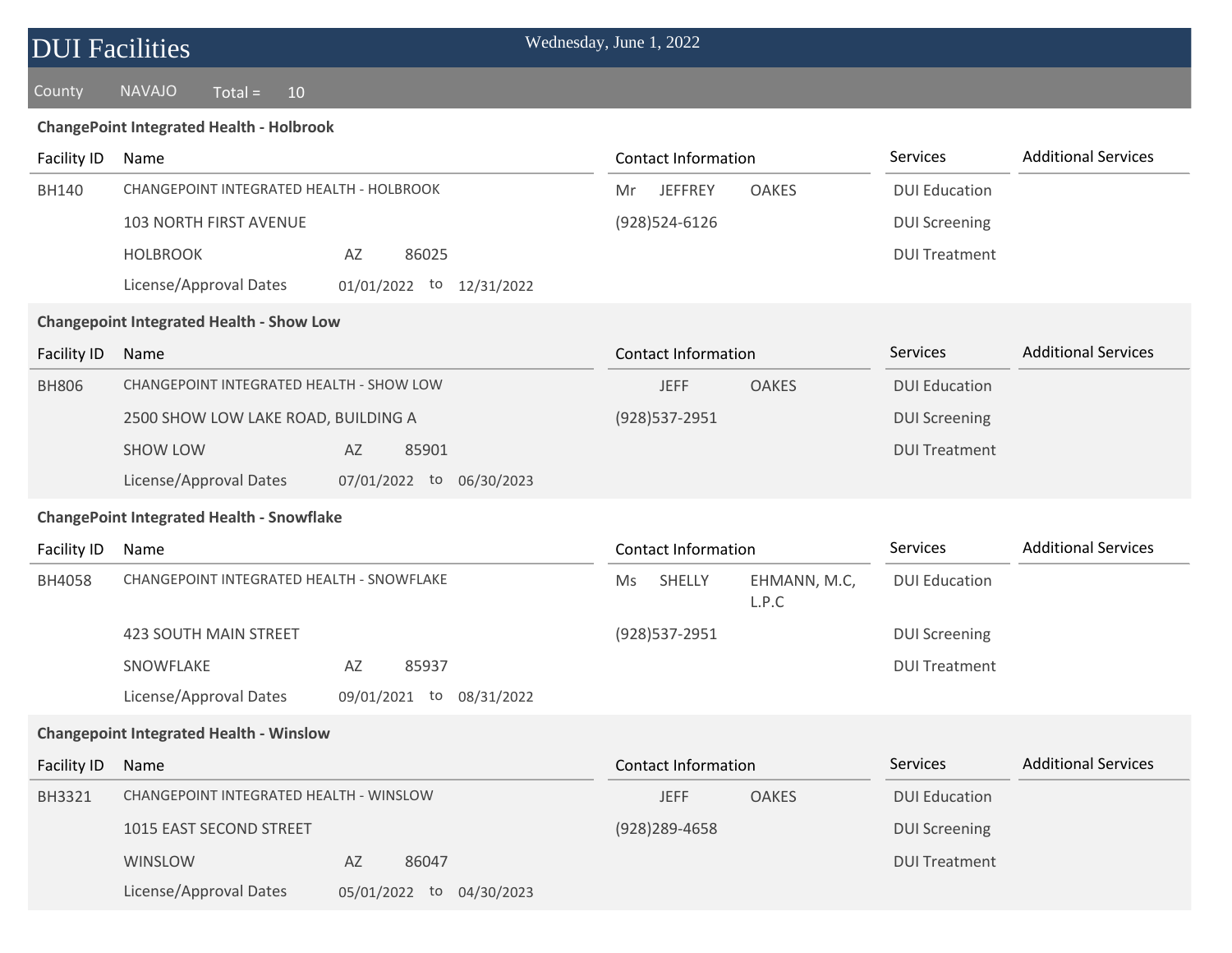| <b>DUI Facilities</b> |                                   |                                | Wednesday, June 1, 2022           |                      |                            |
|-----------------------|-----------------------------------|--------------------------------|-----------------------------------|----------------------|----------------------------|
| County                | <b>NAVAJO</b><br>$Total =$<br>10  |                                |                                   |                      |                            |
| <b>HOLBROOK - WGA</b> |                                   |                                |                                   |                      |                            |
| <b>Facility ID</b>    | Name                              |                                | <b>Contact Information</b>        | Services             | <b>Additional Services</b> |
| BH4646                | HOLBROOK - WGA                    |                                | <b>ROBERT</b><br>CANDELARIA<br>Mr | <b>DUI Education</b> |                            |
|                       | 160 NAVAJO BLVD                   |                                | (928) 297-0128                    | <b>DUI Screening</b> |                            |
|                       | <b>HOLBROOK</b>                   | 86025<br>AZ                    |                                   | <b>DUI Treatment</b> |                            |
|                       | License/Approval Dates            | 06/01/2022 to 05/31/2023       |                                   |                      |                            |
|                       | <b>REAL LIFE THERAPY SERVICES</b> |                                |                                   |                      |                            |
| Facility ID           | Name                              |                                | <b>Contact Information</b>        | Services             | <b>Additional Services</b> |
| <b>DUI0069</b>        | <b>REAL LIFE THERAPY SERVICES</b> |                                |                                   | <b>DUI Education</b> |                            |
|                       | 249 WEST PONDEROSA DRIVE          |                                | (520)603-7877                     | <b>DUI Screening</b> |                            |
|                       | <b>WHITERIVER</b>                 | 85941<br>AZ                    |                                   |                      |                            |
|                       | License/Approval Dates            | 04/01/2022 to 03/31/2023       |                                   |                      |                            |
|                       | <b>Wells Of Hope Services Llc</b> |                                |                                   |                      |                            |
| <b>Facility ID</b>    | Name                              |                                | <b>Contact Information</b>        | Services             | <b>Additional Services</b> |
| BH7393                | WELLS OF HOPE SERVICES LLC        |                                | ANTHONY<br>Mr<br><b>PARKER</b>    | <b>DUI Education</b> |                            |
|                       | 5171 CUB LAKE ROAD SUITE 220      |                                | (480) 469-1707                    | <b>DUI Screening</b> |                            |
|                       | <b>SHOW LOW</b>                   | 85901<br>AZ                    |                                   | <b>DUI Treatment</b> |                            |
|                       | License/Approval Dates            | 04/20/2022<br>to<br>03/31/2023 |                                   |                      |                            |
|                       | <b>WHITE MOUNTAIN COUNSELING</b>  |                                |                                   |                      |                            |
| <b>Facility ID</b>    | Name                              |                                | <b>Contact Information</b>        | Services             | <b>Additional Services</b> |
| BH5124                | WHITE MOUNTAIN COUNSELING         |                                | <b>JEAN</b><br><b>LEE</b><br>Dr   | <b>DUI Education</b> |                            |
|                       | 1141 EAST COOLEY, SUITE O & P     |                                | (928) 532-3292                    | <b>DUI Screening</b> |                            |
|                       | <b>SHOW LOW</b>                   | 85901<br>AZ                    |                                   | <b>DUI Treatment</b> |                            |
|                       | License/Approval Dates            | 12/01/2021 to 11/30/2022       |                                   |                      |                            |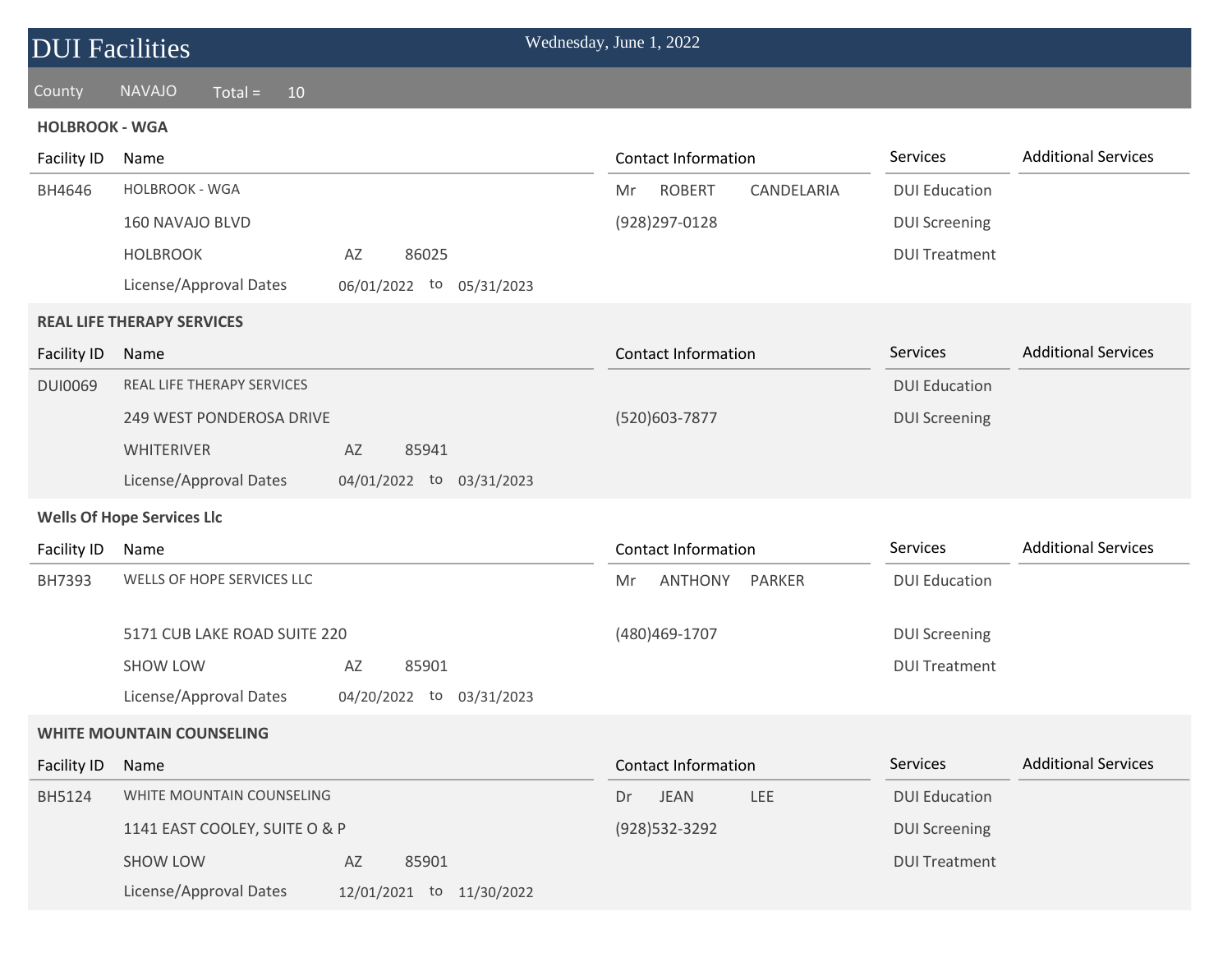| <b>DUI Facilities</b> |                                                    | Wednesday, June 1, 2022              |                      |                            |
|-----------------------|----------------------------------------------------|--------------------------------------|----------------------|----------------------------|
| County                | <b>NAVAJO</b><br>$Total =$<br>10                   |                                      |                      |                            |
|                       | <b>WINSLOW GUIDANCE ASSOCIATES, INC.</b>           |                                      |                      |                            |
| <b>Facility ID</b>    | Name                                               | <b>Contact Information</b>           | Services             | <b>Additional Services</b> |
| BH1206                | WINSLOW GUIDANCE ASSOCIATES, INC.                  | <b>ROBERT</b><br>CANDELARIA<br>Mr    | <b>DUI Education</b> |                            |
|                       | 607 WEST DESMOND STREET                            | (928) 289-2650                       | <b>DUI Screening</b> |                            |
|                       | WINSLOW<br>86047<br>AZ                             |                                      | <b>DUI Treatment</b> |                            |
|                       | License/Approval Dates<br>08/01/2021 to 07/31/2022 |                                      |                      |                            |
|                       | <b>WINSLOW OUTPATIENT SERVICES CENTER</b>          |                                      |                      |                            |
| <b>Facility ID</b>    | Name                                               | <b>Contact Information</b>           | Services             | <b>Additional Services</b> |
| BH3829                | WINSLOW OUTPATIENT SERVICES CENTER                 | <b>JOHN</b><br><b>HOGEBOOM</b><br>Mr | <b>DUI Education</b> |                            |
|                       | 110 EAST 2ND STREET                                | (480) 831-7566                       | <b>DUI Screening</b> |                            |
|                       | WINSLOW<br>86047<br>AZ                             |                                      | <b>DUI Treatment</b> |                            |
|                       | License/Approval Dates<br>01/01/2022 to 12/31/2022 |                                      |                      |                            |
| <b>County</b>         | PIMA<br>$Total =$<br>35                            |                                      |                      |                            |
|                       | AMI BEHAVIORAL HEALTH SERVICES                     |                                      |                      |                            |
| Facility ID           | Name                                               | <b>Contact Information</b>           | Services             | <b>Additional Services</b> |
| BH4198                | AMI BEHAVIORAL HEALTH SERVICES                     | <b>LINDA</b><br>LAMMERS<br>Ms        | <b>DUI Education</b> |                            |
|                       | 6700 NORTH ORACLE ROAD, SUITE 411                  | (520)887-7079                        | <b>DUI Screening</b> |                            |
|                       | <b>TUCSON</b><br>85704<br>AZ                       |                                      | <b>DUI Treatment</b> |                            |
|                       | License/Approval Dates<br>02/01/2022 to 01/31/2023 |                                      |                      |                            |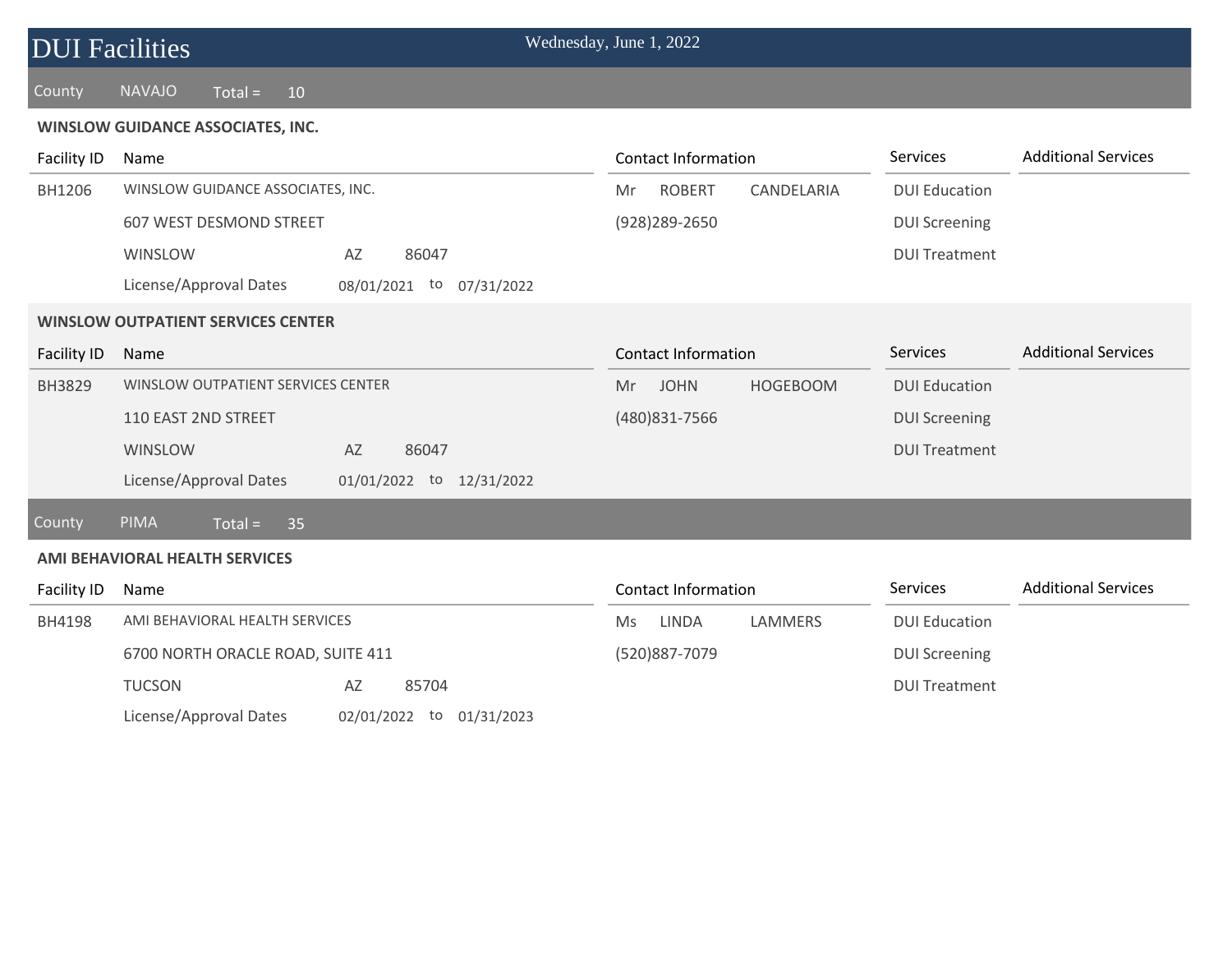| <b>DUI</b> Facilities |                                                     |                                | Wednesday, June 1, 2022       |                      |                            |
|-----------------------|-----------------------------------------------------|--------------------------------|-------------------------------|----------------------|----------------------------|
| County                | PIMA<br>$Total =$<br>35                             |                                |                               |                      |                            |
|                       | <b>Assurance Assertive Community Treatment, Llc</b> |                                |                               |                      |                            |
| <b>Facility ID</b>    | Name                                                |                                | <b>Contact Information</b>    | <b>Services</b>      | <b>Additional Services</b> |
| BH4762                | ASSURANCE ASSERTIVE COMMUNITY TREATMENT, LLC        |                                | CRAIG<br><b>NORRIS</b>        | <b>DUI Education</b> |                            |
|                       | 5055 EAST BROADWAY BOULEVARD, SUITE A200            |                                | (520)901-4800                 | <b>DUI Screening</b> |                            |
|                       | <b>TUCSON</b>                                       | AZ<br>85711                    |                               | <b>DUI Treatment</b> |                            |
|                       | License/Approval Dates                              | 12/01/2021 to 11/30/2022       |                               |                      |                            |
|                       | <b>Bridges Counseling LLC</b>                       |                                |                               |                      |                            |
| <b>Facility ID</b>    | Name                                                |                                | <b>Contact Information</b>    | Services             | <b>Additional Services</b> |
| <b>DUI0021</b>        | <b>BRIDGES COUNSELING LLC</b>                       |                                |                               | <b>DUI Education</b> |                            |
|                       | 5669 N ORACLE ROAD SUITE 2106                       |                                | (520)408-3247                 | <b>DUI Screening</b> |                            |
|                       | <b>TUCSON</b>                                       | AZ<br>85704                    |                               | <b>DUI Treatment</b> |                            |
|                       | License/Approval Dates                              | 03/01/2022<br>to<br>02/28/2023 |                               |                      |                            |
|                       | <b>Bridges Counseling Llc</b>                       |                                |                               |                      |                            |
| <b>Facility ID</b>    | Name                                                |                                | <b>Contact Information</b>    | Services             | <b>Additional Services</b> |
| <b>DUI0023</b>        | <b>BRIDGES COUNSELING LLC</b>                       |                                |                               | <b>DUI Education</b> |                            |
|                       | 5930 EAST PIMA STREET SUITE 208                     |                                | (520)320-1595                 | <b>DUI Screening</b> |                            |
|                       | <b>TUCSON</b>                                       | 85712<br>AZ                    |                               | <b>DUI Treatment</b> |                            |
|                       | License/Approval Dates                              | 03/01/2022 to 02/28/2023       |                               |                      |                            |
|                       | <b>Camino Nuevo Counseling Services LLC</b>         |                                |                               |                      |                            |
| <b>Facility ID</b>    | Name                                                |                                | <b>Contact Information</b>    | Services             | <b>Additional Services</b> |
| BH5285                | CAMINO NUEVO COUNSELING SERVICES LLC                |                                | CATALINA<br><b>CHRISTOPHE</b> | <b>DUI Education</b> |                            |
|                       | 910 SOUTH CRAYCROFT ROAD                            |                                | (520)790-5511                 | <b>DUI Screening</b> |                            |
|                       | <b>TUCSON</b>                                       | 85711<br>AZ                    |                               | <b>DUI Treatment</b> |                            |
|                       | License/Approval Dates                              | 10/01/2021 to 09/30/2022       |                               |                      |                            |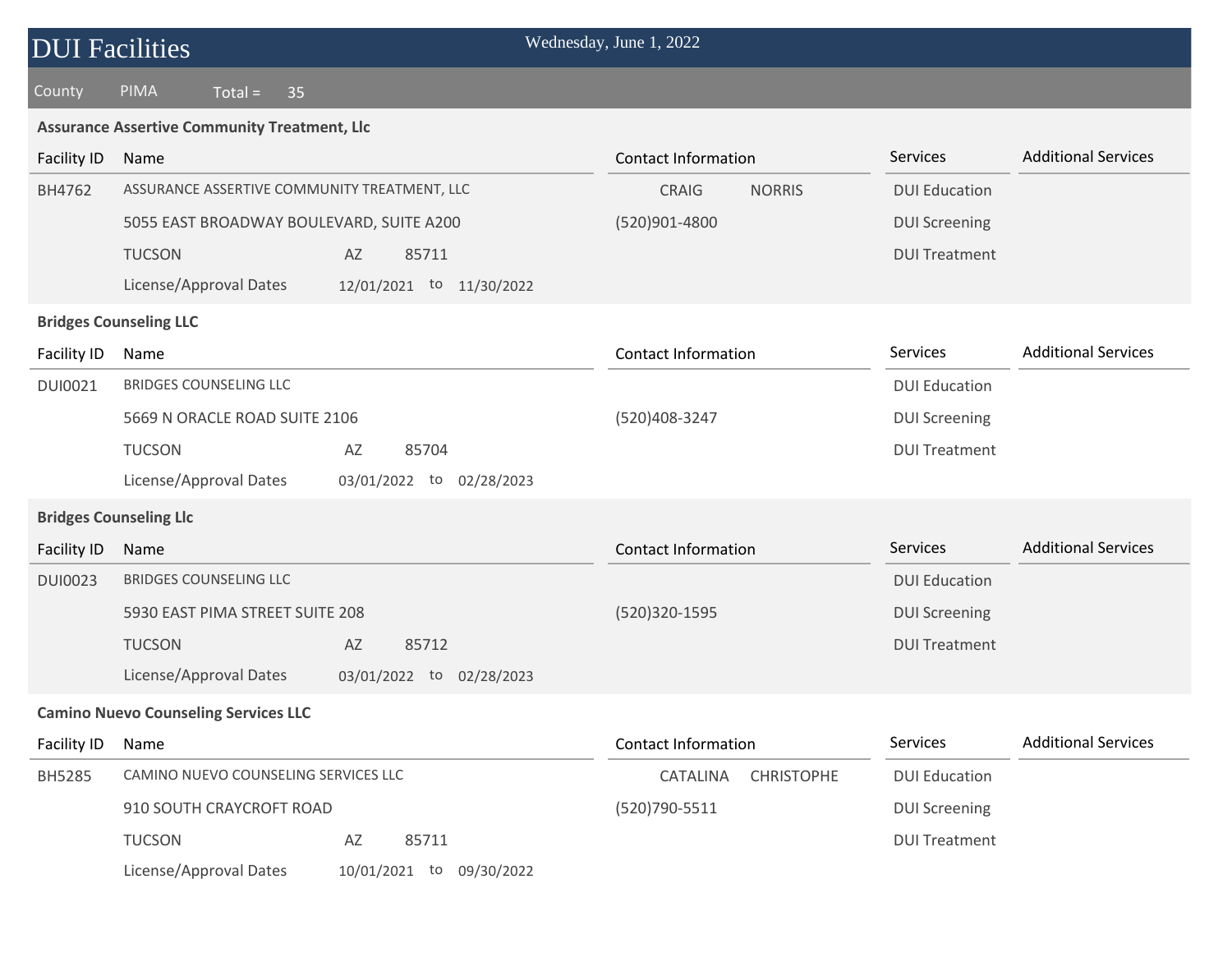| <b>DUI Facilities</b>                       |                                                    | Wednesday, June 1, 2022          |                      |                            |  |  |  |
|---------------------------------------------|----------------------------------------------------|----------------------------------|----------------------|----------------------------|--|--|--|
| County                                      | PIMA<br>$Total =$<br>35                            |                                  |                      |                            |  |  |  |
| CENTER FOR LIFE SKILLS DEVELOPMENT, LLC     |                                                    |                                  |                      |                            |  |  |  |
| <b>Facility ID</b>                          | Name                                               | <b>Contact Information</b>       | Services             | <b>Additional Services</b> |  |  |  |
| BH3252                                      | CENTER FOR LIFE SKILLS DEVELOPMENT, LLC            | <b>ROBERTA</b><br>LEWUSZ<br>Ms   | <b>DUI Education</b> |                            |  |  |  |
|                                             | 3131 NORTH COUNTRY CLUB ROAD, SUITE 100, 101, 102  | (520)229-6220                    | <b>DUI Screening</b> |                            |  |  |  |
|                                             | <b>TUCSON</b><br>AZ<br>85716                       |                                  | <b>DUI Treatment</b> |                            |  |  |  |
|                                             | License/Approval Dates<br>04/01/2022 to 03/31/2023 |                                  |                      |                            |  |  |  |
| <b>Community Health Associates - Tucson</b> |                                                    |                                  |                      |                            |  |  |  |
| Facility ID                                 | Name                                               | <b>Contact Information</b>       | Services             | <b>Additional Services</b> |  |  |  |
| BH4781                                      | COMMUNITY HEALTH ASSOCIATES - TUCSON               | <b>JOSE</b><br><b>LEON</b><br>Mr |                      |                            |  |  |  |
|                                             | 1773 WEST SAINT MARY'S ROAD, SUITE 102             | (928)376-0026                    | <b>DUI Screening</b> |                            |  |  |  |
|                                             | <b>TUCSON</b><br>85745<br>AZ                       |                                  | <b>DUI Treatment</b> |                            |  |  |  |
|                                             | License/Approval Dates<br>01/01/2022 to 12/31/2022 |                                  |                      |                            |  |  |  |
| <b>Community Health Associates - Tucson</b> |                                                    |                                  |                      |                            |  |  |  |
| Facility ID                                 | Name                                               | <b>Contact Information</b>       | Services             | <b>Additional Services</b> |  |  |  |
| <b>MED6310</b>                              | <b>COMMUNITY HEALTH ASSOCIATES - TUCSON</b>        | <b>JOSE</b><br><b>LEON</b><br>Mr | <b>DUI Education</b> |                            |  |  |  |
|                                             |                                                    |                                  |                      |                            |  |  |  |
|                                             | 1773 WEST ST MARY'S ROAD, SUITE 105                | (928) 287-3957                   | <b>DUI Screening</b> |                            |  |  |  |
|                                             | <b>TUCSON</b><br>AZ<br>85745                       |                                  | <b>DUI Treatment</b> |                            |  |  |  |
|                                             | License/Approval Dates<br>09/01/2021 to 08/31/2022 |                                  |                      |                            |  |  |  |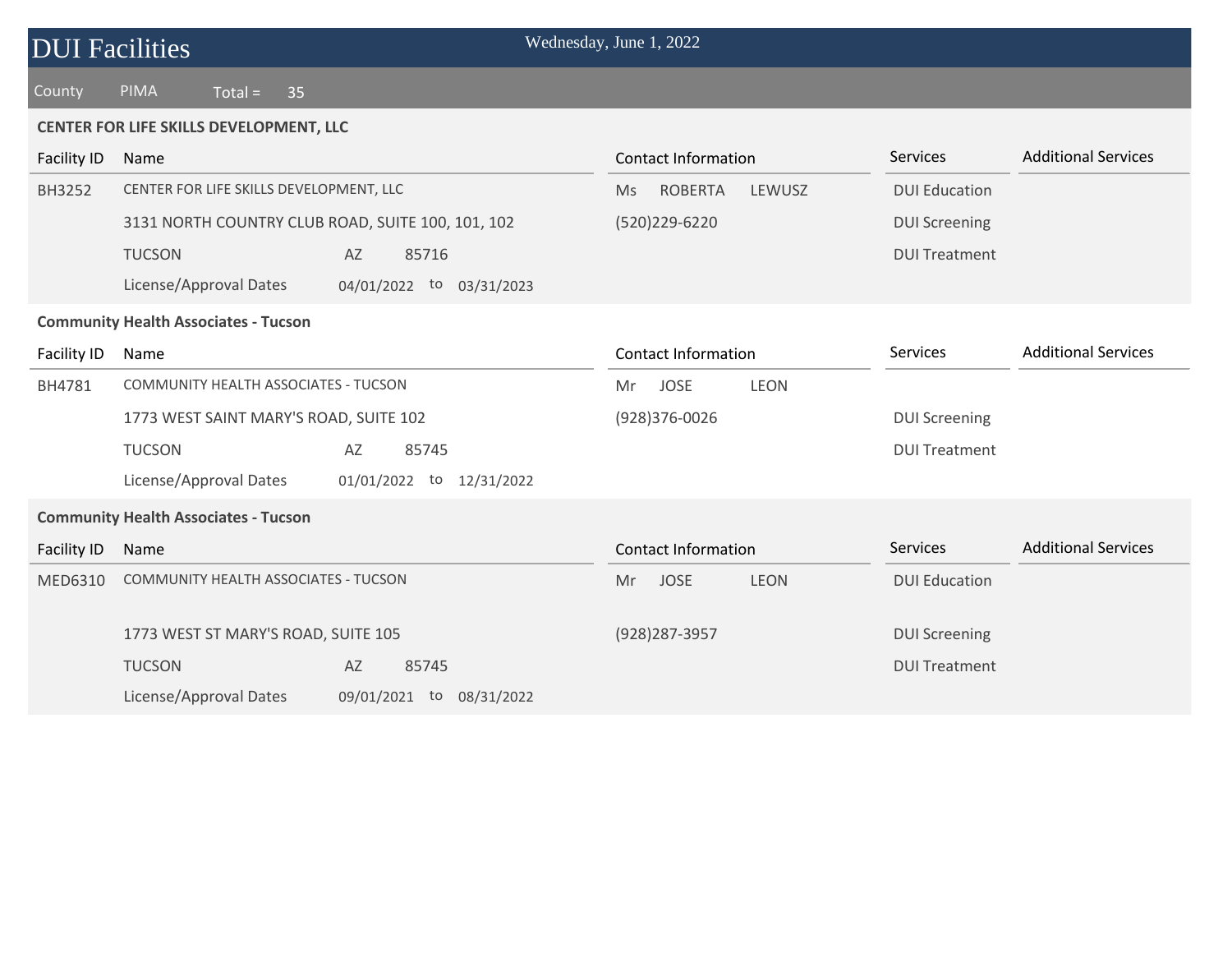| <b>DUI Facilities</b> |
|-----------------------|
|-----------------------|

County PIMA Total = 35

#### **Community Health Associates-Green Valley**

| Facility ID                                    | Name                                                           |                                | <b>Contact Information</b> |                      | <b>Services</b>      | <b>Additional Services</b> |  |
|------------------------------------------------|----------------------------------------------------------------|--------------------------------|----------------------------|----------------------|----------------------|----------------------------|--|
| BH4956                                         | COMMUNITY HEALTH ASSOCIATES-GREEN VALLEY                       |                                | <b>Ms</b>                  | <b>STEPHANI</b><br>Ε | <b>CRAWFORD</b>      | <b>DUI Education</b>       |  |
|                                                | 275 WEST CONTINENTAL ROAD, SUITE 141                           |                                |                            | (520)628-4000        |                      | <b>DUI Screening</b>       |  |
|                                                | <b>GREEN VALLEY</b>                                            | 85622<br>AZ                    |                            |                      |                      | <b>DUI Treatment</b>       |  |
|                                                | License/Approval Dates                                         | 08/01/2021<br>07/31/2022<br>to |                            |                      |                      |                            |  |
| <b>Community Health Associates-Tucson</b>      |                                                                |                                |                            |                      |                      |                            |  |
| Facility ID                                    | Name                                                           |                                | <b>Contact Information</b> |                      | <b>Services</b>      | <b>Additional Services</b> |  |
| BH4954                                         | COMMUNITY HEALTH ASSOCIATES-TUCSON<br>1779 WEST ST MARY'S ROAD |                                | Mr                         | <b>JOSE</b>          | <b>LEON</b>          | <b>DUI Education</b>       |  |
|                                                |                                                                |                                | (928)376-0026              |                      | <b>DUI Screening</b> |                            |  |
|                                                | <b>TUCSON</b>                                                  | AZ<br>85745                    |                            |                      |                      | <b>DUI Treatment</b>       |  |
|                                                | License/Approval Dates                                         | 08/01/2021<br>to<br>07/31/2022 |                            |                      |                      |                            |  |
| <b>COMMUNITY INTERVENTION ASSOCIATES, INC.</b> |                                                                |                                |                            |                      |                      |                            |  |

| Facility ID   | Name                                                               |                          | Contact Information          | <b>Additional Services</b><br><b>Services</b> |
|---------------|--------------------------------------------------------------------|--------------------------|------------------------------|-----------------------------------------------|
| <b>BH7597</b> | <b>COMMUNITY HEALTH ASSOCIATES</b><br>2375 N WYATT DRIVE SUITE 103 |                          | DAVID<br><b>WAPLES</b><br>Mr | <b>DUI Education</b>                          |
|               |                                                                    |                          | (520)622-8357                | <b>DUI Screening</b>                          |
|               | <b>TUCSON</b>                                                      | 85712<br>AZ              |                              | <b>DUI Treatment</b>                          |
|               | License/Approval Dates                                             | 05/04/2022 to 04/30/2023 |                              |                                               |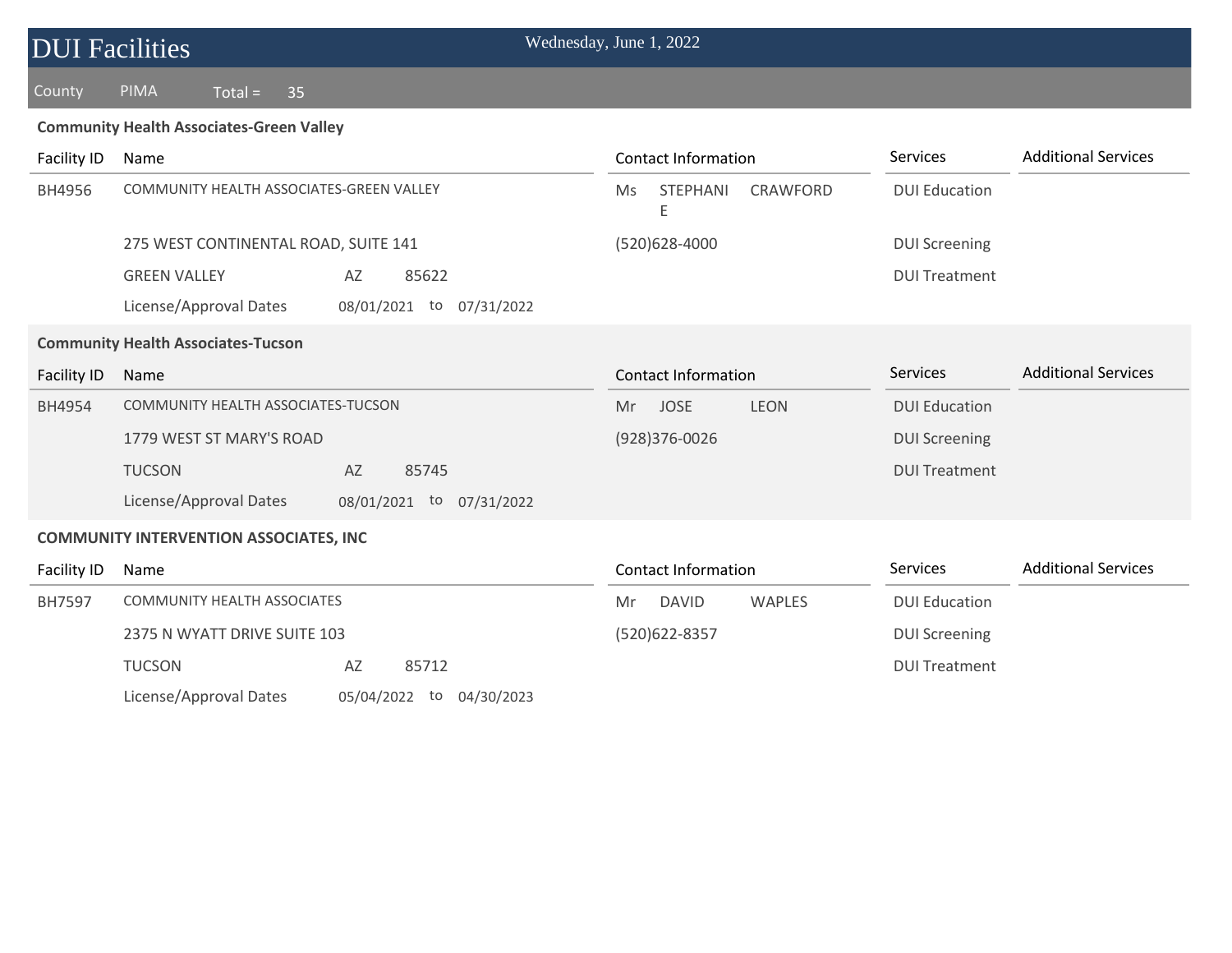County PIMA Total = 35

#### **COMMUNITY PARTNERS INTEGRATED HEALTHCARE, INC**

| Facility ID                                  | Name                                                     | <b>Contact Information</b>             | <b>Services</b>      | <b>Additional Services</b> |  |  |
|----------------------------------------------|----------------------------------------------------------|----------------------------------------|----------------------|----------------------------|--|--|
| MED5636                                      | COMMUNITY PARTNERS INTEGRATED HEALTHCARE, INC            | CRAIG<br><b>NORRIS</b>                 | <b>DUI Education</b> |                            |  |  |
|                                              | 3939 SOUTH PARK AVENUE, SUITES 150,160,170,180,190       | (521) 721-1887                         | <b>DUI Screening</b> |                            |  |  |
|                                              | <b>TUCSON</b><br>AZ<br>85714                             |                                        | <b>DUI Treatment</b> |                            |  |  |
|                                              | License/Approval Dates<br>01/01/2022 to<br>12/31/2022    |                                        |                      |                            |  |  |
| <b>DESERT STAR ADDICTION RECOVERY CENTER</b> |                                                          |                                        |                      |                            |  |  |
| Facility ID                                  | Name                                                     | <b>Contact Information</b>             | <b>Services</b>      | <b>Additional Services</b> |  |  |
| BH3410                                       | DESERT STAR ADDICTION RECOVERY CENTER                    | RICHARD<br><b>POPPY</b><br>Mr          | <b>DUI Education</b> |                            |  |  |
|                                              | 7493 NORTH ORACLE ROAD, SUITE 203                        | $(520)638 - 6000$                      | <b>DUI Screening</b> |                            |  |  |
|                                              | <b>TUCSON</b><br>AZ<br>85704                             |                                        | <b>DUI Treatment</b> |                            |  |  |
|                                              | License/Approval Dates<br>08/01/2021<br>to<br>07/31/2022 |                                        |                      |                            |  |  |
| <b>Easter Seals Blake Foundation</b>         |                                                          |                                        |                      |                            |  |  |
| Facility ID                                  | Name                                                     | <b>Contact Information</b>             | <b>Services</b>      | <b>Additional Services</b> |  |  |
| <b>MED5454</b>                               | <b>EASTER SEALS BLAKE FOUNDATION</b>                     | O'CONNOR<br><b>Ms</b><br><b>DENETT</b> | <b>DUI Education</b> |                            |  |  |

(520)514-9888

DUI Screening DUI Treatment

7756 EAST BROADWAY BOULEVARD, SUITE C100 TUCSON AZ 85710 License/Approval Dates 12/01/2021 to 11/30/2022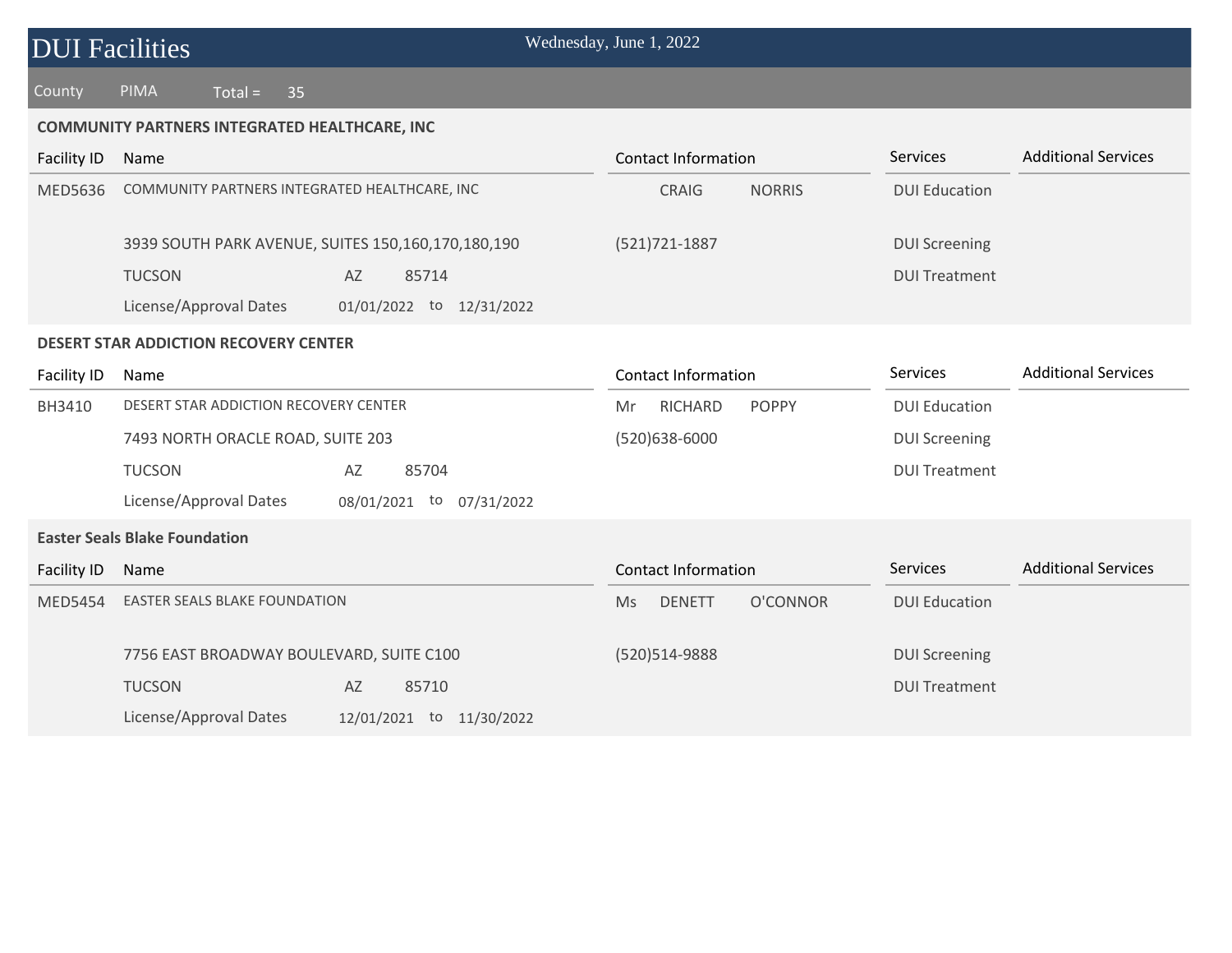| <b>DUI Facilities</b> |                                               |                          | Wednesday, June 1, 2022    |                 |                      |                            |
|-----------------------|-----------------------------------------------|--------------------------|----------------------------|-----------------|----------------------|----------------------------|
| County                | <b>PIMA</b><br>$Total =$<br>35                |                          |                            |                 |                      |                            |
| <b>ETANO CENTER</b>   |                                               |                          |                            |                 |                      |                            |
| Facility ID           | Name                                          |                          | <b>Contact Information</b> |                 | Services             | <b>Additional Services</b> |
| BH2574                | <b>ETANO CENTER</b>                           |                          | LARRY                      | <b>ONATE</b>    | <b>DUI Education</b> |                            |
|                       | 3956 EAST PIMA STREET                         |                          | (520) 325 - 3323           |                 | <b>DUI Screening</b> |                            |
|                       | <b>TUCSON</b>                                 | 85712<br>AZ              |                            |                 | <b>DUI Treatment</b> |                            |
|                       | License/Approval Dates                        | 09/01/2021 to 08/31/2022 |                            |                 |                      |                            |
| <b>FFC COUNSELING</b> |                                               |                          |                            |                 |                      |                            |
| <b>Facility ID</b>    | Name                                          |                          | <b>Contact Information</b> |                 | Services             | <b>Additional Services</b> |
| <b>DUI0068</b>        | <b>FFC COUNSELING</b>                         |                          |                            |                 | <b>DUI Education</b> |                            |
|                       | 444 E GLENN STREET                            |                          | (520)623-2201              |                 | <b>DUI Screening</b> |                            |
|                       | <b>TUCSON</b>                                 | AZ<br>85705              |                            |                 | <b>DUI Treatment</b> |                            |
|                       | License/Approval Dates                        | 04/01/2019 to 03/31/2020 |                            |                 |                      |                            |
|                       | FUERZA Y ESPERANZA COUNSELING SERVICES, L L C |                          |                            |                 |                      |                            |
| Facility ID           | Name                                          |                          | <b>Contact Information</b> |                 | Services             | <b>Additional Services</b> |
| BH1964                | FUERZA Y ESPERANZA COUNSELING SERVICES, L L C |                          | LINDA<br>Ms                | <b>THURSTON</b> | <b>DUI Education</b> |                            |
|                       | 6637-6639 SOUTH 12TH AVENUE                   |                          | (520)295-0999              |                 | <b>DUI Screening</b> |                            |
|                       | <b>TUCSON</b>                                 | AZ<br>85756              |                            |                 | <b>DUI Treatment</b> |                            |
|                       | License/Approval Dates                        | 08/01/2021 to 07/31/2022 |                            |                 |                      |                            |
|                       | <b>Haven's Outpatient Clinc, The</b>          |                          |                            |                 |                      |                            |
| <b>Facility ID</b>    | Name                                          |                          | <b>Contact Information</b> |                 | Services             | <b>Additional Services</b> |
| BH4668                | HAVEN'S OUTPATIENT CLINC, THE                 |                          | MARGARE HIGGINS<br>Τ       |                 | <b>DUI Education</b> |                            |
|                       | 2601 NORTH CAMPBELL AVENUE, SUITE 105         |                          | (520)623-4590              |                 | <b>DUI Screening</b> |                            |
|                       | <b>TUCSON</b>                                 | AZ<br>85719              |                            |                 | <b>DUI Treatment</b> |                            |
|                       | License/Approval Dates                        | 03/01/2022 to 02/28/2023 |                            |                 |                      |                            |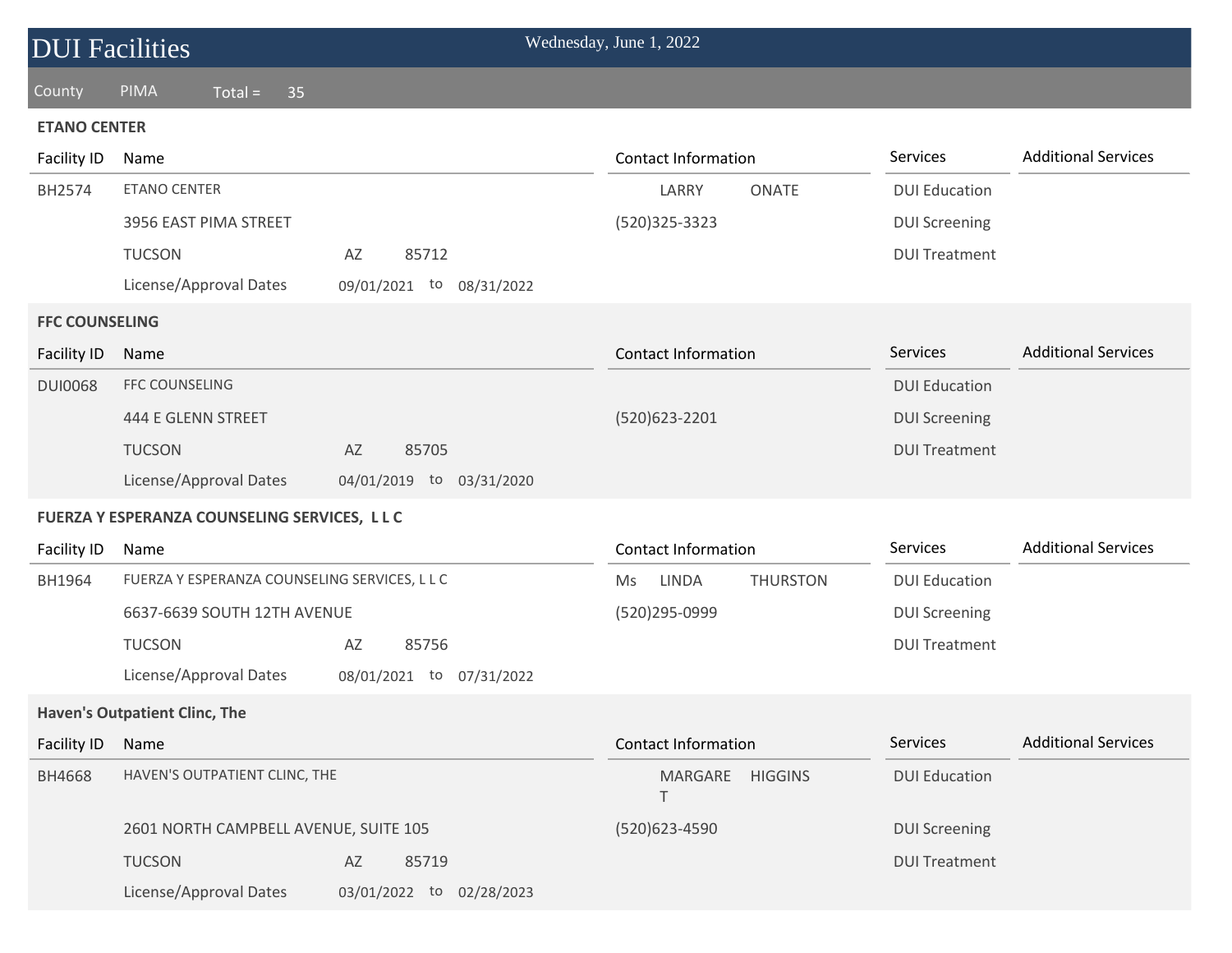| <b>DUI Facilities</b> |                                                                              | Wednesday, June 1, 2022               |                      |                            |
|-----------------------|------------------------------------------------------------------------------|---------------------------------------|----------------------|----------------------------|
| County                | <b>PIMA</b><br>$Total =$<br>35                                               |                                       |                      |                            |
|                       | LA FRONTERA CENTER, INC / SOUTH TUCSON / DR NELBA CHAVEZ CHILD FAMILY CENTER |                                       |                      |                            |
| Facility ID           | Name                                                                         | <b>Contact Information</b>            | Services             | <b>Additional Services</b> |
| <b>BH102</b>          | LA FRONTERA CENTER, INC / SOUTH TUCSON / DR NELBA                            | <b>DOUGLAS</b><br>LONG<br>Dr.         | <b>DUI Education</b> |                            |
|                       | 502 WEST 29TH STREET                                                         | (520)884-9920                         | <b>DUI Screening</b> |                            |
|                       | <b>TUCSON</b><br>85713<br>AZ                                                 |                                       | <b>DUI Treatment</b> |                            |
|                       | License/Approval Dates<br>05/01/2022 to 04/30/2023                           |                                       |                      |                            |
|                       | <b>MARANA COMMUNITY CORRECTIONAL TREATMENT FACILITY</b>                      |                                       |                      |                            |
| <b>Facility ID</b>    | Name                                                                         | <b>Contact Information</b>            | Services             | <b>Additional Services</b> |
| BH2700                | MARANA COMMUNITY CORRECTIONAL TREATMENT FACILITY                             | <b>STORMY</b><br><b>GENZMAN</b><br>Ms | <b>DUI Education</b> |                            |
|                       | 12610 WEST SILVERBELL ROAD                                                   | (520)616-4543                         |                      |                            |
|                       | <b>MARANA</b><br>AZ<br>85653                                                 |                                       | <b>DUI Treatment</b> |                            |
|                       | License/Approval Dates<br>12/01/2021 to 11/30/2022                           |                                       |                      |                            |
|                       | <b>Marana Health Center, Inc</b>                                             |                                       |                      |                            |
| <b>Facility ID</b>    | Name                                                                         | <b>Contact Information</b>            | Services             | <b>Additional Services</b> |
| BH5746                | MHC INTEGRATED CARE                                                          | <b>CLINTON</b><br><b>KUNTZ</b>        | <b>DUI Education</b> |                            |
|                       | 2325 NORTH WYATT DRIVE                                                       | (520)682-4111                         |                      |                            |
|                       | <b>TUCSON</b><br>85712<br>AZ                                                 |                                       |                      |                            |
|                       | License/Approval Dates<br>06/01/2022<br>to<br>05/31/2023                     |                                       |                      |                            |
| <b>MHC Healthcare</b> |                                                                              |                                       |                      |                            |
| Facility ID           | Name                                                                         | <b>Contact Information</b>            | Services             | <b>Additional Services</b> |
| MED5108               | MHC HEALTHCARE                                                               | <b>KUNTZ</b><br><b>CLINTON</b>        | <b>DUI Education</b> |                            |
|                       | 13395 NORTH MARANA MAIN STREET, BUILDING B                                   | (520)682-1091                         | <b>DUI Screening</b> |                            |
|                       | <b>MARANA</b><br>AZ<br>85653                                                 |                                       | <b>DUI Treatment</b> |                            |
|                       | License/Approval Dates<br>04/01/2022 to 03/31/2023                           |                                       |                      |                            |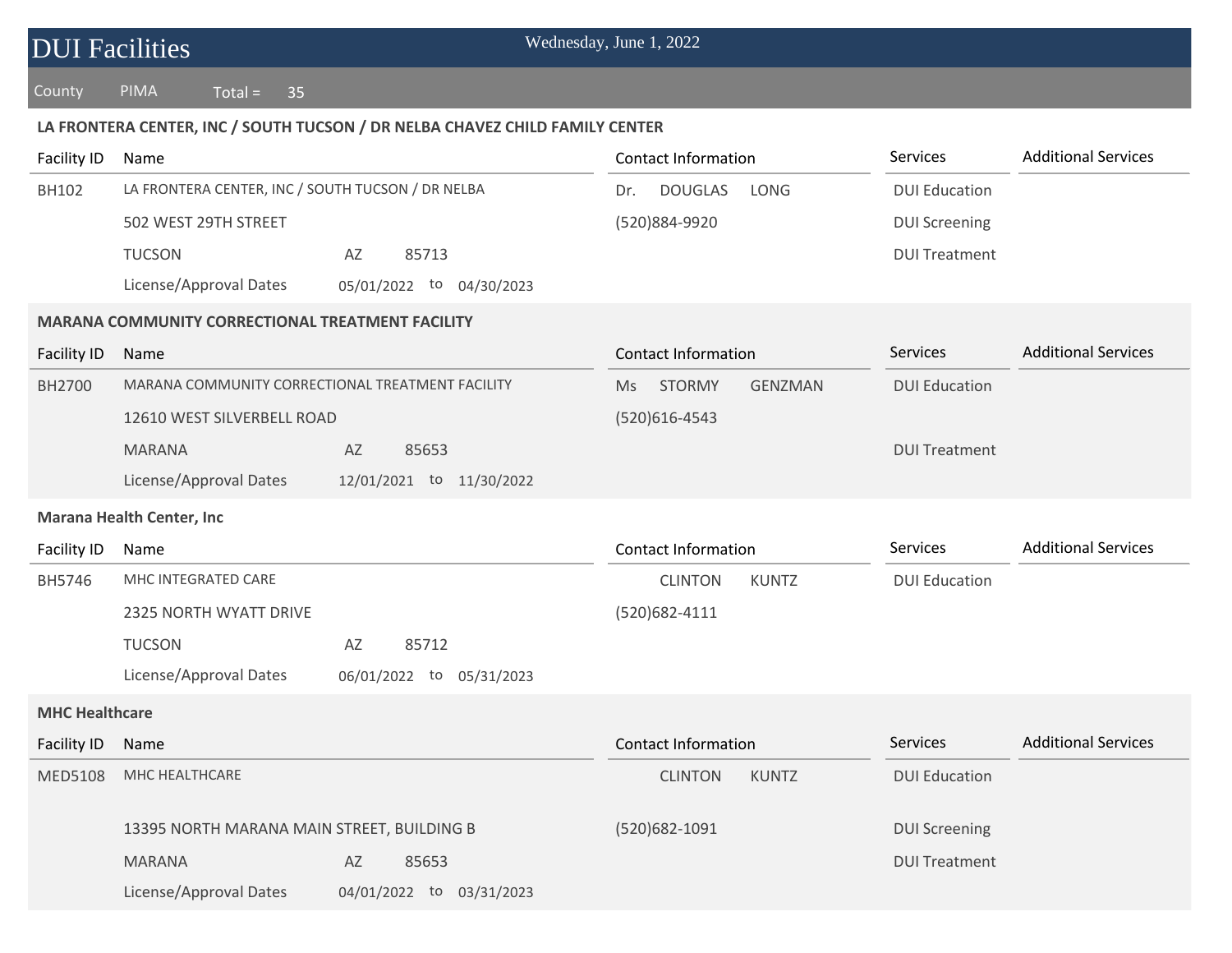| <b>DUI Facilities</b>       |                                                    | Wednesday, June 1, 2022                |                                               |
|-----------------------------|----------------------------------------------------|----------------------------------------|-----------------------------------------------|
| County                      | <b>PIMA</b><br>$Total =$<br>35                     |                                        |                                               |
| <b>New Life</b>             |                                                    |                                        |                                               |
| Facility ID                 | Name                                               | <b>Contact Information</b>             | Services<br><b>Additional Services</b>        |
| BH3779                      | <b>NEW LIFE</b>                                    | <b>DOUGLAS</b><br>LONG                 | <b>DUI Education</b>                          |
|                             | 1082 EAST AJO, SUITE 100                           | (520)741-3120                          | <b>DUI Screening</b>                          |
|                             | <b>TUCSON</b><br>AZ<br>85713                       |                                        | <b>DUI Treatment</b>                          |
|                             | License/Approval Dates<br>12/01/2021 to 11/30/2022 |                                        |                                               |
| <b>Next Step Counseling</b> |                                                    |                                        |                                               |
| <b>Facility ID</b>          | Name                                               | <b>Contact Information</b>             | <b>Additional Services</b><br><b>Services</b> |
| <b>BH5430</b>               | <b>NEXT STEP COUNSELING</b>                        | LAURA<br><b>NEELY</b><br>Ms            | <b>DUI Education</b>                          |
|                             | 2302 EAST SPEEDWAY BOULEVARD, SUITE 208            | (520) 747-0405                         | <b>DUI Screening</b>                          |
|                             | <b>TUCSON</b><br>AZ<br>85719                       |                                        | <b>DUI Treatment</b>                          |
|                             | License/Approval Dates<br>04/01/2022 to 03/31/2023 |                                        |                                               |
|                             | <b>OLD PUEBLO COMMUNITY SERVICES</b>               |                                        |                                               |
| <b>Facility ID</b>          | Name                                               | <b>Contact Information</b>             | <b>Additional Services</b><br>Services        |
| BH3664                      | OLD PUEBLO COMMUNITY SERVICES                      | <b>THOMAS</b><br><b>LITWICKI</b><br>Mr | <b>DUI Education</b>                          |
|                             | 4501 EAST 5TH STREET, SUITE 1                      | (520)546-0122                          | <b>DUI Screening</b>                          |
|                             | <b>TUCSON</b><br>AZ<br>85711                       |                                        | <b>DUI Treatment</b>                          |
|                             | License/Approval Dates<br>09/01/2021 to 08/31/2022 |                                        |                                               |
|                             | PEOPLE'S HEALTH CARE CONNECTION, LLC               |                                        |                                               |
| <b>Facility ID</b>          | Name                                               | <b>Contact Information</b>             | <b>Additional Services</b><br>Services        |
| BH3239                      | PEOPLE'S HEALTH CARE CONNECTION, LLC               | AISHA<br><b>JAKACHIRA</b><br>Ms        | <b>DUI Education</b>                          |
|                             | 3055 NORTH 1ST AVENUE                              | (520)326-8953                          | <b>DUI Screening</b>                          |
|                             | <b>TUCSON</b><br>85719<br>AZ                       |                                        | <b>DUI Treatment</b>                          |
|                             | License/Approval Dates<br>04/01/2022 to 03/31/2023 |                                        |                                               |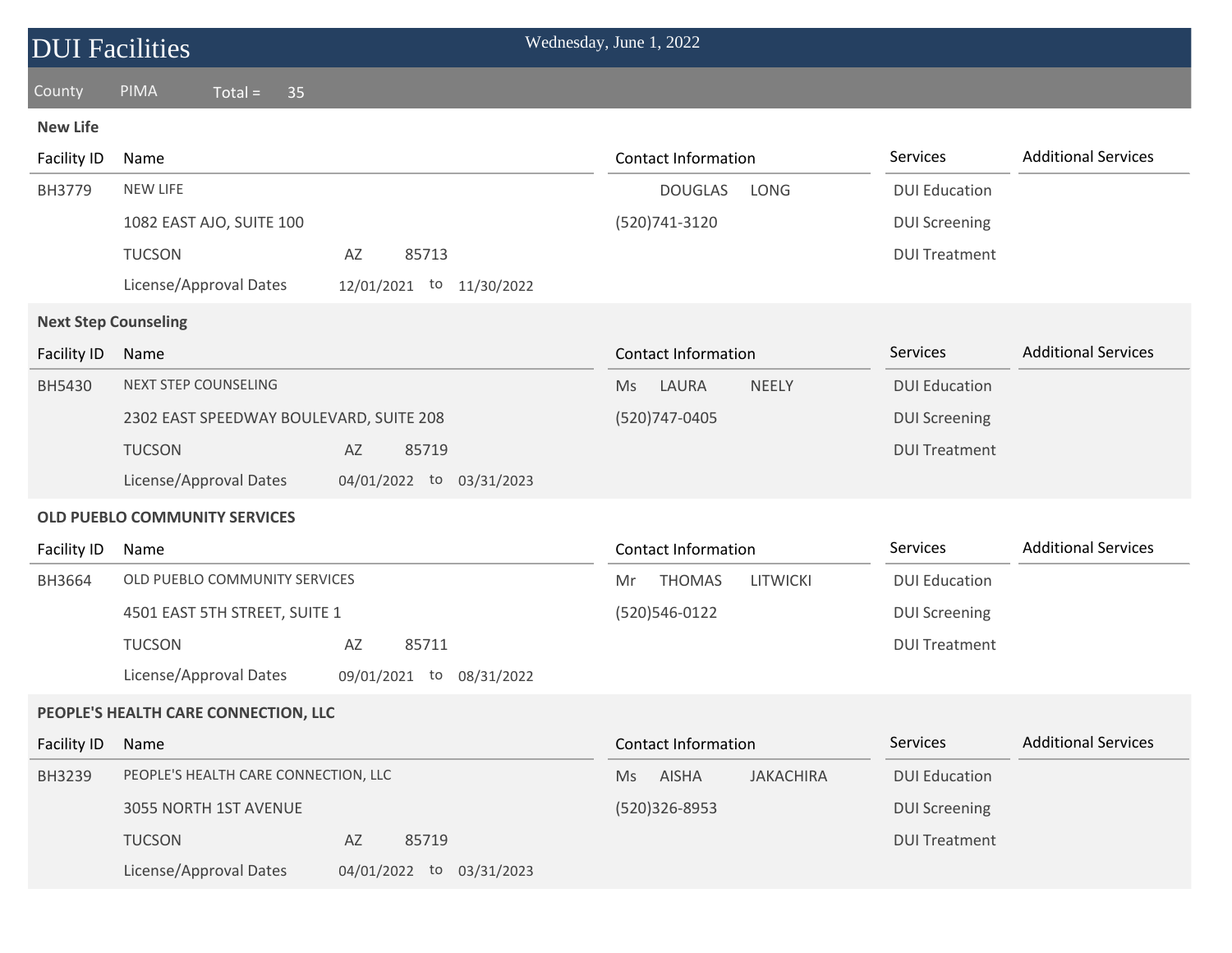| <b>DUI Facilities</b>       |                                   |                                | Wednesday, June 1, 2022              |                      |                            |
|-----------------------------|-----------------------------------|--------------------------------|--------------------------------------|----------------------|----------------------------|
| County                      | PIMA<br>$Total =$<br>35           |                                |                                      |                      |                            |
|                             | PERCEPTION COUNSELING, LLC        |                                |                                      |                      |                            |
| Facility ID                 | Name                              |                                | <b>Contact Information</b>           | Services             | <b>Additional Services</b> |
| BH3643                      | PERCEPTION COUNSELING, LLC        |                                | <b>DEBRA</b><br><b>LOWTHER</b><br>Ms | <b>DUI Education</b> |                            |
|                             | <b>36 WEST FRANKLIN STREET</b>    |                                | (520)300-0176                        | <b>DUI Screening</b> |                            |
|                             | <b>TUCSON</b>                     | AZ<br>85701                    |                                      | <b>DUI Treatment</b> |                            |
|                             | License/Approval Dates            | 07/01/2021 to 06/30/2022       |                                      |                      |                            |
| <b>PPEP Integrated Care</b> |                                   |                                |                                      |                      |                            |
| Facility ID                 | Name                              |                                | <b>Contact Information</b>           | <b>Services</b>      | <b>Additional Services</b> |
| <b>BH2352</b>               | PPEP INTEGRATED CARE              |                                | <b>JOHN</b><br><b>ARNOLD</b>         | <b>DUI Education</b> |                            |
|                             | 901 EAST 46TH STREET              |                                | (520) 792-5704                       | <b>DUI Screening</b> |                            |
|                             | <b>TUCSON</b>                     | AZ<br>85713                    |                                      | <b>DUI Treatment</b> |                            |
|                             | License/Approval Dates            | 09/01/2021 to<br>08/31/2022    |                                      |                      |                            |
|                             | <b>Real Life Therapy Services</b> |                                |                                      |                      |                            |
| <b>Facility ID</b>          | Name                              |                                | <b>Contact Information</b>           | Services             | <b>Additional Services</b> |
| <b>DUI0043</b>              | REAL LIFE THERAPY SERVICES        |                                |                                      | <b>DUI Education</b> |                            |
|                             | 1495 NORTH STONE AVENUE SUITE 302 |                                | (520)603-7877                        | <b>DUI Screening</b> |                            |
|                             | <b>TUCSON</b>                     | AZ<br>85705                    |                                      | <b>DUI Treatment</b> |                            |
|                             | License/Approval Dates            | 06/01/2019<br>05/31/2020<br>to |                                      |                      |                            |
|                             | <b>Real Life Therapy Services</b> |                                |                                      |                      |                            |
| <b>Facility ID</b>          | Name                              |                                | <b>Contact Information</b>           | Services             | <b>Additional Services</b> |
| <b>DUI0090</b>              | REAL LIFE THERAPY SERVICES        |                                |                                      | <b>DUI Education</b> |                            |
|                             | 8919 EAST GOLFLINKS ROAD          |                                | (520)603-7877                        | <b>DUI Screening</b> |                            |
|                             | <b>TUCSON</b>                     | AZ<br>85730                    |                                      | <b>DUI Treatment</b> |                            |
|                             | License/Approval Dates            | 06/03/2019 to 05/31/2020       |                                      |                      |                            |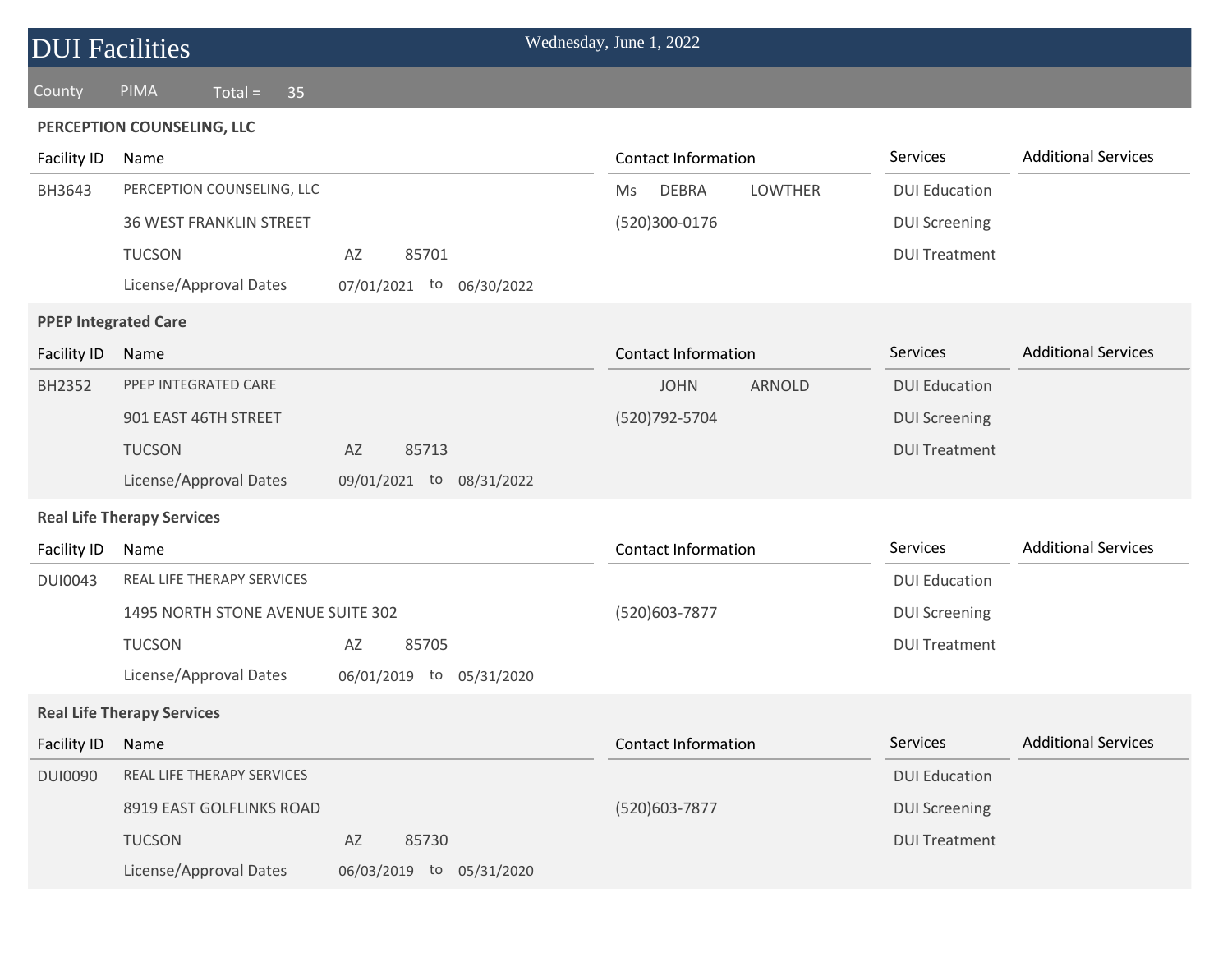| <b>DUI Facilities</b>            |                                                    | Wednesday, June 1, 2022           |                      |                            |  |  |  |
|----------------------------------|----------------------------------------------------|-----------------------------------|----------------------|----------------------------|--|--|--|
| County                           | <b>PIMA</b><br>$Total =$<br>35                     |                                   |                      |                            |  |  |  |
| REFLECTION FAMILY SERVICES, INC. |                                                    |                                   |                      |                            |  |  |  |
| Facility ID                      | Name                                               | <b>Contact Information</b>        | Services             | <b>Additional Services</b> |  |  |  |
| BH1076                           | REFLECTION FAMILY SERVICES, INC.                   | Mrs TERRY<br>STOE-BEDOYA          | <b>DUI Education</b> | Title 19                   |  |  |  |
|                                  | 2530 EAST BROADWAY BOULEVARD, SUITE A              | (520)795-0981                     | <b>DUI Screening</b> |                            |  |  |  |
|                                  | <b>TUCSON</b><br>AZ<br>85716                       |                                   | <b>DUI Treatment</b> |                            |  |  |  |
|                                  | License/Approval Dates<br>02/01/2022 to 01/31/2023 |                                   |                      |                            |  |  |  |
|                                  | <b>Royal Health Group Llc</b>                      |                                   |                      |                            |  |  |  |
| Facility ID                      | Name                                               | <b>Contact Information</b>        | <b>Services</b>      | <b>Additional Services</b> |  |  |  |
| BH7520                           | ROYAL HEALTH GROUP LLC                             | <b>NSAGANE</b><br><b>BARISUKA</b> |                      |                            |  |  |  |
|                                  | 5232 EAST PIMA STREET SUITE D                      | (480) 685-1147                    |                      |                            |  |  |  |
|                                  | <b>TUCSON</b><br>AZ<br>85712                       |                                   | <b>DUI Treatment</b> |                            |  |  |  |
|                                  | License/Approval Dates<br>04/19/2022 to 03/31/2023 |                                   |                      |                            |  |  |  |
|                                  | <b>SAGE COUNSELING, INC</b>                        |                                   |                      |                            |  |  |  |
| Facility ID                      | Name                                               | <b>Contact Information</b>        | Services             | <b>Additional Services</b> |  |  |  |
| BH4260                           | SAGE COUNSELING, INC                               | <b>MICHAEL</b><br>PEUGNET         | <b>DUI Education</b> |                            |  |  |  |
|                                  | 1132 EAST BROADWAY BOULEVARD                       | (480) 649-3352                    | <b>DUI Screening</b> |                            |  |  |  |
|                                  | <b>TUCSON</b><br>85719<br>AZ                       |                                   | <b>DUI Treatment</b> |                            |  |  |  |
|                                  | License/Approval Dates<br>04/01/2022 to 03/31/2023 |                                   |                      |                            |  |  |  |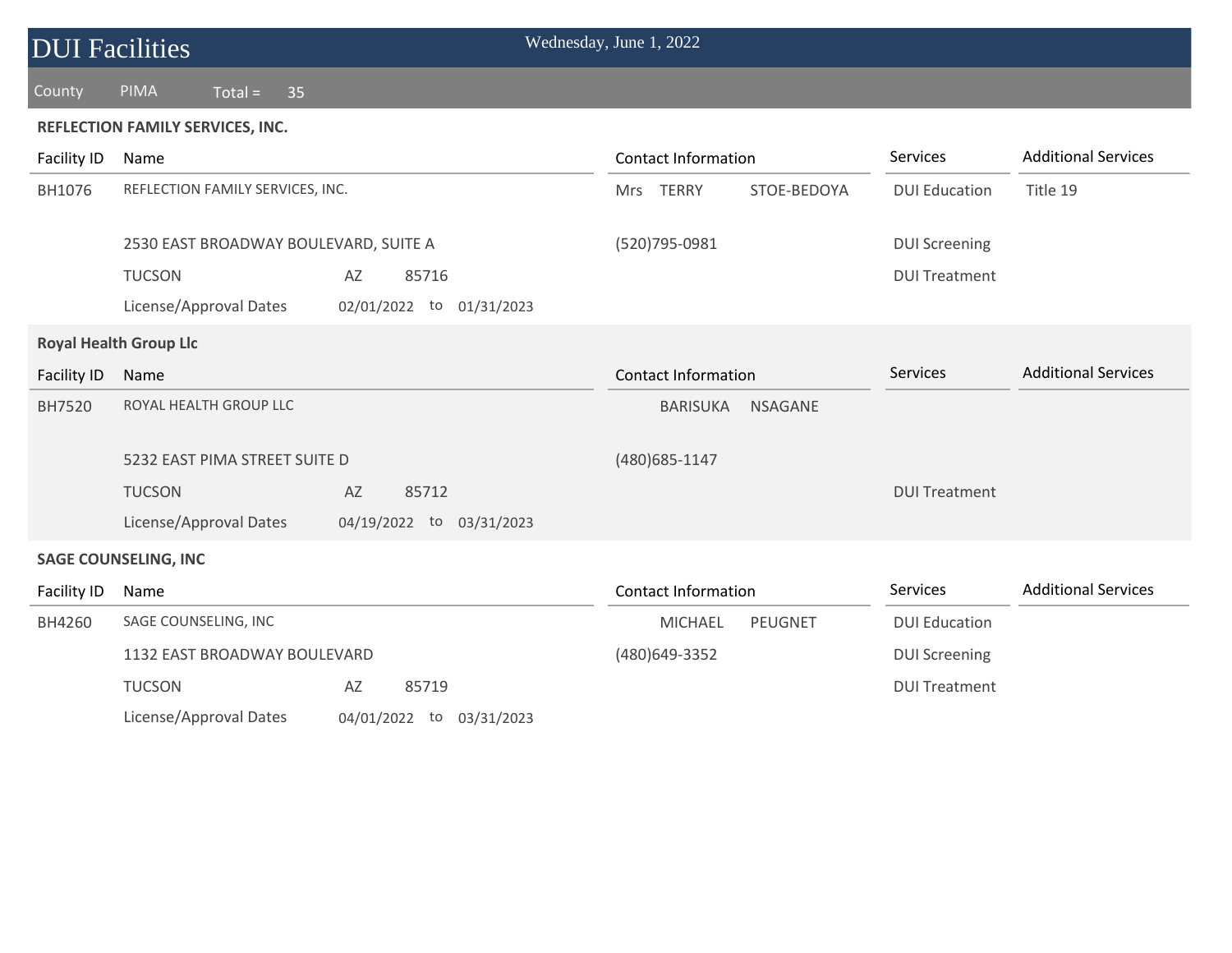| <b>DUI Facilities</b>       |                                       |                          | Wednesday, June 1, 2022                         |                      |                            |  |
|-----------------------------|---------------------------------------|--------------------------|-------------------------------------------------|----------------------|----------------------------|--|
| County                      | PIMA<br>$Total =$<br>35               |                          |                                                 |                      |                            |  |
| <b>Sonoran Serenity Inc</b> |                                       |                          |                                                 |                      |                            |  |
| Facility ID                 | Name                                  |                          | <b>Contact Information</b>                      | Services             | <b>Additional Services</b> |  |
| BH6924                      | SONORAN SERENITY INC                  |                          | <b>TAYLOR</b><br><b>BERNARD</b><br><b>DAMON</b> | <b>DUI Education</b> |                            |  |
|                             | 3333 NORTH CAMPBELL AVENUE SUITE 5    |                          | (520)327-0470                                   | <b>DUI Screening</b> |                            |  |
|                             | <b>TUCSON</b>                         | AZ<br>85719              |                                                 | <b>DUI Treatment</b> |                            |  |
|                             | License/Approval Dates                | 08/31/2021 to 07/31/2022 |                                                 |                      |                            |  |
| TURN YOUR LIFE AROUND, INC. |                                       |                          |                                                 |                      |                            |  |
| <b>Facility ID</b>          | Name                                  |                          | <b>Contact Information</b>                      | Services             | <b>Additional Services</b> |  |
| BH3085                      | TURN YOUR LIFE AROUND, INC.           |                          | CHERYL<br><b>HOLLAND</b><br>Ms.                 | <b>DUI Education</b> |                            |  |
|                             | 4009 NORTH FLOWING WELLS              |                          | (520)887-2643                                   | <b>DUI Screening</b> |                            |  |
|                             | <b>TUCSON</b>                         | AZ<br>85705              |                                                 | <b>DUI Treatment</b> |                            |  |
|                             | License/Approval Dates                | 03/31/2022 to 02/28/2023 |                                                 |                      |                            |  |
| County                      | <b>PINAL</b><br>$Total =$<br>14       |                          |                                                 |                      |                            |  |
|                             | <b>Ami Behavioral Health Services</b> |                          |                                                 |                      |                            |  |
| Facility ID                 | Name                                  |                          | <b>Contact Information</b>                      | Services             | <b>Additional Services</b> |  |
| BH5702                      | AMI BEHAVIORAL HEALTH SERVICES        |                          | LINDA<br><b>LAMMERS</b><br><b>Ms</b>            | <b>DUI Education</b> |                            |  |
|                             | 620 EAST AMERICAN AVENUE, SUITE B     |                          | (520)887-7079                                   | <b>DUI Screening</b> |                            |  |
|                             | ORACLE                                | 85623<br>AZ              |                                                 | <b>DUI Treatment</b> |                            |  |
|                             | License/Approval Dates                | 05/01/2022 to 04/30/2023 |                                                 |                      |                            |  |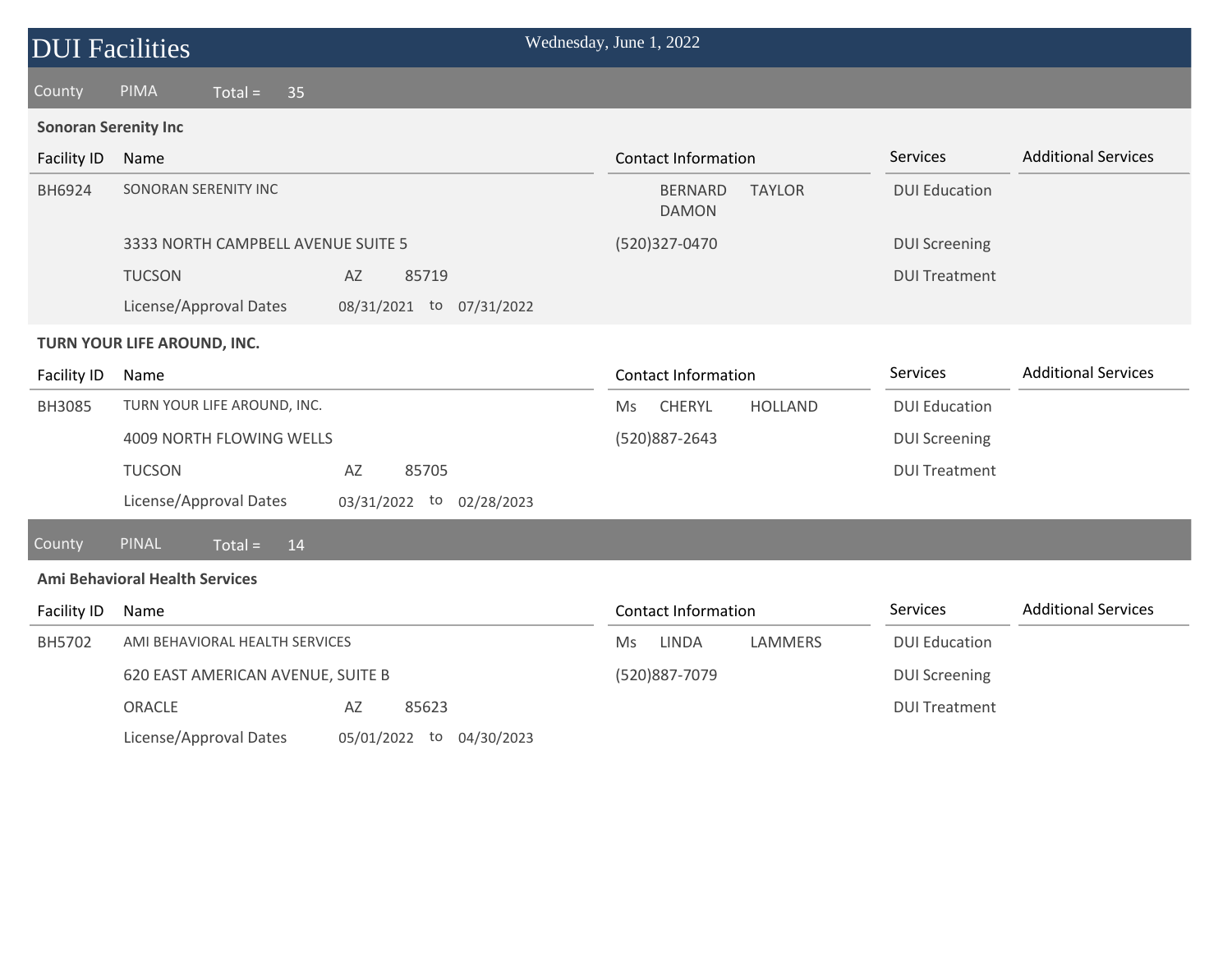| <b>DUI Facilities</b>            |                                                      | Wednesday, June 1, 2022  |                            |                |                      |                            |
|----------------------------------|------------------------------------------------------|--------------------------|----------------------------|----------------|----------------------|----------------------------|
| County                           | <b>PINAL</b><br>$Total =$<br>14                      |                          |                            |                |                      |                            |
|                                  | <b>APACHE JUNCTION - WGA</b>                         |                          |                            |                |                      |                            |
| Facility ID                      | Name                                                 |                          | <b>Contact Information</b> |                | Services             | <b>Additional Services</b> |
| <b>BH5850</b>                    | APACHE JUNCTION - WGA                                |                          | <b>ROBERT</b><br>Mr.       | CANDELARIA     | <b>DUI Education</b> |                            |
|                                  | 2114 WEST APACHE TRAIL, SUITE 7 AND 12               |                          | (928) 289-6789             |                | <b>DUI Screening</b> |                            |
|                                  | <b>APACHE JUNCTION</b><br>AZ                         | 85120                    |                            |                | <b>DUI Treatment</b> |                            |
|                                  | License/Approval Dates                               | 07/01/2021 to 06/30/2022 |                            |                |                      |                            |
| <b>Collier Counseling Center</b> |                                                      |                          |                            |                |                      |                            |
| Facility ID                      | Name                                                 |                          | <b>Contact Information</b> |                | Services             | <b>Additional Services</b> |
| BH6146                           | <b>COLLIER COUNSELING CENTER</b>                     |                          | <b>ANNETTE</b>             | <b>COLLIER</b> | <b>DUI Education</b> |                            |
|                                  | 1927 NORTH TREKELL ROAD, SUITE D                     |                          | (520)876-9714              |                | <b>DUI Screening</b> |                            |
|                                  | <b>CASA GRANDE</b><br>AZ                             | 85122                    |                            |                | <b>DUI Treatment</b> |                            |
|                                  | License/Approval Dates                               | 04/01/2022 to 03/31/2023 |                            |                |                      |                            |
|                                  | <b>Community Health Associates - Casa Grande Tip</b> |                          |                            |                |                      |                            |
| Facility ID                      | Name                                                 |                          | <b>Contact Information</b> |                | Services             | <b>Additional Services</b> |
| BH5794                           | COMMUNITY HEALTH ASSOCIATES - CASA GRANDE TIP        |                          | <b>DAVID</b><br>Mr.        | <b>WAPLES</b>  | <b>DUI Education</b> |                            |
|                                  | 1667 NORTH TREKELL ROAD, SUITE 101-102               |                          | (520)988-0811              |                | <b>DUI Screening</b> |                            |
|                                  | <b>CASA GRANDE</b><br>AZ                             | 85122                    |                            |                | <b>DUI Treatment</b> |                            |
|                                  | License/Approval Dates                               | 07/01/2022 to 06/30/2023 |                            |                |                      |                            |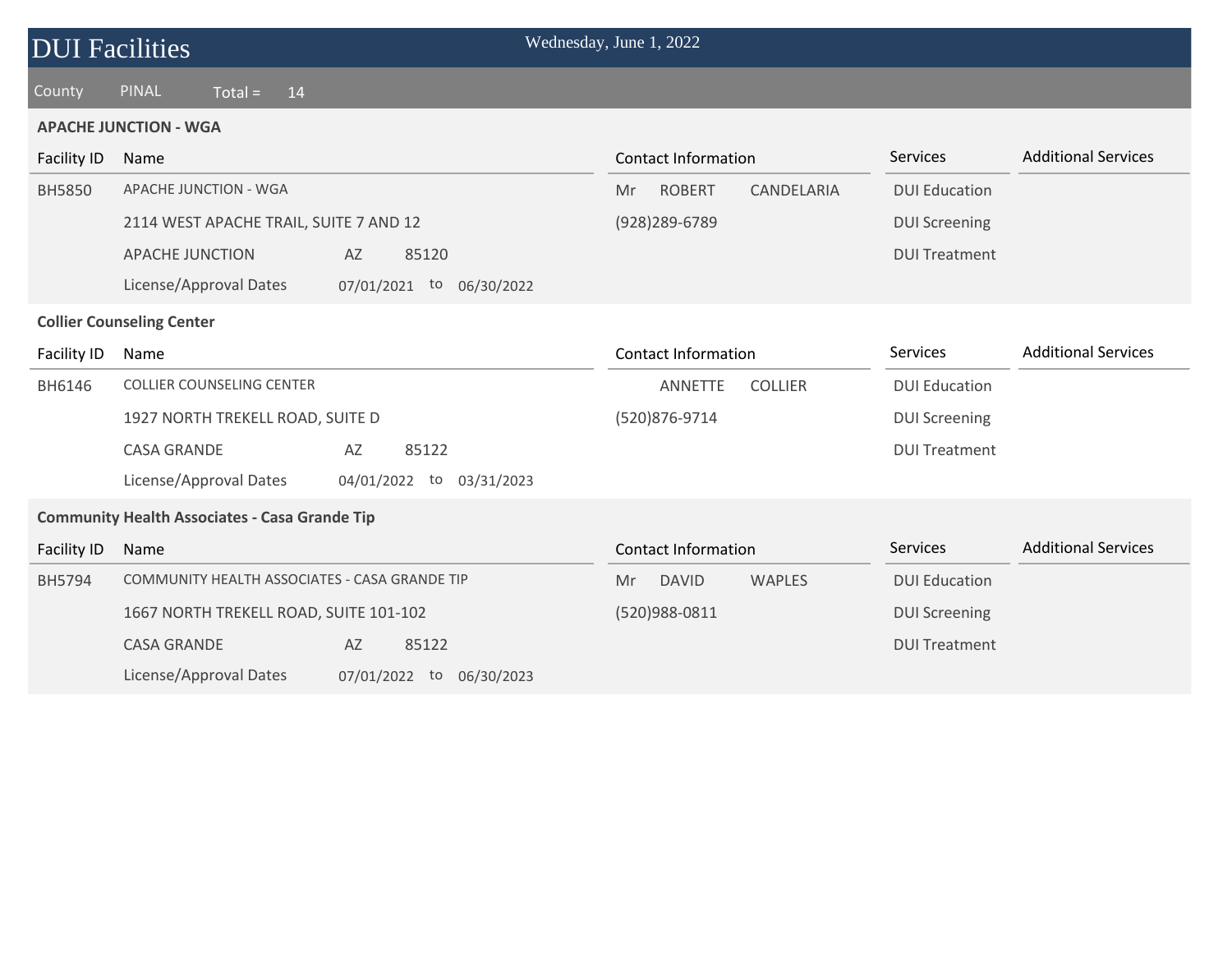| <b>DUI Facilities</b> |                                                    | Wednesday, June 1, 2022    |                                                        |                            |
|-----------------------|----------------------------------------------------|----------------------------|--------------------------------------------------------|----------------------------|
| County                | PINAL<br>$Total =$<br>14                           |                            |                                                        |                            |
|                       | Horizon Health And Wellness, Inc                   |                            |                                                        |                            |
| Facility ID           | Name                                               | <b>Contact Information</b> | Services                                               | <b>Additional Services</b> |
| BH2460                | HORIZON HEALTH AND WELLNESS, INC                   | LAURA<br>LARSON-           | <b>DUI Education</b><br>HUFFAKER CEO                   |                            |
|                       | 210 EAST COTTONWOOD LANE                           | (480) 474-5574             | <b>DUI Screening</b>                                   |                            |
|                       | <b>CASA GRANDE</b><br>AZ<br>85122                  |                            |                                                        |                            |
|                       | License/Approval Dates<br>10/01/2021 to 09/30/2022 |                            |                                                        |                            |
|                       | Horizon Health And Wellness, Inc.                  |                            |                                                        |                            |
| <b>Facility ID</b>    | Name                                               | <b>Contact Information</b> | Services                                               | <b>Additional Services</b> |
| BH1839                | HORIZON HEALTH AND WELLNESS, INC.                  | LAURA                      | LARSON-<br><b>DUI Education</b><br><b>HUFFAKER CEO</b> |                            |
|                       | 980 EAST MOUNT LEMMON ROAD                         | (480) 474-5571             | <b>DUI Screening</b>                                   |                            |
|                       | ORACLE<br>AZ<br>85623                              |                            | <b>DUI Treatment</b>                                   |                            |
|                       | License/Approval Dates<br>11/01/2021 to 10/31/2022 |                            |                                                        |                            |
|                       | Horizon Health And Wellness, Inc.                  |                            |                                                        |                            |
| Facility ID           | Name                                               | <b>Contact Information</b> | Services                                               | <b>Additional Services</b> |
| <b>BH3828</b>         | HORIZON HEALTH AND WELLNESS, INC.                  | LARSON-<br>LAURA           | <b>DUI Education</b><br><b>HUFFAKER</b>                |                            |
|                       | <b>625 NORTH PLAZA DRIVE</b>                       | (480)983-0065              | <b>DUI Screening</b>                                   |                            |
|                       | AZ<br><b>APACHE JUNCTION</b><br>85120              |                            | <b>DUI Treatment</b>                                   |                            |
|                       | License/Approval Dates<br>03/01/2022 to 02/28/2023 |                            |                                                        |                            |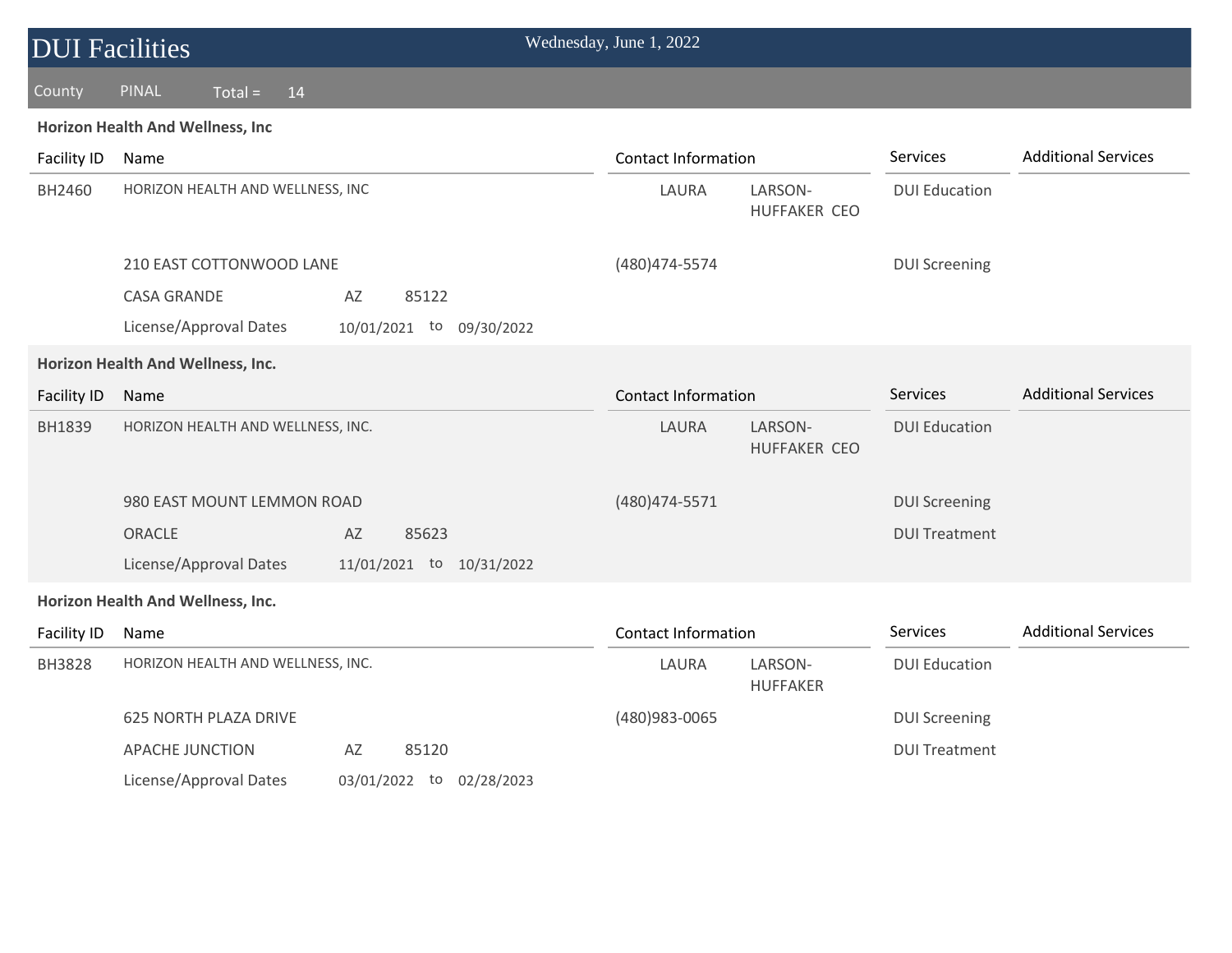| <b>DUI Facilities</b>                    |                                                       | Wednesday, June 1, 2022               |                      |                            |  |  |  |
|------------------------------------------|-------------------------------------------------------|---------------------------------------|----------------------|----------------------------|--|--|--|
| County                                   | <b>PINAL</b><br>$Total =$<br>14                       |                                       |                      |                            |  |  |  |
| <b>Imani Wellness</b>                    |                                                       |                                       |                      |                            |  |  |  |
| <b>Facility ID</b>                       | Name                                                  | <b>Contact Information</b>            | Services             | <b>Additional Services</b> |  |  |  |
| <b>BH6766</b>                            | <b>IMANI WELLNESS</b>                                 | <b>NICOLE</b><br><b>HARTLEY</b>       | <b>DUI Education</b> |                            |  |  |  |
|                                          | <b>250 WEST PINKLEY AVENUE</b>                        | (515)419-5096                         | <b>DUI Screening</b> |                            |  |  |  |
|                                          | <b>COOLIDGE</b><br>85128<br>AZ                        |                                       | <b>DUI Treatment</b> |                            |  |  |  |
|                                          | License/Approval Dates<br>04/01/2022 to 03/31/2023    |                                       |                      |                            |  |  |  |
| MARICOPA BEHAVIORAL HEALTH SERVICES, LLC |                                                       |                                       |                      |                            |  |  |  |
| Facility ID                              | Name                                                  | <b>Contact Information</b>            | Services             | <b>Additional Services</b> |  |  |  |
| <b>DUI0032</b>                           | MARICOPA BEHAVIORAL HEALTH SERVICES, LLC              |                                       | <b>DUI Education</b> |                            |  |  |  |
|                                          | 21300 N JOHN WAYNE PARKWAY #103                       | (480) 524 - 2699                      | <b>DUI Screening</b> |                            |  |  |  |
|                                          | <b>MARICOPA</b><br>AZ<br>85139                        |                                       | <b>DUI Treatment</b> |                            |  |  |  |
|                                          | License/Approval Dates<br>08/01/2021 to 07/31/2022    |                                       |                      |                            |  |  |  |
|                                          | <b>Omega Cousneling and Education Services, Inc.</b>  |                                       |                      |                            |  |  |  |
| <b>Facility ID</b>                       | Name                                                  | <b>Contact Information</b>            | Services             | <b>Additional Services</b> |  |  |  |
| <b>DUI0088</b>                           | OMEGA COUSNELING AND EDUCATION SERVICES, INC          |                                       | <b>DUI Education</b> |                            |  |  |  |
|                                          | 2288 SOUTH IDAHO ROAD, #4                             | (602)495-9306                         | <b>DUI Screening</b> |                            |  |  |  |
|                                          | <b>APACHE JUNCTION</b><br>AZ<br>85119                 |                                       | <b>DUI Treatment</b> |                            |  |  |  |
|                                          | License/Approval Dates<br>03/27/2019 to 04/01/2020    |                                       |                      |                            |  |  |  |
|                                          | PATHWAY COUNSELING, LLC                               |                                       |                      |                            |  |  |  |
| <b>Facility ID</b>                       | Name                                                  | <b>Contact Information</b>            | Services             | <b>Additional Services</b> |  |  |  |
| BH4360                                   | PATHWAY COUNSELING, LLC                               | <b>EDWIN</b><br><b>MCINTOSH</b><br>Mr | <b>DUI Education</b> |                            |  |  |  |
|                                          | 564 NORTH IDAHO ROAD, SUITE 10 B                      | (480) 235-6680                        | <b>DUI Screening</b> |                            |  |  |  |
|                                          | APACHE JUNCTION<br>AZ<br>85119                        |                                       | <b>DUI Treatment</b> |                            |  |  |  |
|                                          | License/Approval Dates<br>11/01/2021 to<br>10/31/2022 |                                       |                      |                            |  |  |  |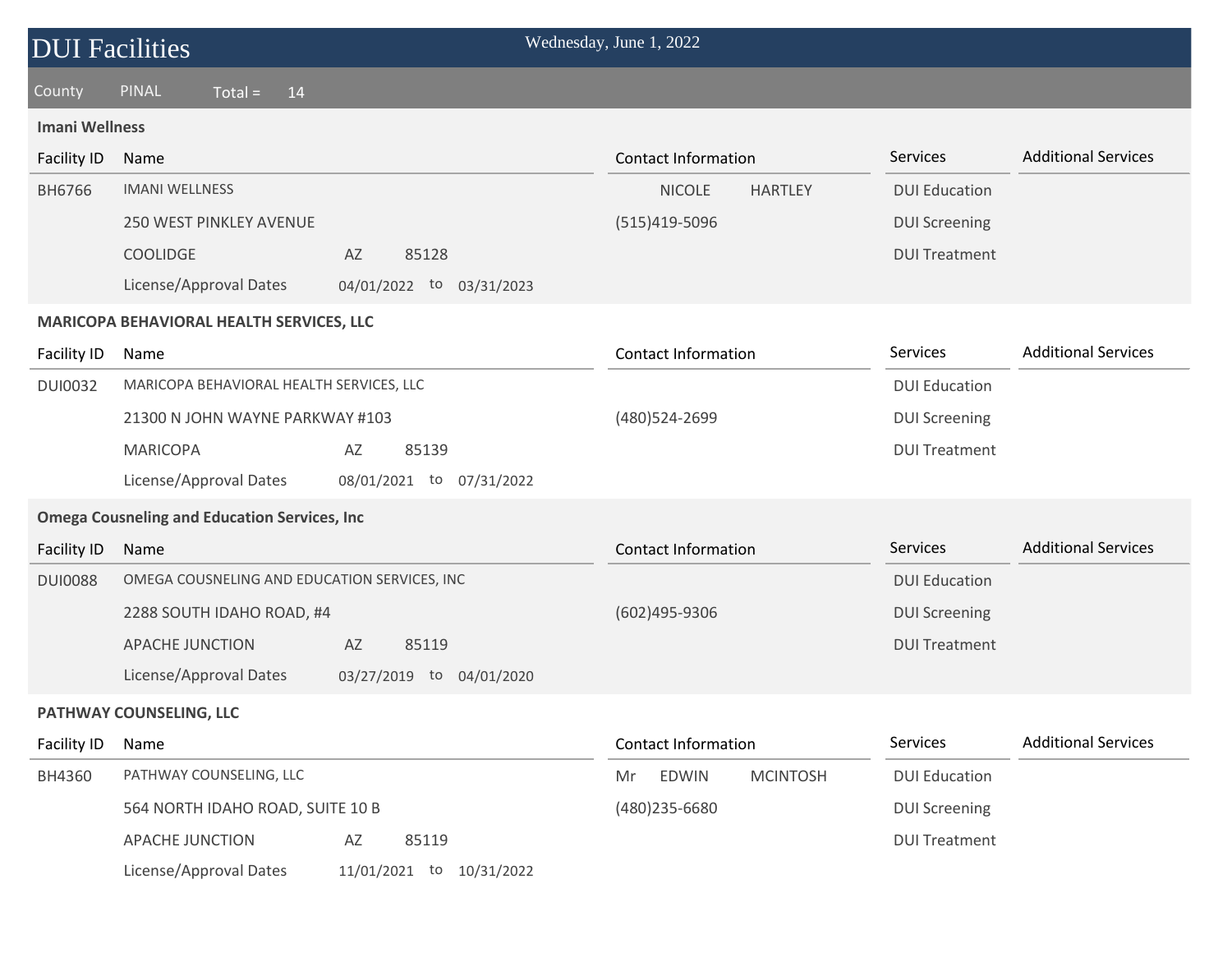| <b>DUI Facilities</b>        |                                                   |                          | Wednesday, June 1, 2022          |                      |                            |  |
|------------------------------|---------------------------------------------------|--------------------------|----------------------------------|----------------------|----------------------------|--|
| County                       | <b>PINAL</b><br>$\overline{\text{Total}}$ =<br>14 |                          |                                  |                      |                            |  |
|                              | <b>PINAL HISPANIC COUNCIL</b>                     |                          |                                  |                      |                            |  |
| <b>Facility ID</b>           | Name                                              |                          | <b>Contact Information</b>       | Services             | <b>Additional Services</b> |  |
| <b>BH889</b>                 | PINAL HISPANIC COUNCIL                            |                          | <b>RALPH</b><br>VARELA<br>Mr     | <b>DUI Education</b> |                            |  |
|                              | 556 SOUTH ARIZONA BOULEVARD                       |                          | (520) 721-1887                   | <b>DUI Screening</b> |                            |  |
|                              | <b>COOLIDGE</b>                                   | AZ<br>85128              |                                  | <b>DUI Treatment</b> |                            |  |
|                              | License/Approval Dates                            | 03/01/2022 to 02/28/2023 |                                  |                      |                            |  |
|                              | <b>PINAL HISPANIC COUNCIL</b>                     |                          |                                  |                      |                            |  |
| Facility ID                  | Name                                              |                          | <b>Contact Information</b>       | Services             | <b>Additional Services</b> |  |
| BH3952                       | PINAL HISPANIC COUNCIL                            |                          | VARELA<br><b>RALPH</b><br>Mr     | <b>DUI Education</b> |                            |  |
|                              | 107 EAST 4TH STREET                               |                          | (520)466-7765                    | <b>DUI Screening</b> |                            |  |
|                              | <b>ELOY</b>                                       | 85131<br>AZ              |                                  | <b>DUI Treatment</b> |                            |  |
|                              | License/Approval Dates                            | 10/01/2021 to 09/30/2022 |                                  |                      |                            |  |
| <b>Sage Counseling, Inc.</b> |                                                   |                          |                                  |                      |                            |  |
| <b>Facility ID</b>           | Name                                              |                          | <b>Contact Information</b>       | Services             | <b>Additional Services</b> |  |
| BH4655                       | SAGE COUNSELING, INC.                             |                          | <b>PEUGNET</b><br><b>MICHAEL</b> | <b>DUI Education</b> |                            |  |
|                              | 111 WEST 1ST STREET                               |                          | (480) 649-3352                   | <b>DUI Screening</b> |                            |  |
|                              | <b>CASA GRANDE</b>                                | AZ<br>85122              |                                  | <b>DUI Treatment</b> |                            |  |
|                              | License/Approval Dates                            | 06/01/2022 to 05/31/2023 |                                  |                      |                            |  |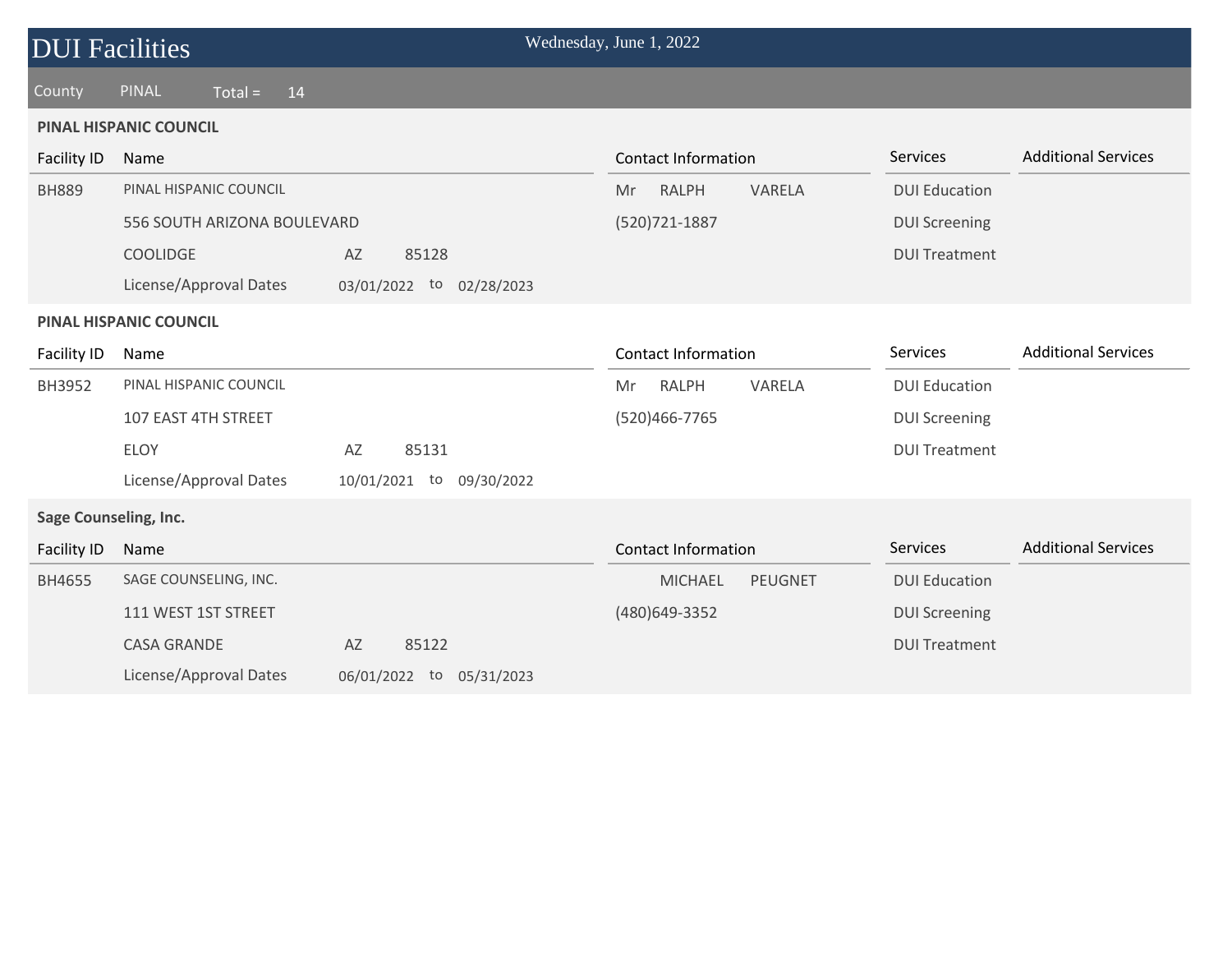### **DUI Facilities** Wednesday, June 1, 2022

#### County SANTA CR Total = 4

#### **ALLIANCE COUNSELING CENTER LLC.**

| <b>Facility ID</b> | Name                                                              | <b>Contact Information</b>       | Services             | <b>Additional Services</b> |  |  |  |
|--------------------|-------------------------------------------------------------------|----------------------------------|----------------------|----------------------------|--|--|--|
| <b>DUI0027</b>     | ALLIANCE COUNSELING CENTER LLC                                    |                                  | <b>DUI Education</b> |                            |  |  |  |
|                    | 1790 NORTH MASTICK WAY SUITE A                                    | (520)281-0009                    | <b>DUI Screening</b> |                            |  |  |  |
|                    | <b>NOGALES</b><br>AZ<br>85621                                     |                                  | <b>DUI Treatment</b> |                            |  |  |  |
|                    | License/Approval Dates<br>08/05/2021 to<br>08/04/2022             |                                  |                      |                            |  |  |  |
|                    | <b>Construyendo Circulos De Paz/Constructing Circles of Peace</b> |                                  |                      |                            |  |  |  |
| Facility ID        | Name                                                              | <b>Contact Information</b>       | Services             | <b>Additional Services</b> |  |  |  |
| BH6652             | CONSTRUYENDO CIRCULOS DE PAZ/CONSTRUCTING CIRCLES                 | <b>ROXANA</b><br><b>GONZALEZ</b> | <b>DUI Education</b> |                            |  |  |  |
|                    | <b>155 NORTH MORLEY AVENUE</b>                                    | (520)281-0579                    | <b>DUI Screening</b> |                            |  |  |  |
|                    | <b>NOGALES</b><br>AZ<br>85621                                     |                                  | <b>DUI Treatment</b> |                            |  |  |  |
|                    | License/Approval Dates<br>02/01/2022 to 01/31/2023                |                                  |                      |                            |  |  |  |
|                    | <b>Construyendo Circulos De Paz/Constructing Circles of Peace</b> |                                  |                      |                            |  |  |  |
| Facility ID        | Name                                                              | <b>Contact Information</b>       | Services             | <b>Additional Services</b> |  |  |  |
| <b>DUI0030</b>     | CONSTRUYENDO CIRCULOS DE PAZ/CONSTRUCTING CIRCLES                 |                                  | <b>DUI Education</b> |                            |  |  |  |
|                    | 155 N MORLEY AVENUE                                               | (520)281-0579                    | <b>DUI Screening</b> |                            |  |  |  |
|                    | <b>NOGALES</b><br>AZ<br>85621                                     |                                  | <b>DUI Treatment</b> |                            |  |  |  |
|                    | License/Approval Dates<br>07/01/2021 to 06/30/2022                |                                  |                      |                            |  |  |  |
|                    | <b>PINAL HISPANIC COUNCIL</b>                                     |                                  |                      |                            |  |  |  |
| Facility ID        | Name                                                              | <b>Contact Information</b>       | Services             | <b>Additional Services</b> |  |  |  |
| BH3765             | PINAL HISPANIC COUNCIL                                            | <b>RALPH</b><br>VARELA<br>Mr     | <b>DUI Education</b> |                            |  |  |  |
|                    | 275 NORTH GRAND COURT PLAZA                                       | (520) 721-1887                   | <b>DUI Screening</b> |                            |  |  |  |
|                    | 85621<br><b>NOGALES</b><br>AZ                                     |                                  | <b>DUI Treatment</b> |                            |  |  |  |
|                    | License/Approval Dates<br>01/01/2022 to 12/31/2022                |                                  |                      |                            |  |  |  |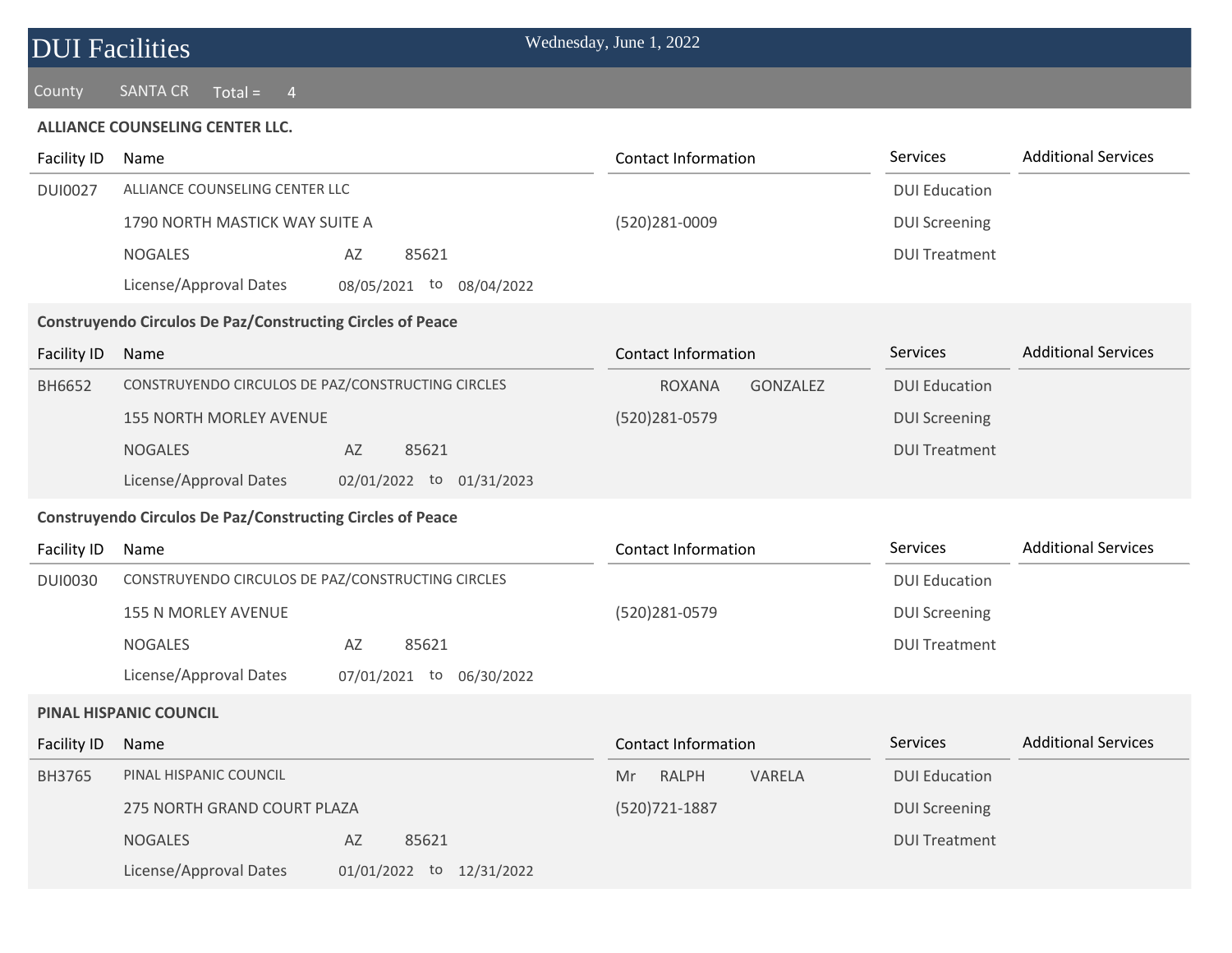| <b>DUI Facilities</b> |                                                       | Wednesday, June 1, 2022                        |                      |                            |
|-----------------------|-------------------------------------------------------|------------------------------------------------|----------------------|----------------------------|
| County                | <b>UMA</b><br>$Total =$<br>$\overline{1}$             |                                                |                      |                            |
|                       | <b>REGIONAL CENTER FOR BOARD HEALTH</b>               |                                                |                      |                            |
| Facility ID           | Name                                                  | <b>Contact Information</b>                     | Services             | <b>Additional Services</b> |
| BH7264                | FAMILY BEHAVIORAL INTEGRATED SERVICES                 | <b>ELENA</b><br><b>RODRIGUEZ</b><br>Ms         | <b>DUI Education</b> |                            |
|                       | 1453 NORTH MAIN STREET, SUITE 6                       | (928) 459-3508                                 | <b>DUI Screening</b> |                            |
|                       | <b>SAN LUIS</b><br>AZ<br>85336                        |                                                | <b>DUI Treatment</b> |                            |
|                       | License/Approval Dates<br>02/04/2022 to 01/31/2023    |                                                |                      |                            |
| County                | YAVAPAI<br>$Total =$<br>14                            |                                                |                      |                            |
|                       | ARIZONA BEHAVIORAL COUNSELING & EDUCATION, INC.       |                                                |                      |                            |
| Facility ID           | Name                                                  | <b>Contact Information</b>                     | Services             | <b>Additional Services</b> |
| BH4350                | ARIZONA BEHAVIORAL COUNSELING & EDUCATION, INC.       | <b>CHRISTOP</b><br>PEEBLES<br>Mr<br><b>HER</b> | <b>DUI Education</b> |                            |
|                       | 3050 NORTH NAVAJO DRIVE, SUITE 105                    | $(602)788 - 1116$                              | <b>DUI Screening</b> |                            |
|                       | PRESCOTT VALLEY<br>86314<br>AZ                        |                                                | <b>DUI Treatment</b> |                            |
|                       | License/Approval Dates<br>09/01/2021 to<br>08/31/2022 |                                                |                      |                            |
|                       | <b>DESERT FOOTHILLS COUNSELING</b>                    |                                                |                      |                            |
| <b>Facility ID</b>    | Name                                                  | <b>Contact Information</b>                     | Services             | <b>Additional Services</b> |
| BH4257                | DESERT FOOTHILLS COUNSELING                           | <b>IVORY</b><br><b>PRICE</b><br>Mr             | <b>DUI Education</b> |                            |
|                       | 1760 EAST VILLA DRIVE, SUITE A                        | (928) 646-0347                                 | <b>DUI Screening</b> |                            |
|                       | <b>COTTONWOOD</b><br>AZ<br>86326                      |                                                | <b>DUI Treatment</b> |                            |
|                       | License/Approval Dates<br>02/01/2022 to 01/31/2023    |                                                |                      |                            |
|                       |                                                       |                                                |                      |                            |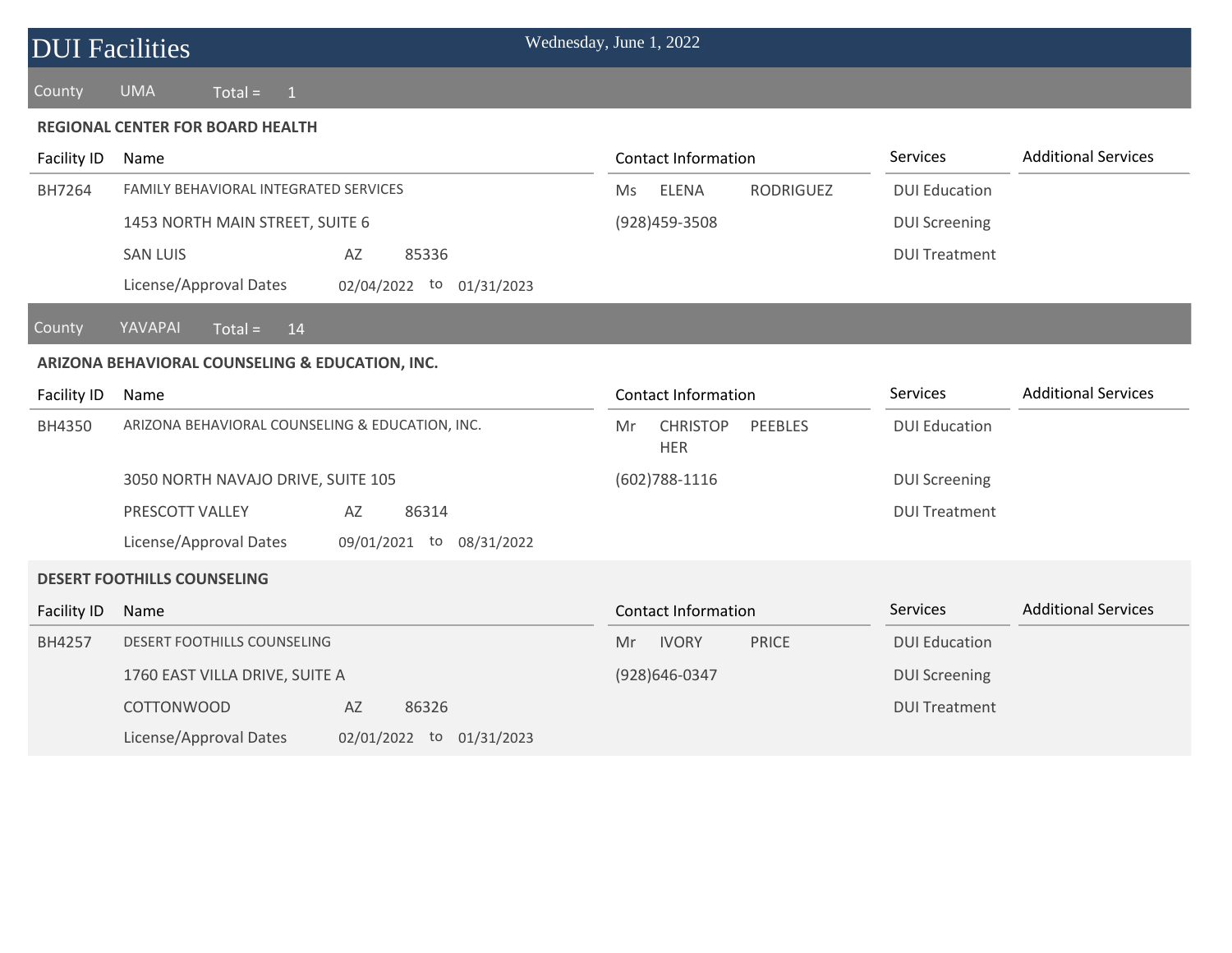# DUI Facilities Wednesday, June 1, 2022

#### County YAVAPAI Total = 14

#### **Eaton Center For Joyful Health**

| <b>Facility ID</b>          | Name                                               | <b>Contact Information</b>       | Services             | <b>Additional Services</b> |
|-----------------------------|----------------------------------------------------|----------------------------------|----------------------|----------------------------|
| BH4876                      | EATON CENTER FOR JOYFUL HEALTH                     | <b>GREG</b><br><b>BILLI</b>      | <b>DUI Education</b> |                            |
|                             | 8128 EAST HIGHWAY 69 SUITE 201 & 203               | (928)442-9205                    | <b>DUI Screening</b> |                            |
|                             | PRESCOTT VALLEY<br>AZ<br>86314                     |                                  | <b>DUI Treatment</b> |                            |
|                             | License/Approval Dates<br>06/01/2022 to 05/31/2023 |                                  |                      |                            |
|                             | <b>Red Rock Family Services, Llc</b>               |                                  |                      |                            |
| Facility ID                 | Name                                               | <b>Contact Information</b>       | Services             | <b>Additional Services</b> |
| BH7527                      | RED ROCK FAMILY SERVICES, LLC                      | <b>KING</b><br><b>WADE</b><br>Mr | <b>DUI Education</b> |                            |
|                             | 709 EAST MINGUS, SUITE 101                         | (928)649-0447                    | <b>DUI Screening</b> |                            |
|                             | <b>COTTONWOOD</b><br>AZ<br>86326                   |                                  | <b>DUI Treatment</b> |                            |
|                             | License/Approval Dates<br>04/19/2022 to 03/31/2023 |                                  |                      |                            |
|                             | <b>Red Rock Family Services, Llc</b>               |                                  |                      |                            |
| Facility ID                 | Name                                               | <b>Contact Information</b>       | Services             | <b>Additional Services</b> |
| BH6100                      | RED ROCK FAMILY SERVICES, LLC                      | WADE<br><b>KING</b>              | <b>DUI Education</b> |                            |
|                             | 707 EAST MINGUS AVENUE, SUITE 400                  | (928)649-0447                    | <b>DUI Screening</b> |                            |
|                             | <b>COTTONWOOD</b><br>86326<br>AZ                   |                                  | <b>DUI Treatment</b> |                            |
|                             | License/Approval Dates<br>03/01/2022 to 02/28/2023 |                                  |                      |                            |
| <b>Sage Counseling, Inc</b> |                                                    |                                  |                      |                            |
| <b>Facility ID</b>          | Name                                               | <b>Contact Information</b>       | Services             | <b>Additional Services</b> |
| BH4540                      | SAGE COUNSELING, INC                               | <b>MICHAEL</b><br><b>PEUGNET</b> | <b>DUI Education</b> |                            |
|                             | 3001 MAIN STREET, SUITE 1A                         | (480)649-3352                    | <b>DUI Screening</b> |                            |
|                             | PRESCOTT VALLEY<br>AZ<br>86314                     |                                  | <b>DUI Treatment</b> |                            |
|                             | License/Approval Dates<br>02/01/2022 to 01/31/2023 |                                  |                      |                            |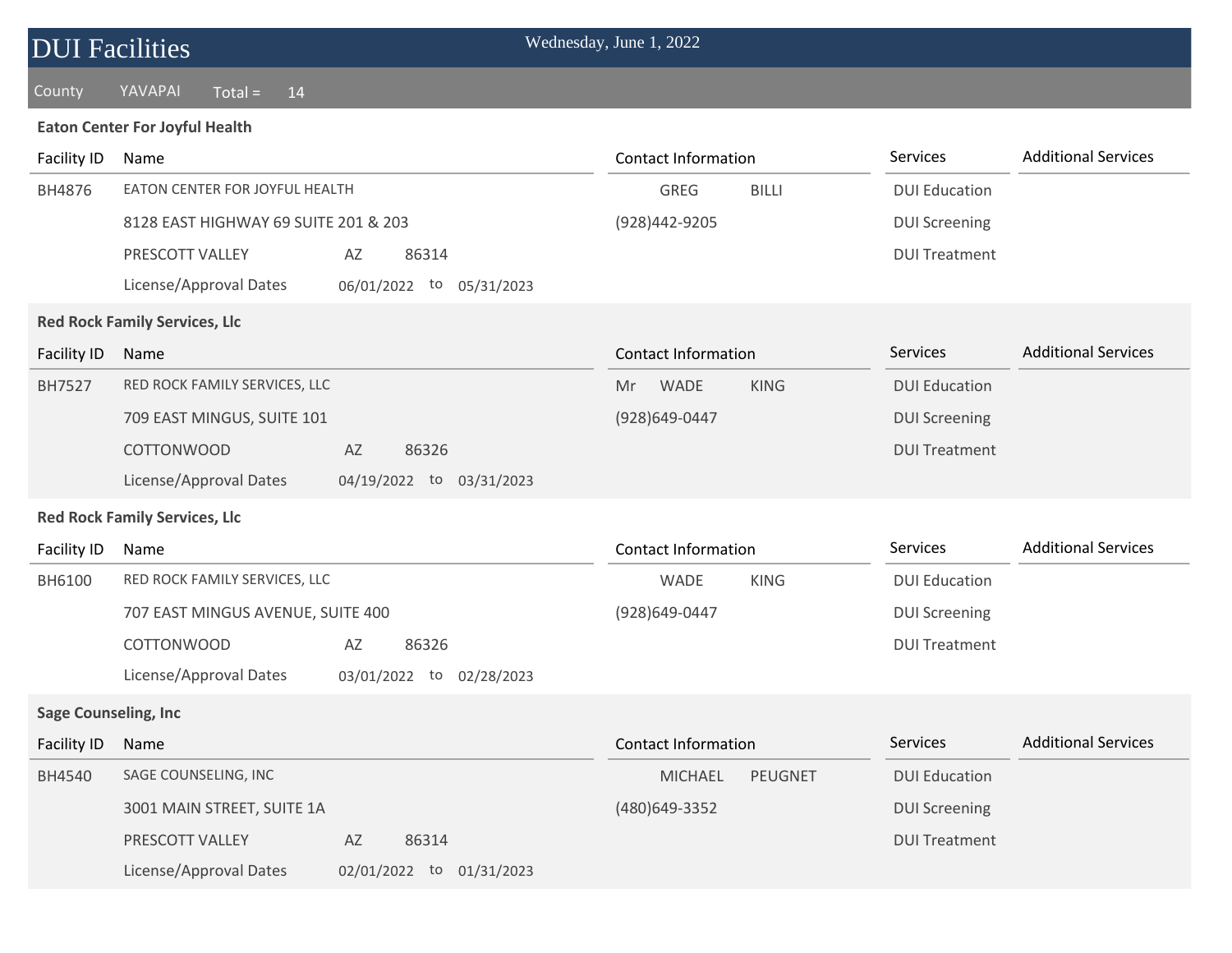| <b>DUI</b> Facilities |                                                        | Wednesday, June 1, 2022             |                      |                            |
|-----------------------|--------------------------------------------------------|-------------------------------------|----------------------|----------------------------|
| County                | YAVAPAI<br>$Total =$<br>14                             |                                     |                      |                            |
|                       | <b>SAGE Counseling, Inc.</b>                           |                                     |                      |                            |
| Facility ID           | Name                                                   | <b>Contact Information</b>          | Services             | <b>Additional Services</b> |
| BH4617                | SAGE COUNSELING, INC.                                  | <b>PEUGNET</b><br><b>MICHAEL</b>    | <b>DUI Education</b> |                            |
|                       | 849 COVE PARKWAY, SUITE A                              | (480)649-3352                       | <b>DUI Screening</b> |                            |
|                       | <b>COTTONWOOD</b><br>86326<br>AZ                       |                                     | <b>DUI Treatment</b> |                            |
|                       | License/Approval Dates<br>04/01/2022 to<br>03/31/2023  |                                     |                      |                            |
|                       | <b>SHAMROCK RECOVERY SERVICES LLC</b>                  |                                     |                      |                            |
| <b>Facility ID</b>    | Name                                                   | <b>Contact Information</b>          | Services             | <b>Additional Services</b> |
| BH3465                | SHAMROCK RECOVERY SERVICES LLC                         | <b>ROGERS</b><br><b>ADAM</b>        | <b>DUI Education</b> |                            |
|                       | 1000 AINSWORTH DRIVE, SUITE B-215                      | (928)445-0744                       | <b>DUI Screening</b> |                            |
|                       | <b>PRESCOTT</b><br>AZ<br>86301                         |                                     | <b>DUI Treatment</b> |                            |
|                       | License/Approval Dates<br>01/14/2022 to 12/31/2022     |                                     |                      |                            |
|                       | Southwest Behavioral Health Services - Prescott Valley |                                     |                      |                            |
| Facility ID           | Name                                                   | <b>Contact Information</b>          | Services             | <b>Additional Services</b> |
| BH4787                | SOUTHWEST BEHAVIORAL HEALTH SERVICES- PRESCOTT VAL     | <b>MICHAEL</b><br><b>FETT</b><br>Mr | <b>DUI Education</b> |                            |
|                       | 7600 EAST FLORENTINE ROAD, SUITE 201                   | $(602)$ 285-4318                    | <b>DUI Screening</b> |                            |
|                       | PRESCOTT VALLEY<br>86314<br>AZ                         |                                     | <b>DUI Treatment</b> |                            |
|                       | License/Approval Dates<br>11/01/2021 to<br>10/31/2022  |                                     |                      |                            |
|                       | SPECTRUM HEALTHCARE GROUP, INC                         |                                     |                      |                            |
| <b>Facility ID</b>    | Name                                                   | <b>Contact Information</b>          | Services             | <b>Additional Services</b> |
| BH1466                | SPECTRUM HEALTHCARE GROUP, INC                         | APRIL<br><b>RHODES</b><br>Ms        | <b>DUI Education</b> |                            |
|                       | 8 EAST COTTONWOOD STREET, BUILDING A                   | (928) 634 - 2236                    | <b>DUI Screening</b> |                            |
|                       | <b>COTTONWOOD</b><br>86326<br>AZ                       |                                     | <b>DUI Treatment</b> |                            |
|                       | License/Approval Dates<br>08/01/2021 to<br>07/31/2022  |                                     |                      |                            |
|                       |                                                        |                                     |                      |                            |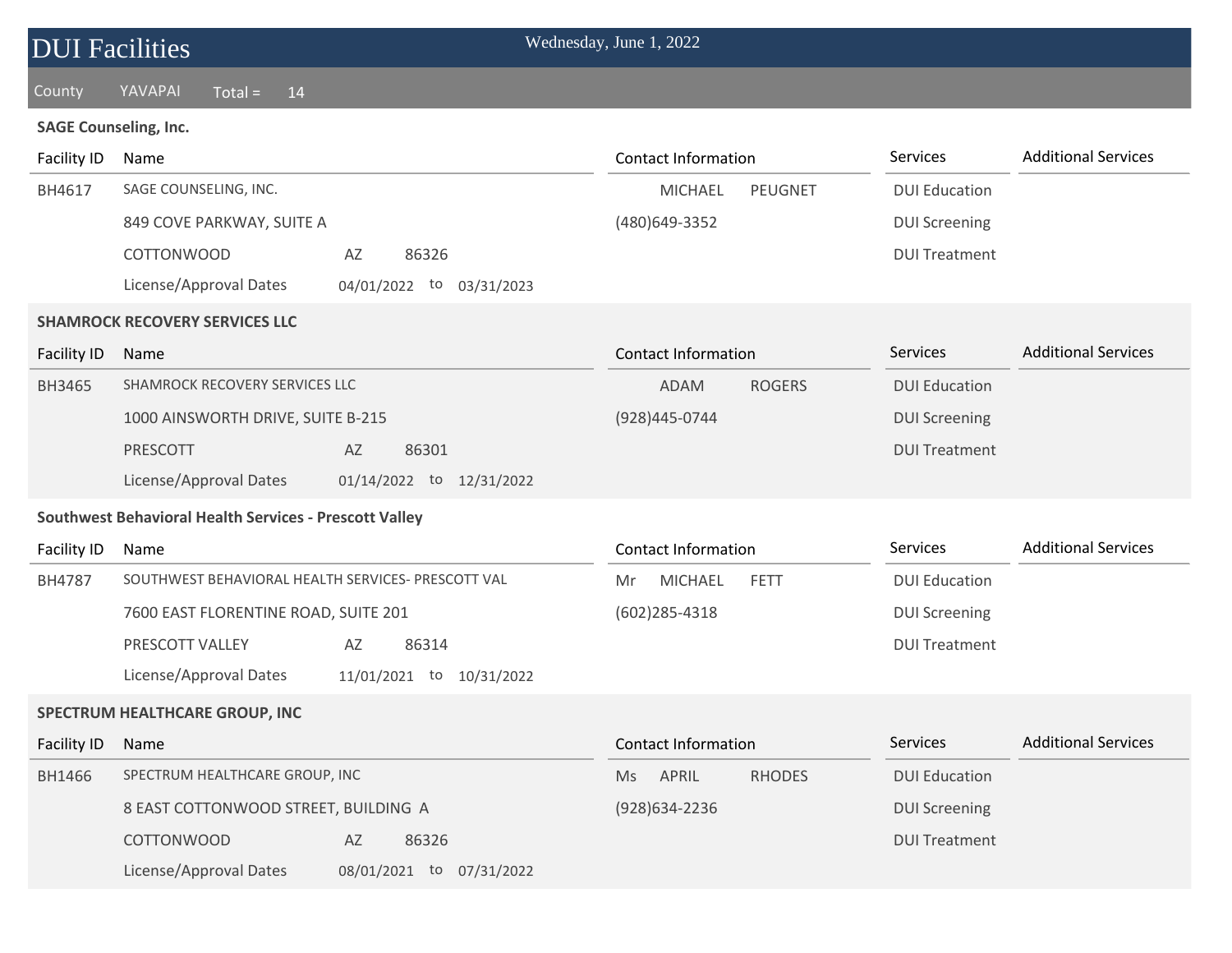| <b>DUI</b> Facilities |                                                       | Wednesday, June 1, 2022             |                      |                            |
|-----------------------|-------------------------------------------------------|-------------------------------------|----------------------|----------------------------|
| County                | YAVAPAI<br>$Total =$<br>14                            |                                     |                      |                            |
|                       | <b>Spectrum Healthcare Group, Inc</b>                 |                                     |                      |                            |
| Facility ID           | Name                                                  | <b>Contact Information</b>          | Services             | <b>Additional Services</b> |
| BH2174                | SPECTRUM HEALTHCARE GROUP, INC                        | APRIL<br><b>RHODES</b><br>Ms.       | <b>DUI Education</b> |                            |
|                       | 452 FINNIE FLATS ROAD, OUTPOST MALL, SUITE F          | (928)634-2236                       | <b>DUI Screening</b> |                            |
|                       | <b>CAMP VERDE</b><br>AZ<br>86322                      |                                     | <b>DUI Treatment</b> |                            |
|                       | License/Approval Dates<br>12/01/2021 to 11/30/2022    |                                     |                      |                            |
|                       | Spectrum Healthcare Group, Inc.                       |                                     |                      |                            |
| <b>Facility ID</b>    | Name                                                  | <b>Contact Information</b>          | Services             | <b>Additional Services</b> |
| <b>MED5702</b>        | SPECTRUM HEALTHCARE GROUP, INC.                       | APRIL<br><b>RHODES</b><br><b>Ms</b> | <b>DUI Education</b> |                            |
|                       |                                                       |                                     |                      |                            |
|                       | <b>651 WEST MINGUS AVENUE</b>                         | (928) 634-2236                      | <b>DUI Screening</b> |                            |
|                       | <b>COTTONWOOD</b><br>86326<br>AZ                      |                                     | <b>DUI Treatment</b> |                            |
|                       | License/Approval Dates<br>06/01/2022 to<br>05/31/2023 |                                     |                      |                            |
|                       | Spectrum Healthcare Group, Inc.                       |                                     |                      |                            |
| Facility ID           | Name                                                  | <b>Contact Information</b>          | Services             | <b>Additional Services</b> |
| <b>BH3332</b>         | SPECTRUM HEALTHCARE GROUP, INC.                       | APRIL<br><b>RHODES</b><br>Ms        | <b>DUI Education</b> |                            |
|                       | 8 EAST COTTONWOOD STREET BUILDING C                   | (928) 634-2236                      | <b>DUI Screening</b> |                            |
|                       | COTTONWOOD<br>86326<br>AZ                             |                                     | <b>DUI Treatment</b> |                            |
|                       | License/Approval Dates<br>04/01/2022 to<br>03/31/2023 |                                     |                      |                            |
|                       | WEST YAVAPAI GUIDANCE CLINIC - WINDSONG CLINIC        |                                     |                      |                            |
| <b>Facility ID</b>    | Name                                                  | <b>Contact Information</b>          | Services             | <b>Additional Services</b> |
| BH1798                | WEST YAVAPAI GUIDANCE CLINIC - WINDSONG CLINIC        | PLAYER<br><b>TAMARA</b>             | <b>DUI Education</b> |                            |
|                       | 3345 NORTH WINDSONG DRIVE                             | (928)899-7343                       | <b>DUI Screening</b> |                            |
|                       | PRESCOTT VALLEY<br>86314<br>AZ                        |                                     | <b>DUI Treatment</b> |                            |
|                       | License/Approval Dates<br>06/01/2022 to 05/31/2023    |                                     |                      |                            |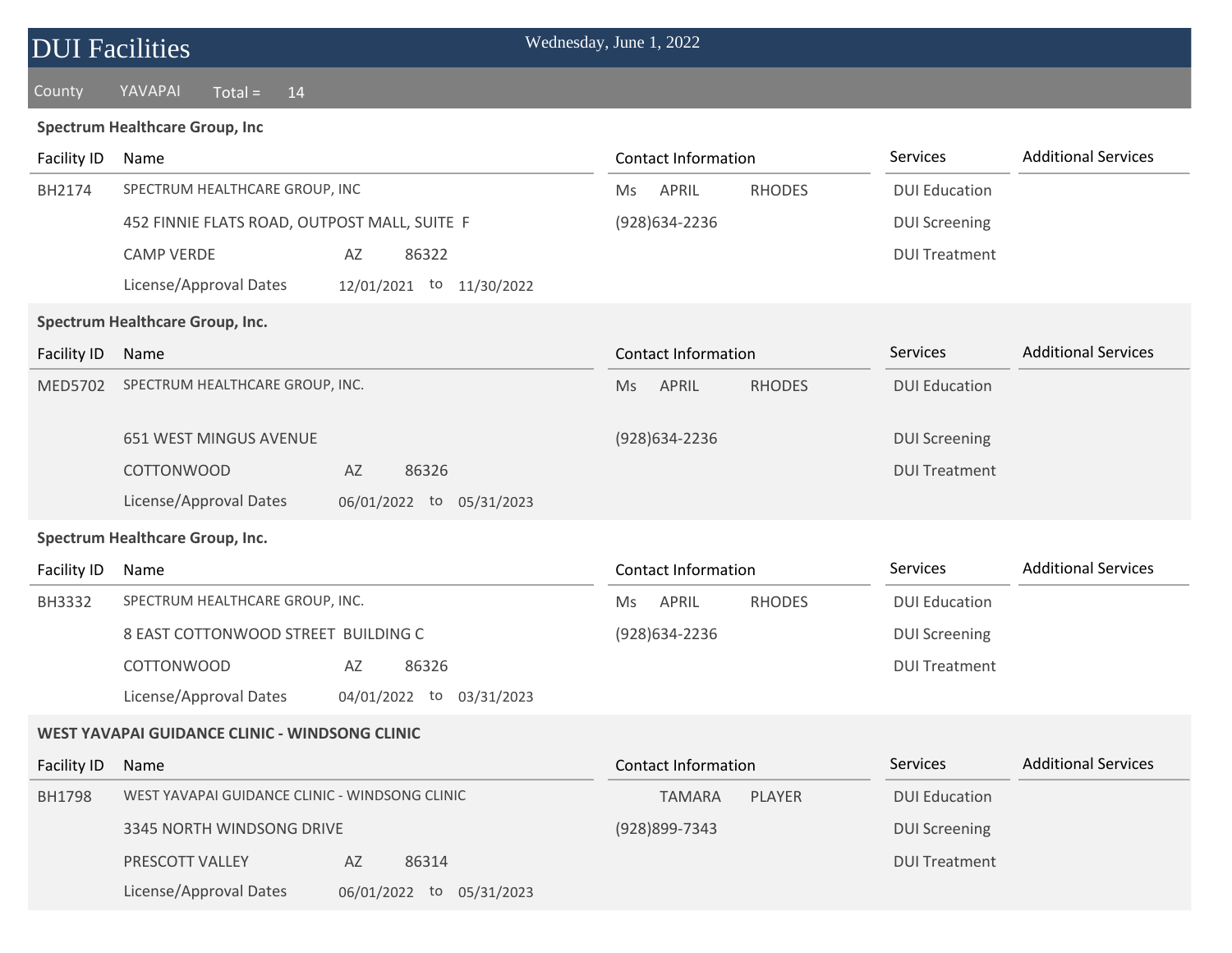| <b>DUI Facilities</b> |                                                        |                          | Wednesday, June 1, 2022                    |                      |                            |
|-----------------------|--------------------------------------------------------|--------------------------|--------------------------------------------|----------------------|----------------------------|
| County                | YUMA<br>$Total =$<br>19                                |                          |                                            |                      |                            |
|                       | <b>ACHIEVE HUMAN SERVICES, INC.</b>                    |                          |                                            |                      |                            |
| Facility ID           | Name                                                   |                          | <b>Contact Information</b>                 | Services             | <b>Additional Services</b> |
| BH1799                | ACHIEVE HUMAN SERVICES, INC.                           |                          | CAROL<br>CARR<br>Ms                        | <b>DUI Education</b> |                            |
|                       | 3220 EAST 40TH STREET BUILDING C                       |                          | (928)341-0335                              | <b>DUI Screening</b> |                            |
|                       | YUMA                                                   | AZ<br>85365              |                                            | <b>DUI Treatment</b> |                            |
|                       | License/Approval Dates                                 | 06/01/2022 to 05/31/2023 |                                            |                      |                            |
|                       | <b>ANEWAY COUNSELING</b>                               |                          |                                            |                      |                            |
| <b>Facility ID</b>    | Name                                                   |                          | <b>Contact Information</b>                 | Services             | <b>Additional Services</b> |
| BH4122                | ANEWAY COUNSELING                                      |                          | <b>TERESA</b><br><b>MOORE</b><br><b>Ms</b> | <b>DUI Education</b> |                            |
|                       | 3795 WEST 22ND LANE, SUITE 14                          |                          | (928)388-8480                              | <b>DUI Screening</b> |                            |
|                       | YUMA                                                   | AZ<br>85364              |                                            | <b>DUI Treatment</b> |                            |
|                       | License/Approval Dates                                 | 11/01/2021 to 10/31/2022 |                                            |                      |                            |
|                       | <b>Az Center Of Empowerment Services</b>               |                          |                                            |                      |                            |
| Facility ID           | Name                                                   |                          | <b>Contact Information</b>                 | Services             | <b>Additional Services</b> |
| BH5695                | AZ CENTER OF EMPOWERMENT SERVICES                      |                          | SULLIVAN<br><b>JESUS</b>                   | <b>DUI Education</b> |                            |
|                       | 1420 SOUTH 5TH AVENUE                                  |                          | (928)446-7146                              | <b>DUI Screening</b> |                            |
|                       | YUMA                                                   | 85364<br>AZ              |                                            | <b>DUI Treatment</b> |                            |
|                       | License/Approval Dates                                 | 05/01/2022 to 04/30/2023 |                                            |                      |                            |
|                       | <b>BEHAVIORAL ANALYSIS COUNSELING &amp; CONSULTING</b> |                          |                                            |                      |                            |
| <b>Facility ID</b>    | Name                                                   |                          | <b>Contact Information</b>                 | Services             | <b>Additional Services</b> |
| <b>DUI0039</b>        | BEHAVIORAL ANALYSIS COUNSELING & CONSULTING            |                          |                                            | <b>DUI Education</b> |                            |
|                       | 250 WEST 24TH STREET, SUITE A                          |                          | (928)580-8008                              | <b>DUI Screening</b> |                            |
|                       | YUMA                                                   | 85365<br>AZ              |                                            | <b>DUI Treatment</b> |                            |
|                       | License/Approval Dates                                 | 10/01/2021 to 09/30/2022 |                                            |                      |                            |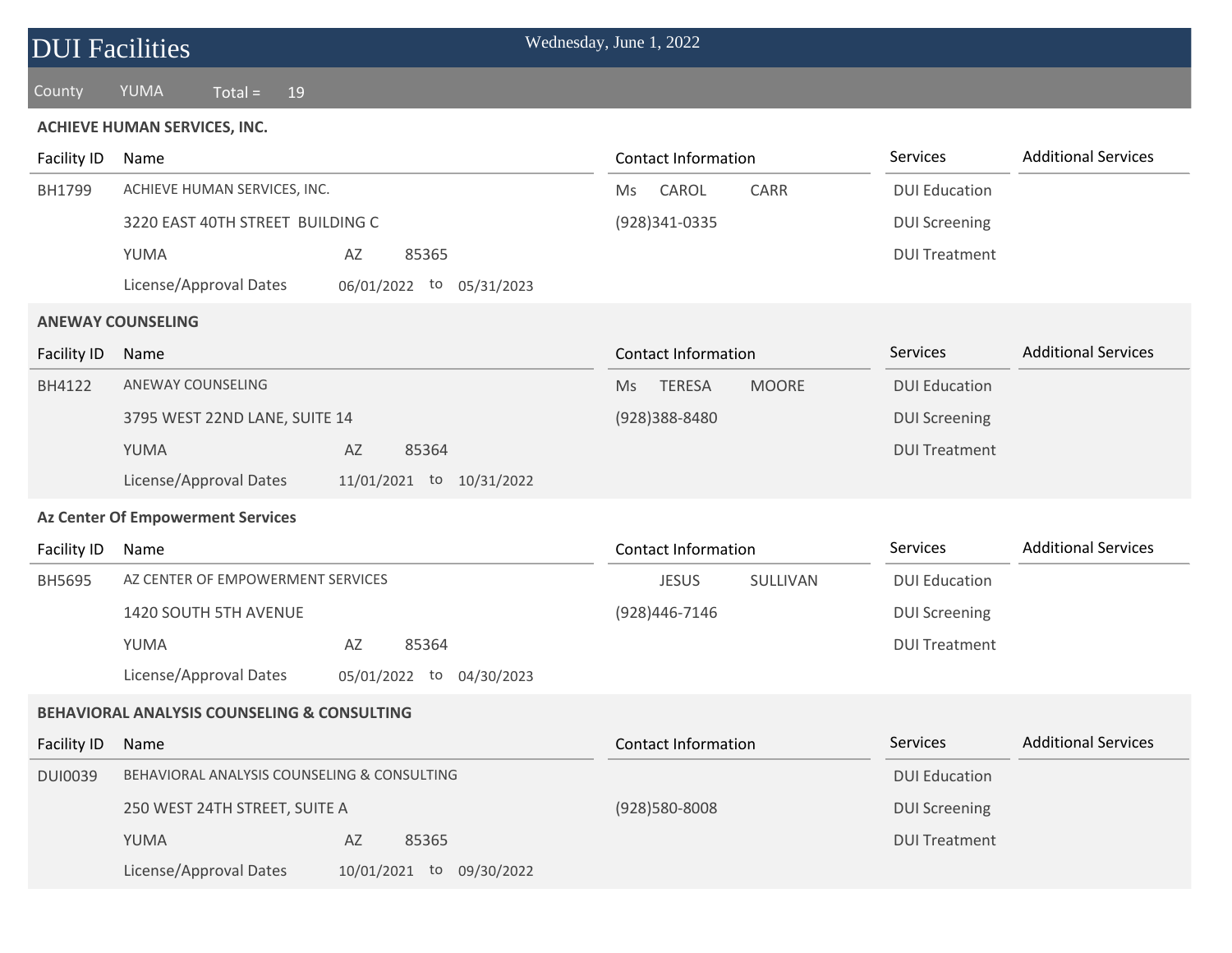| <b>DUI Facilities</b> |                                                |                             | Wednesday, June 1, 2022          |                      |                            |
|-----------------------|------------------------------------------------|-----------------------------|----------------------------------|----------------------|----------------------------|
| County                | YUMA<br>19<br>$Total =$                        |                             |                                  |                      |                            |
|                       | <b>Campesinos Sin Fronteras</b>                |                             |                                  |                      |                            |
| Facility ID           | Name                                           |                             | <b>Contact Information</b>       | Services             | <b>Additional Services</b> |
| <b>DUI0048</b>        | <b>CAMPESINOS SIN FRONTERAS</b>                |                             |                                  | <b>DUI Education</b> |                            |
|                       | 663 E MAIN STREET SUITE A                      |                             | (928) 627-5995                   | <b>DUI Screening</b> |                            |
|                       | SOMERTON                                       | 85350<br>AZ                 |                                  | <b>DUI Treatment</b> |                            |
|                       | License/Approval Dates                         | 06/01/2022 to<br>05/31/2023 |                                  |                      |                            |
|                       | <b>Campesinos Sin Fronteras</b>                |                             |                                  |                      |                            |
| <b>Facility ID</b>    | Name                                           |                             | <b>Contact Information</b>       | Services             | <b>Additional Services</b> |
| <b>DUI0047</b>        | <b>CAMPESINOS SIN FRONTERAS</b>                |                             |                                  | <b>DUI Education</b> |                            |
|                       | 800 E CESAR CHAVEZ BOULEVARD                   |                             | (928) 627-6677                   | <b>DUI Screening</b> |                            |
|                       | <b>SAN LUIS</b>                                | 85349<br>AZ                 |                                  | <b>DUI Treatment</b> |                            |
|                       | License/Approval Dates                         | 06/01/2022 to 05/31/2023    |                                  |                      |                            |
|                       | <b>Community Health Associates - North End</b> |                             |                                  |                      |                            |
| Facility ID           | Name                                           |                             | <b>Contact Information</b>       | Services             | <b>Additional Services</b> |
| BH5426                | COMMUNITY HEALTH ASSOCIATES - NORTH END        |                             | <b>JOSE</b><br><b>LEON</b><br>Mr | <b>DUI Education</b> |                            |
|                       | 410 SOUTH MAIDEN LANE                          |                             | (580)988-0811                    | <b>DUI Screening</b> |                            |
|                       | YUMA                                           | AZ<br>85364                 |                                  | <b>DUI Treatment</b> |                            |
|                       | License/Approval Dates                         | 05/01/2022 to 04/30/2023    |                                  |                      |                            |
|                       | <b>Community Health Associates - San Luis</b>  |                             |                                  |                      |                            |
| <b>Facility ID</b>    | Name                                           |                             | <b>Contact Information</b>       | Services             | <b>Additional Services</b> |
| BH4289                | COMMUNITY HEALTH ASSOCIATES - SAN LUIS         |                             | <b>STEPHANI</b><br>CRAWFORD<br>Ε | <b>DUI Education</b> |                            |
|                       | 1938 EAST JUAN SANCHEZ BOULEVARD, SUITE 4      |                             | (928)376-0026                    | <b>DUI Screening</b> |                            |
|                       | <b>SAN LUIS</b>                                | 85349<br>AZ                 |                                  | <b>DUI Treatment</b> |                            |
|                       | License/Approval Dates                         | 08/01/2021 to 07/31/2022    |                                  |                      |                            |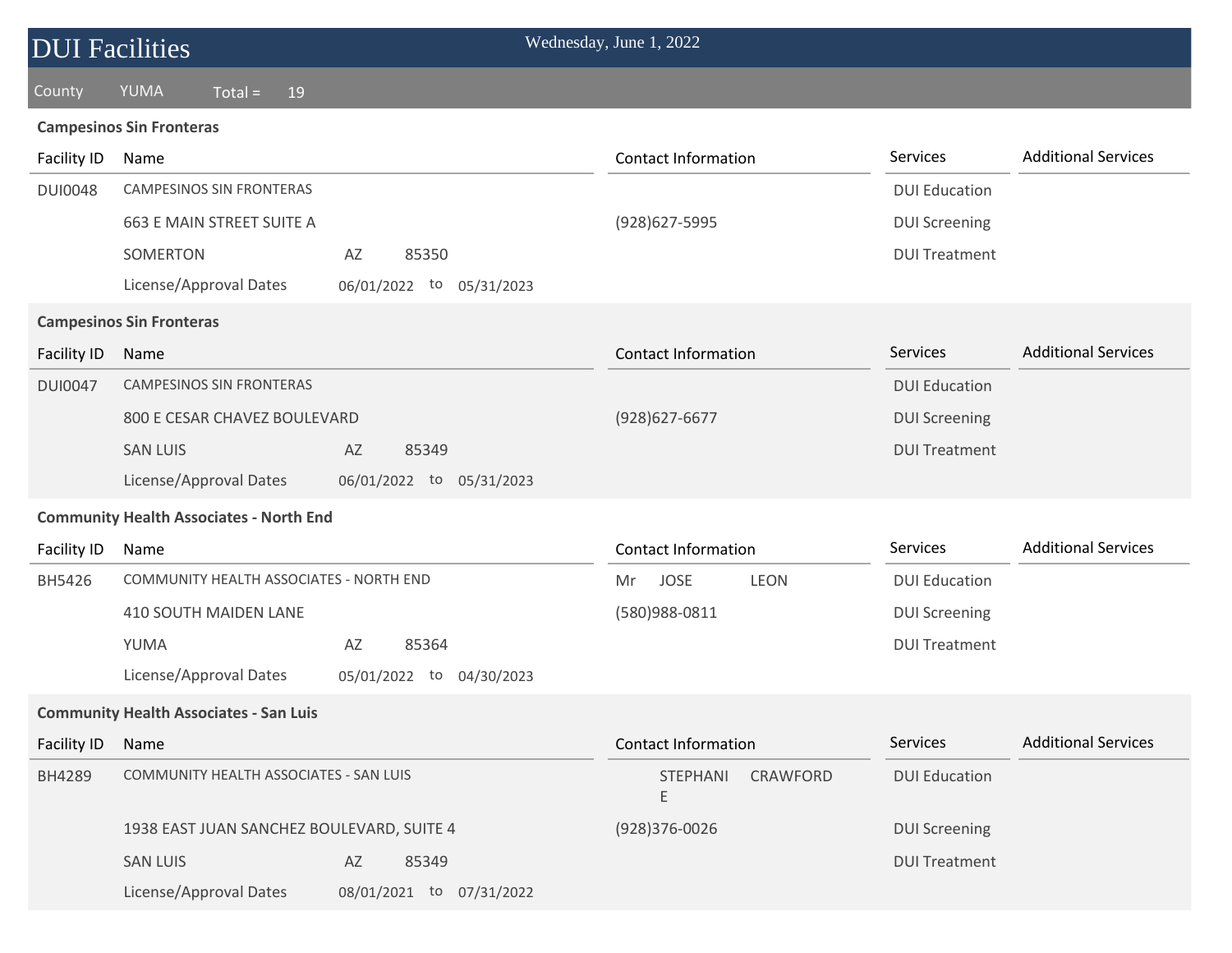| <b>DUI Facilities</b>                     |                                                       | Wednesday, June 1, 2022             |                      |                            |  |  |  |  |  |
|-------------------------------------------|-------------------------------------------------------|-------------------------------------|----------------------|----------------------------|--|--|--|--|--|
| County                                    | YUMA<br>$Total =$<br>19                               |                                     |                      |                            |  |  |  |  |  |
| <b>Community Health Associates - Yuma</b> |                                                       |                                     |                      |                            |  |  |  |  |  |
| Facility ID                               | Name                                                  | <b>Contact Information</b>          | Services             | <b>Additional Services</b> |  |  |  |  |  |
| BH4261                                    | COMMUNITY HEALTH ASSOCIATES - YUMA                    | <b>DAVID</b><br><b>WAPLES</b><br>Mr | <b>DUI Education</b> |                            |  |  |  |  |  |
|                                           | 2851 SOUTH AVENUE B, BLDG 4A & 4B, STE 1101 & 1102    | (928)376-0026                       | <b>DUI Screening</b> |                            |  |  |  |  |  |
|                                           | YUMA<br>AZ<br>85364                                   |                                     | <b>DUI Treatment</b> |                            |  |  |  |  |  |
|                                           | License/Approval Dates<br>06/01/2022 to<br>05/31/2023 |                                     |                      |                            |  |  |  |  |  |
|                                           | <b>COMMUNITY PARTNERS INTEGRATED HEALTHCARE, INC</b>  |                                     |                      |                            |  |  |  |  |  |
| <b>Facility ID</b>                        | Name                                                  | <b>Contact Information</b>          | Services             | <b>Additional Services</b> |  |  |  |  |  |
| BH2771                                    | COMMUNITY PARTNERS INTEGRATED HEALTHCARE, INC         | <b>NORRIS</b><br><b>CRAIG</b>       | <b>DUI Education</b> |                            |  |  |  |  |  |
|                                           | 2545 SOUTH ARIZONA AVENUE, BUILDINGS A - D            | (520) 721-1887                      | <b>DUI Screening</b> |                            |  |  |  |  |  |
|                                           | YUMA<br>85364<br>AZ                                   |                                     | <b>DUI Treatment</b> |                            |  |  |  |  |  |
|                                           | License/Approval Dates<br>01/01/2022 to 12/31/2022    |                                     |                      |                            |  |  |  |  |  |
|                                           | <b>DESERT COUNSELING &amp;RECOVERY SERVICES</b>       |                                     |                      |                            |  |  |  |  |  |
| Facility ID                               | Name                                                  | <b>Contact Information</b>          | Services             | <b>Additional Services</b> |  |  |  |  |  |
| <b>DUI0077</b>                            | DESERT COUNSELING &RECOVERY SERVICES                  |                                     | <b>DUI Education</b> |                            |  |  |  |  |  |
|                                           | 3970 W 24TH STREET SUITE 206                          | (928)373-8041                       | <b>DUI Screening</b> |                            |  |  |  |  |  |
|                                           | YUMA<br>AZ<br>85364                                   |                                     | <b>DUI Treatment</b> |                            |  |  |  |  |  |
|                                           | License/Approval Dates<br>09/05/2021 to<br>09/04/2022 |                                     |                      |                            |  |  |  |  |  |
|                                           | <b>Family Behavioral Integrated Services</b>          |                                     |                      |                            |  |  |  |  |  |
| <b>Facility ID</b>                        | Name                                                  | <b>Contact Information</b>          | Services             | <b>Additional Services</b> |  |  |  |  |  |
| BH4813                                    | FAMILY BEHAVIORAL INTEGRATED SERVICES                 | AMANDA<br><b>AGUIRRE</b><br>Ms      | <b>DUI Education</b> |                            |  |  |  |  |  |
|                                           | 1130 EAST MAIN STREET                                 | (928) 627-2017                      | <b>DUI Screening</b> |                            |  |  |  |  |  |
|                                           | SOMERTON<br>85350<br>AZ                               |                                     | <b>DUI Treatment</b> |                            |  |  |  |  |  |
|                                           | License/Approval Dates<br>02/01/2022 to 01/31/2023    |                                     |                      |                            |  |  |  |  |  |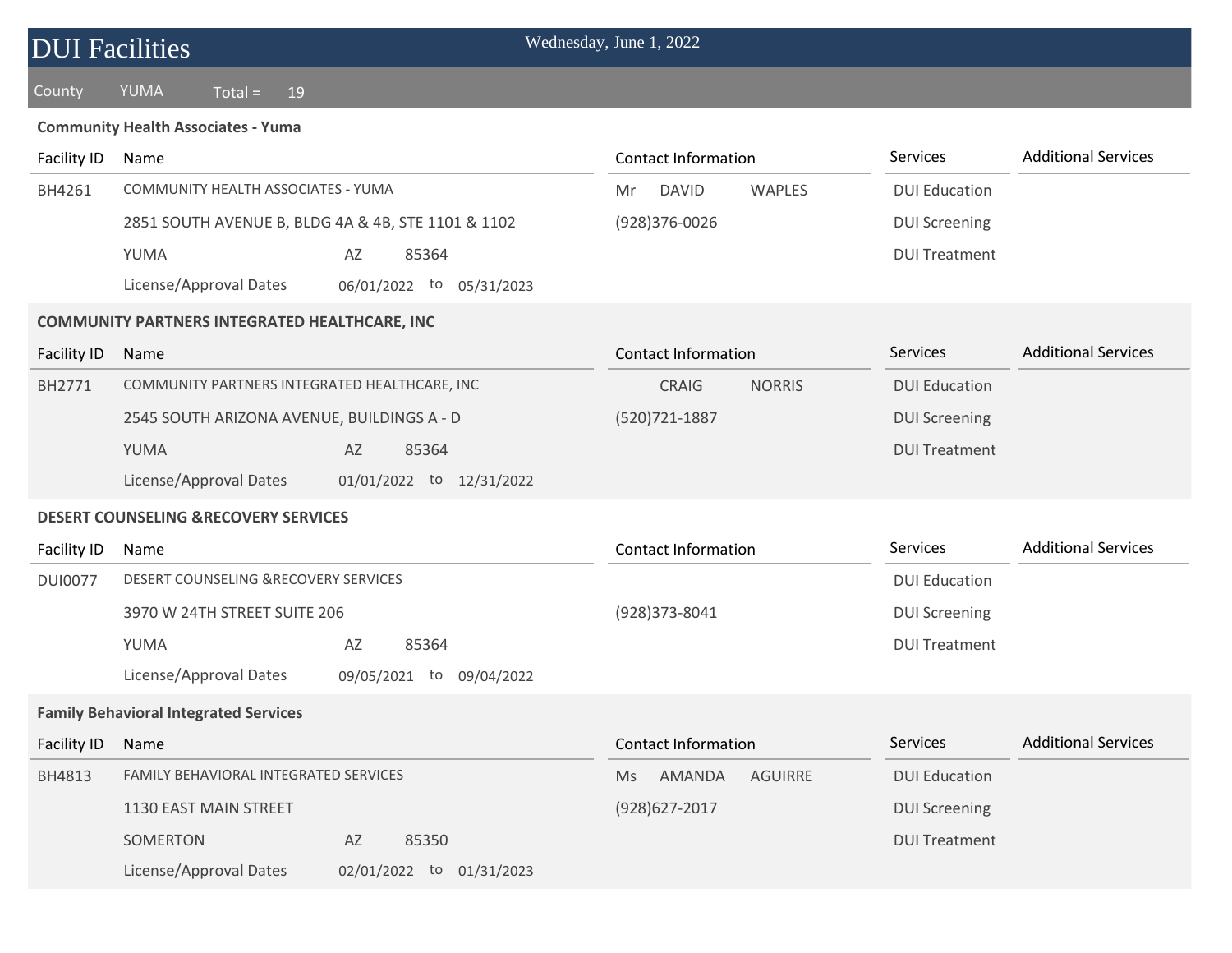| <b>DUI Facilities</b>                       |                                             |                          | Wednesday, June 1, 2022    |                            |                      |                            |
|---------------------------------------------|---------------------------------------------|--------------------------|----------------------------|----------------------------|----------------------|----------------------------|
| County                                      | <b>YUMA</b><br>$Total =$<br>19              |                          |                            |                            |                      |                            |
|                                             | Horizon Health and Wellness, Inc.           |                          |                            |                            |                      |                            |
| Facility ID                                 | Name                                        |                          | <b>Contact Information</b> |                            | Services             | <b>Additional Services</b> |
| BH3478                                      | HORIZON HEALTH AND WELLNESS, INC.           |                          | LAURA                      | LARSON-<br>HUFFAKER CEO    | <b>DUI Education</b> |                            |
|                                             | 1185 SOUTH REDONDO CENTER DRIVE SUITE 1     |                          | (480) 474-5506             |                            | <b>DUI Screening</b> |                            |
|                                             | YUMA                                        | AZ<br>85364              |                            |                            | <b>DUI Treatment</b> |                            |
|                                             | License/Approval Dates                      | 09/16/2021 to 08/30/2022 |                            |                            |                      |                            |
| LARA AND ASSOCIATES, PLLC COUNSELING AGENCY |                                             |                          |                            |                            |                      |                            |
| <b>Facility ID</b>                          | Name                                        |                          |                            | <b>Contact Information</b> |                      | <b>Additional Services</b> |
| BH3217                                      | LARA AND ASSOCIATES, PLLC COUNSELING AGENCY |                          | Mrs FLORENTI<br><b>NA</b>  | MARQUARDT                  | <b>DUI Education</b> |                            |
|                                             | <b>244 SOUTH FIRST AVENUE</b>               |                          | (928) 782-2800             |                            | <b>DUI Screening</b> |                            |
|                                             | YUMA                                        | AZ<br>85364              |                            |                            | <b>DUI Treatment</b> |                            |
|                                             | License/Approval Dates                      | 07/01/2022 to 06/30/2023 |                            |                            |                      |                            |
|                                             | SAN LUIS WALK-IN CLINIC, INC                |                          |                            |                            |                      |                            |
| Facility ID                                 | Name                                        |                          | <b>Contact Information</b> |                            | Services             | <b>Additional Services</b> |
| BH5227                                      | SAN LUIS WALK-IN CLINIC                     |                          | <b>ELENA</b>               | <b>RODRIGUEZ</b>           | <b>DUI Education</b> |                            |
|                                             | 950 EAST MAIN STREET, BUILDING B            |                          | (928) 236-8001             |                            | <b>DUI Screening</b> |                            |
|                                             | SOMERTON                                    | AZ<br>85350              |                            |                            | <b>DUI Treatment</b> |                            |
|                                             | License/Approval Dates                      | 08/01/2021 to 07/31/2022 |                            |                            |                      |                            |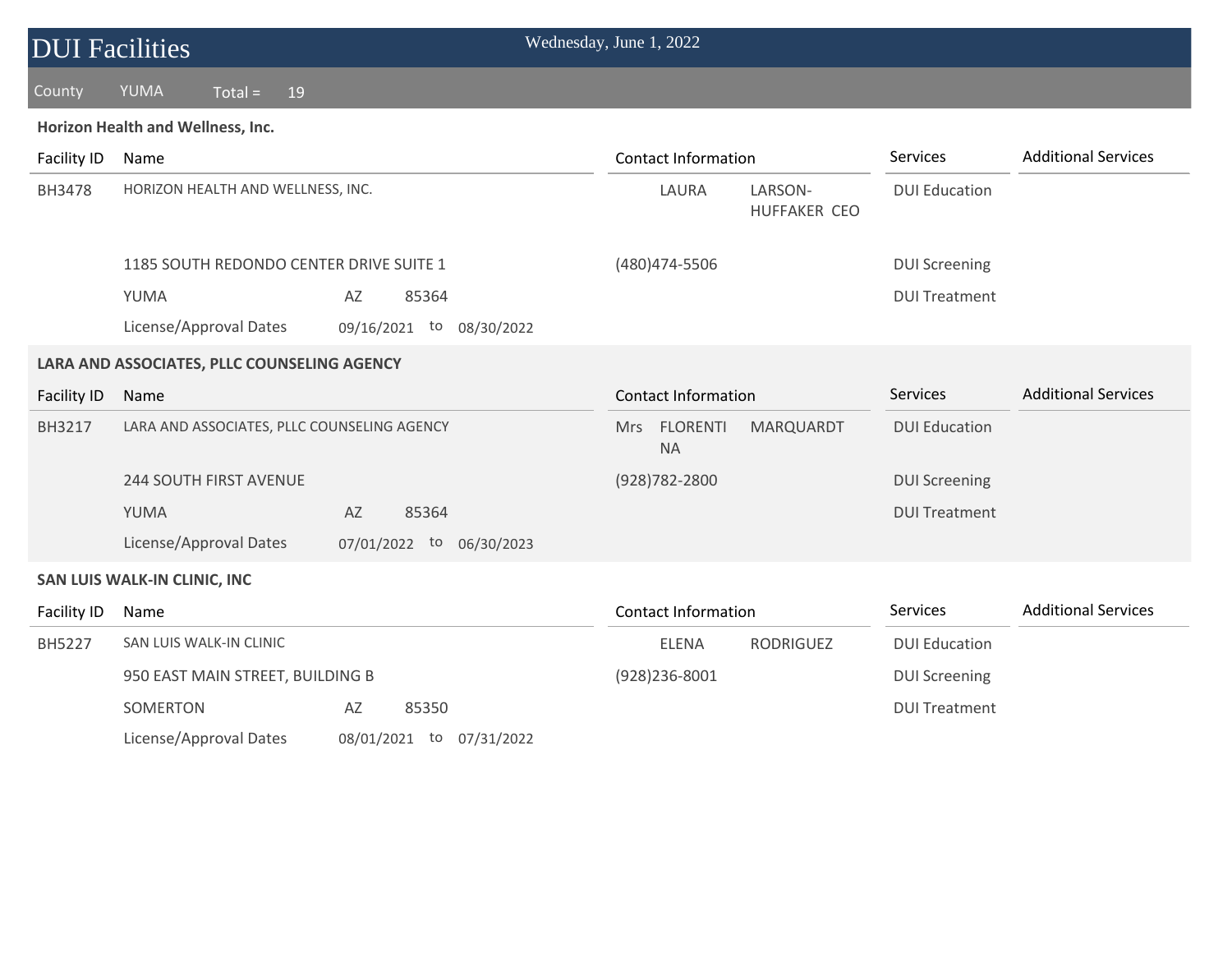# DUI Facilities Wednesday, June 1, 2022

### County YUMA Total = 19

#### **San Luis Walk-In Clinic, Inc. - Family & Adult Center**

| Facility ID    | Name                                                        | <b>Contact Information</b>            | <b>Services</b>      | <b>Additional Services</b> |
|----------------|-------------------------------------------------------------|---------------------------------------|----------------------|----------------------------|
| <b>MED2582</b> | SAN LUIS WALK-IN CLINIC, INC. - FAMILY & ADULT CEN          | AMANDA<br><b>AGUIRRE</b><br>Ms        | <b>DUI Education</b> |                            |
|                | 1896 EAST BABBIT LANE                                       | (928) 722-6112                        | <b>DUI Screening</b> |                            |
|                | <b>SAN LUIS</b><br>AZ<br>85349                              |                                       | <b>DUI Treatment</b> |                            |
|                | License/Approval Dates<br>08/01/2021 to 07/31/2022          |                                       |                      |                            |
|                | San Luis Walk-In Clinic, Inc. - Mobile Clinic               |                                       |                      |                            |
| Facility ID    | Name                                                        | <b>Contact Information</b>            | Services             | <b>Additional Services</b> |
| <b>MED3066</b> | SAN LUIS WALK-IN CLINIC, INC. - MOBILE CLINIC               | <b>AGUIRRE</b><br>AMANDA<br>Ms        | <b>DUI Education</b> |                            |
|                | 1896 EAST BABBIT LANE                                       | (928) 722-6112                        | <b>DUI Screening</b> |                            |
|                | <b>SAN LUIS</b><br>85349<br>AZ                              |                                       | <b>DUI Treatment</b> |                            |
|                | License/Approval Dates<br>08/01/2021 to<br>07/31/2022       |                                       |                      |                            |
|                | San Luis Walk-In Clinic, Inc. - Urgent Care & Family Center |                                       |                      |                            |
| Facility ID    | Name                                                        | <b>Contact Information</b>            | Services             | <b>Additional Services</b> |
| MED3313        | SAN LUIS WALK-IN CLINIC URGENT CARE & FAMILY CENTE          | AMANDA<br><b>AGUIRRE</b><br><b>Ms</b> | <b>DUI Education</b> |                            |
|                | <b>214 WEST MAIN STREET</b>                                 | $(928)627 - 1120$                     | <b>DUI Screening</b> |                            |
|                | SOMERTON<br>AZ<br>85350                                     |                                       | <b>DUI Treatment</b> |                            |
|                | License/Approval Dates<br>08/01/2021 to<br>07/31/2022       |                                       |                      |                            |